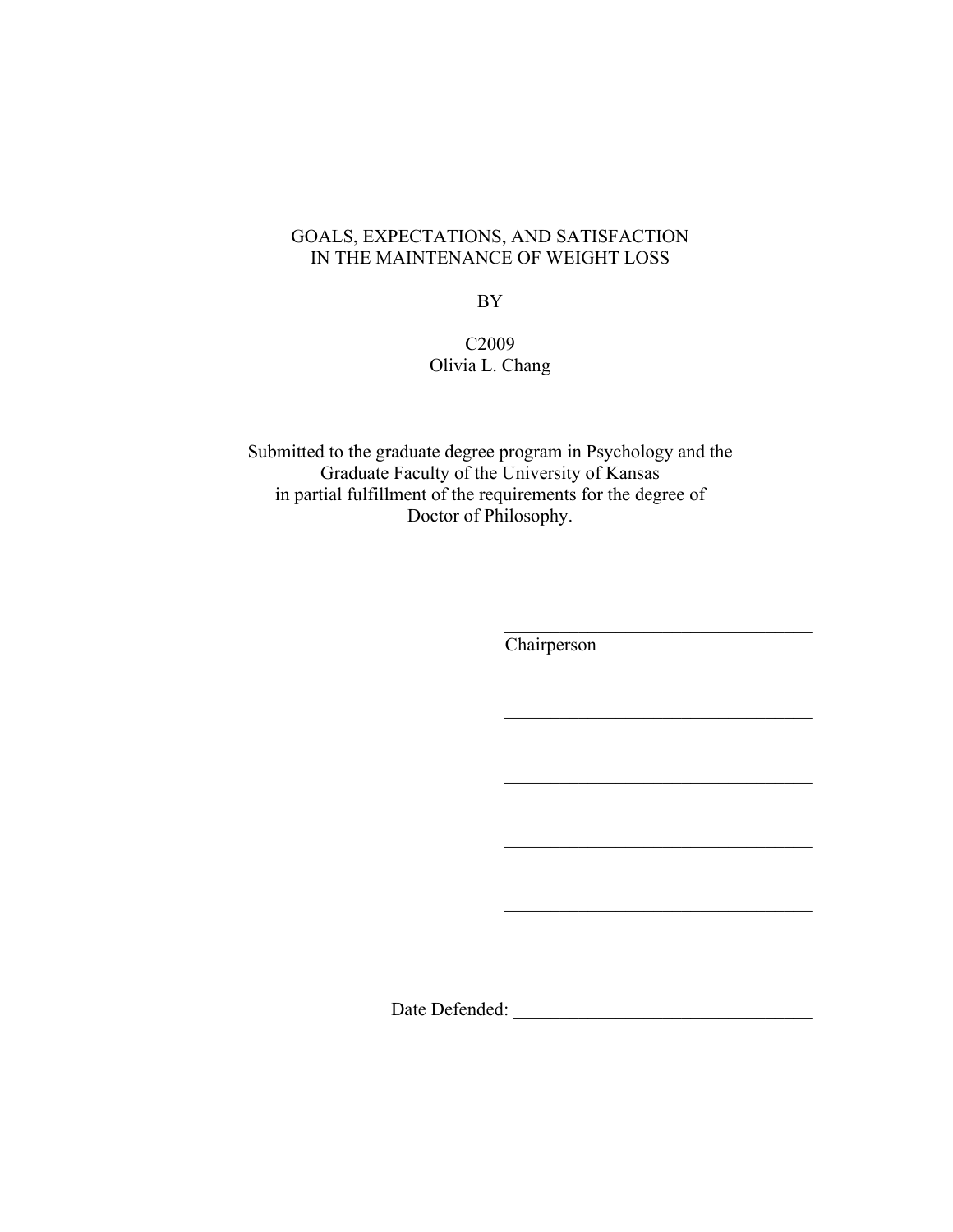The Dissertation Committee for Olivia L. Chang certifies that this is the approved version of the following dissertation:

## GOALS, EXPECTATIONS, AND SATISFACTION IN THE MAINTENANCE OF WEIGHT LOSS

Committee:

**Chairperson** 

 $\mathcal{L}_\text{max}$  , where  $\mathcal{L}_\text{max}$  and  $\mathcal{L}_\text{max}$  and  $\mathcal{L}_\text{max}$ 

 $\mathcal{L}_\text{max}$  , where  $\mathcal{L}_\text{max}$  and  $\mathcal{L}_\text{max}$  and  $\mathcal{L}_\text{max}$ 

 $\mathcal{L}_\text{max}$  , where  $\mathcal{L}_\text{max}$  and  $\mathcal{L}_\text{max}$  and  $\mathcal{L}_\text{max}$ 

 $\mathcal{L}_\text{max}$  , where  $\mathcal{L}_\text{max}$  and  $\mathcal{L}_\text{max}$  and  $\mathcal{L}_\text{max}$ 

 $\mathcal{L}_\text{max}$  , and the set of the set of the set of the set of the set of the set of the set of the set of the set of the set of the set of the set of the set of the set of the set of the set of the set of the set of the

Date Approved: \_\_\_\_\_\_\_\_\_\_\_\_\_\_\_\_\_\_\_\_\_\_\_\_\_\_\_\_\_\_\_\_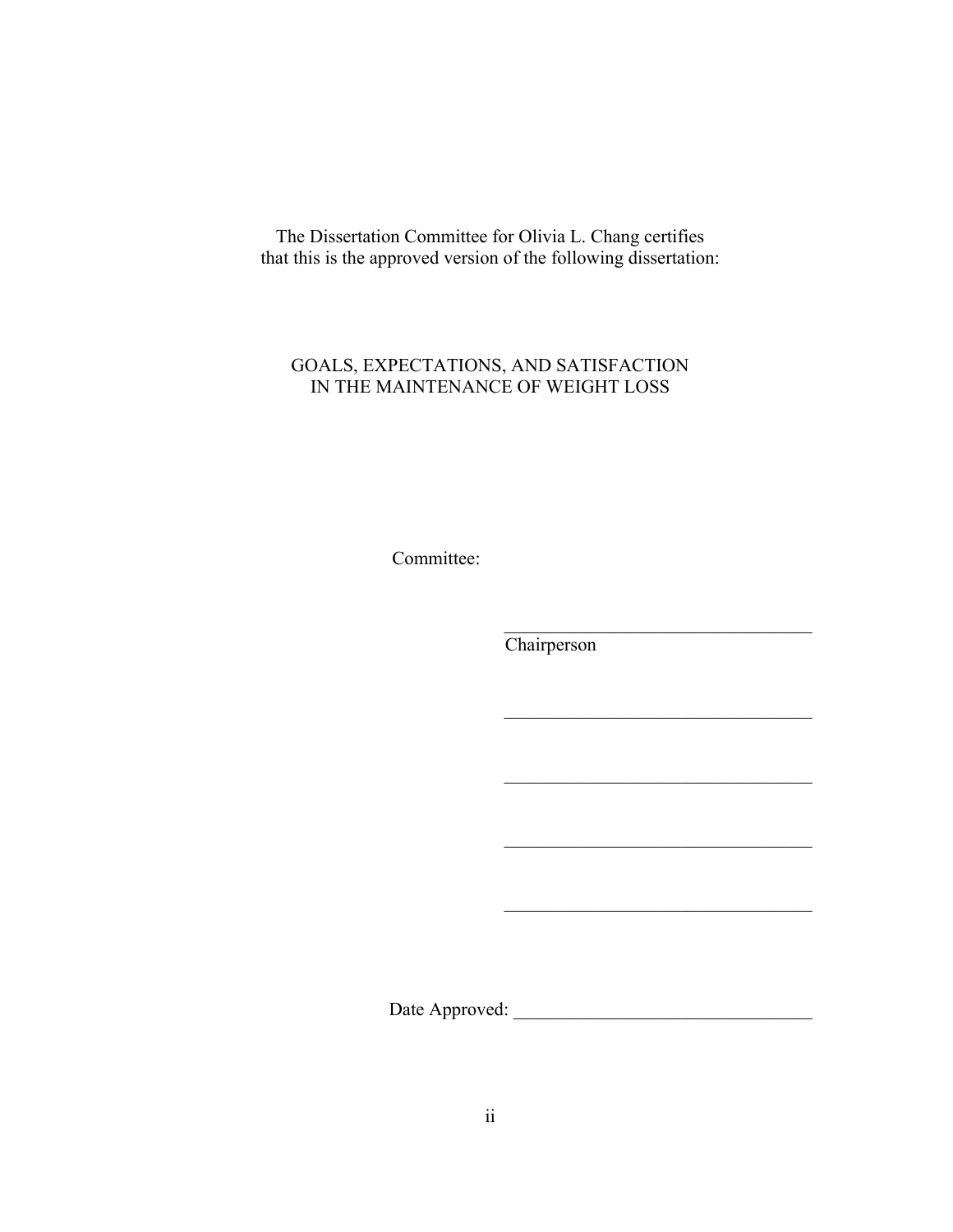| Introduction                                                                 |           |
|------------------------------------------------------------------------------|-----------|
|                                                                              |           |
|                                                                              |           |
|                                                                              |           |
| A Conceptual Difference Between the Initiation and Maintenance of            |           |
|                                                                              |           |
|                                                                              |           |
|                                                                              |           |
|                                                                              |           |
|                                                                              |           |
|                                                                              |           |
| The Relationship Between Goals, Expectations, and Satisfaction 22            |           |
|                                                                              |           |
| Satisfaction and Weight Loss                                                 | 37        |
| Measurement of Goals, Expectations, and Satisfaction with Weight Loss 41     |           |
| Goals, Expectations, and Satisfaction in the Treatment of Obesity            | 43        |
|                                                                              |           |
|                                                                              |           |
|                                                                              |           |
| Method                                                                       |           |
|                                                                              |           |
|                                                                              |           |
|                                                                              |           |
|                                                                              |           |
|                                                                              |           |
| Results                                                                      |           |
|                                                                              | .60<br>64 |
| <b>Descriptive Characteristics</b>                                           |           |
| Correlations Between Potential Control Variables and Criterion Variables .70 | .74       |
|                                                                              |           |
|                                                                              |           |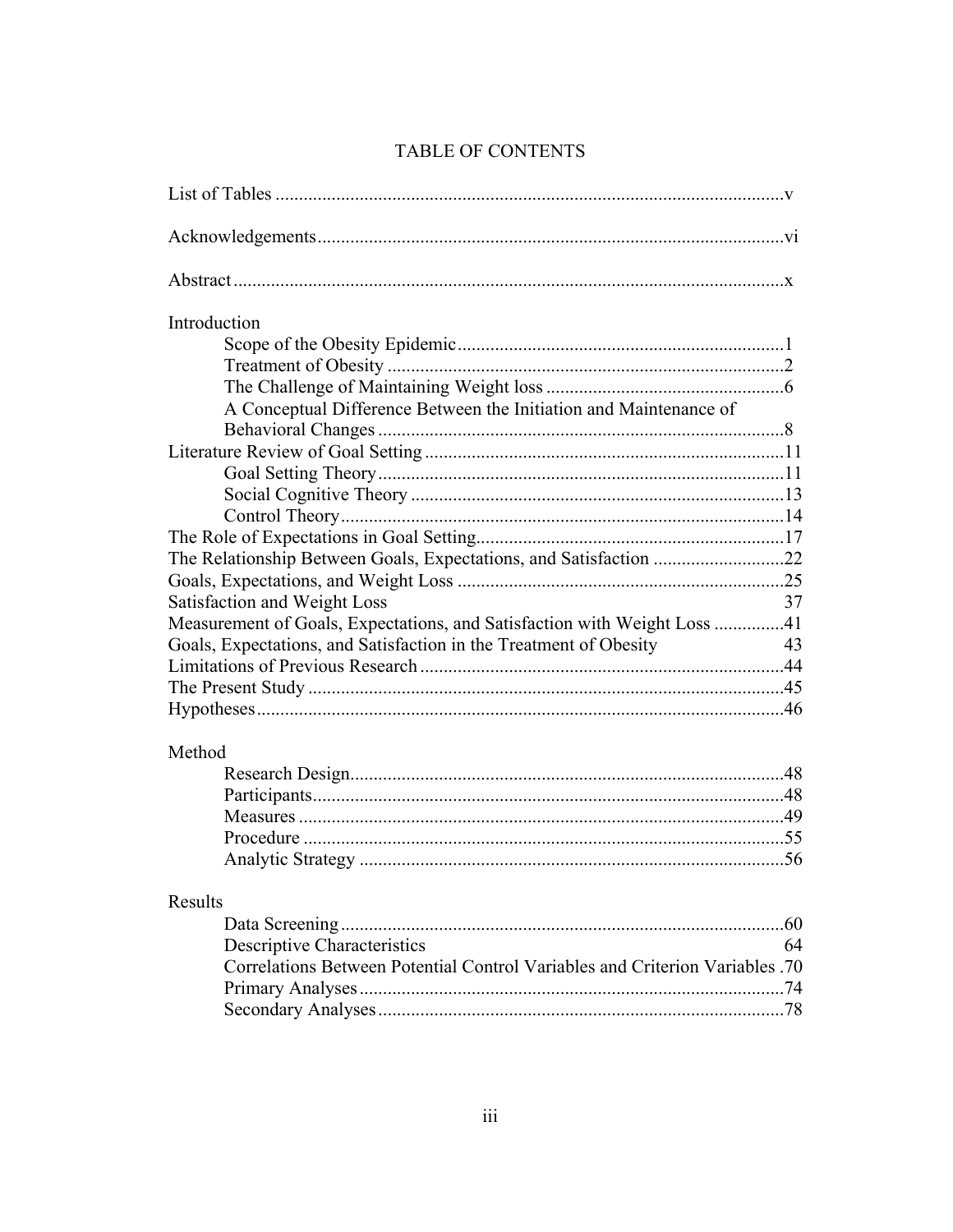| A. Informed Consent – University of Kansas                |  |
|-----------------------------------------------------------|--|
| B. Informed Consent – University of Kansas Medical Center |  |
| C. Demographics Form                                      |  |
|                                                           |  |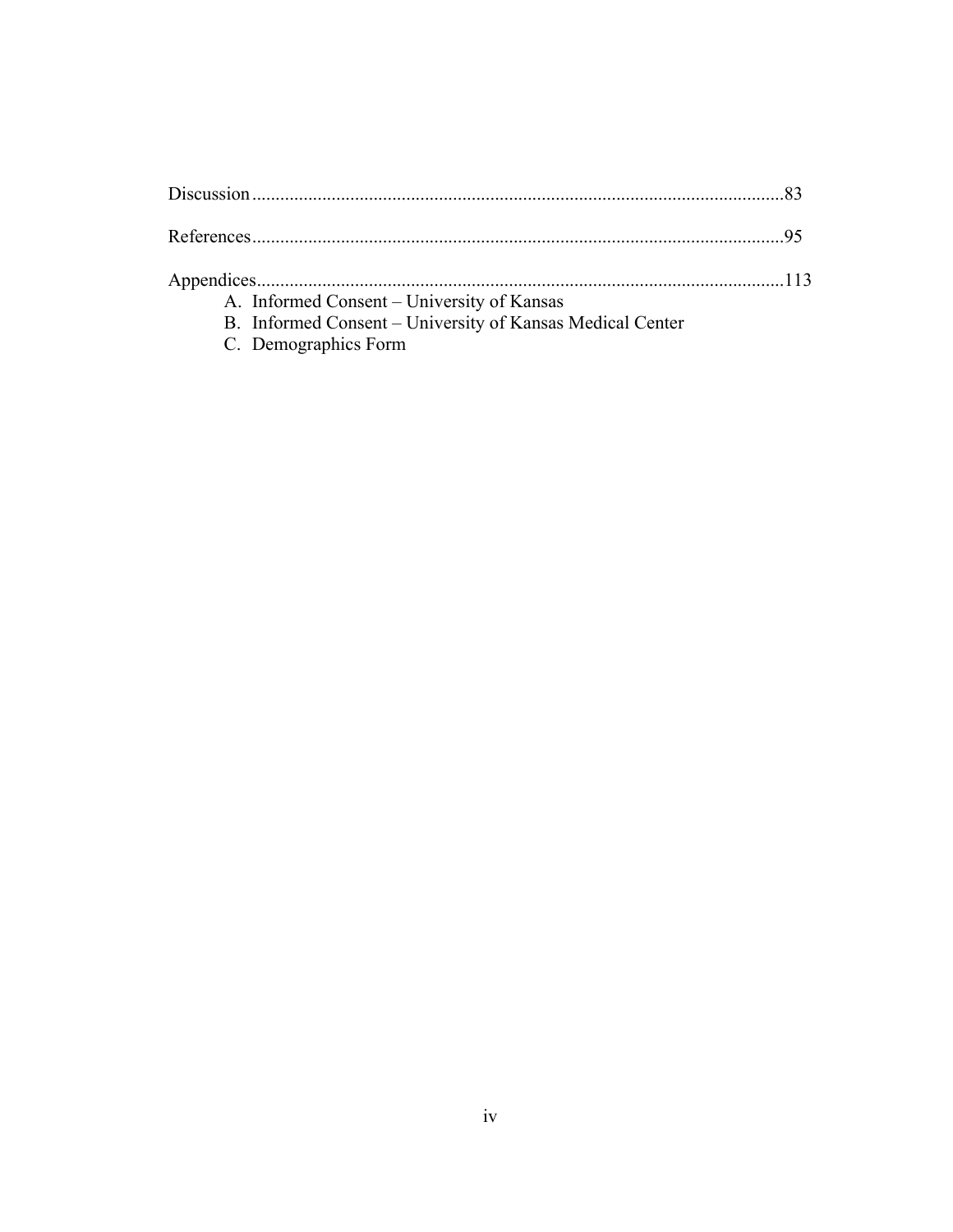# LIST OF TABLES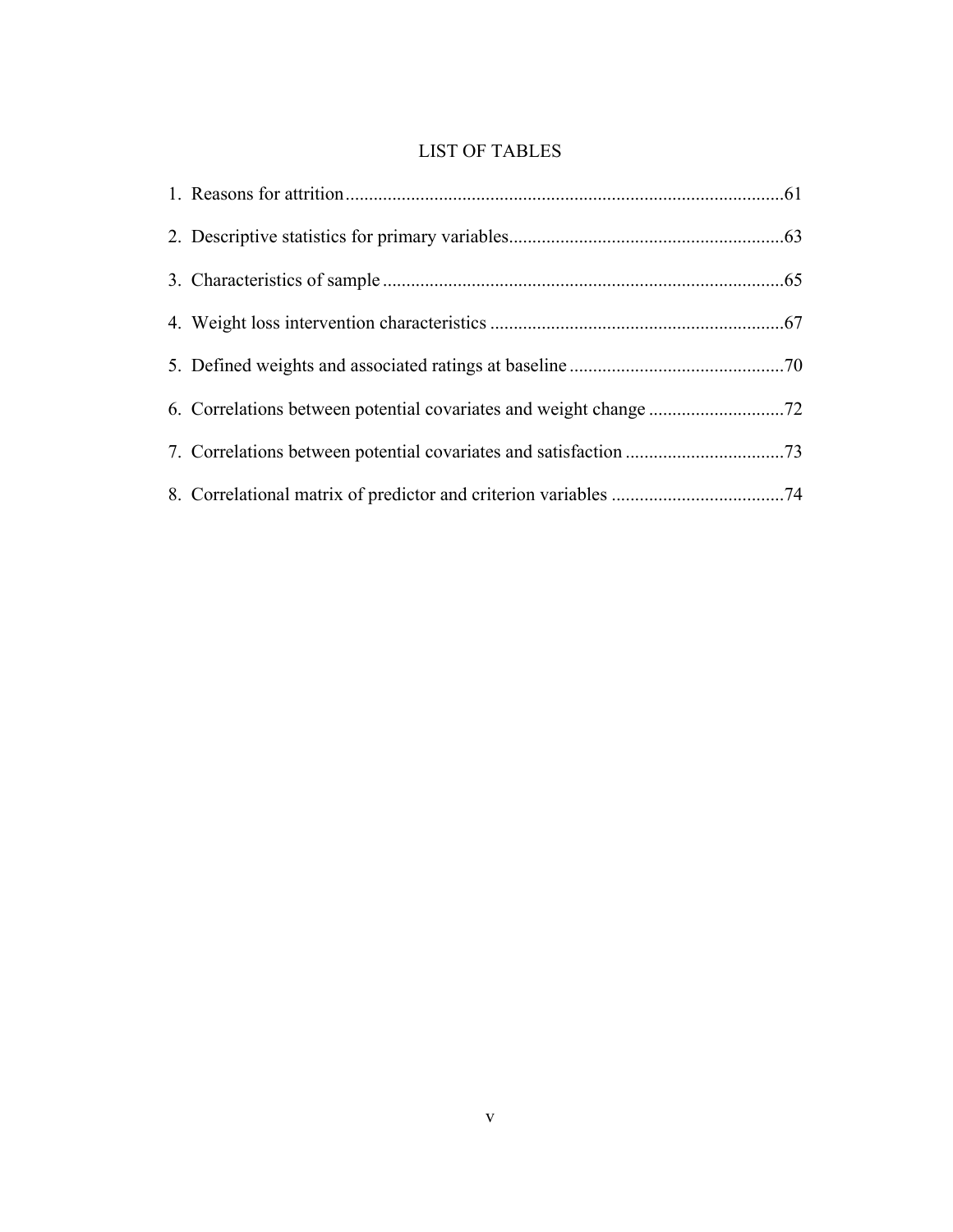#### ACKNOWLEDGEMENTS

I want to first thank Dr. Paula Rhode, who willingly stepped in when I was seeking a mentor for this dissertation. She was committed to advising me, despite not receiving official recognition for her mentorship. Even after being somewhat removed by geography and time, she continued to support me and challenge me to strive for excellence in this process. I will always appreciate the time and effort she dedicated to being my adviser.

I would like to thank Dr. Dennis Karpowitz, who has been a constant throughout my years at the University of Kansas. Advisers came and went, and Dennis remained a stabilizing and calming presence. I want to recognize my committee members, Drs. Raymond Higgins, Sarah Kirk, and James Lichtenberg. I appreciated their support, flexibility, and encouragement throughout this process. I would also like to thank Dr. Joe Donnelly and the staff of the Energy Balance Lab, who were so supportive in recruitment efforts as well as providing space to run the study. Thanks also to the staff of the General Clinical Research Center at the University of Kansas Medical Center for their assistance in running the study. And a special thanks to Dr. Jill Hockemeyer, Amelia Winsby, and Levita Bui for their contributions to this project.

My journey toward the Ph.D. started in 1998 at the University of California, Riverside, where I worked with Dr. Sonya Lyubomirsky on my senior honors thesis. I credit her for helping spark my interest in health psychology and for showing me a

vi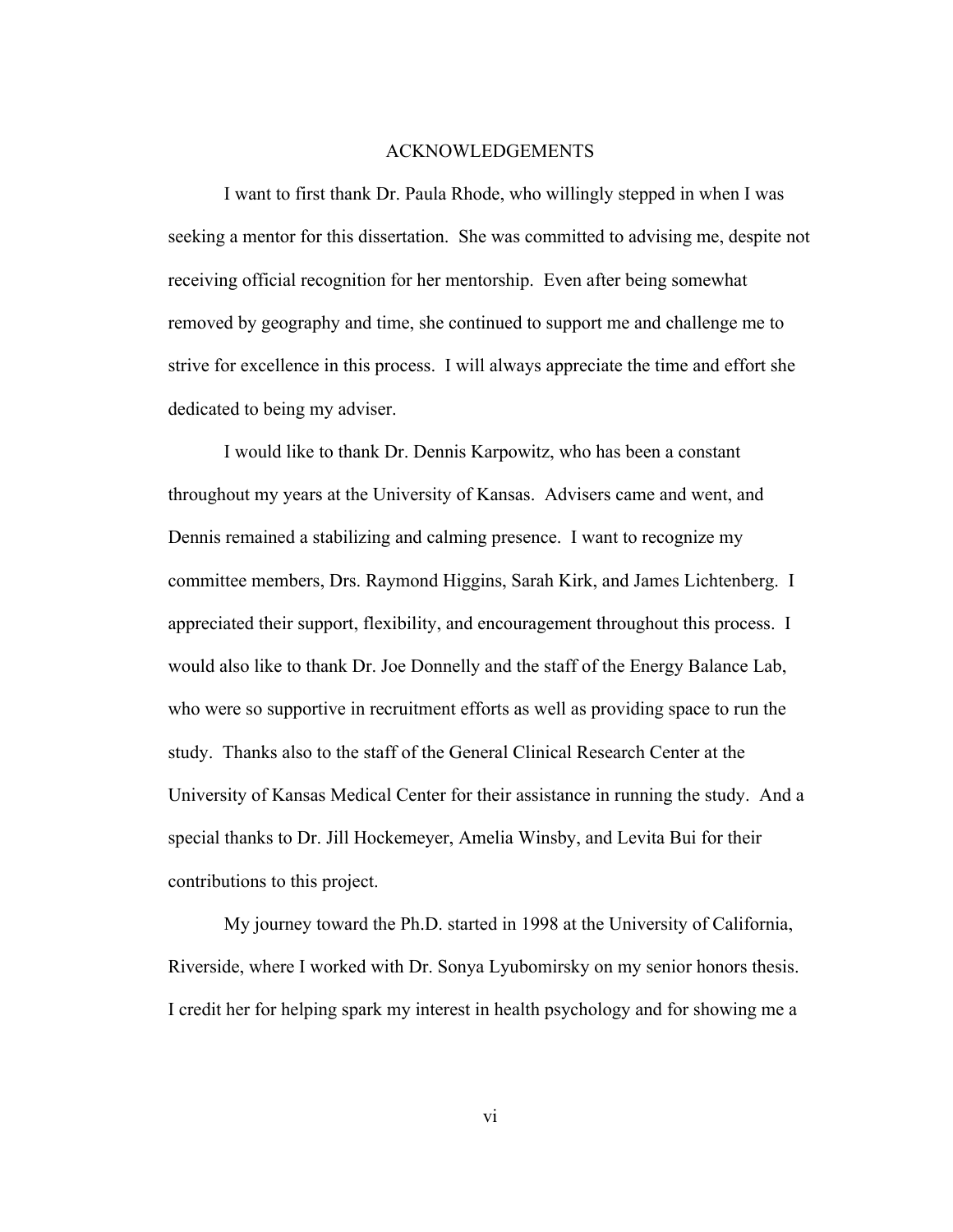path that, years later, brought me to this point. I cannot imagine where I would be, had she not provided such valuable mentorship and guidance to me.

I want to thank the many professors and staff members who supported me in my years at the University of Kansas. I want to especially thank Dr. Bruce Liese, whose passion for clinical work has shaped my professional goals and standards. Bruce, you are an excellent teacher, supervisor, and psychologist, and I will always value your wisdom and your unique ways of conveying that wisdom. Thank you for constantly challenging me and never accepting anything less than the best. Everything that I learned from you will continue to impact me, both personally and professionally.

I must thank the wonderful friends that I made at the University of Kansas. Graduate school is not meant to be easy, but these friendships made those years some of the best years of my life. To Jill, Rebecca, Laura, Carrie, Steph, Millie, Zeynep, Justin, Joe, Paula and my KU classmates – I will always remember the support, laughs, and great times. I would also like to thank Bill Vogler, Len Andyshack, and Bob and Debbie Clark for providing spiritual guidance and for reminding me of what truly matters in life.

I would like to thank my supervisors and fellow interns at the Salem Veterans Affairs Medical Center, who were a constant source of encouragement as I finished this process. A special thanks to Dr. JP Jameson, who unknowingly played a pivotal role in helping me finish this dissertation. Beyond being a statistical consultant, his friendship and encouragement gave me a much needed push when I was feeling quite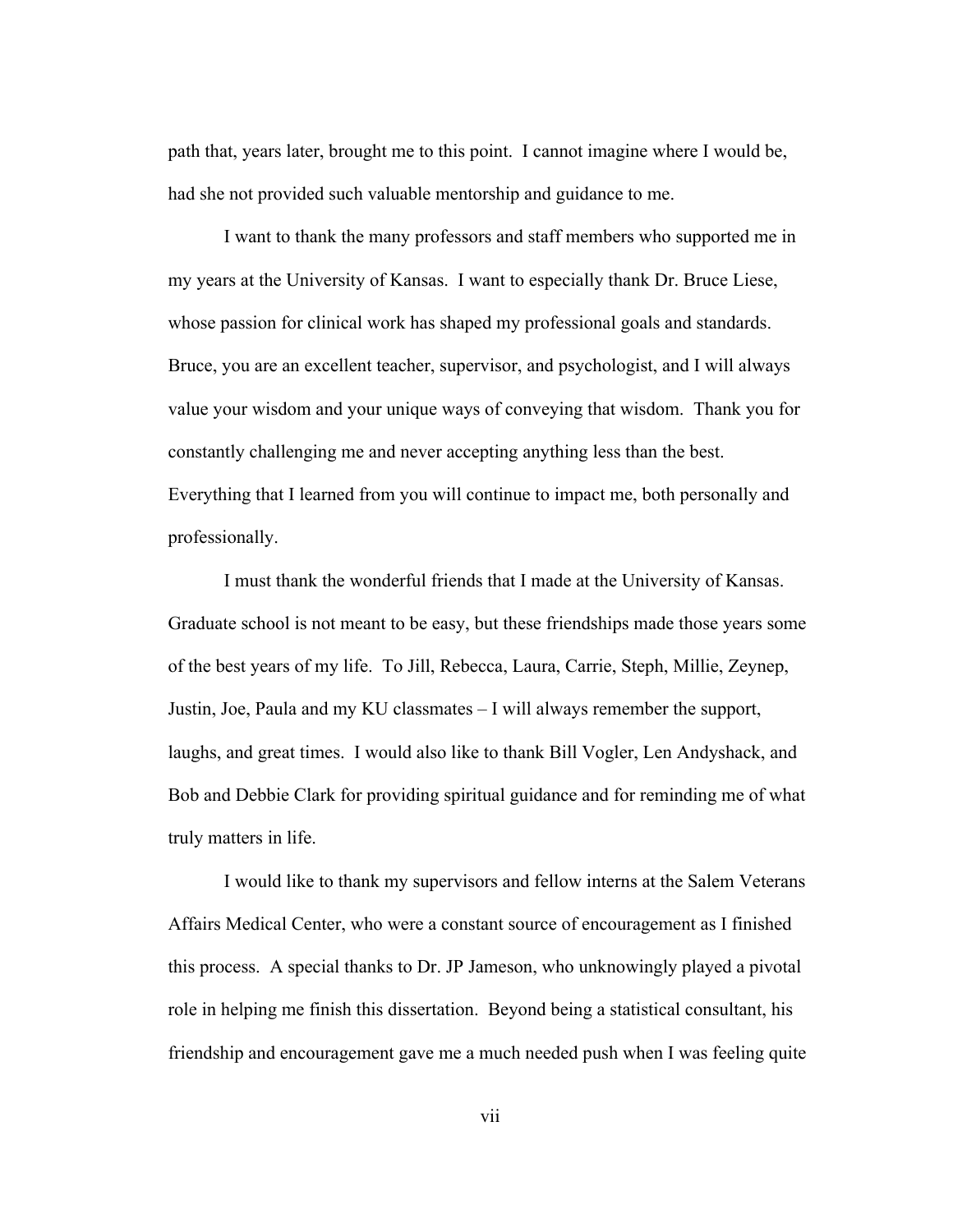stuck. I also want to thank my dear friend, Dr. Michelle Emrich, who made this past year a wonderful one. Your friendship, empathy, advice, humor, and support got me through some very difficult times. I am so grateful that we had a year to build a very meaningful friendship and I have no doubt that we will be friends for a very long time.

I want to especially thank my dearest friend, Dr. Jill Hockemeyer, with whom I have a friendship that is beyond compare. Jill, you are a sister to me and I am so thankful that our lives brought us both to Kansas. Your support to me in graduate school was unparalleled; you were helpful and inspiring to me in so many ways. Thank you for believing that I could accomplish this and for pushing me when I needed it. Thank you for understanding me, challenging me, and for always making me laugh. I truly believe that our friendship has made me a better person, mostly because you are a remarkable individual. I know that our friendship will continue to survive and thrive despite time, distance, and changes in life circumstances.

I have been blessed with incredible friends from many different phases in my life. When I was nearing the end of this process, I experienced a loss that was devastating. I don't know what I would have done without these wonderful individuals who, without hesitation, took time out of their busy lives to support me. Some I have known since the age of six, while another was a new friend that I met in a new city. All of these friends touched my heart and brought me comfort and love during a very difficult time. Thank you to Jill, Michelle, Rebecca, Carrie, Steph, Laura, Esther, Jenny, Judy, Paula, Sue, Joyce, and Carolyn. You each showed me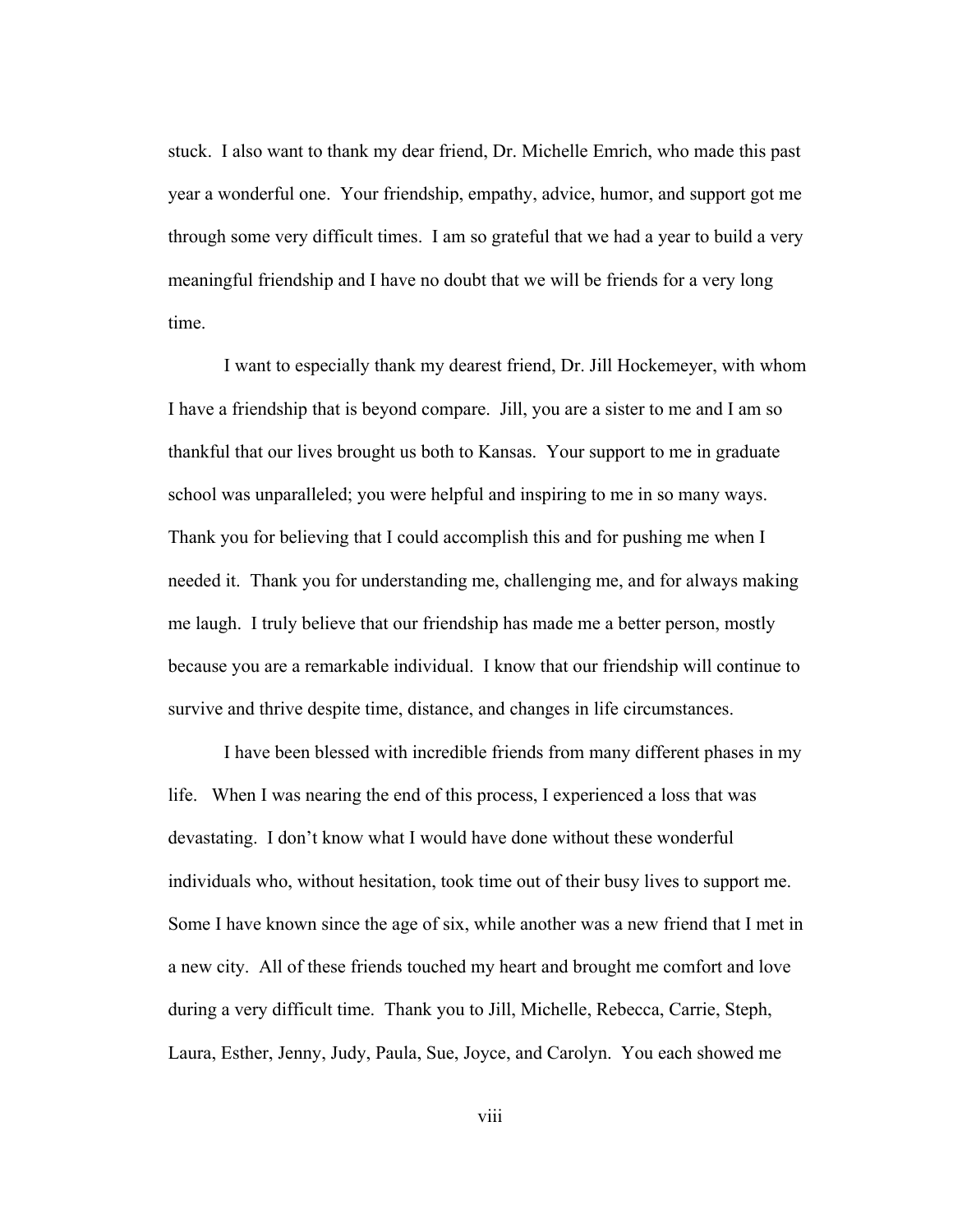what true friendship is and I will never forget the generous and unique ways that each of you uplifted me.

Most importantly, I want to thank my parents, David and Annie Chang, who sacrificed and worked tirelessly to ensure that I had more than I needed in life. Your work ethic, personal integrity, and compassion for others have shaped me and continue to inspire me. I know at times you had difficulty relating to this path that I chose, and struggled to understand why it took me so far from home. Despite that, you were so supportive throughout this process. I hope you know that no matter where I am, the both of you are always with me. It is not an overstatement to say that I would not have accomplished this without your love and support. This degree is as much yours as it is mine. Thanks also to my brother, Jeff, who has supported me, made me laugh, and kept me humble all of these years.

Finally, I thank God, who blessed me with all of the support I just spoke of and gave me the strength to persevere throughout this process.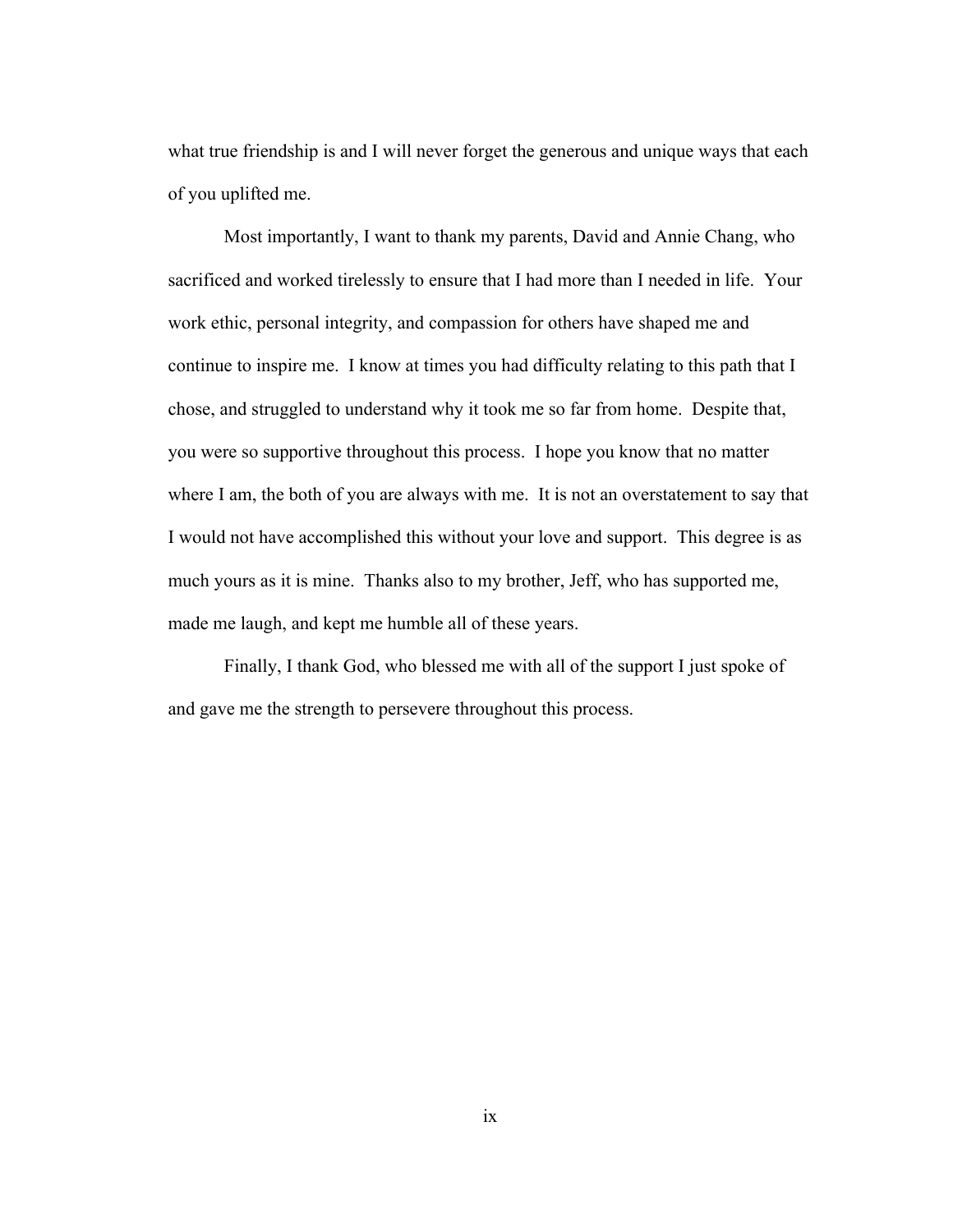#### ABSTRACT

Obesity is a steadily growing epidemic with serious health related consequences. Over the last several decades, the treatment of obesity has evolved and now successfully yields weight losses of typically 5-10%. However, long-term weight loss maintenance remains elusive. Research has identified the strategies that are essential in maintaining weight loss, however an understanding of the psychological processes that drive these behaviors is lacking. It has been suggested that there is a fundamental difference between the processes that underlie the initiation of behavior change and the maintenance of these changes, and that little attention has been paid to the processes that sustain behavior change over time. The goals that individuals set, the expectations for attaining these goals, and the satisfaction associated with the outcome of these efforts may impact weight loss and weight loss maintenance. These constructs have been examined in the context of weight loss, but they have yet to be explored in the weight loss maintenance phase. This study examined the impact of goals, expectations, and satisfaction on weight loss maintenance in individuals who completed a weight loss program and were striving to maintain their weight losses. Participants included men and women ( $N = 67$ ) who had recently lost at least 5% of their body weight. They were weighed and completed psychological measures at baseline, 2 months, and 4 months. Results indicated that there was no support for the hypothesis that goals, expectations, and satisfaction predict weight loss maintenance. In addition, goals and expectations for weight loss maintenance did not predict satisfaction with weight. Implications and future directions are discussed.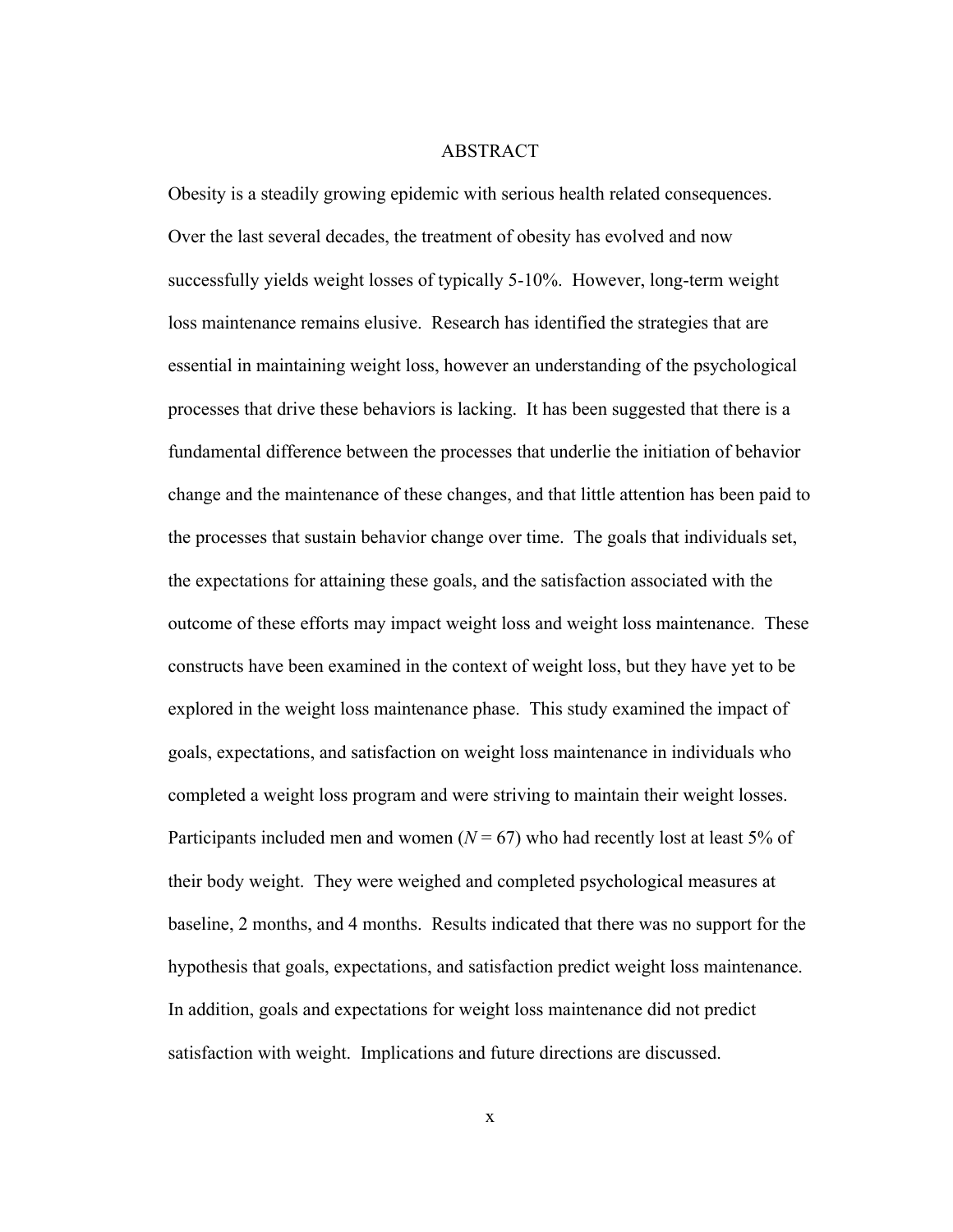#### INTRODUCTION

### *Scope of the Obesity Epidemic*

Obesity is a significant problem in the United States. It is estimated that 66.3% of the population is overweight or obese, 32.2% is obese, and 4.8% is extremely obese (Ogden et al., 2006). Between 1980 and 2002, the prevalence of obesity has doubled in adults 20 years or older (Flegal, Carroll, Ogden, & Johnson, 2002; Hedley et al., 2004). There also appear to be significant differences in the prevalence of obesity among racial/ethnic groups. Approximately 30% of non-Hispanic white adults are obese, as compared to 45% of non-Hispanic black adults and 37% of Mexican American adults (Ogden et al., 2006). Obesity is defined as an excess of body fat and is most often quantified in terms of body mass index (BMI), which is calculated by dividing weight in kilograms by height in meters squared. *Overweight* is defined as a BMI of 25 to 29.9 kg/m<sup>2</sup>, *obese* is defined as a BMI of greater than or equal to 30  $\text{kg/m}^2$ , and *extremely obese* is defined as a BMI of greater than 40 kg/m<sup>2</sup>.

Obesity is associated with various health risks, as well as negative economic and social consequences.Obesity is a major risk factor for premature mortality, cardiovascular disease, type 2 diabetes, hypertension, dyslipidemia, stroke, gallbladder disease, respiratory dysfunction, gout, osteoarthritis, and certain cancers (Fontaine, Redden, Wang, Westfall, & Allison, 2003; Must et al., 1999).Obesity is attributable to an estimated 112,000 to 280,000 deaths in the United States each year, and it is projected to overtake smoking as the primary preventable cause of disease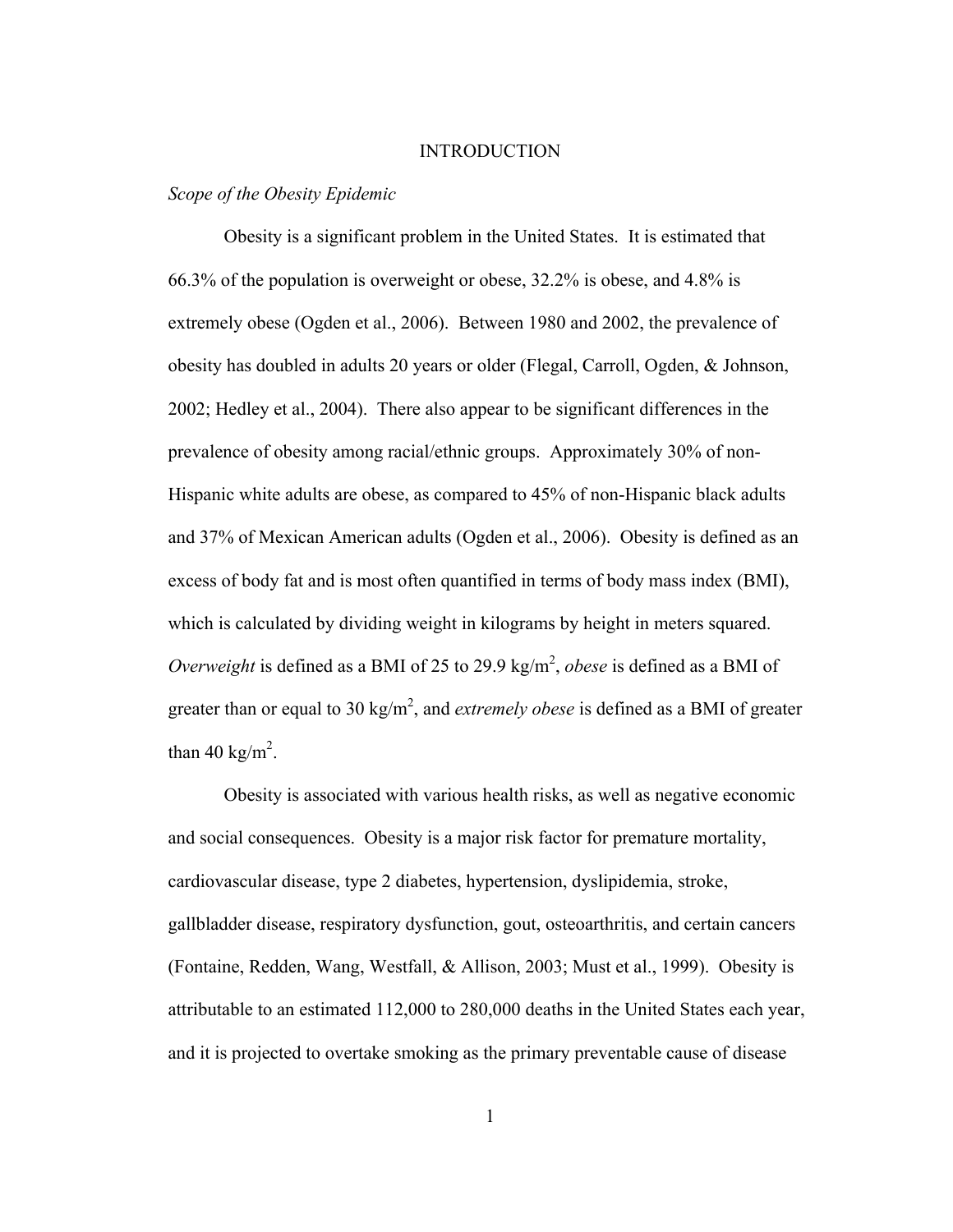and death (Allison, Fontaine, Manson, Stevens, & Van Itallie, 1999; Centers for Disease Control and Prevention, 2002). In addition, the medical cost of obesity in the United States in 1998 was estimated at \$78.5 billion (Finkelstein, Fiebelkorn, & Wang, 2003), and more recent studies show that in 2008, the estimated cost of obesity could have risen to \$147 billion (Finkelstein, Trogdon, Cohen, & Dietz, 2009).On a social level, obese individuals are vulnerable to prejudice in the areas of employment, health care, and education and are often assumed to lack willpower, motivation, and personal control (Puhl & Brownell, 2001).

### *Treatment of Obesity*

Philosophies of obesity treatment have evolved over the last several decades. Stunkard and McLaren-Hume's (1959) seminal review described the dismal state of obesity research over 45 years ago. It was concluded that of the few patients who completed treatment, few lost weight and even fewer maintained these weight losses. This report led to a number of treatment outcome studies in the 1970's in which 10 week behavioral treatment programs produced weight losses of approximately 4 kg (8.8 lbs), with most of those weight losses maintained one year after treatment (Wadden, 1993). Although this signified progress in the field, a 4 kg weight loss was considered to be of limited value for patients who weighed over 100 kg (220 lbs). Over the next two decades, treatment programs evolved in many ways, from lengthening the course of treatment to emphasizing energy balance and prescribing specific dietary and exercise goals for patients. Treatment in the 1980's consisted of aggressive approaches that combined various interventions, such as very low calorie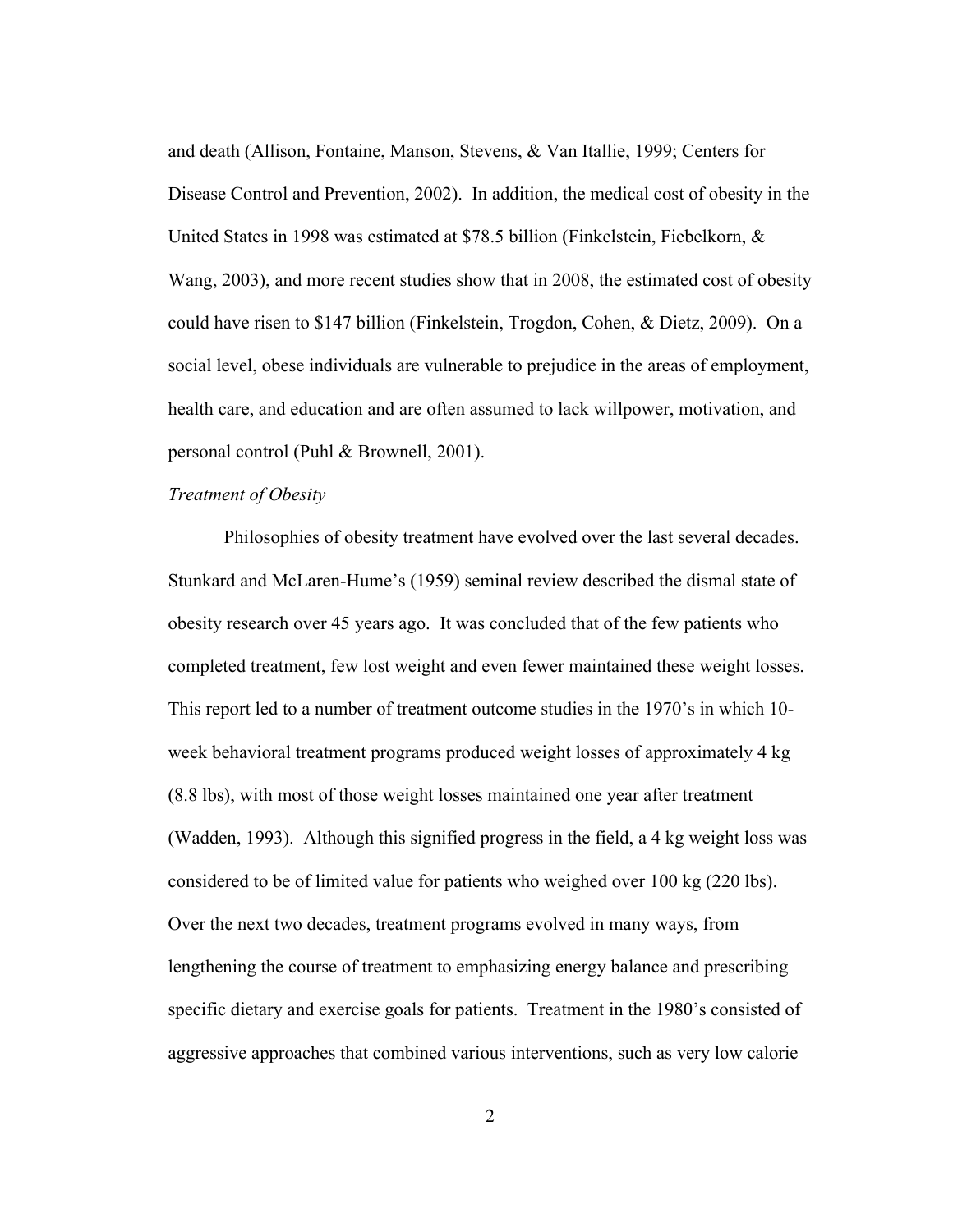diets and pharmacotherapy, with behavior modification to accomplish more significant weight losses (Brownell, 1982; Brownell & Wadden, 1986; 1992). Thus, the philosophy of obesity treatment was to reduce to "ideal" body weight, as defined by height-weight charts. These efforts proved to be successful in achieving large weight losses, nearly doubling the weight losses of more conservative approaches. However, the challenge of maintaining these weight losses persisted (Brownell  $\&$ Stunkard, 1981).

In the 1990's a shift occurred from aggressively reducing body weight through large weight losses to recommending more moderate changes in weight and behavior (Brownell & Wadden, 1991). Foster (1995) outlines several factors that supported this shift in philosophy: (a) findings that many obesity-related conditions (e.g., diabetes, hypertension, hyperlipidemia, and sleep apnea) are significantly improved with modest weight losses of 5-10% (Blackburn, 1999; Goldstein, 1992); (b) a body of research which indicates the reality of biological and genetic boundaries that may prevent individuals from achieving their "ideal" weights (Meyer  $\&$ Stunkard, 1993; Wilson, 1994); (c) the assumption that moderate changes in weight and behavior are better maintained than more extreme changes (Wadden, Foster, & Letizia, 1994); (d) the inappropriateness of height-weight charts (Harrison, 1985); and (e) the desire to counter the cultural pressures of achieving an ideal thinness, particularly for women (Brownell, 1991a). It was within this context that the idea of a more "reasonable" weight was proposed, and this shift was reflected in expert panels and governmental guidelines for obesity treatment. The U.S Department of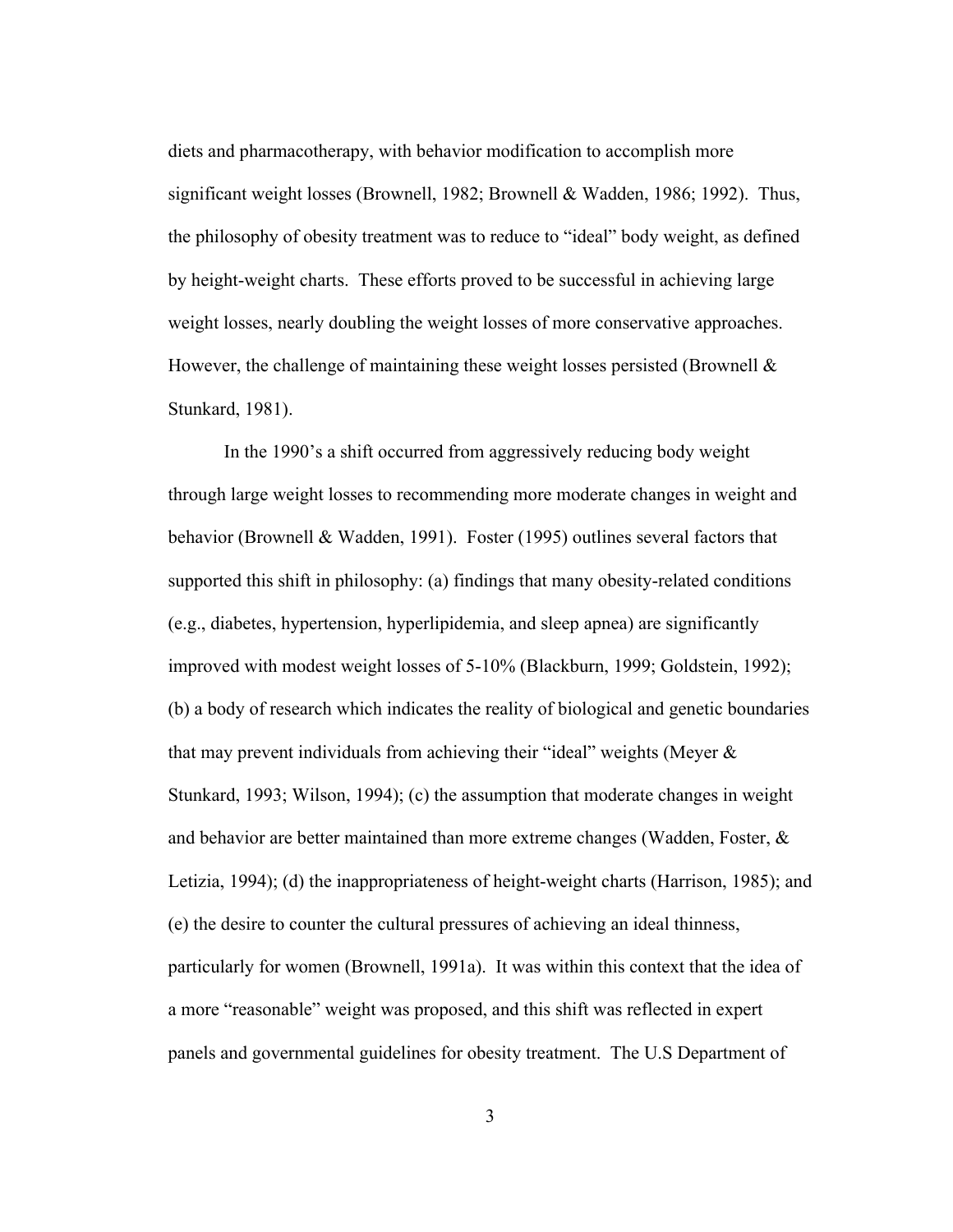Agriculture Dietary Guidelines recommends that modest weight losses are of benefit to obese individuals (2005) and the Institute of Medicine of the National Academy of Sciences (1995) defines successful long-term weight loss as a 5% or greater reduction in body weight that has been maintained for at least 1 year. In summary, there seems to be a growing consensus among professionals that 5-10% weight losses are reasonable and should be considered successful.

Various treatments have been shown to be effective in yielding weight losses of approximately 5-10% of body weight, which are associated with significant physical and psychological benefits (Blackburn, 1999). Behavioral interventions are the most commonly recommended treatment, and have been shown to be successful when combined with a low-calorie diet and physical activity (Wing, 2002). Approximately 80-85% of participants complete treatment and typically lose 8-10% of their initial body weight during the first 6 months of treatment (Foster, Makris, & Bailer, 2005).

Behavioral treatment is used to help individuals develop skills to achieve a healthier weight and includes certain factors that are believed to contribute to successful weight loss. Treatment is very goal-oriented, includes frequent visits, is time-limited, is typically delivered in a closed group setting, and emphasizes flexibility (Foster et al., 2005; Wadden & Osei, 2002). Participants are taught a variety of techniques, such as self-monitoring, stimulus control, problem solving, preplanning, cognitive restructuring, social support, nutrition education, physical activity, the use of reinforcement contingencies, and relapse prevention (Brownell,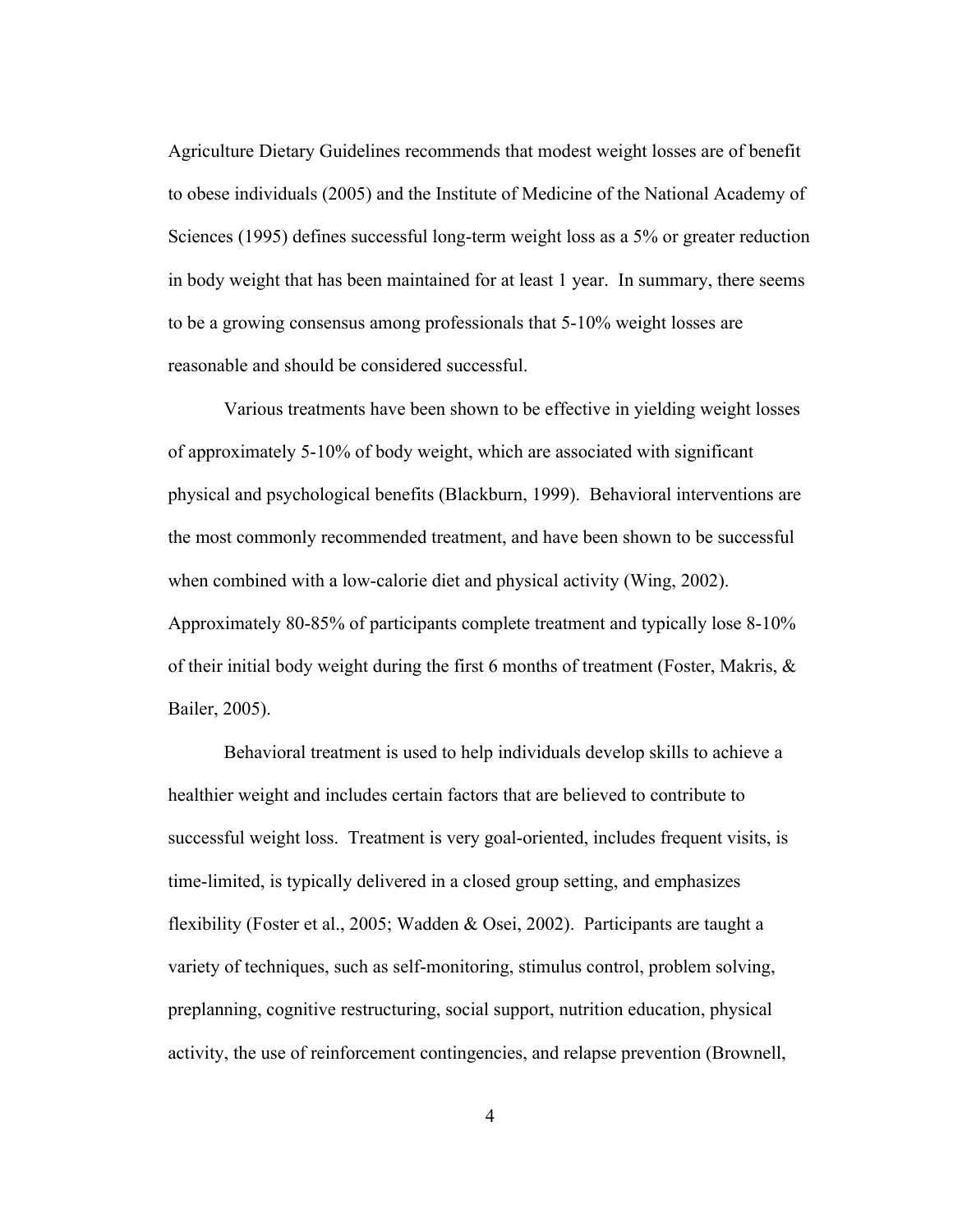2000; Wing, 2002). Behavioral treatment is most helpful for individuals who have been unable to lose weight on their own or with self-help or commercial programs. The major limitation of behavioral treatment is its limited availability and generalizability to the general public, as many of these programs are found in the context of university-based research programs (Foster et al., 2005).

Two additional treatment options for individuals who are considered obese include low-calorie, portion controlled diets and pharmacotherapy. Structured meal plans and liquid meal replacements are used to induce larger weight losses than those achieved by more conventional diets with the same caloric restrictions. Very-lowcalorie-diets (VLCDs) can produce weight losses of approximately 15-25% of initial weight in 2 to 4 months of treatment, but may also result in substantially greater weight regain than more conventional, calorie-restrictive diets (Wadden & Osei, 2002).

Pharmacological interventions have been presented as options for individuals who are at high risk for obesity-related health complications. Two medications are currently approved by the U.S. Food and Drug Administration for long-term use, and have successfully produced 8-10% losses of initial weight in the first 6 months of treatment (Wadden & Osei, 2002). Sibutramine (Meridia) works to suppress appetite by increasing the activity of norepinephrine and serotonin in the brain. Orlistat (Zenical) works to block the absorption and digestion of one-third of dietary fats contained in a meal (Bray & Greenway, 2000). These two treatment options may be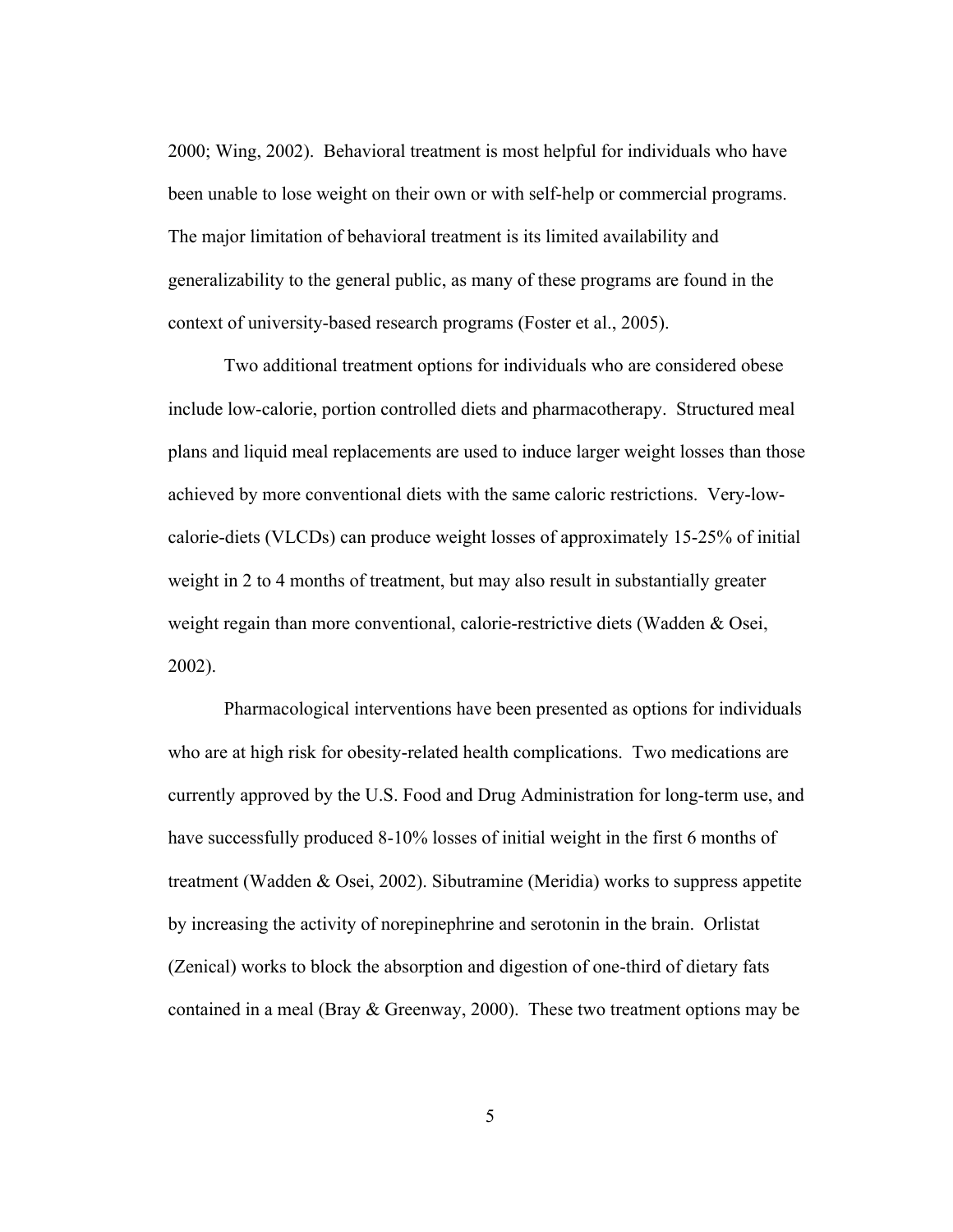optimal when combined with behavioral treatment (Wadden, Berkowitz, Sarwer, Prus-Wisneiewski, & Steinberg, 2001).

Surgical treatment of obesity is recommended in the most severe circumstances, most often for individuals with a BMI of greater than 40 kg/m2 who have significant health complications and who have been unable to lose weight through other approaches. Surgical interventions include vertical banded gastroplasty, gastric bypass, and gastric banding procedures. Gastric bypass seems to be the procedure of choice, as it yields reductions of 25-30% of weight, and is associated with good long-term maintenance of weight loss (Latifi, Kellum, De Maria, & Sugarman, 2002).

## *The Challenge of Maintaining Weight Loss*

Most weight loss interventions have been found to be successful in the shortterm, but less successful in the long-term (Jeffery et al., 2000; Perri & Foreyt, 2004). Studies of long-term weight loss maintenance show individuals regaining 30-50% of their lost weight in the year following treatment (Jeffery et al., 2000; Perri & Corsica, 2002), and a consistent pattern of weight regain in the 2-5 years following treatment (Perri, 1998; Wadden, Brownell, & Foster, 2002).

In an effort to increase rates of long-term weight loss maintenance, research has examined the factors associated with successful weight loss maintenance. Successful weight loss maintainers use various strategies to achieve long-term weight loss maintenance, most often displaying a continued use of the behavioral strategies that helped them successfully lose weight initially. These strategies include high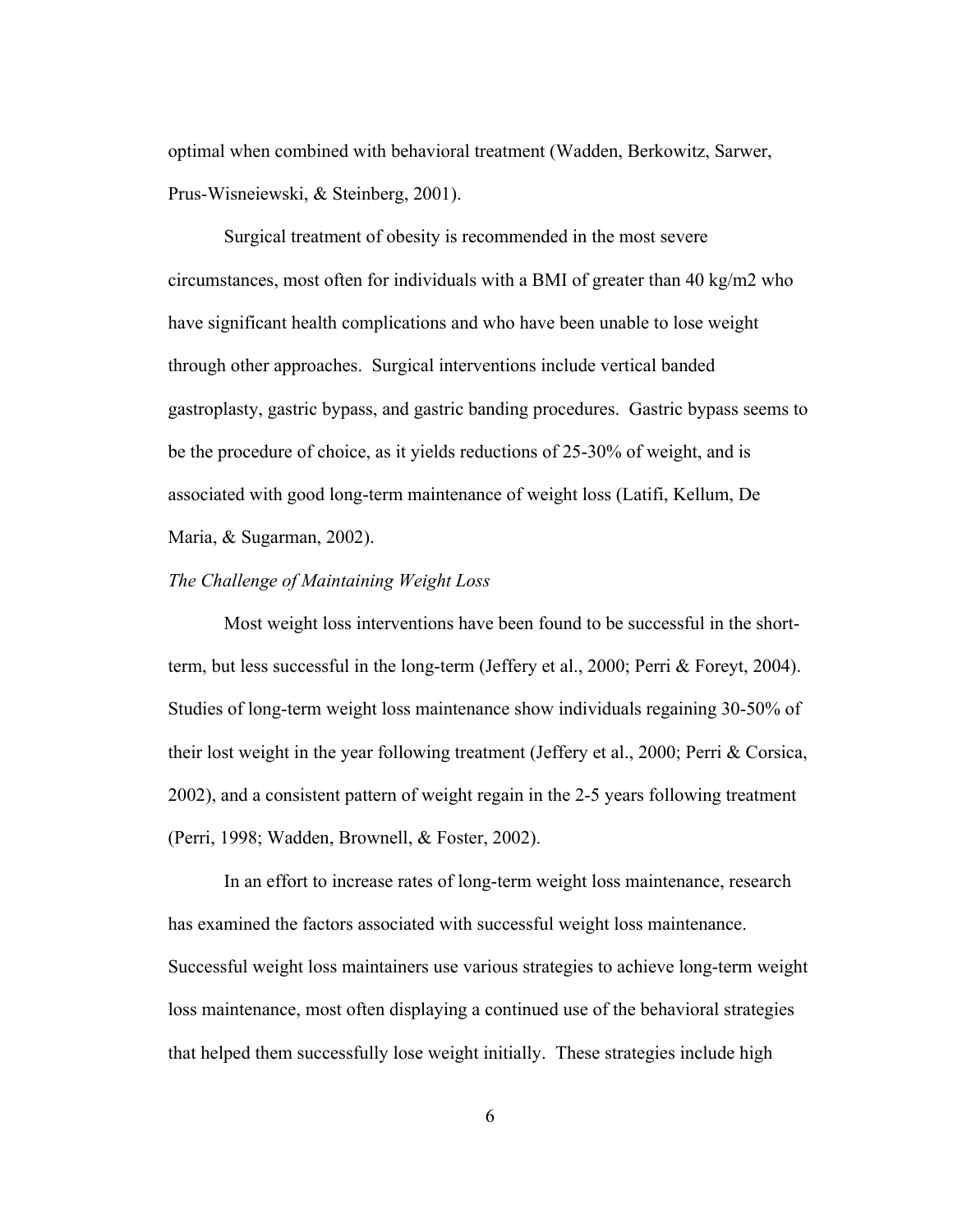levels of physical activity, consumption of a low-calorie, low-fat diet, regular consumption of breakfast, regular self-monitoring of weight and food intake, and the use of positive coping strategies in response to lapses in diet and exercise adherence (Anderson, Konz, Frederich & Wood, 2001; Wing & Hill, 2001; Wing & Phelan, 2005).

Factors associated with weight regain have also been examined. Predictors of weight regain include a higher maximum weight, a greater initial loss of weight, a greater history of weight cycling, greater dissatisfaction with post-treatment weight*,*  higher levels of disinhibition and depressive symptomology*,* and the desire to continue losing weight (rather than maintaining or gaining) following treatment (McGuire, Wing, Klem, Lang, & Hill, 1999). Weight regain also appears to be due to individuals' inability to engage in the behaviors that are essential for maintaining weight losses (Byrne, Cooper & Fairburn, 2004; Wing & Phelan, 2005).

Although research has revealed what individuals must do to maintain their weight losses, little is known about the psychological mechanisms that lead some to engage in essential weight loss maintenance behaviors and others to abandon these behaviors (Byrne, 2002). A few psychological factors have emerged as explanations for why some succeed and others fail at maintaining weight losses. Research has suggested that those who successfully maintain their weight losses possess better coping and problem-solving skills (Gormally & Rardin, 1981), report greater levels of self-efficacy related to their ability to control their weight and their food intake (Gormally, Rardin, & Black, 1980; Jeffery et al., 1984), are more vigilant regarding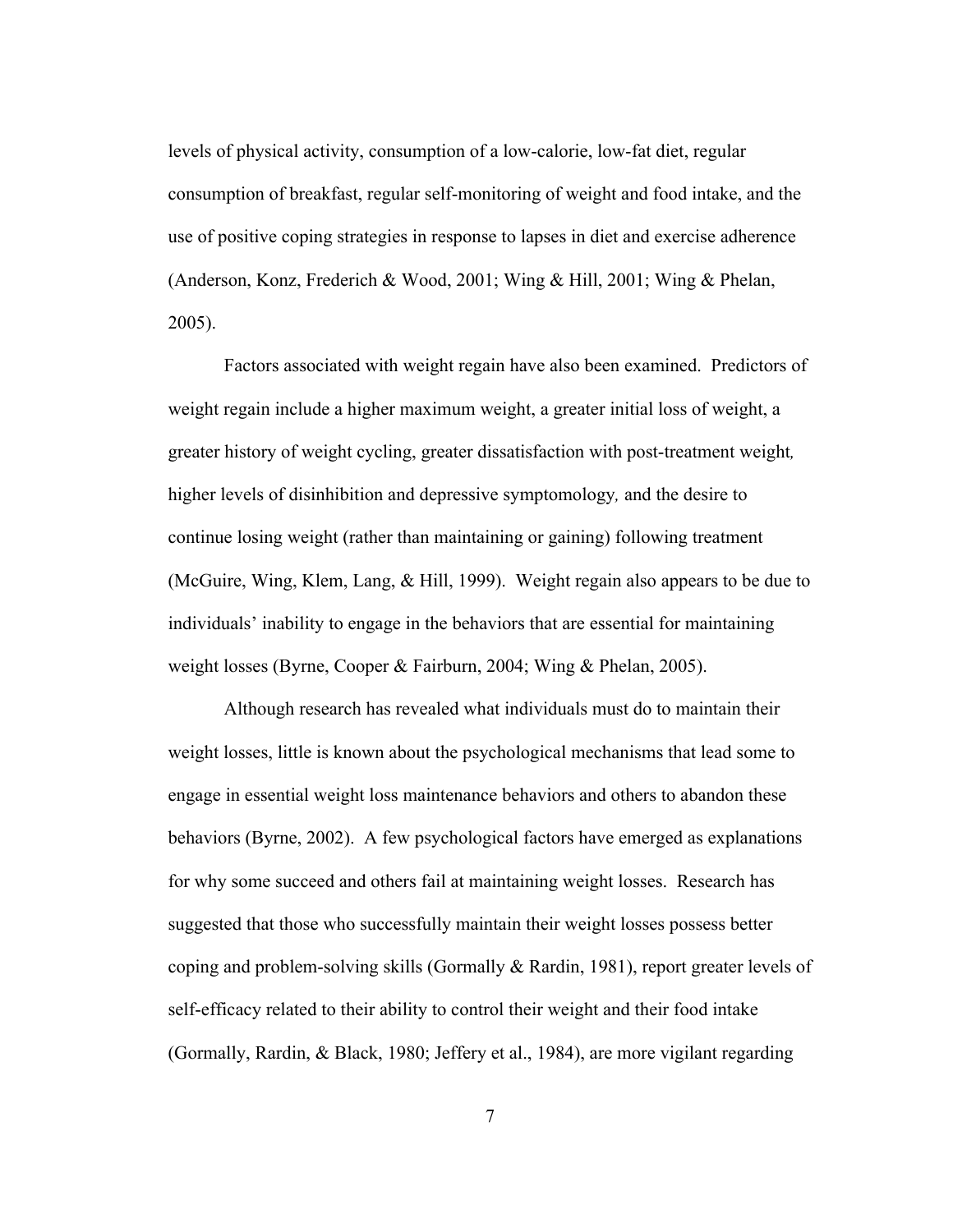weight control than those who regain their weight losses (Byrne, 2002; Colvin  $\&$ Olson, 1983), and report that the benefits of weight loss maintenance justify the effort required (Klem, Wing, Lang, McGuire, & Hill, 2000). Several studies have emphasized the importance of weight loss goals, suggesting that those who achieve their weight loss goals may be more successful and more satisfied than those who do not reach their goals (Colvin & Olson, 1983; McGuire et al., 1999). It has been hypothesized that the discrepancy between a goal weight and actual weight may lead to dissatisfaction and the belief that further attempts to lose weight will be unsuccessful, resulting in the abandonment of critical weight maintenance behaviors (Byrne, 2002; Cooper & Fairburn, 2002; Perri & Foreyt, 2004). In summary, further exploration of the psychological processes associated with weight loss maintenance may be important in facilitating successful weight loss maintenance. *A Conceptual Difference Between the Initiation and Maintenance of Behavioral Changes*

Rothman (2000) has explored the ways in which theories of health behavior change have operationalized the processes that underlie the initiation and maintenance of behavior change. He describes the ways in which interventions based on these theories have reliably elicited behavior change in areas of smoking, weight control, and exercise. However, he points out that the strategies that have produced success in initial behavior change have often failed to facilitate long-term maintenance of these changes. The dominant models of health behavior change have focused on explaining the processes by which changes are made, but many of these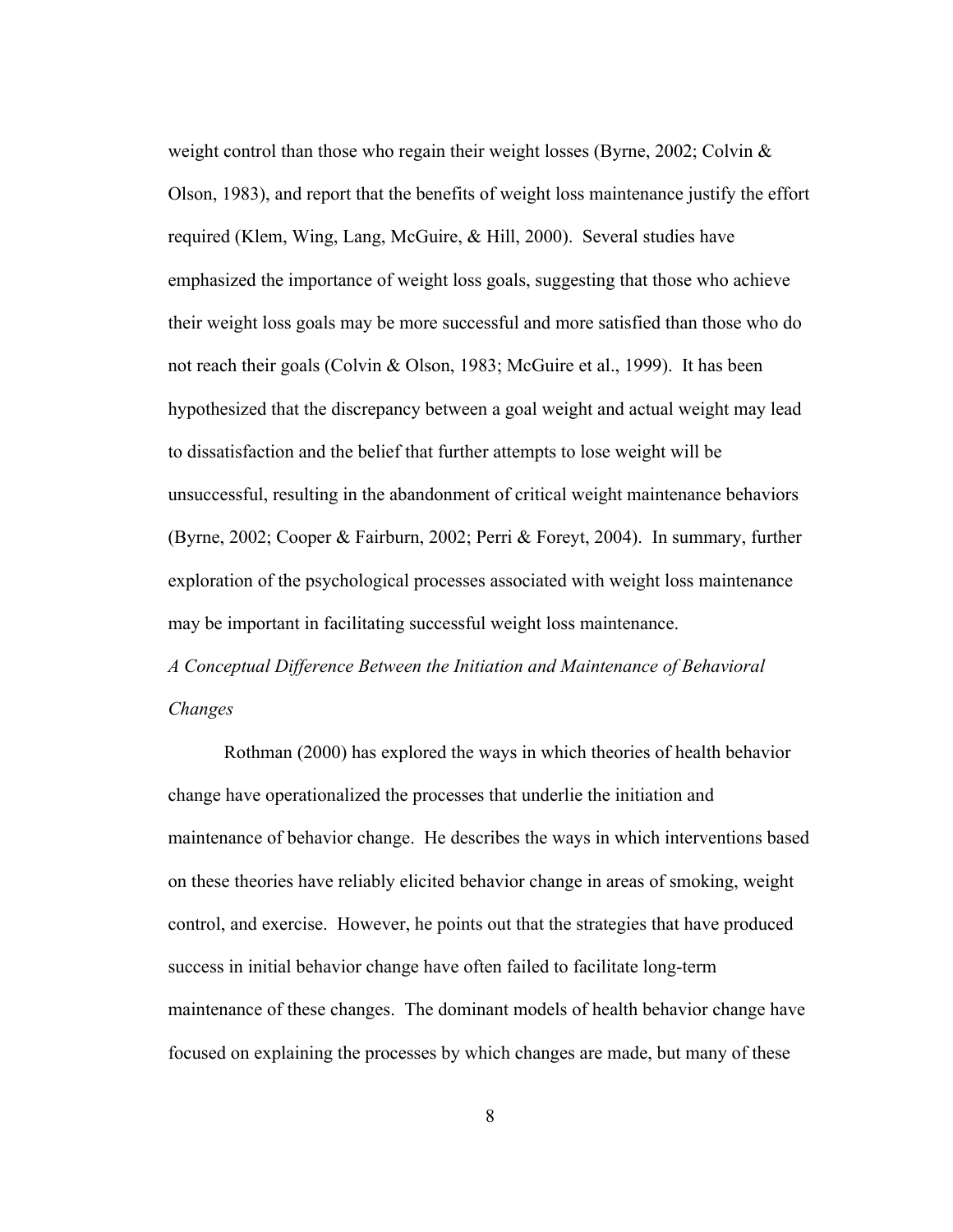theories do not address issues regarding the maintenance of these changes. It has been assumed that the psychological processes that facilitate behavior change are the same processes that facilitate behavior change maintenance, and as a result, the major theories of health behavior change have not offered much guidance as to how the processes that govern initiation and maintenance of behavior change may differ.

Rothman (2000) theorizes that the psychological factors that enable people to adopt a new pattern of behavior are fundamentally different than those that sustain the behavior over time. Theories of behavior change have placed an emphasis on an individuals' assessment of the costs and benefits of making particular changes. While this approach has been successful in shaping interventions that facilitate initial changes in behavior, the same strategies have not been effective in promoting longterm maintenance of these changes. Rothman (2000) developed a new theoretical framework based on the belief that initiation of behavior change and maintenance of behavior change are based on different decisional processes. He notes that the decision to initiate behavior change is based on beliefs about the favorable expectations associated with the change in behavior. On the other hand, the decision to maintain a change in behavior is based on the satisfaction associated with the outcomes produced by the behavior. Satisfaction should reinforce the initial decision to change the behavior and sustain the continued effort that is necessary to maintain the change. More specifically, successful initiation of a behavior change is motivated by a desire to change one's current situation, whereas successful maintenance is motivated by a desire to preserve one's current situation.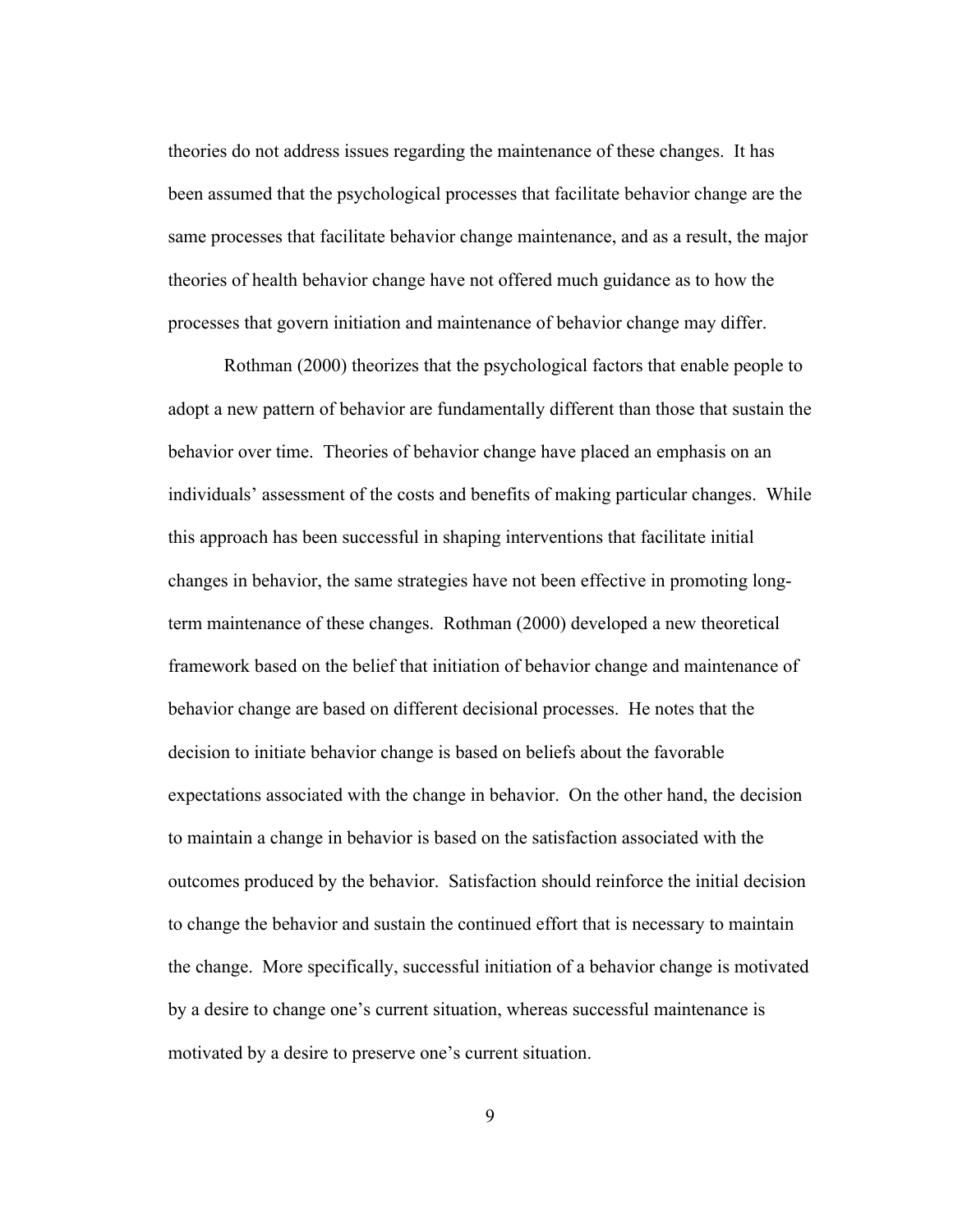If the processes of initiating and maintaining behavior changes are indeed fundamentally different, then certain factors that facilitate the initiation of behavior change may not have the same impact on the maintenance of behavior change. Rothman (2000) concludes that further exploration of the psychological processes underlying the initiation and maintenance of behavior change is warranted to better understand how these two processes differ. A clearer understanding of this differentiation may lead to interventions that are more successful in maintaining behavior changes. This is particularly relevant to the area of weight loss maintenance, given the limited success people have in maintaining their weight losses. It is important to examine the ways in which the process of weight loss maintenance may differ from that of weight loss.

So the question remains: What influences successful weight loss maintenance? Beyond the behaviors that are critical for maintaining weight losses, it is essential to better understand the mechanisms that drive the continued use of weight loss maintenance strategies, as well as the differences in attitudes between those who successfully maintain their weight losses and those who regain their weight. Given that there is little known about the psychological mechanisms involved in weight maintenance, along with the assertion that the maintenance of behavior change is markedly different than the initiation of behavior change, it is important to further examine the psychological processes that may be related to successful weight loss maintenance.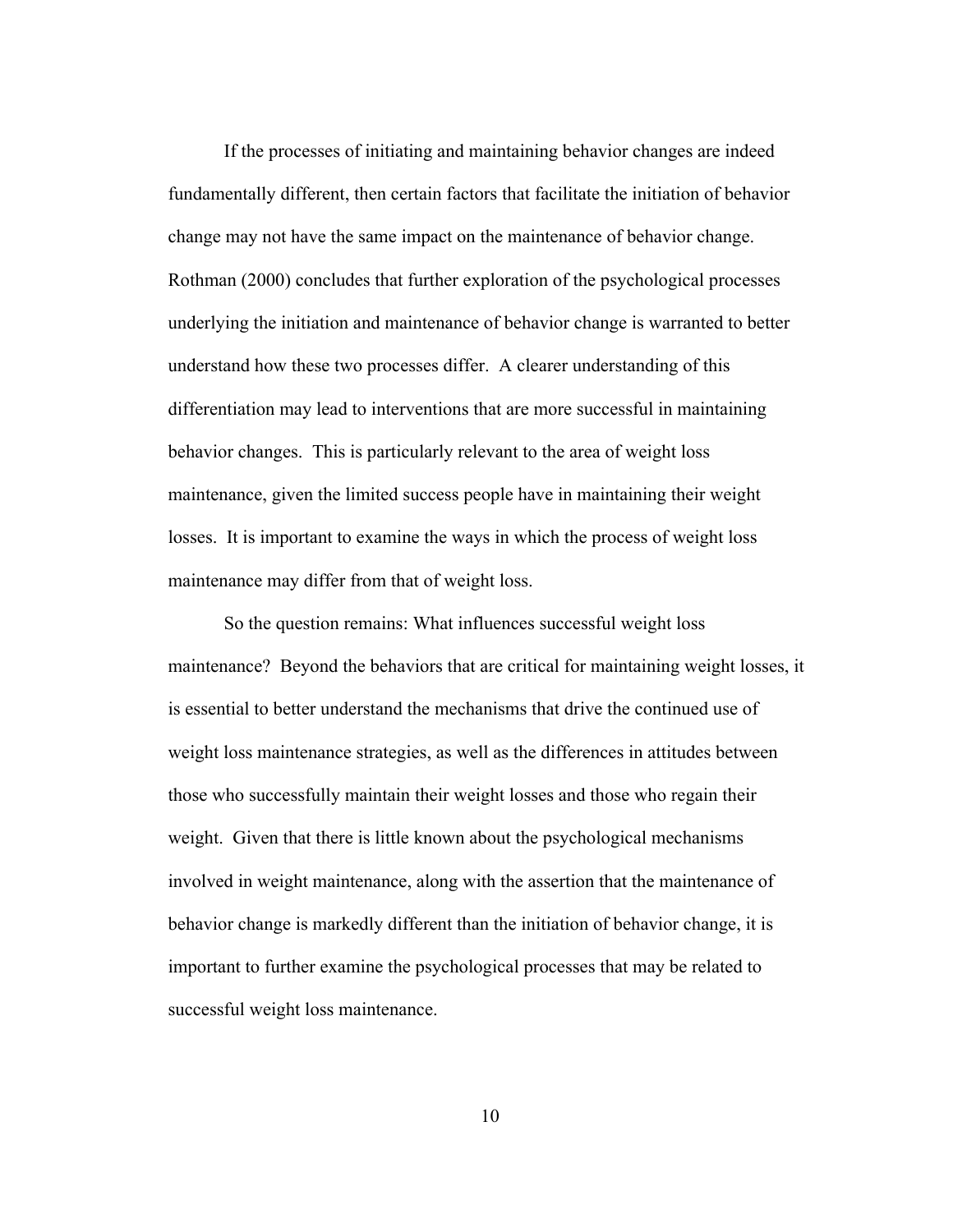### *Literature Review of Goal Setting*

Much of human behavior is fundamentally driven by goals. Individuals are constantly setting goals, monitoring progress, and adjusting their effort to accomplish these goals. Lee, Locke, and Latham (1989) define a goal as "that which one wants to accomplish; it concerns a valued, future end state." Goals provide structure, coherence and meaning to life (Emmons, 1996), can be concrete or abstract, and can vary in difficulty, specificity, and complexity (Carver, Lawrence, & Scheier, 1996). Various theoretical perspectives have explored the relationship between goal setting and outcomes as well as the consequences of failure to achieve goals.

*Goal-setting theory.* Locke and Latham (2002) have done extensive work on goal setting, and their review of 35 years of empirical research in this area has yielded many interesting findings. There appears to be a robust influence of specific and challenging goals on human motivation and achievement. A positive linear relationship has been found between goals and performance, meaning that the highest or most difficult goals produce the most effort and performance. This performance, however, plateaus or decreases when goals exceed ability or when commitment to a highly difficult goal wanes (Erez & Zidon, 1984). It has also been found that assigning specific, challenging goals enhances performance more than not assigning goals or giving general instructions to "do your best" (Locke & Latham, 1990; Tubbs, 1986). Setting a goal, in and of itself, does not automatically motivate higher performance. However, if an individual desires to achieve the goal and is free of other goals that may conflict with the goal, goal setting can motivate higher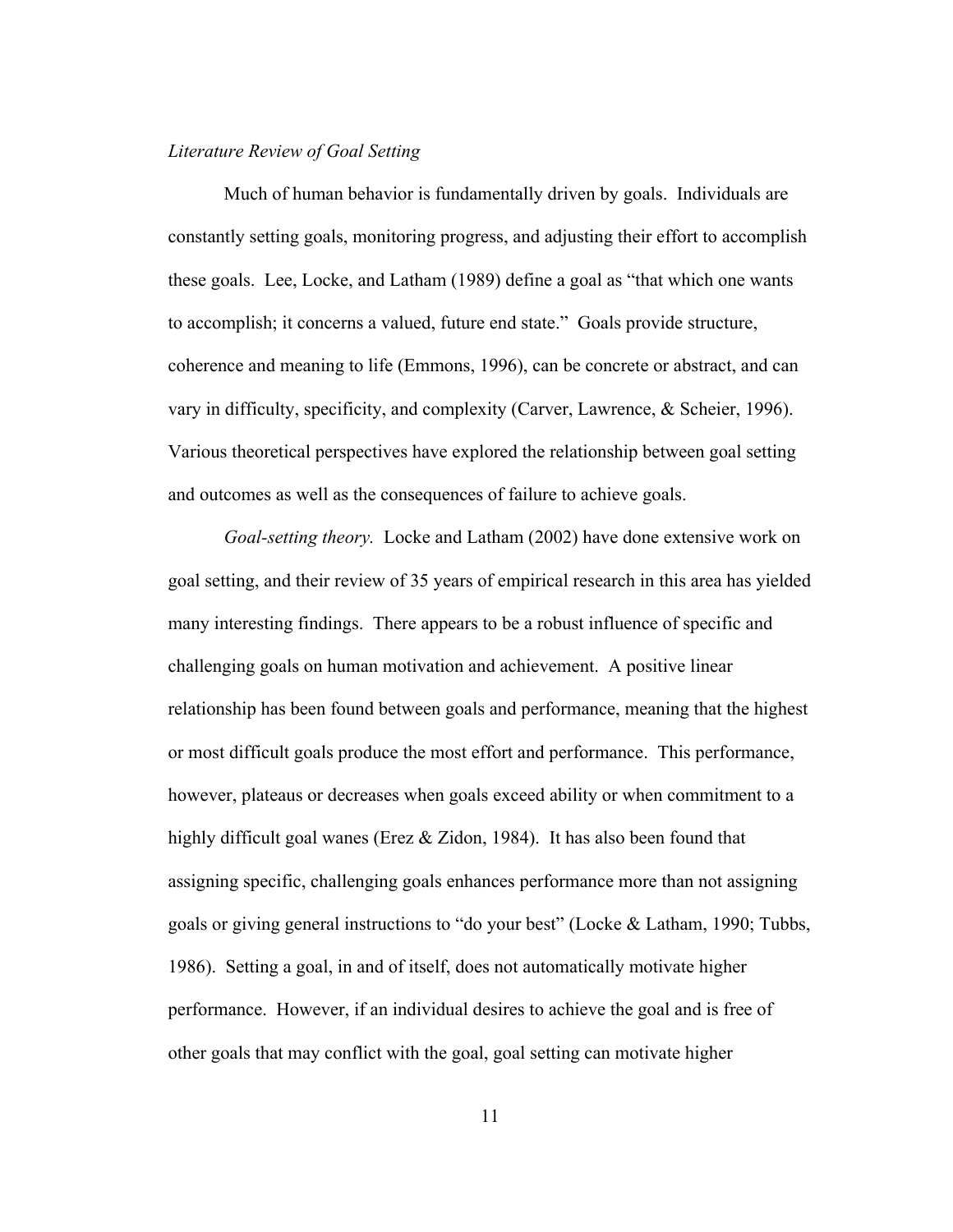performance. In addition, setting specific goals reduces the ambiguity of the goal, resulting in less variation in performance. Locke and Latham (2002) describe three mechanisms by which setting goals can have a beneficial effect on performance: effort, persistence, and concentration. However, these three mechanisms do not always lead to greater performance when the task is complex or of great difficulty for the individual.

Locke and Latham (2002) describe variables that moderate the relationship between goal setting and outcome. The relationship between goals and outcomes is strongest when people are committed to their goals, particularly when the goals are difficult. The level of importance of the goal and self-efficacy that the goal can be attained are two factors that facilitate goal commitment. Goal setting theory also indicates that feedback moderates the relationship between goals and performance; for goals to effectively impact outcome, individuals need summary feedback to help monitor progress toward the goal. This feedback is essential in informing individuals so they can reevaluate and adjust their efforts accordingly. It is predicted that if the goal is not achieved, dissatisfaction occurs and that this dissatisfaction fuels greater subsequent effort, concentration and persistence. Goal setting theory describes a few conditions in which goal setting does not enhance performance: (a) when the goal is a task that is complex for the individual; (b) when the individual is unable to perform behaviors related to the goals; and (c) when the individual is not committed to the goals. In these circumstances, goal setting, and the effort, persistence, and concentration that accompany it may lead to premature attempts at highly complex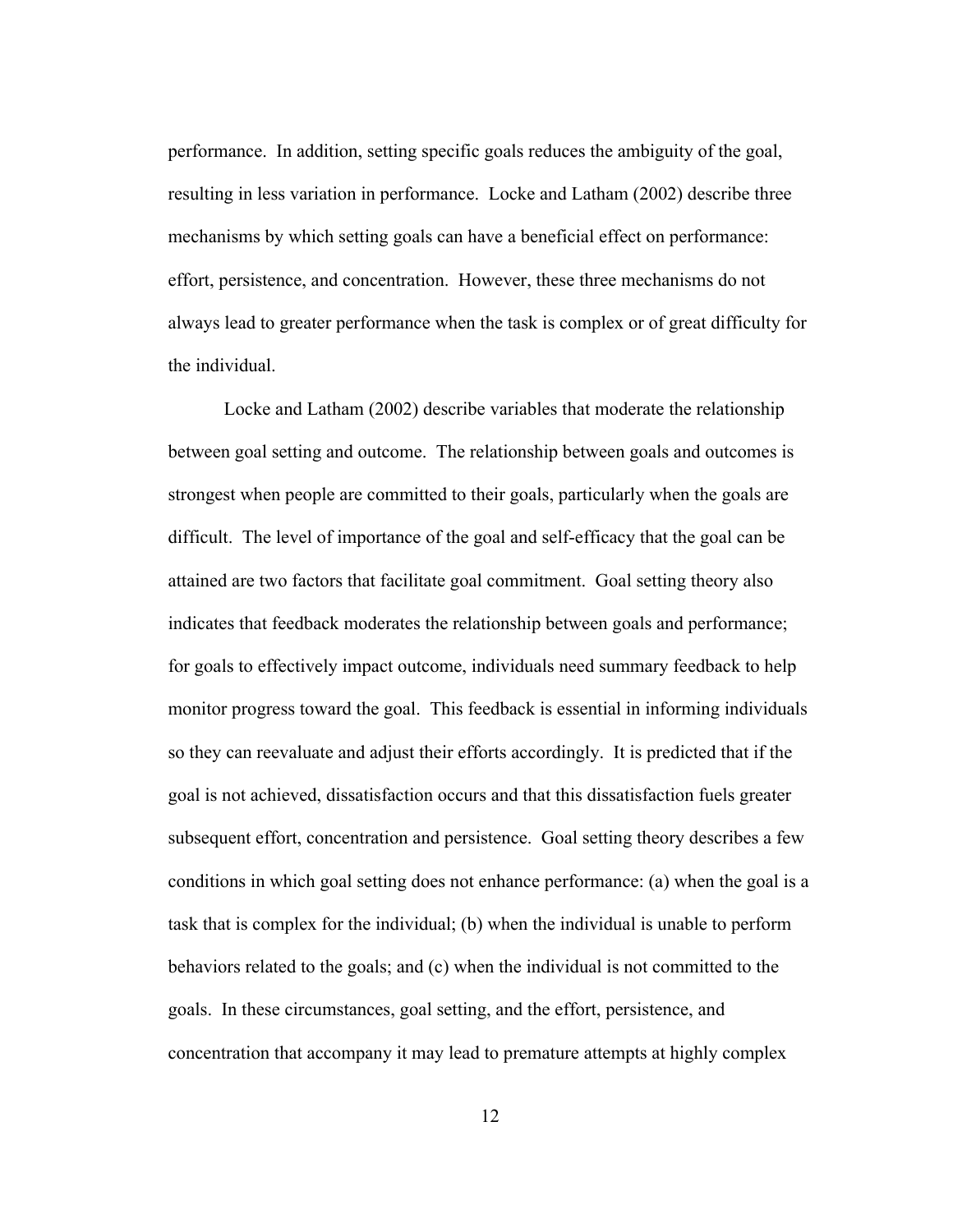tasks, which may lead to reduced self-efficacy and negative attributional states (Strecher, 1995). Much of this research has been conducted in the context of industrial organizational psychology, but some of the principles of this theory of goal setting have been applied to weight loss. A few studies have explored the effects of challenging weight loss goals on weight loss outcomes, and the ways in which dissatisfaction may affect subsequent effort toward weight loss or maintenance and these studies will be reviewed subsequently (Finch, Linde, Jeffery, Rothman, King,  $\&$ Levy, 2005; Jeffery, Wing & Mayer, 1998; Linde, Jeffery, Finch, Ng, & Rothman, 2004; Oettingen & Wadden, 1991).

*Social Cognitive Theory.* The social cognitive theory perspective focuses on the role of cognitive processes that mediate the effects of goals on performance. Emphasis is placed on the motivational power of these processes on goal setting, rather than the actual goal itself (Cervone, Jiwani, & Wood, 1991). When working toward a particular goal, individuals will assess the relationship between what they hope to accomplish and what they have actually accomplished, engaging in cognitive processes such as evaluation of one's performance, judgments of ability to succeed at the goal, and personal goal setting. Social cognitive theory also takes into account the importance of self-efficacy, which is defined as "the conviction that one can successfully execute the behavior required to produce the outcomes" (Bandura, 1977, p. 79). Individuals with higher self-efficacy set higher goals, are more committed to assigned goals, find and use better strategies to reach the goals, and respond more positively to negative feedback than individuals with lower self-efficacy (Locke  $\&$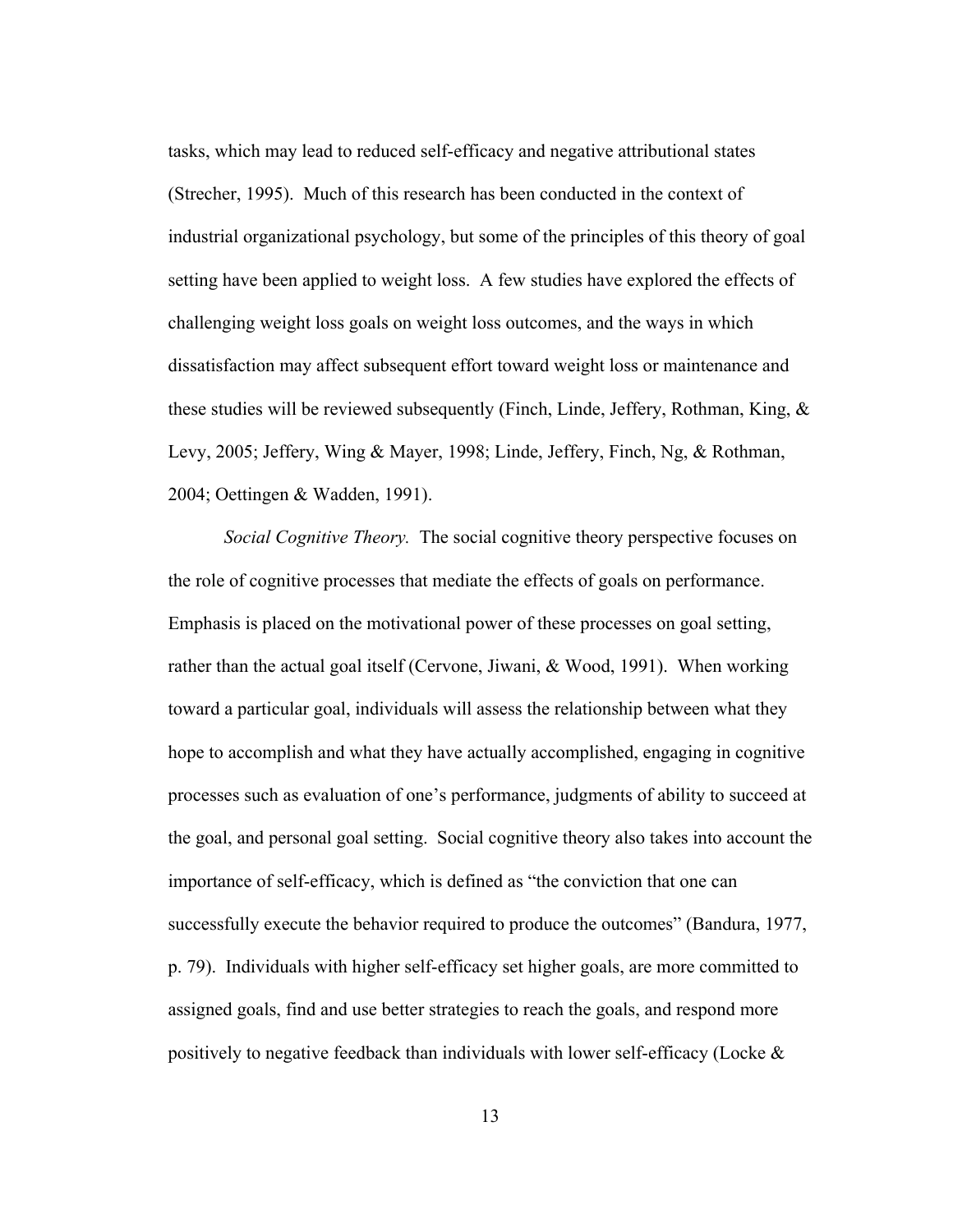Latham, 1990). It is noted that goal-setting theory is consistent with social-cognitive theory in that both acknowledge the importance of conscious goals and self-efficacy; goal setting theory focuses more on the core properties of a goal, whereas socialcognitive theory focuses more on self-efficacy. This can be applied to weight loss and maintenance, as there is a need to better understand the processes by which individuals evaluate their progress towards goals and their self-efficacy related to these goals (Foster, Wadden, Vogt, & Brewer, 1997).

*Control Theory*. Carver and Sheier (1982; 1990) examined the process of how individuals react affectively when they realize there is a discrepancy between their present state and their expected state. It is believed that individuals modify their behavior with further attempts toward their goals as a result of processing this discrepancy, often in an effort to reduce the discrepancy between actual and expected outcomes. However, it is noted that expectancies about one's ability to reduce this discrepancy play an important role in this process; if expectancies are favorable, individuals are likely to continue to attempt working toward their goals and if expectancies are unfavorable, individuals are likely to experience an impulse to withdraw or disengage from their efforts. Individuals may disengage from their efforts, but it is noted that the social environment does not often allow a permanent disengagement, which leads to a vicious cycle of inability to reach goals, an awareness of that inability, and negative feelings as a result of that awareness. This is highly relevant to weight loss and maintenance, as individuals are commonly confronted with the discrepancy between the weight losses they have actually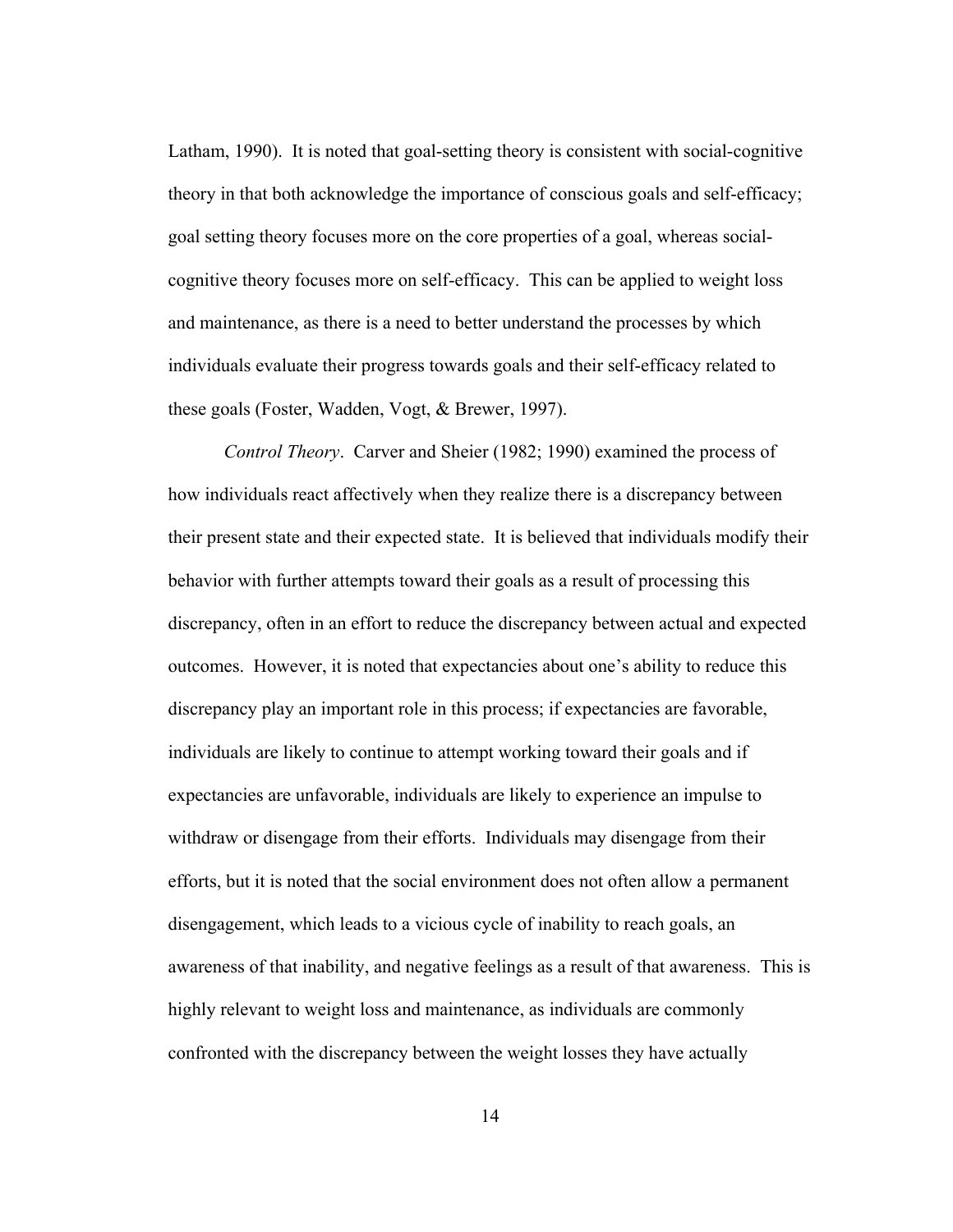accomplished and what they had hoped to achieve. A few studies have explored the ways in which individuals respond to these discrepancies, but the consequences of unmet goals have not yet been thoroughly examined (Finch et al., 2005; Foster et al., 2004; Wadden et al., 2003).

It is clear that people are not always successful at attaining their goals. Whether this is due to external constraints or personal inadequacies, people often experience frustration with the discrepancy between their actual state and their desired state (Carver & Sheier, 1990). When goals are not met or remain out of reach, individuals experience a variety of negative consequences such as (a) negative affect, (b) aversive self-focus; (c) dissatisfaction, and (d) subsequent performance that is impaired (Carver & Sheier, 1990; 1992; Higgins, 1987; Sarason, Sarason & Pierce, 1990; Wicklund & Gollwitzer, 1982). These negative reactions may transition to a cycle of aversive self-focus and self-preoccupation, leading to intensified negative affect, self-criticism, self-blame, and subsequent negative outcomes, resulting in a depressive self-focusing style (Ahrens, 1987; Nolen-Hoeksema, 1991; Pyszczynski & Greenberg, 1987; Rehm, 1977; Sarason, Sarson, & Pierce, 1990). If negative affect is intense enough, or expectancies about goal attainment become exceedingly unfavorable, the person may disengage from pursuit of the goal (Carver & Scheier, 1990). Disengagement from goals may lead to what Klinger (1975; 1987) describes as an "incentive-disengagement cycle" that occurs as a process of disengaging from a goal. When people experience obstacles to their stated goals, they initially respond with invigoration and an increased effort toward goal attainment. When their efforts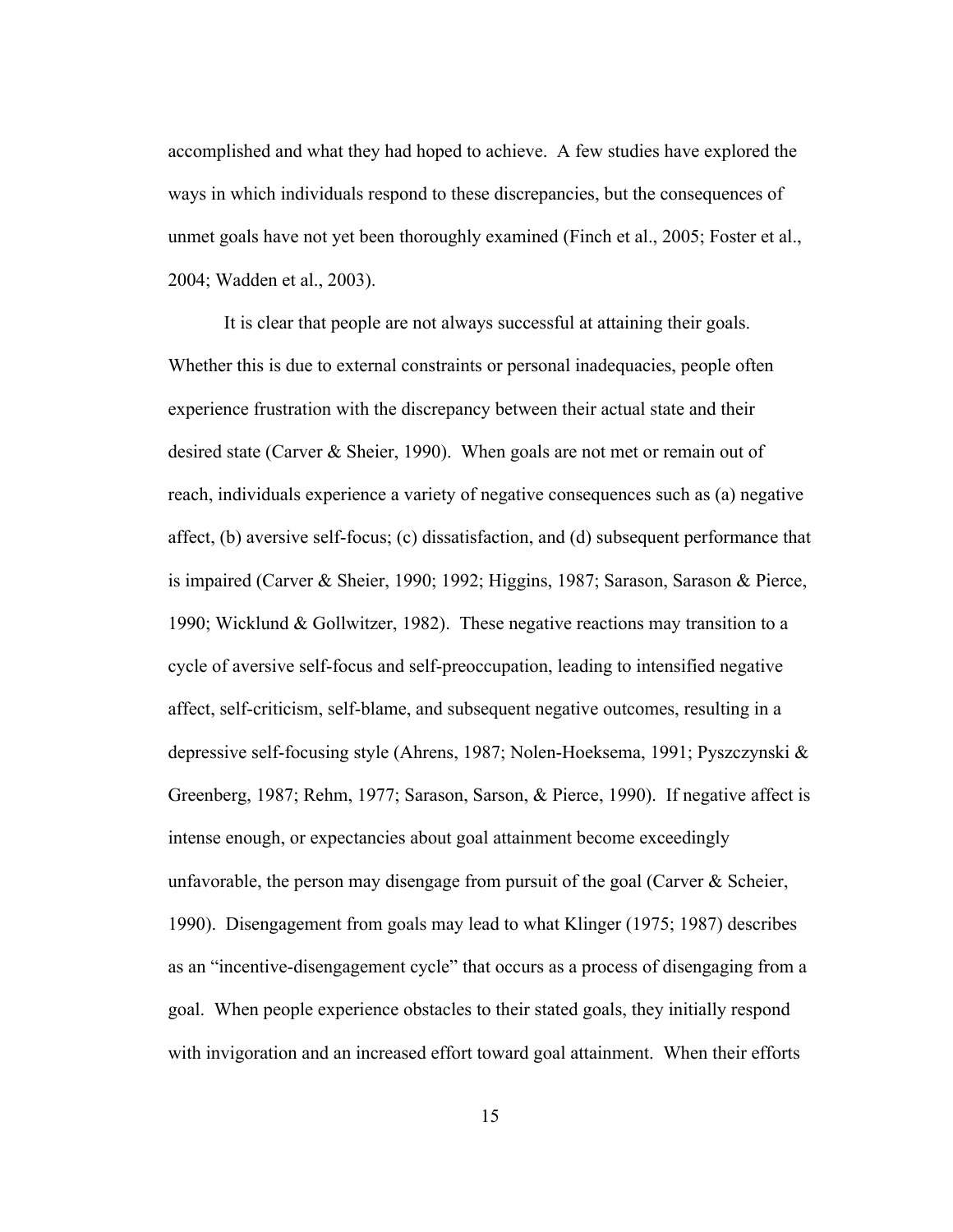do not yield the results they desire, they experience frustration and subsequently feelings of failure, loss, disappointment, and potentially depression. These feelings of disappointment may lead to apathy and a total disengagement from their original goal. It is possible that individuals who are struggling with weight loss and maintenance will experience these negative consequences of unmet goals, and a few studies have begun to explore the ways in which individuals respond when their goals are out of reach (Finch et al., 2005; Foster et al., 2004; Wadden et al., 2003).

In summary, theories of goal setting have addressed the relationship between goal difficulty and performance and the consequences of unmet goals. A positive linear relationship between goals and performance is clearly documented, and various constructs, such as effort, persistence, concentration, commitment, self-efficacy, and feedback are said to influence the relationship between goals and performance (Bandura, 1977; Cervone et al., 1991; Locke & Latham, 1990; 2002). When goals are not achieved, individuals initially respond with renewed effort, but if failure to attain the goal persists, they are prone to various negative consequences, including disengagement from pursuit of the goal and negative affect (Carver & Scheier, 1982; 1990; Higgins, 1987; Klinger, 1987; Nolen-Hoeksema, 1991; Sarason et al., 1990; Wicklund & Gollwitzer, 1982). Several principles of these theories of goal setting are relevant to weight loss and maintenance, and there has been some interest in understanding the ways in which weight loss goals may impact weight loss outcomes and how individuals respond to goals that have not been achieved (Ames et al., 2005;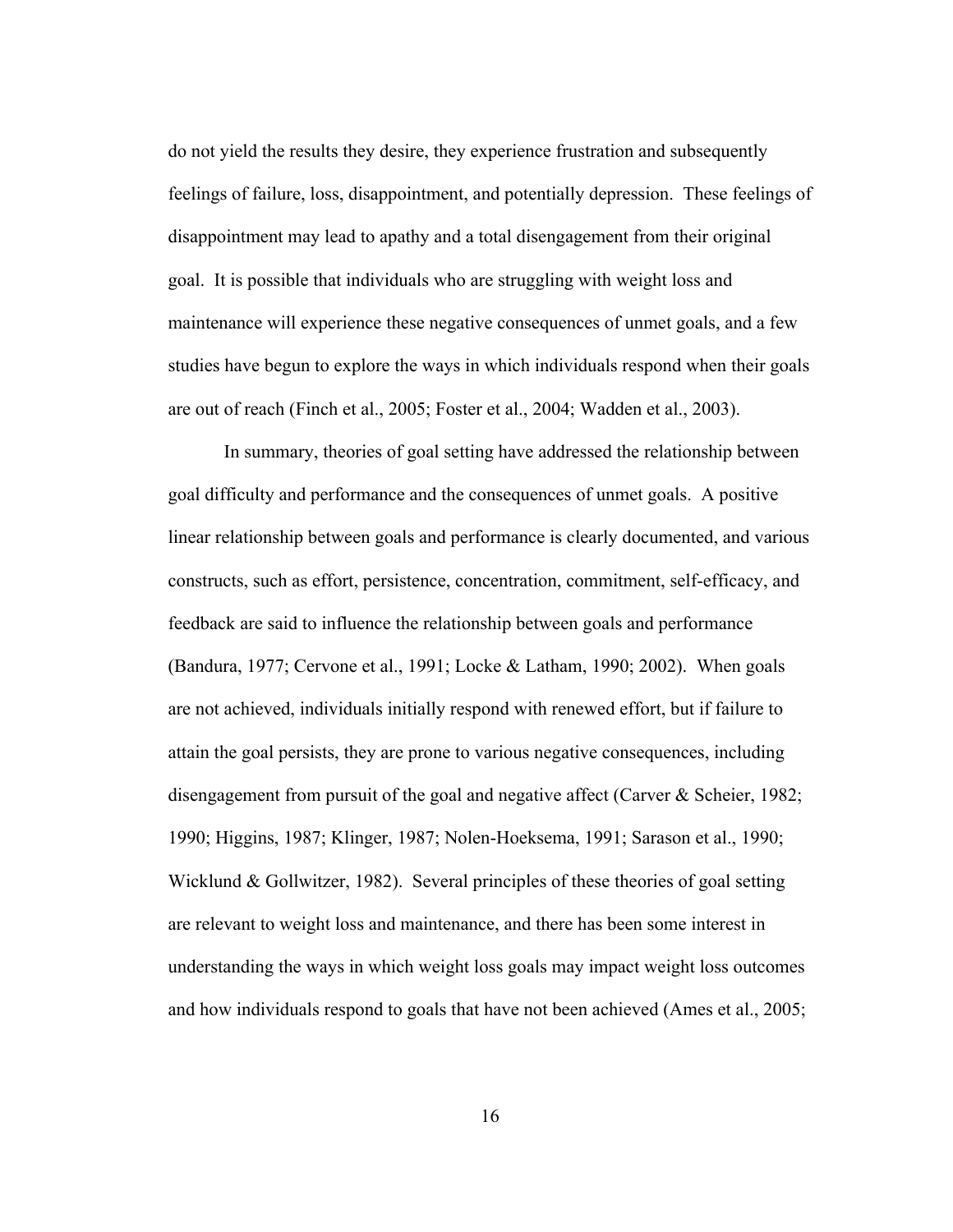Finch et al., 2005; Foster et al., 2004; Jeffery et al., 1998; Linde et al., 2004; 2005; Wadden et al., 2003).

### *The Role of Expectations in Goal Setting*

Many theoretical approaches emphasize the role of expectations in determining how individuals respond to obstacles encountered in the pursuit of goals. Goals and expectations are often thought to be interchangeable, but social-cognitive theories have treated them as separate variables. Expectations are probability judgments about the occurrence of certain desirable or undesirable events (Bandura 1986; Bernier & Avard, 1986). The idea that adopting a behavior is a function of expectations about the consequences of the behavior is in line with many cognitive theories of behavior change that have been applied to the domain of health psychology. Such theories include the theory of reasoned action (Ajzen & Fishbein, 1980), self-determination theory (Deci & Ryan, 1985), social cognitive theory (Bandura, 1986), the health belief model (Rosenstock, Strecher & Becker, 1988), the theory of planned behavior (Ajzen, 1991), and the transtheoretical model of health behavior change (Prochaska, DiClemente & Norcross, 1992). Expectations play an important role in influencing the effort that individuals put forth toward goals, determining whether they respond to obstacles with continued effort or by disengaging from the goal.

Scheier and Carver (1992) indicate that expectations are the cornerstone of theories of motivated action (Bandura, 1977; Rotter, 1954; Seligman, 1975); expectancies about goal attainment determine what further action is taken regarding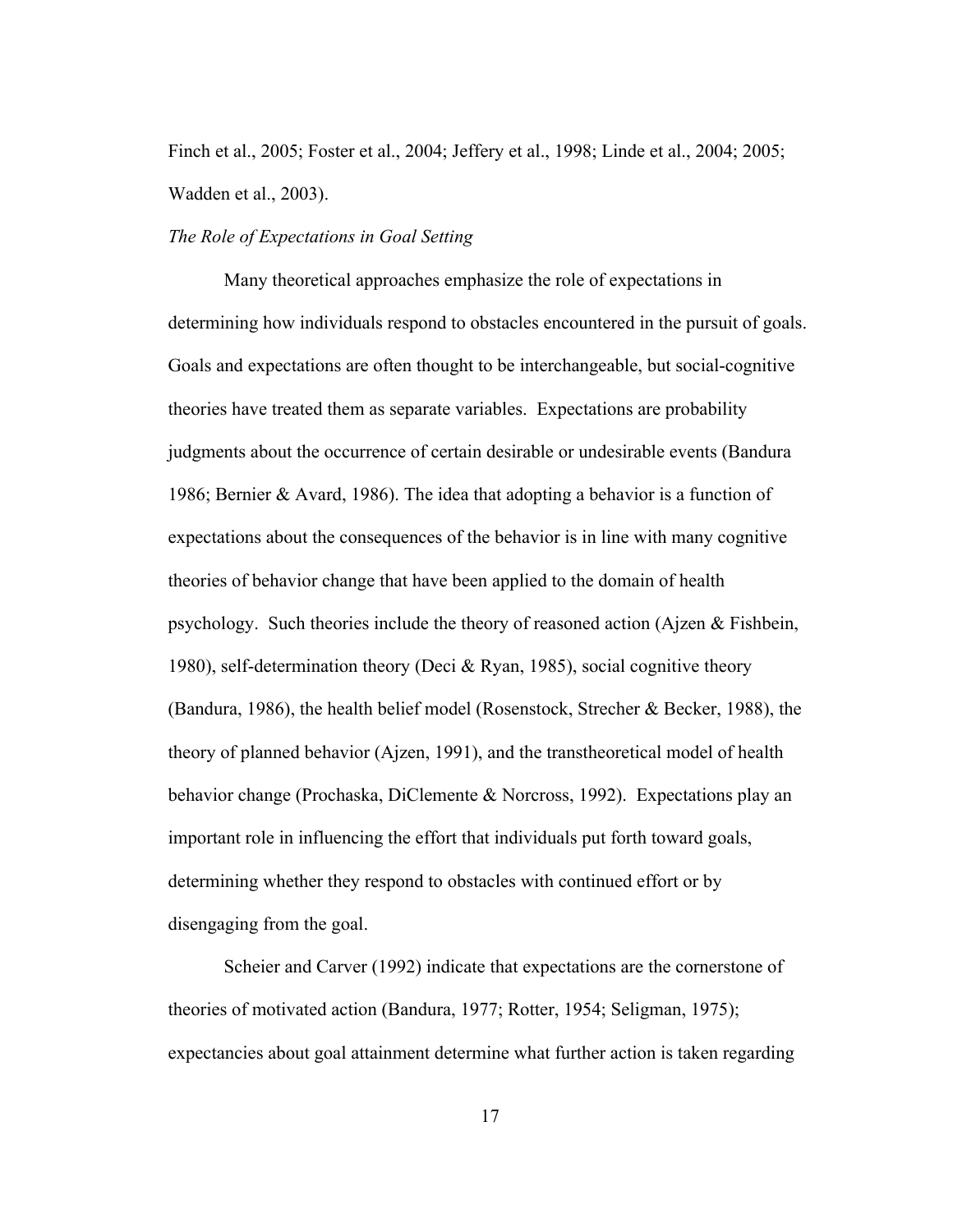pursuit of the goal. If expectancies are favorable, people tend to have positive feelings that lead to continued efforts toward goal attainment and enhanced performance. If expectancies are unfavorable, individuals tend to have negative feelings that may lead them to reduced effort, abandonment of the goal, and subsequently, lower performance (Bandura, 1986; Carver & Scheier, 1981; 1990; Cervone, 1993; Klinger, 1975; 1987; Locke & Latham, 1990). It is also noted that discrepancies between expectancies and goals may lead to negative affective states such as depression and anxiety (Beck, 1967; Rehm, 1977; 1986; Schlenker & Leary, 1982; Wallace & Alden, 1991). Expectations are an important construct in weight loss and maintenance, as they affect the amount of effort put forth toward goals for weight loss. Some studies have started to examine the ways that expectations impact weight loss outcomes (Ames et al., 2005; Finch et al., 2005; Oettengin & Wadden, 1991; Wadden et al., 2003), however, to date, no studies have examined individuals' expectations for weight loss maintenance.

It seems that the more positive the expectations, the more effort is put forth. A logical construct to consider in this discussion is optimism. A growing body of research indicates that positive thinking has a beneficial effect on mental health and well-being (Peterson, 2000; Taylor & Brown, 1988). Optimism has been described as "a mood or attitude associated with an expectation about the social or material future – one which the evaluator regards as socially desirable, to his [or her] advantage, for his [or her] pleasure" (Tiger, 1979, p. 18). Optimism has been examined extensively as a beneficial characteristic that is linked to positive mood, increased happiness,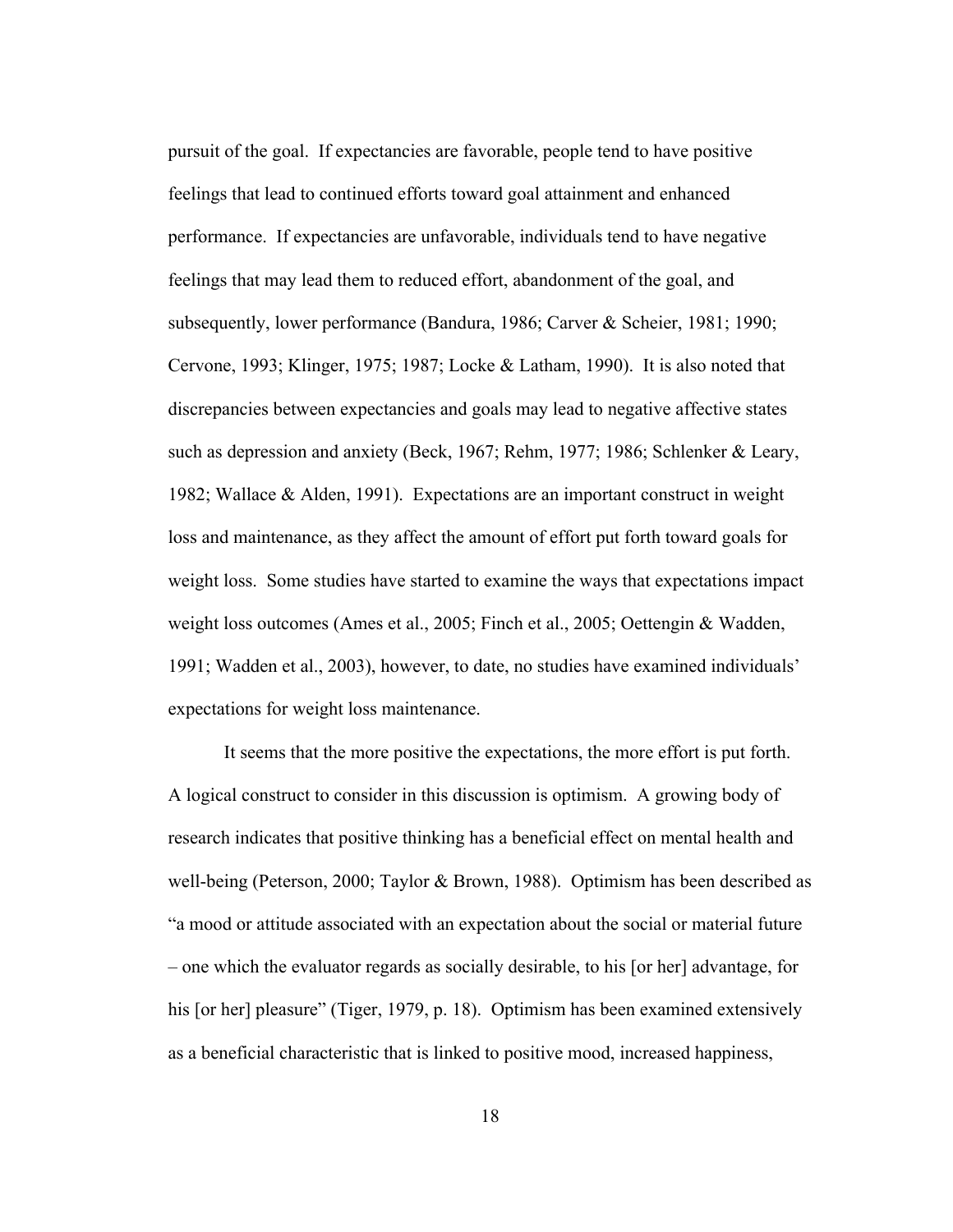perseverance, effective problem solving, achievement, productivity, creativity, successful coping, and good physical health. In addition, optimistic thinking buffers against depression, alcoholism, and obesity, and is linked to physical well-being (for reviews, see Peterson, 2000; Taylor & Brown, 1988; Scheier & Carver, 1992). Relatedly, Taylor and Brown (1988) have summarized many studies in social, personality, developmental, and clinical psychology showing that individuals are biased toward unrealistically positive views of themselves, concluding that "positive illusions" are highly adaptive in many circumstances. It has been shown that positive thinking, even when illusory, is associated with enhanced motivation and performance, in that high expectations of success lead people to work harder and persist more than low expectations of success (Atkinson, 1964; Mishel, 1973). Taylor (1989) proposes that individuals' tendencies to see themselves in a positive light is indicative of well-being by facilitating intellectually creative functioning and enhancing motivation, performance, and persistence.

Snyder's (1991) theory of hope also addresses expectations for goal attainment; it is related to theories of optimism but incorporates the concept of pathways (Snyder, 2000). Hope is defined as "a positive motivational state that is based on an interactively derived sense of (a) agency (goal directed energy), and (b) pathways (planning to meet goals)" (Snyder, Irving & Anderson, 1991, p. 287). According to hope theory, expectations for goal attainment include 3 components: goals, agency, and pathways. *Agency* is described as an individual's determination that goals can be achieved and *pathways* are an individual's belief that they can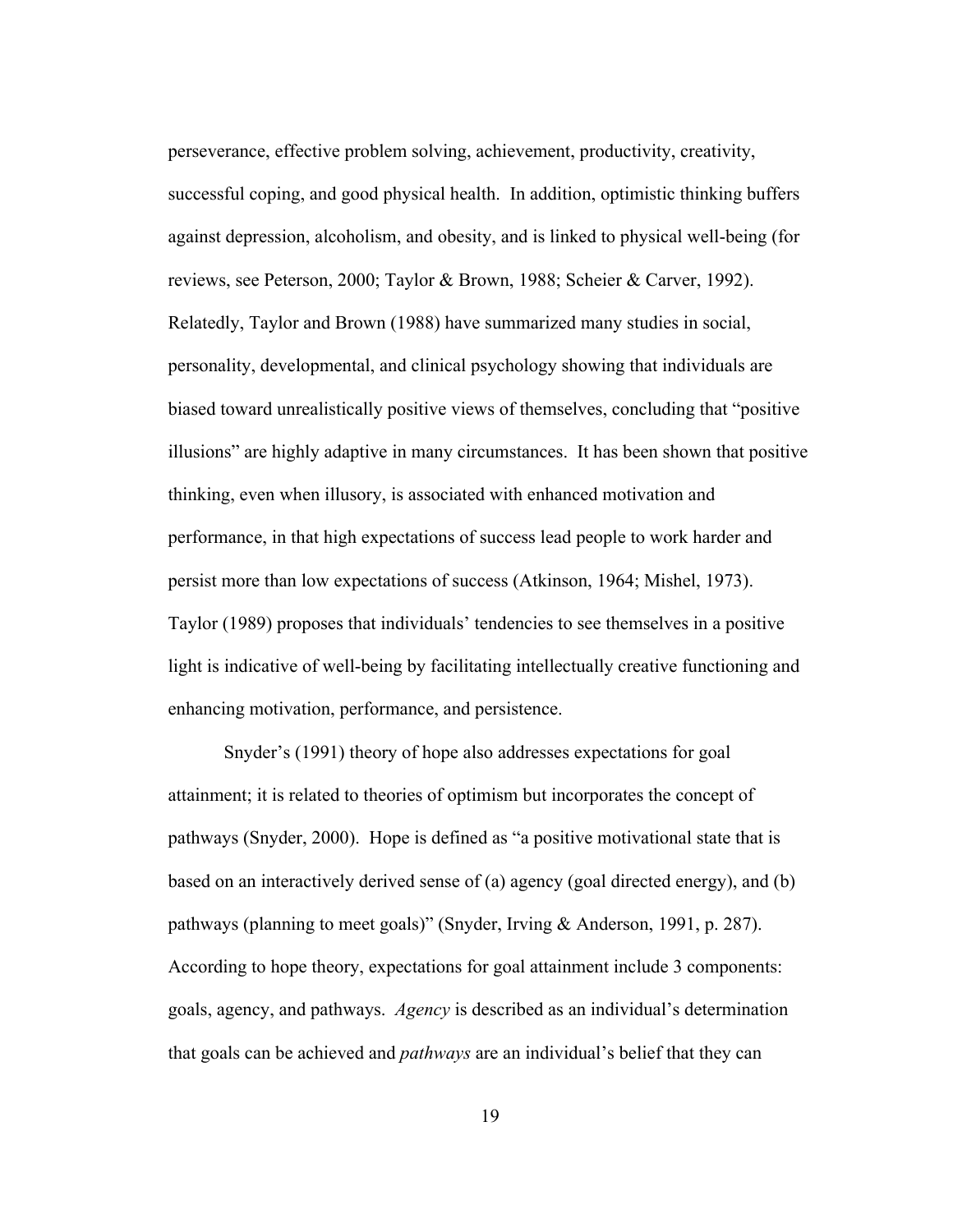produce one or more successful routes to reach their goals. It is theorized that both the energy toward these goals and the ability to generate viable routes are necessary for effective goal-directed thinking. Several studies have shown higher hope to be correlated with better psychological adjustment, improvements in health, and higher achievement. No studies have specifically examined hope theory in the context of weight loss, but a few studies have examined the impact of high expectations on weight loss outcomes (Finch et al., 2005; Jeffery et al., 1998; Linde et al., 2004; 2005).

It is well established that optimistic and hopeful thinking, even when illusory, is of benefit to people in motivation, cognition, and affect. However, it is important to consider at what point this positive thinking may have an effect that is not entirely positive. Optimism does have its drawbacks, particularly when it is too unrealistic or illusory, and even Taylor (1989) distinguishes between optimism as an illusion and optimism as a delusion. Oettingen (1996) further delineates the issue in defining two kinds of optimistic thinking: "optimistic expectations" are beliefs about the likelihood of certain events occurring versus "spontaneously generated positive fantasies" which are essentially daydreams depicting future events and scenarios. When in the form of positive fantasies, optimism may serve as a distraction from making concrete strategies for attaining goals (Oettingen, 1996). This unrealistic optimism (or "fantasies") may take a toll on individuals if they are putting forth effort toward an unattainable goal, leading to potential for frustration and demoralization (Peterson, 2000).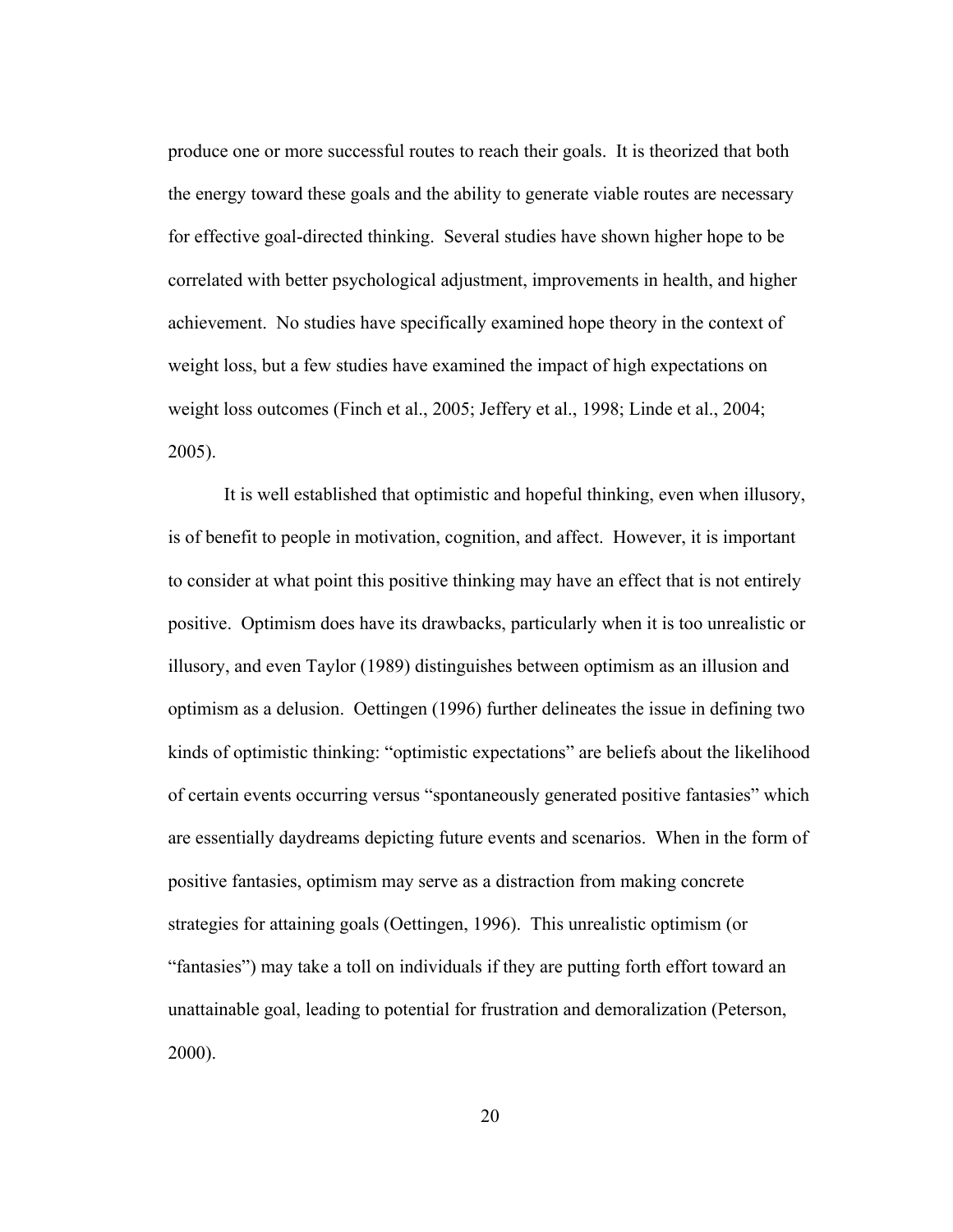Polivy and Herman (2002) describe the "false hope syndrome" which is characterized by unrealistic expectations about the resources needed to succeed at a given goal or self-change attempt. Much research in various areas of health behavior change, such as smoking cessation and alcohol addiction, has shown that resolutions to change most often fail (see Prochaska et al., 1992 for a review). The false hope syndrome is described as such: a difficult (and often impossible) task related to change is undertaken, with unrealistic expectations about the speed, ease, amount, and rewards of self-change. Some progress toward the goal is achieved, but ultimately the goal is not achieved or success is not sustained. Failure leads to the belief that if adjustments are made to the behavior, success will follow, or that the rewards are worth continued attempts at success. Attempts to change the particular behavior follow, fueled by positive expectations of success, resulting in a cycle of failure, interpretation, and renewed attempts to change (Polivy & Herman, 2002). It should be noted that not all self-change attempts result in failure, however this cycle is all too apparent in empirical literature as well as mainstream media (Prochaska et al., 1992). This cycle of false hope leads to impaired self-esteem and depressed mood, which may negatively impact subsequent attempts to change (Kuhl & Helle, 1986; Polivy & Herman, 2002). These concepts of optimism and false hope are highly relevant to weight loss and maintenance and there has been some exploration of the idea that high expectations for weight loss may have negative consequences (Ames et al., 2005; Finch et al., 2005; Foster et al., 2004; Jeffery et al., 1998; Linde et al., 2004; 2005; Oettingen & Wadden, 1991; Wadden et al., 2003).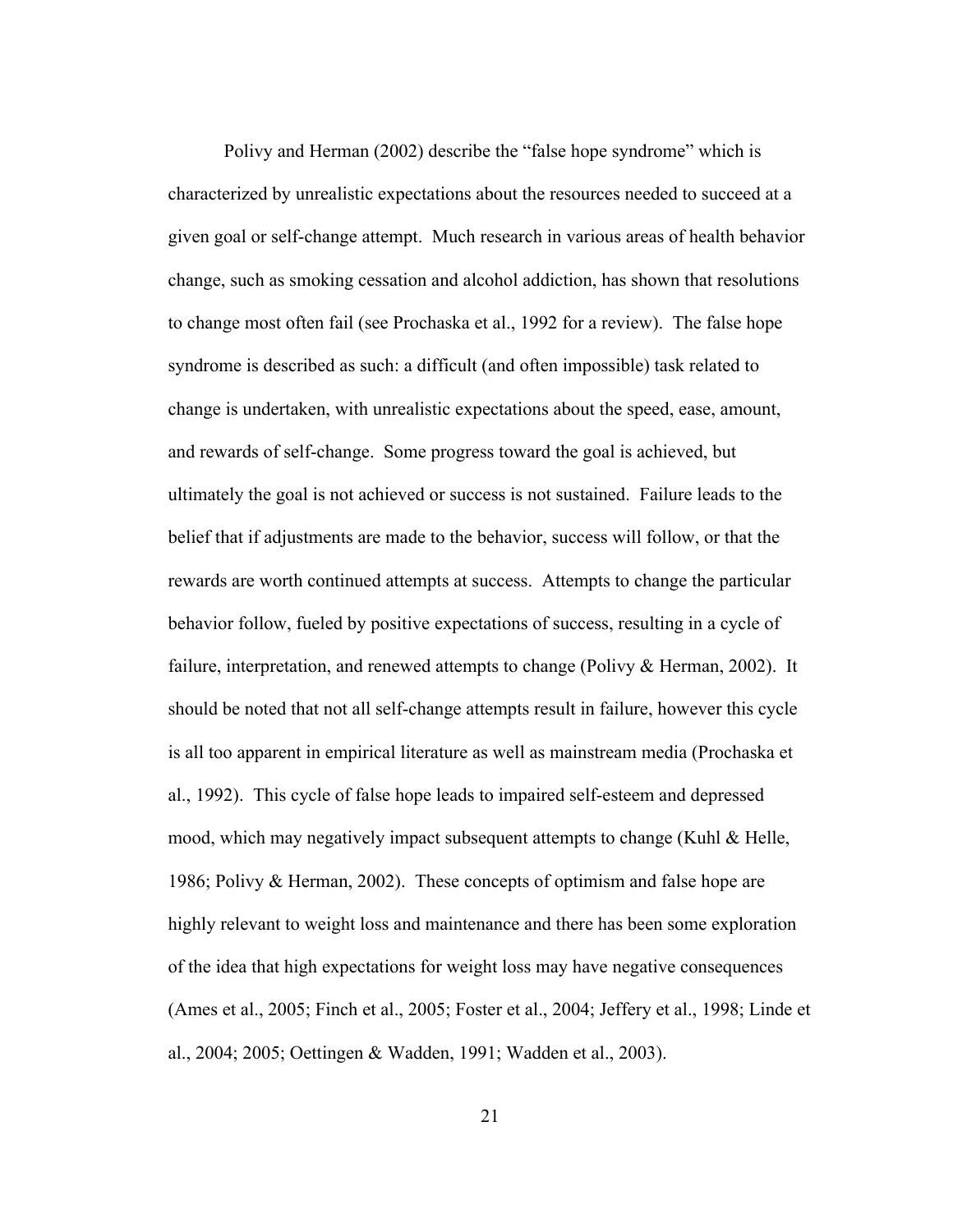Goals and expectations are separate but related constructs; expectations appear to influence the amount of effort expended toward meeting a goal. It appears that the discrepancy between goals and expectations may lead to various negative consequences (e.g., negative affect and withdrawal). There is some debate about the consequences of illusory optimism, with some evidence that highly unrealistic expectations may ultimately be harmful. Decreasing the disparity between actual and expected outcomes appears to lessen the negative affect associated with unmet expectations (Hsee & Abelson, 1991; McIntosh, 1996). Examining these ideas in the context of weight loss and maintenance may provide rich information on how individuals approach and respond to weight loss.

## *The Relationship Between Goals, Expectations, and Satisfaction*

Satisfaction is closely related to goals and expectations because individuals naturally evaluate their performance and the outcome of their efforts. Social psychological studies of satisfaction have found a complex relationship between satisfaction and outcome (Hsee  $\&$  Ableson, 1991). There is a positive relationship between outcome and satisfaction: the more positive an outcome, the greater the satisfaction. More specifically, satisfaction depends on the change in outcome; if the outcome changes in a positive direction, satisfaction follows and if the outcome changes in a negative direction, dissatisfaction follows. The more an outcome departs from its original position in a positive direction, the greater the satisfaction. Similarly, Locke and Latham (2002) theorize that exceeding a goal provides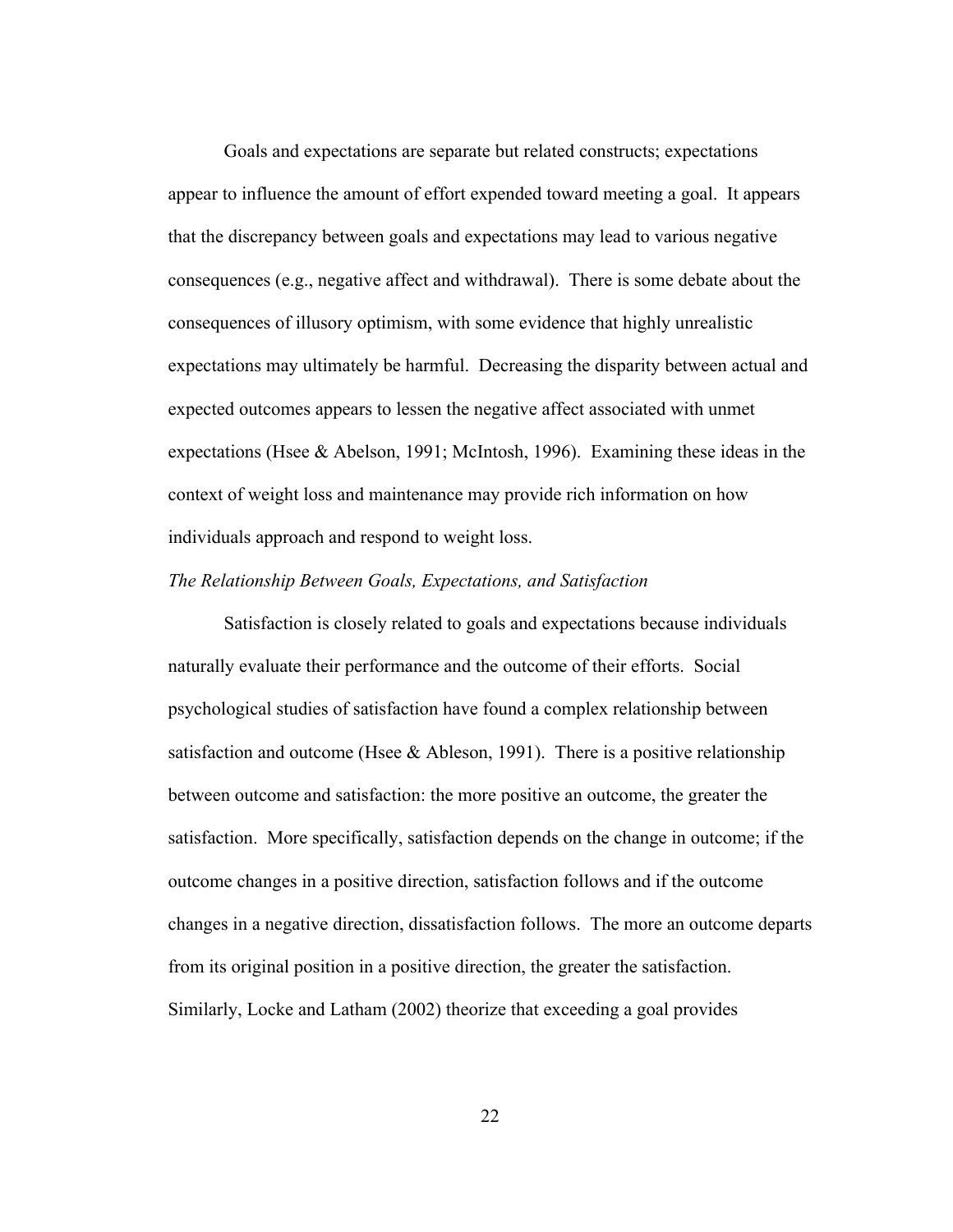increasing satisfaction, as a positive discrepancy grows, whereas not reaching a goal leads to increasing dissatisfaction, as a negative discrepancy grows.

When a negative discrepancy exists between expected and actual outcomes, individuals experience dissatisfaction with their performance (Carver  $\&$  Scheier, 1990; Higgins, 1987; Locke & Latham, 2002). Dissatisfaction with the outcome of one's efforts can lead to different reactions. One on hand, dissatisfaction with less than desirable outcomes can lead to greater effort*,* concentration, and persistence (Bandura & Cervone, 1983; 1986; Carver & Scheier, 1982; 1990; Locke & Latham, 2002). In laboratory studies, when individuals working on simple motor tasks experienced dissatisfaction with their performance, this led to a subsequent increase in their effort (Bandura & Cervone, 1983).

On the other hand, dissatisfaction with prior outcomes has also been found to lead to impaired performance. Cervone and colleagues (1991) examined the effects of goal setting and cognitive self-regulatory processes on a complex decision making performance. Contrary to previous findings on simple tasks (Bandura & Cervone, 1983), dissatisfaction with prior outcomes impaired performance. Subjects who were dissatisfied with their outcomes exerted much effort on subsequent tasks but used inferior strategies that produced poorer results. Because these findings seem to contradict previous findings, it has been concluded that on both simple and complex tasks, a commitment to difficult goals leads to dissatisfaction with lower than expected outcomes. On simple tasks, dissatisfaction will enhance effort, and on complex tasks, dissatisfaction has the potential to interfere with cognitive processes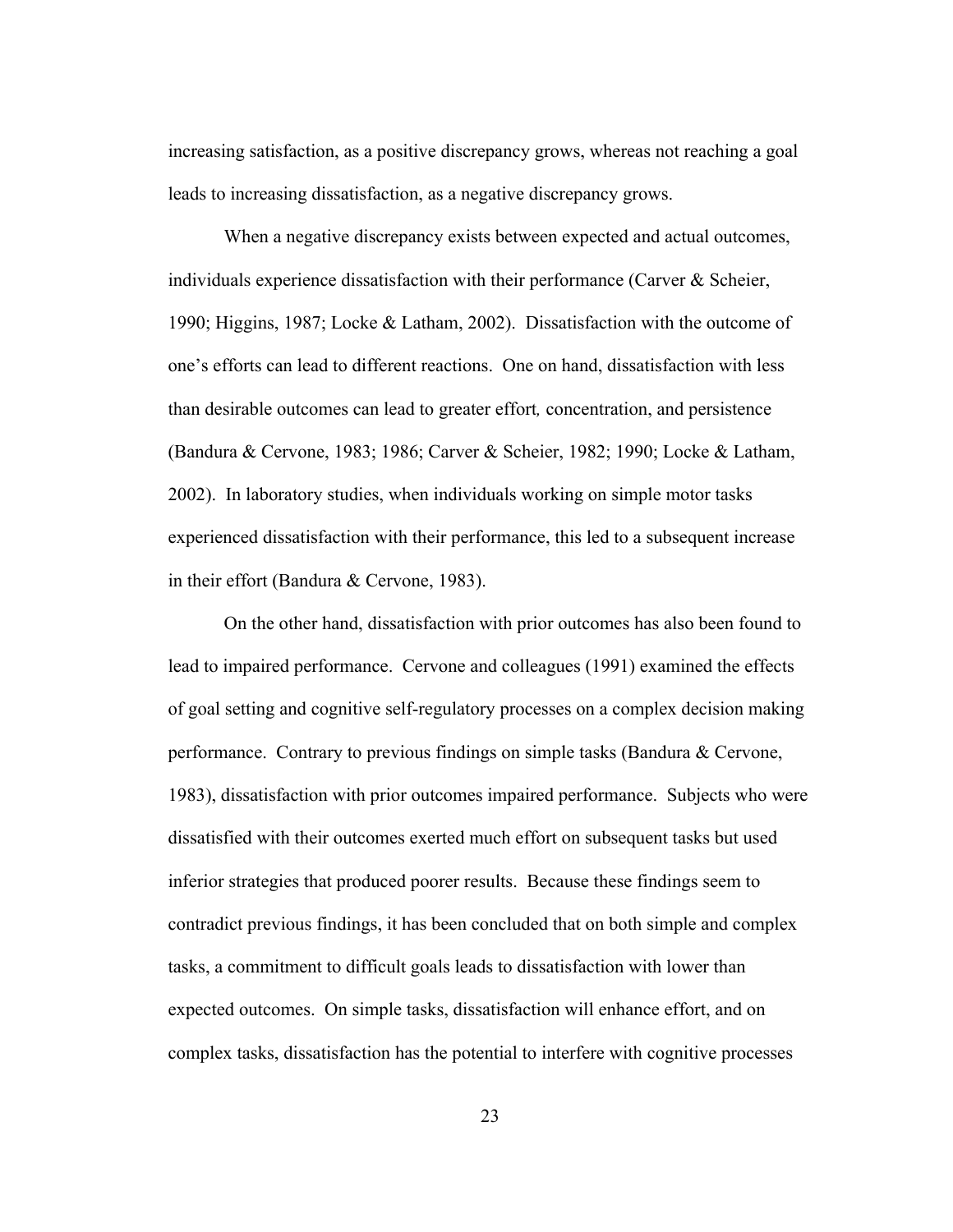that are critical to success and can subsequently lead one to abandon their effort toward the goal (Bandura & Cervone, 1983; Cervone et al., 1991).

In addition, dissatisfaction with unmet goals can lead to negative affect, depression, and aversive self-focus (Ahrens, 1987; Carver & Scheier, 1990; 1982; Higgins, 1987; Rehm, 1977; Sarason et al., 1990; Wicklund & Gollwitzer, 1982). These reactions may lead to a vicious cycle of negative emotion, which may subsequently result in disengagement and withdrawal from the goal.

Rothman (2000), in his discussion of the conceptual difference between behavior change and behavior maintenance, notes that maintaining behavior change is in large part related to the satisfaction that individuals have with the outcomes they have obtained. The premise is that people will maintain a change in behavior only if they are satisfied with what they have accomplished so far. People will be satisfied when they have met or exceeded their expectations and they will be dissatisfied when they have failed to meet their expectations, ultimately undermining maintenance of the new behavior. In summary, dissatisfaction with outcomes has been found to be associated with impaired performance and negative affect. Dissatisfaction may adversely affect maintenance of behavior change by affecting the amount of effort put forth toward goals, possibly resulting in withdrawal from the goals. Further exploring the ways in which dissatisfaction affects subsequent effort is particularly relevant to individuals who are assessing their weight loss outcomes and attempting to maintain their weight losses. Research shows that obese individuals are generally dissatisfied with the outcomes of weight loss treatment (Brownell, 1991a; 1991b; Foster et al.,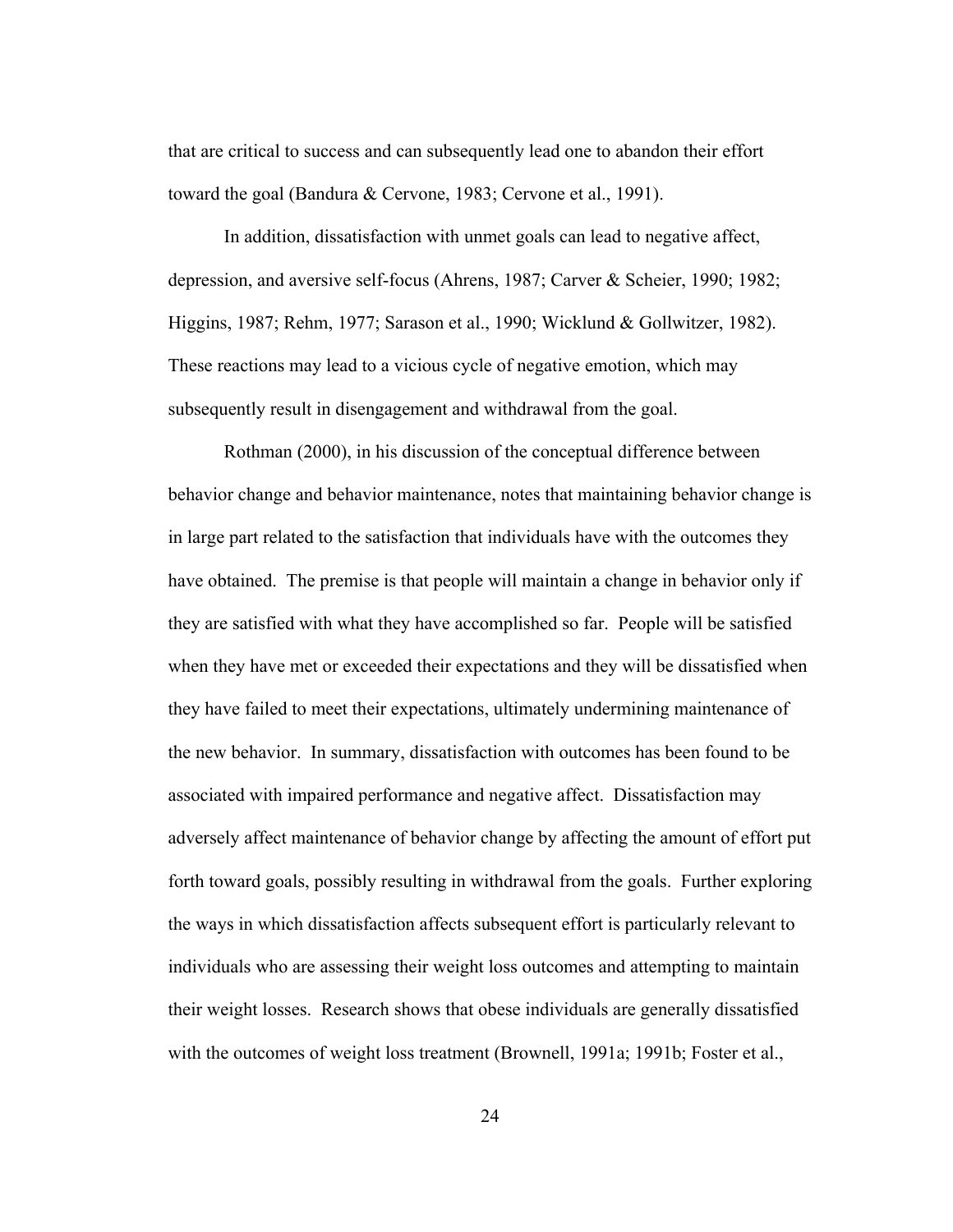1997), but there has not yet been a thorough investigation of the impact of this dissatisfaction on weight loss maintenance.

#### *Goals, Expectations, and Weight Loss*

Within the area of obesity and weight loss maintenance, there has been an examination of patients' goals and expectations for weight loss. Foster and colleagues (1997) examined patient goals, expectations, and evaluations of obesity treatment in 60 obese women who were participating in weight loss treatment. Patients were asked to define their goal weight and four other weights: their "dream weight," "happy weight," "acceptable weight," and "disappointed weight." On average, patients defined their goal weights as a 32% reduction in body weight, and their dream weights required a 37% reduction in body weight. They judged a weight loss of 25% as only "acceptable" and indicated that they would be "disappointed" with a loss of 17% of their body weight. After 48 weeks of treatment, 47% of patients did not even achieve a weight they had defined as "disappointing."

These same measures were examined in a larger, more heterogeneous sample of treatment seeking obese individuals, and, on average, outcome evaluations were similar (Foster, Wadden, Phelan, Sarwer & Sanderson, 2001). Patients' dream weights, on average, required a weight loss of 34%, while a weight loss of 25% was considered "acceptable" and a weight loss of 16% was judged as "disappointing." It was concluded that patients have goals that are much higher than the actual losses they attain, and a large discrepancy exists between patients' expectations and professional recommendations for weight loss. This finding is not unusual, and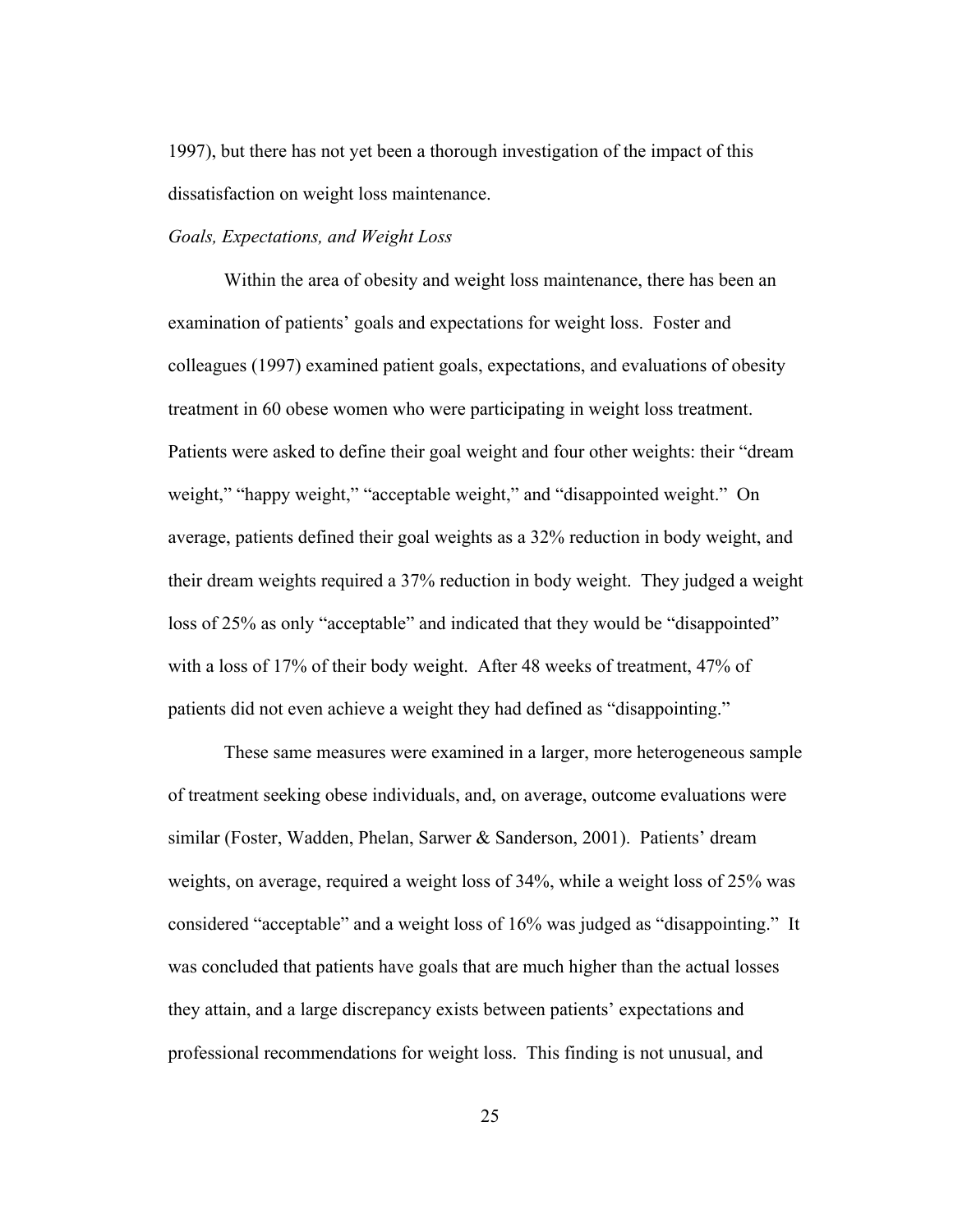several studies have found the majority of weight loss treatment seeking patients wanting to lose between 22-34% of their initial body weight (Dalle Grave et al., 2004; Jeffery et al., 1998; O'Neil, Smith, Foster & Anderson, 2000; Wadden et al., 2003). In addition, treatment-seeking obese individuals place an even higher value on achieving goal weight than obese individuals who do not seek treatment. Both of these groups place a higher value on their goal weights than do non-obese individuals (O'Neil et al., 2000), perhaps because these individuals believe that only large weight losses will allow them to achieve significant improvements in attractiveness, selfconfidence, and interpersonal relationships (Cooper & Fairburn, 2002). Given that the most successful non-surgical weight loss treatments only yield average losses of 9-12% (Wing, 2002), it is likely that most individuals will complete treatment having lost only one-third to one-half of what they had initially desired to lose, an outcome that they perceive as worse than disappointing. The consequences of this discrepancy between expected and actual weight losses have not been thoroughly examined, but may lead individuals to devalue the significance of modest weight reduction, possibly leading to disappointment, disillusionment, and abandonment of behaviors necessary to control weight, resulting in subsequent weight regain (Cooper & Fairburn, 2002).

In the weight loss literature, there is a debate regarding the potential impact of weight loss goals on subsequent weight loss. One school of thought is that unrealistic, high goals are detrimental to weight loss, satisfaction, subsequent maintenance, and overall psychological well-being. Research in the broader psychological literature showing that the pursuit of unattainable goals leads to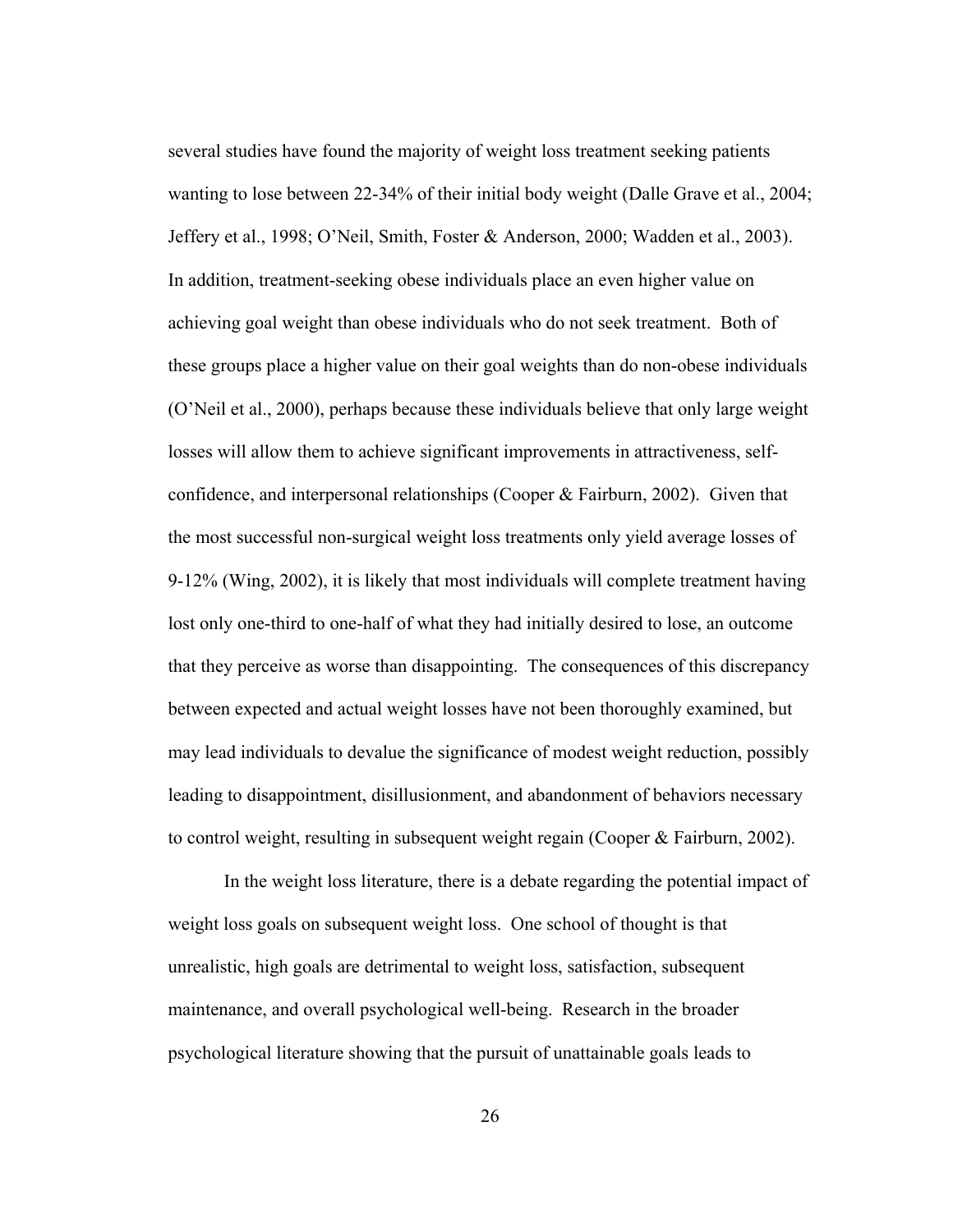negative behavioral and psychological consequences is cited in support of this perspective (Carver & Scheier, 1990; Cervone et al., 1991; Higgins, 1987; Wicklund & Gollwitzer, 1982). It is believed that modest, more reasonable goals should be encouraged because this will reduce the discrepancy between actual and expected outcomes, and will lead to increased satisfaction, which will subsequently improve long-term outcomes (Ames et al., 2005; Foster et al., 2001; O'Neil et al., 2000; Wadden et al., 2003). On the other hand, some are skeptical that these unrealistic goals are actually harmful, and believe that larger goals, though unrealistic, may motivate larger losses and better outcomes (Jeffery et al., 1998; Linde et al., 2004; 2005). It is believed that this perspective is supported by broader psychological literature that claims that optimism, even when unrealistic, is a common, healthy, and adaptive human characteristic (Taylor & Brown, 1988; Scheier & Carver, 1992).

Before delving into empirical findings on both sides of this argument, it is worthwhile to consider the use of the term "unrealistic," given its value-laden implications. The term "unrealistic" has been used extensively in this particular literature to describe the goals and expectations that individuals have for weight loss. Though there is no formal "cutoff" with which to designate a goal as unrealistic, weight losses of greater than 20% are considered unrealistic, given that these expectations are often double or triple the average weight change outcomes found in the best available treatments. Researchers may not agree on the effects of unrealistic goals on weight loss, but they do agree that a weight loss goal of 20% or more is unrealistic (Ames et al., 2005; Foster et al., 1997; Linde et al., 2004; Wadden et al.,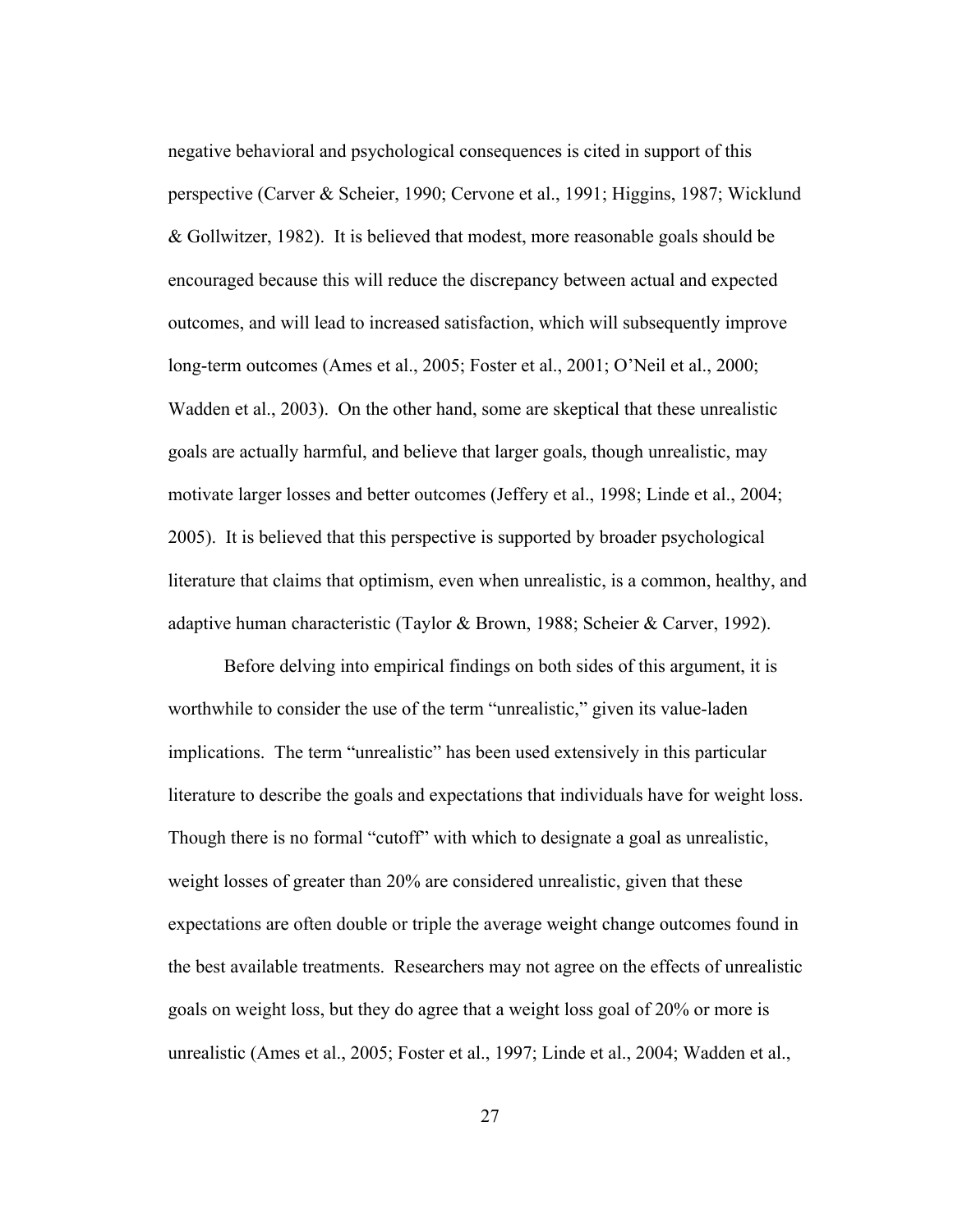2003). It is not that these desired weight loss goals of 20% or more are physically impossible, as some patients are successful at losing such large amounts of weight. However, losing this much weight is the exception, not the rule in weight loss research, as less than 5% of patients actually reach their goal weights (Linde et al., 2005).

Those who believe that unrealistic goals are detrimental to weight loss and weight loss maintenance cite research that indicates that greater discrepancies between actual and expected weight losses are associated with dissatisfaction (Carver & Scheier 1982; 1990; Higgins, 1987; Sarason, 1975; Wicklund & Gollwitzer, 1982). It is believed that this dissatisfaction may negatively affect subsequent efforts to maintain weight losses. To decrease this discrepancy one can either (a) produce larger weight losses or (b) modify patients' expectations for weight loss. Efforts to produce larger weight losses have been largely unsuccessful, as most weight loss treatments produce similar results of approximately 9-12% of weight lost (Wing, 2002). The other alternative is to modify patients' expectations for weight loss in hopes of reducing the discrepancy between actual and expected outcomes. It has been argued that this will increase the likelihood of goal attainment and will lead to satisfaction, which will, in turn, positively affect long-term weight loss maintenance. Relevant studies have examined the relationship between weight loss goals, expectations, and outcomes, as well as the effects of modifying weight loss expectations on weight loss and weight loss maintenance.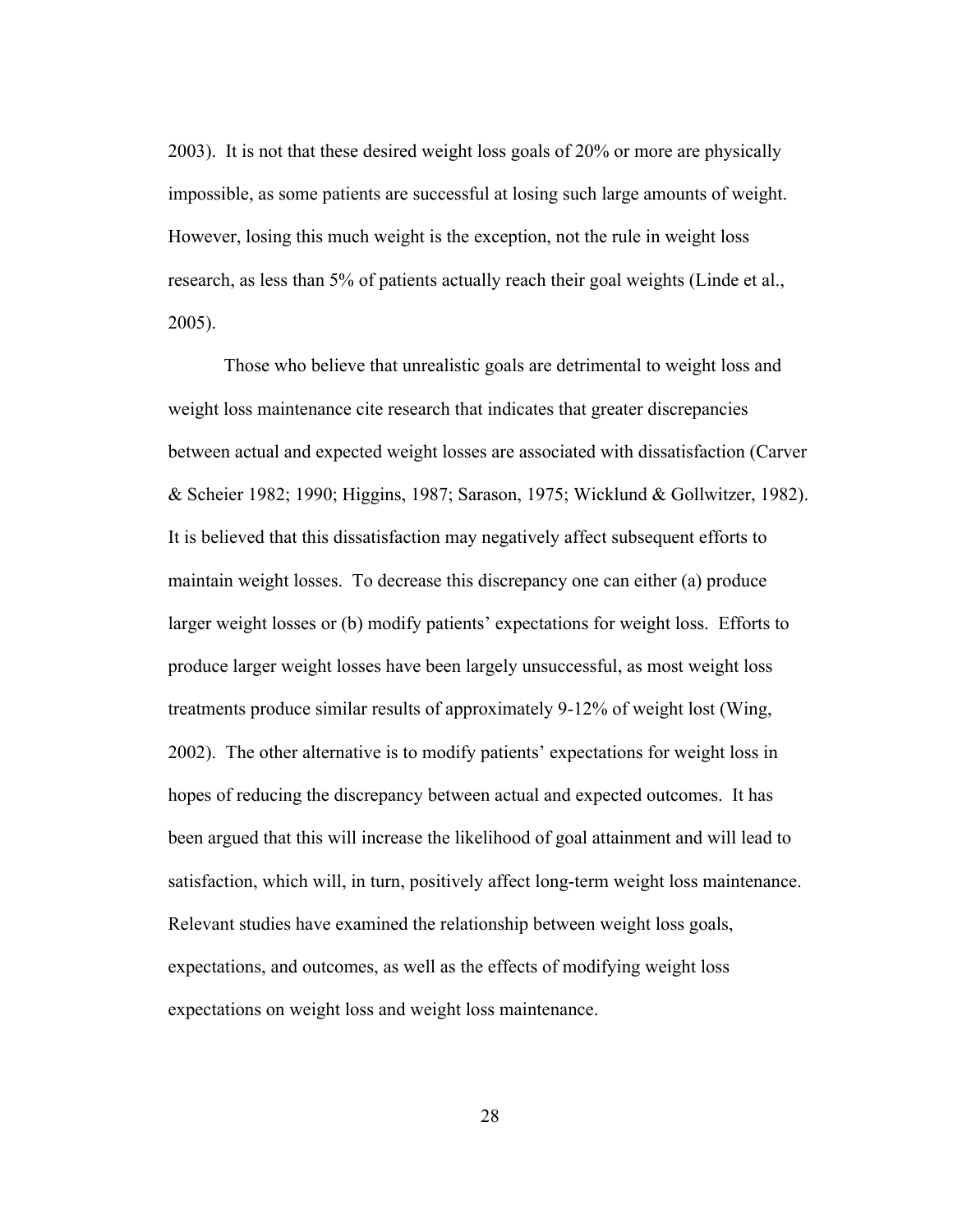It has been found that weight loss expectations at baseline predict attrition in obese patients in a weight loss program in Italy (Dalle Grave et al., 2005). The higher the expectations, the higher the rate of participant attrition at 12 months. In a similar study, weight loss expectations were examined in obese patients in a multi-center study (Dalle Grave et al., 2004). Likewise, it was found that expectations predicted treatment attrition; more specifically, the higher the expectations at baseline, the higher the rate of attrition at 12 months. Although not measured, a potential mediator is satisfaction with the outcomes of treatment. If patients were not satisfied with the outcome of their efforts, attrition may represent the abandonment of weight control efforts. These findings may support research indicating that unmet expectations may lead to disengagement from effort towards goals (Klinger, 1987).

Some recent studies have explored the effects of implementing interventions to modify weight loss expectations, based on the assumption that more realistic expectations will facilitate successful weight loss maintenance. Foster and colleagues (2004) conducted a pilot study on the effects of promoting modest weight losses. Seventeen women participating in a 40-week weight loss program were educated about the benefits of modest weight losses and the potential detriment of unrealistic expectations. Participants initially expected to lose, on average, 17.2% of their body weight by the end of treatment. Throughout treatment, they significantly reduced their expectations to 9.8%, however, their goals for weight loss remained unrealistically high (22-27%). Results indicate that promoting modest weight losses did not facilitate weight loss maintenance. However, greater satisfaction with body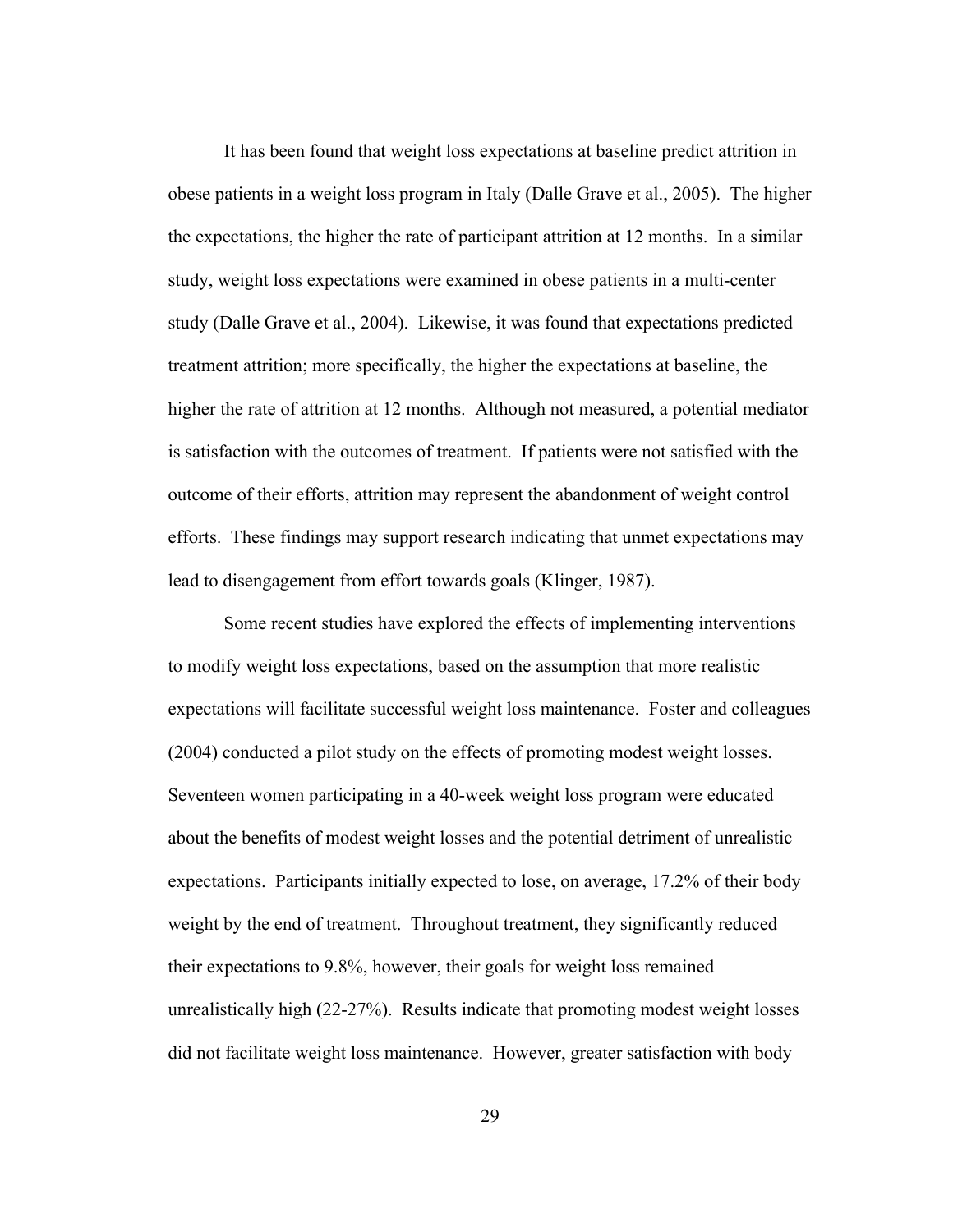weight at the end of treatment was associated with significantly better maintenance of weight loss.

Wadden and colleagues (2003) examined whether participants' expectations about weight loss would change after being advised of reasonable weight loss expectations. Prior to a year of weight loss treatment, 53 obese women were informed that they should expect to lose 5%-15% of their initial body weight. Despite this intervention, participants only modified their expectations moderately (from a 28% weight loss to a 25% weight loss). No relationship was found between expected weight losses and actual losses, however, individuals did report being moderately satisfied with their weight losses, despite the fact that their actual weight losses fell significantly short of their expectations for weight loss.

Ames and colleagues (2005) investigated the effects of an intervention designed to modify unrealistic expectations about weight loss and its impact on appearance, attractiveness, and self-esteem. After completing 10 sessions of standard behavioral weight loss treatment, 28 obese women were randomly assigned to 10 additional sessions of either standard behavioral treatment or reformulated cognitivebehavioral treatment (RCB). The RCB focused on establishing realistic goals and expectations for weight loss, modifying false beliefs regarding appearance, and encouraging acceptance of weight and body shape achieved at the end of treatment. The intervention successfully produced more realistic expectations, decreased participants' desire to lose weight as a means of increasing self-confidence, and improved overall self-esteem in the RCB group. However, contrary to hypotheses,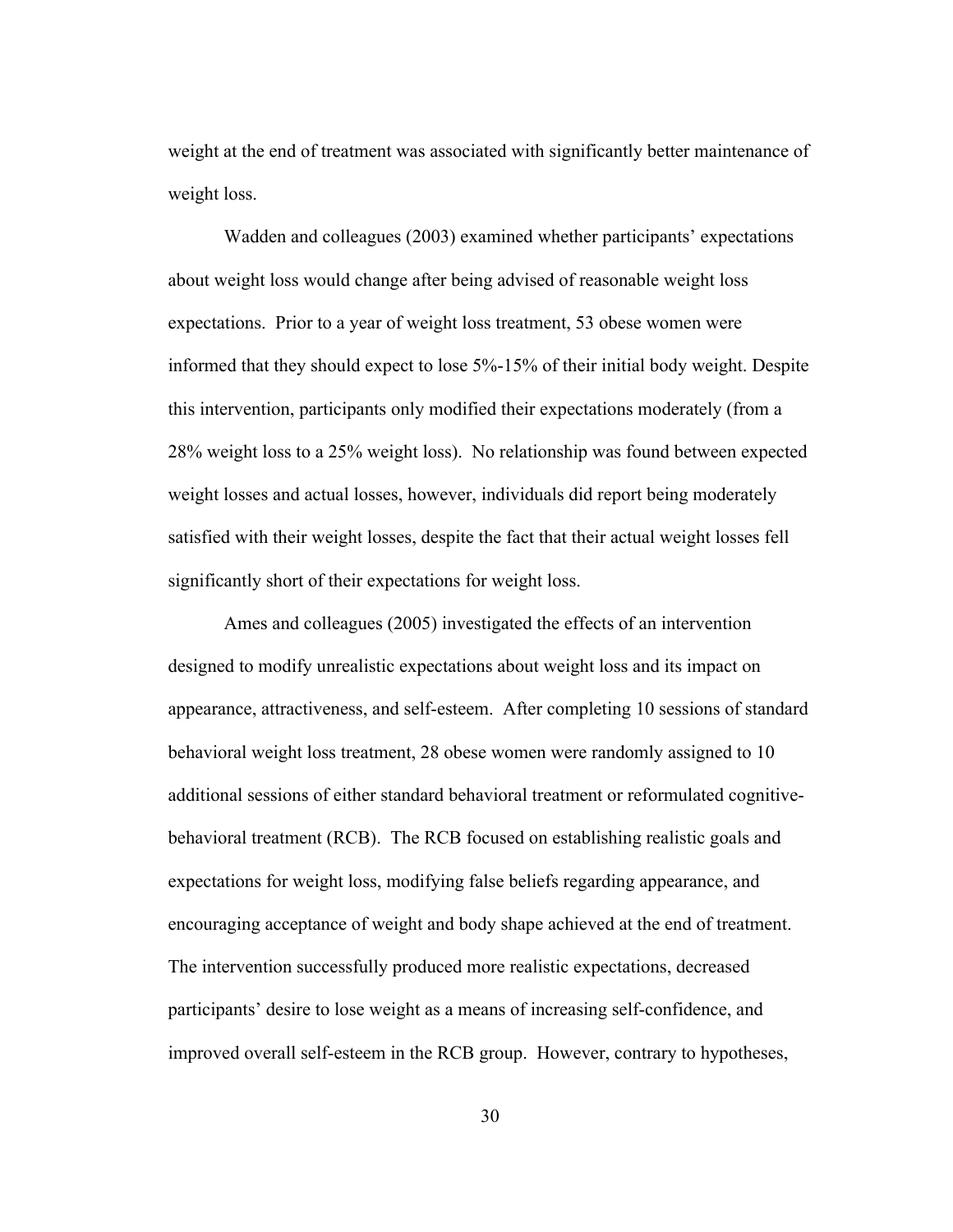the intervention did not produce significantly better maintenance of weight loss at 6 months. Taken together, these interventions appear to be successful in modifying the unrealistic goals and expectations of obese individuals, but they have not yet shown a strong impact on short- or long-term weight loss. However, altering weight loss goals and expectations appears to have an impact on satisfaction with weight loss and overall self-esteem.

On the other side of the argument are those who question the assumption that high weight loss goals are detrimental; in fact, they posit that larger goals may actually motivate larger losses and better long-term outcomes (Jeffrey et al., 1998; Linde et al., 2005). This perspective is based on research from the broader literature, such as the positive relationship between goals and performance (Locke & Latham, 2002) and the positive effects of illusory optimism (Taylor, 1989). Relevant studies have examined the ways in which goals and expectations for weight loss affect weight loss and maintenance.

Some early studies have examined the ways in which weight loss goals and expectations affect weight loss outcomes. Kincey (1980) randomly assigned 58 obese females to two groups experimentally manipulated to have different expectations about the rate of weight loss over 16 weeks. Participants who were instructed to set unrealistically high goals lost significantly more weight at 14 weeks than those instructed to set realistic goals. It was concluded that goals that are unrealistically high may spur more effort than goals set at realistic levels. Kincey (1980) speculated that individuals respond differently based on the discrepancy between their expected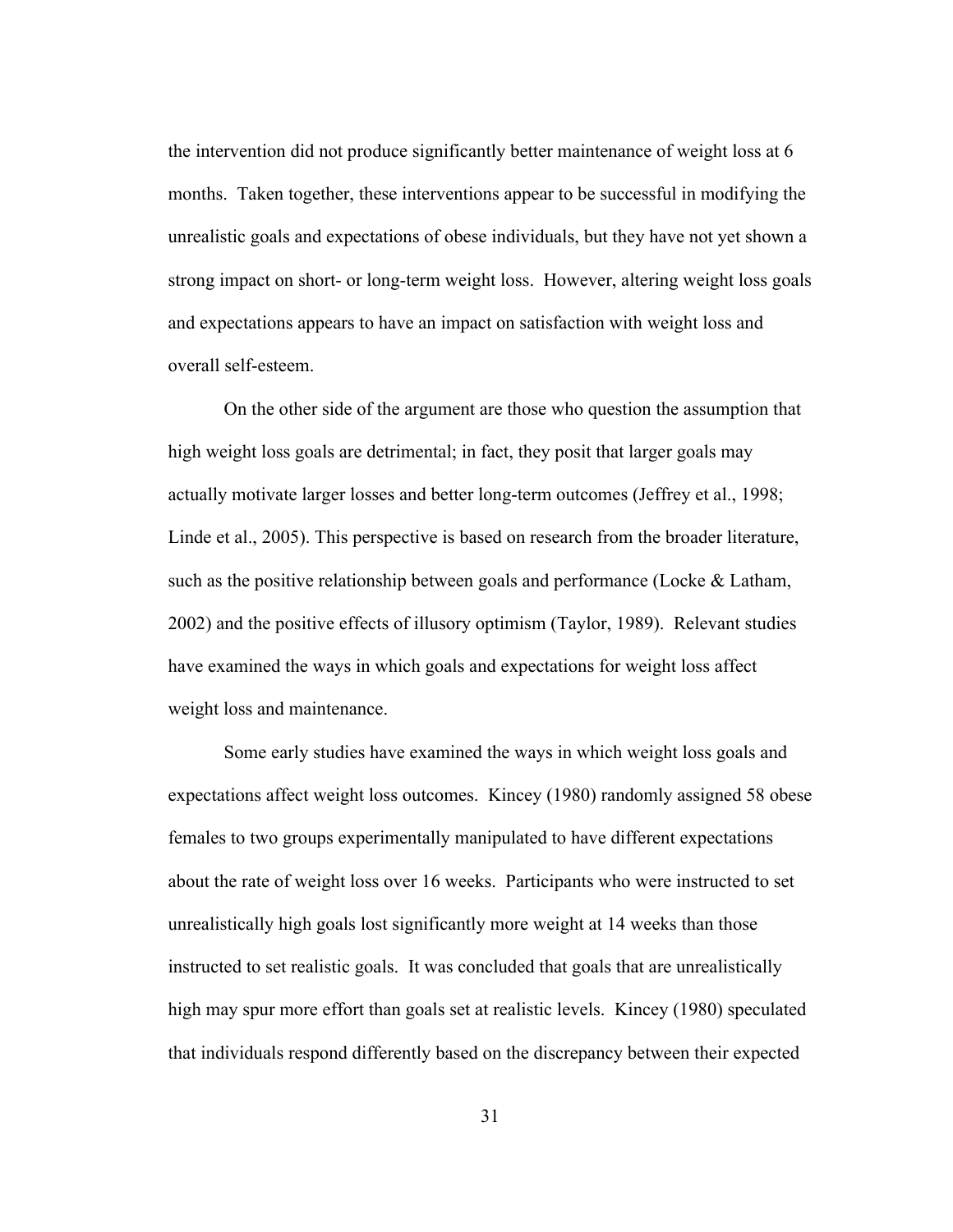and actual outcomes; in this case, he implied that larger discrepancies fuel greater effort. This would support Carver and Scheier's (1982; 1990) assertion that individuals show continued effort toward their goals in an attempt to reduce the discrepancy between actual and expected outcomes.

Bradley, Poser, and Johnson (1980) investigated outcome expectations in 15 obese patients enrolled in a 7-week weight loss program. Outcome expectations were assessed by taking the number of pounds participants expected to lose and multiplying this value by the confidence rating they provided. It was found that participants' outcome expectancies may be predictive of actual outcome; expectations stated at baseline were significantly correlated with weight loss at 7 weeks, but expectations were much higher than actual weight lost. This study supports the theory that higher expectations will produce greater effort toward stated goals (Scheier & Carver, 1992).

Bonato and Boland (1987) assessed weekly and monthly weight loss goals in a group of 83 obese women participating in a 10-week behavioral weight control program. It was found that higher weight loss goals predicted weight loss, accounting for 12.5% of the variance. Greater initial weight loss and greater number of past weight loss attempts also predicted weight loss. Interestingly, these higher weight loss goals predicted weight loss during the treatment phase, but did not influence weight outcomes at 1-year follow up. Predictors of long-term weight loss included full-time employment outside of the home, later onset of obesity, and the ability to overcome urges to overeat. It was interpreted that positive expectations for weight loss have a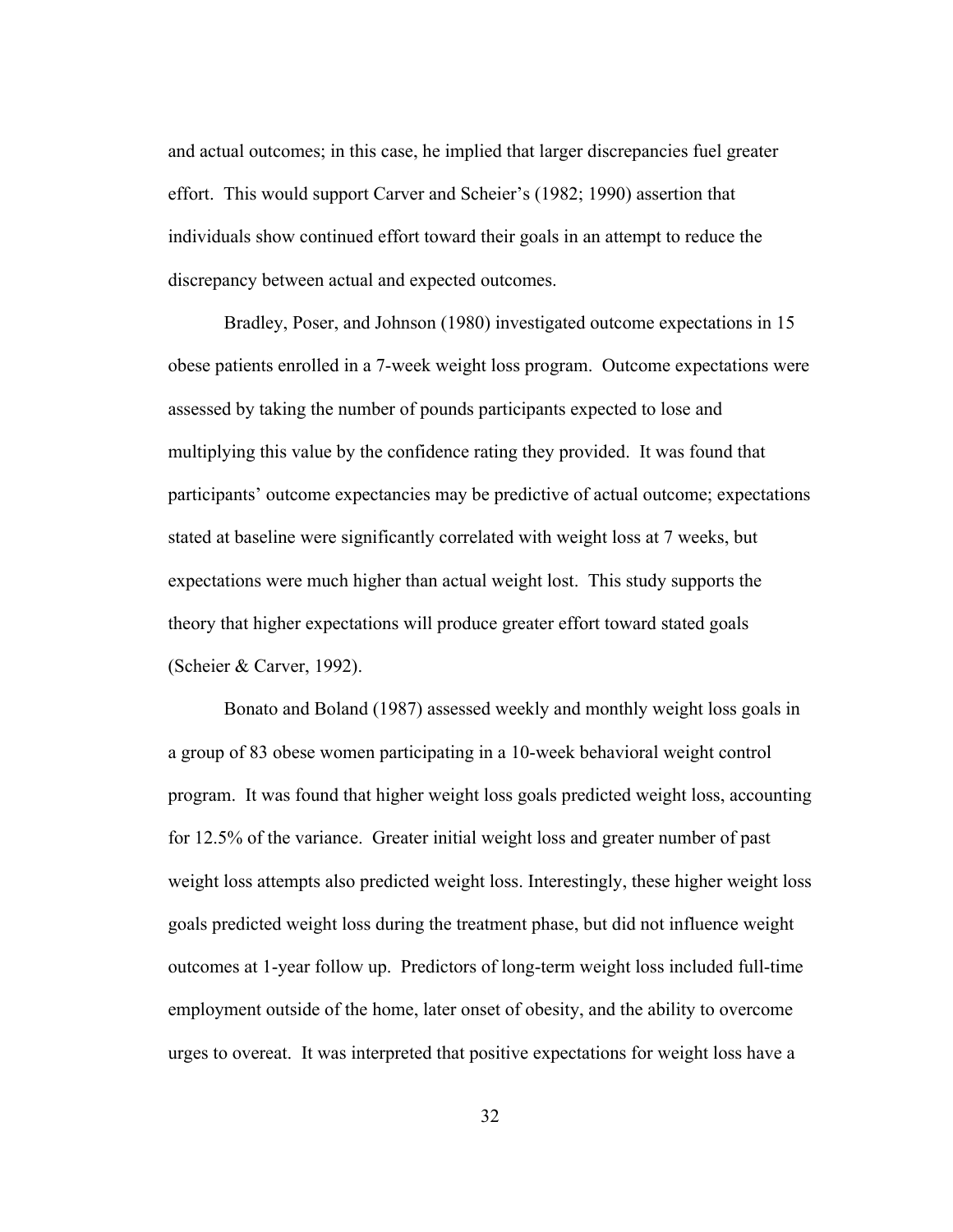beneficial effect on weight loss, but only in the short-term. This study showed that predictors of treatment outcome are not the same as predictors of maintenance outcome, lending support to Rothman's (2000) hypothesis that there may be different processes operating in behavior change and behavior maintenance.

Oettingen and Wadden (1991) studied the impact of expectations and fantasies on weight loss in 25 obese women participating in a 1-year behavioral weight loss program. Goal weight and expectations of reaching this weight were assessed at baseline. In addition, participants engaged in a task designed to elicit fantasies regarding weight loss and encounters with tempting foods. They were asked to rate the positivity, negativity, and intensity of their responses to each scenario. Fantasies rated as negative often involved images of staying obese and failure to resist tempting foods, and fantasies rated as positive took the form of daydreams that weight loss would occur effortlessly. Both expectations and fantasies predicted weight loss, but in opposite directions. The more positive a participant's expectations about weight loss, the greater the amount of weight loss. The more positive a participant's fantasies about weight loss, the smaller the amount of weight loss. Interaction analyses indicated that participants with low expectations for weight loss and positive fantasies were less successful in losing weight than were those with negative fantasies. Weight loss was not affected by ratings of fantasies in participants with high expectations for weight loss. It was concluded that positive expectations are beneficial for weight loss, however positive fantasies have a negative effect on weight loss when they resemble wishful thinking that does not account for the effort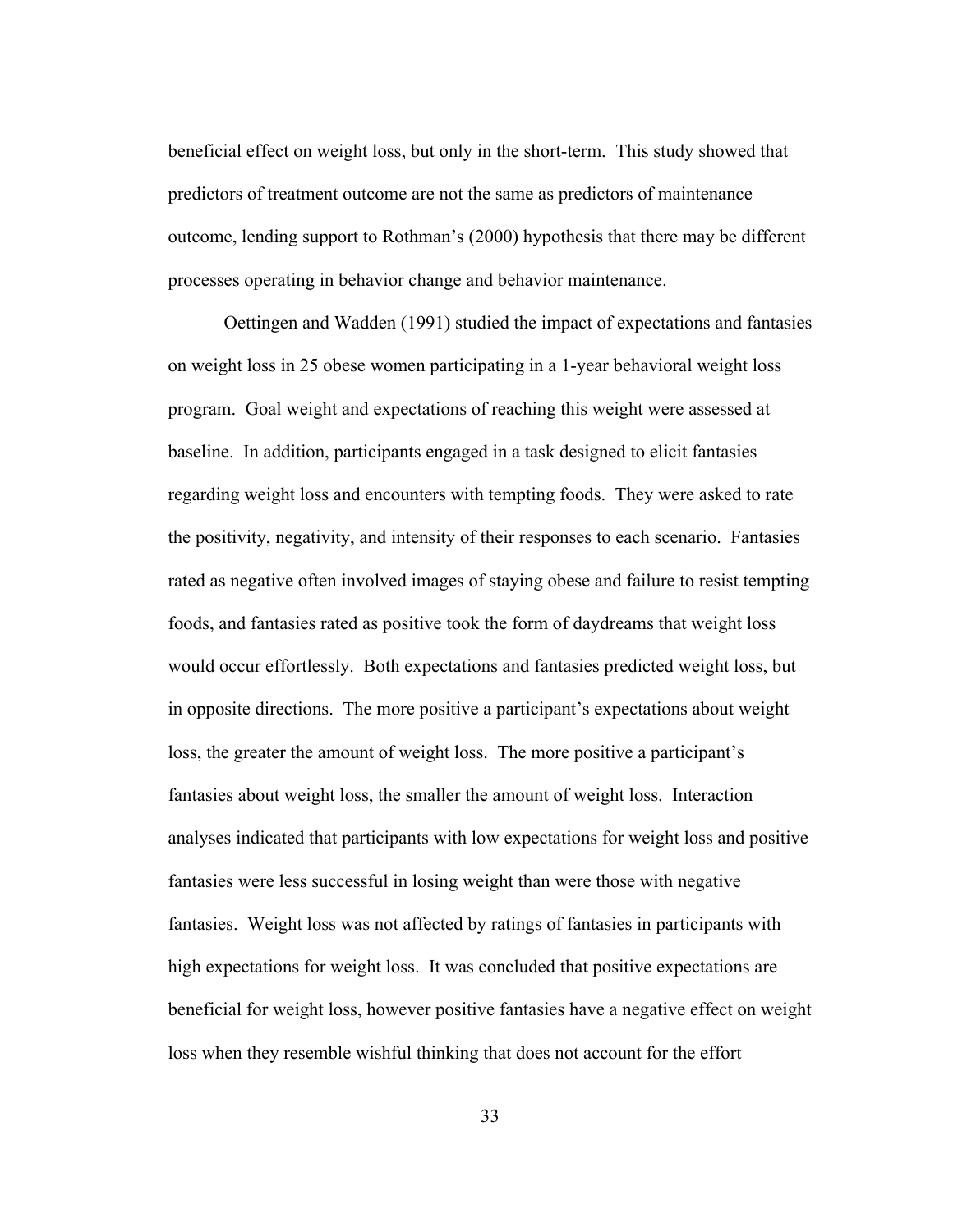necessary for weight loss. This supports literature indicating that positive thinking has a beneficial effect on health and well being (Peterson, 2000; Taylor & Brown, 1988); however, positive thinking loses its benefit when it is in the form of unrealistic fantasies.

Jeffery, Wing, and Mayer (1998) explored the relationship between weight loss goals, initial weight lost, and long-term weight maintenance. One hundred thirty obese men and women participated in a 30-month weight loss study and reported the amount of weight loss they desired at baseline. Weight loss goals did not predict short-term weight loss, long-term weight loss, or long-term psychological outcomes. Participants who reached their weight loss goals showed better long-term weight losses, but this was largely due to differences in initial weight losses, which were positively related to weight loss at 30 months.

Linde, Jeffery, Finch, Ng, and Rothman (2004) examined the relationship between weight loss goals and weight loss outcomes in 302 obese women enrolled in a weight loss study. It was hypothesized that unrealistic goals for weight loss would be positively associated with history of weight control efforts and expected benefits and negatively associated with psychological well-being, effort, and success. No association was found between goals and weight outcomes at 8 weeks, 6 months, or 18 months. The only outcome to reach statistical significance was that higher dream weights were associated with greater weight loss at 18 months. Higher weight loss goals were associated with greater positive outcome expectations, greater expectations of behavior change, and greater use of specific weight loss strategies,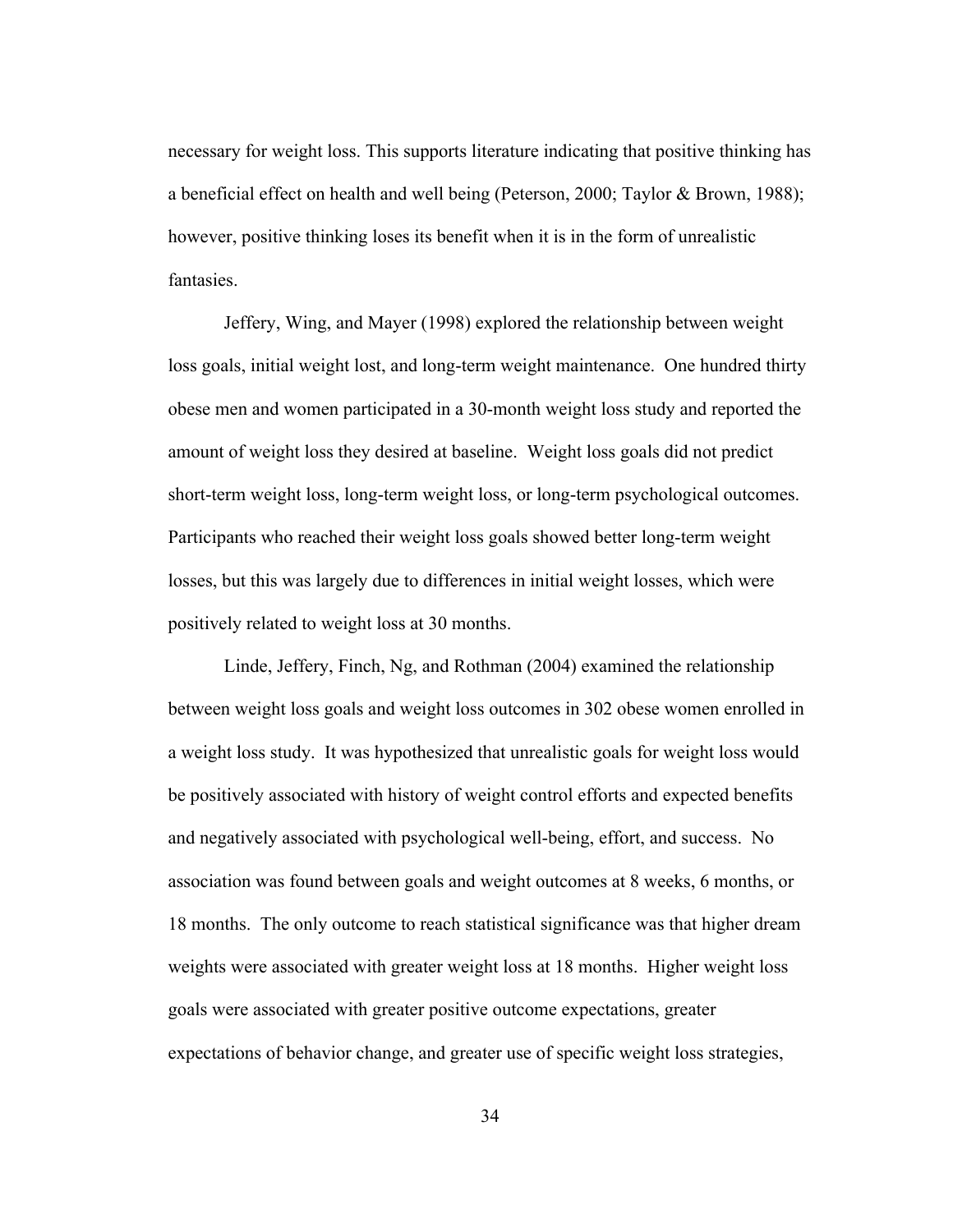suggesting that individuals recognize that higher weight loss goals require greater effort. The authors concluded that weight loss goals, admittedly unrealistic, were slightly positively related to long-term weight loss success. The results of this study show some evidence for the positive relationship between goals and outcomes (Locke & Latham, 2002).

Linde, Jeffery, Levy, Pronk and Boyle (2005) prospectively investigated the relationship between weight loss goals, program participation, and weight loss over the course of 2 years. Obese participants  $(N = 1801)$  were asked how many pounds they expected to lose and how much they would like to weigh. Goal weights and ideal weights were unrealistically high in both men and women, with men wanting to lose an average of 19% and women wanting to lose an average of 27% of body weight. For women, higher goals were significantly associated with greater weight loss at 24 months. These results support that idea that higher goals motivate higher performance, rather than being detrimental to outcomes (Locke & Latham, 2002). Interestingly, although previous research has not yielded gender differences, in this study, men chose more realistic goal and ideal weights than women.

Finch and colleagues (2005) explored the effects of outcome expectancies and satisfaction on weight loss and weight loss maintenance in 349 obese adults whose expectations were experimentally manipulated. It was hypothesized that more favorable expectations of the outcomes of weight loss would lead to greater initial weight loss and that satisfaction with weight loss outcomes would predict long-term weight loss. Participants were randomly assigned to 2 treatment groups; the first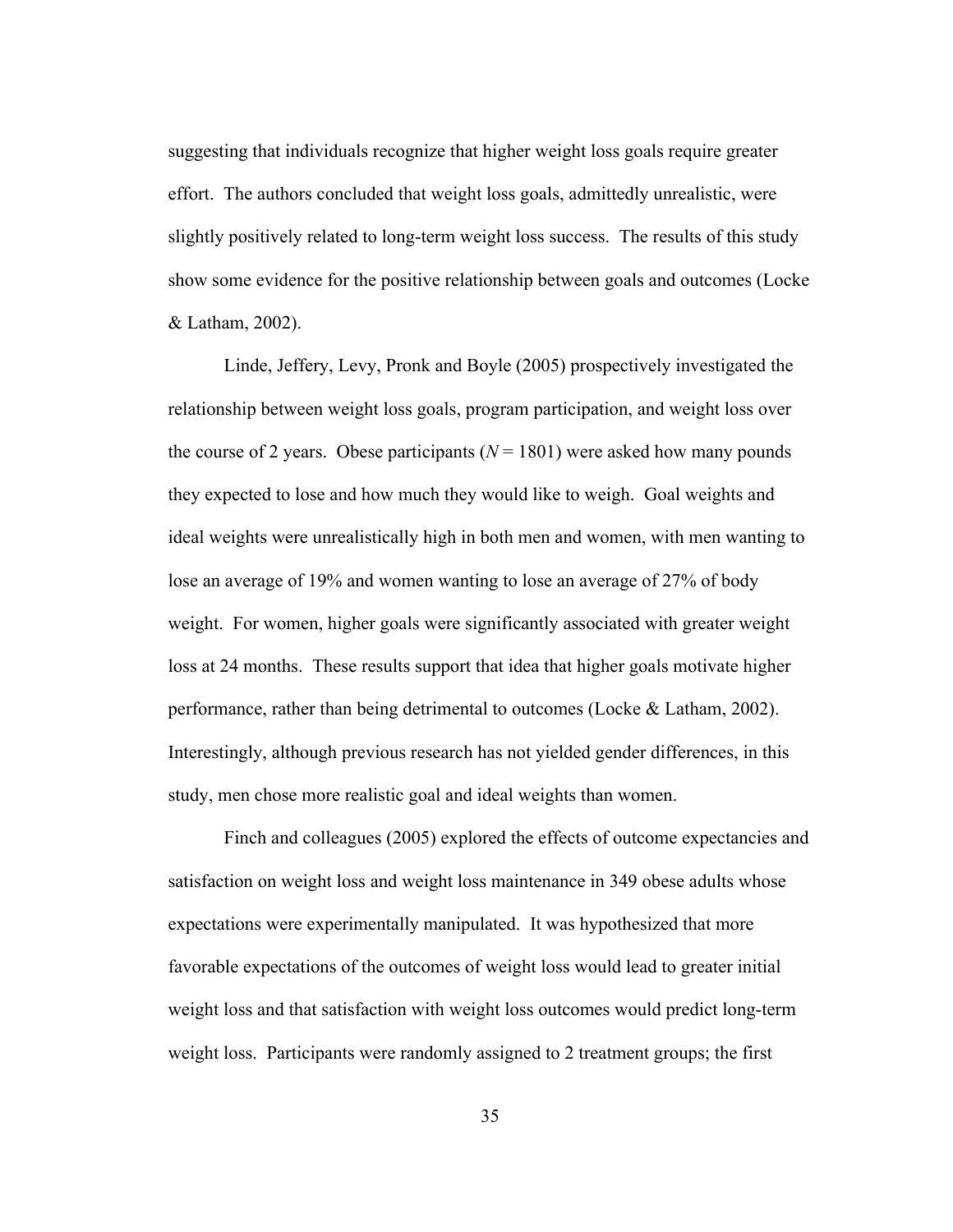group was given an "optimistic message" that focused exclusively on the positive aspects of weight loss. The second group was given a "balanced message" that focused on both the positive and negative aspects of weight loss. The intervention was successful in affecting outcome expectations, but there were no significant differences between groups in weight change. It was found that, independent of treatment, more favorable expectations regarding weight loss were associated with better weight losses in the short-term, but not in the long-term. It should be noted that this particular study examined participants' expectations regarding the ways in which losing weight would affect different aspects of their lives, as opposed to expectations of how much weight they would lose. Taken together, these studies demonstrate some evidence of the positive relationship between goals and performance (i.e., that higher weight loss goals and expectations may be associated with greater weight losses), but the relationships have not been robust.

So, do weight loss goals and expectations, realistic or unrealistic, have an impact on weight loss and weight loss maintenance? Higher weight loss expectations have been associated with higher levels of treatment attrition (Dalle Grave et al., 2004; 2005), but there is not strong evidence for the assumption that setting more realistic goals will lead to more successful weight loss. There is some evidence that higher weight loss expectations are associated with greater weight losses (Linde et al., 2004; 2005; Finch et al., 2005), but this finding has not been consistent or robust. The literature is clear that individuals set unrealistic goals for weight loss, but it has not yet been unequivocally demonstrated that realistic goals are beneficial for weight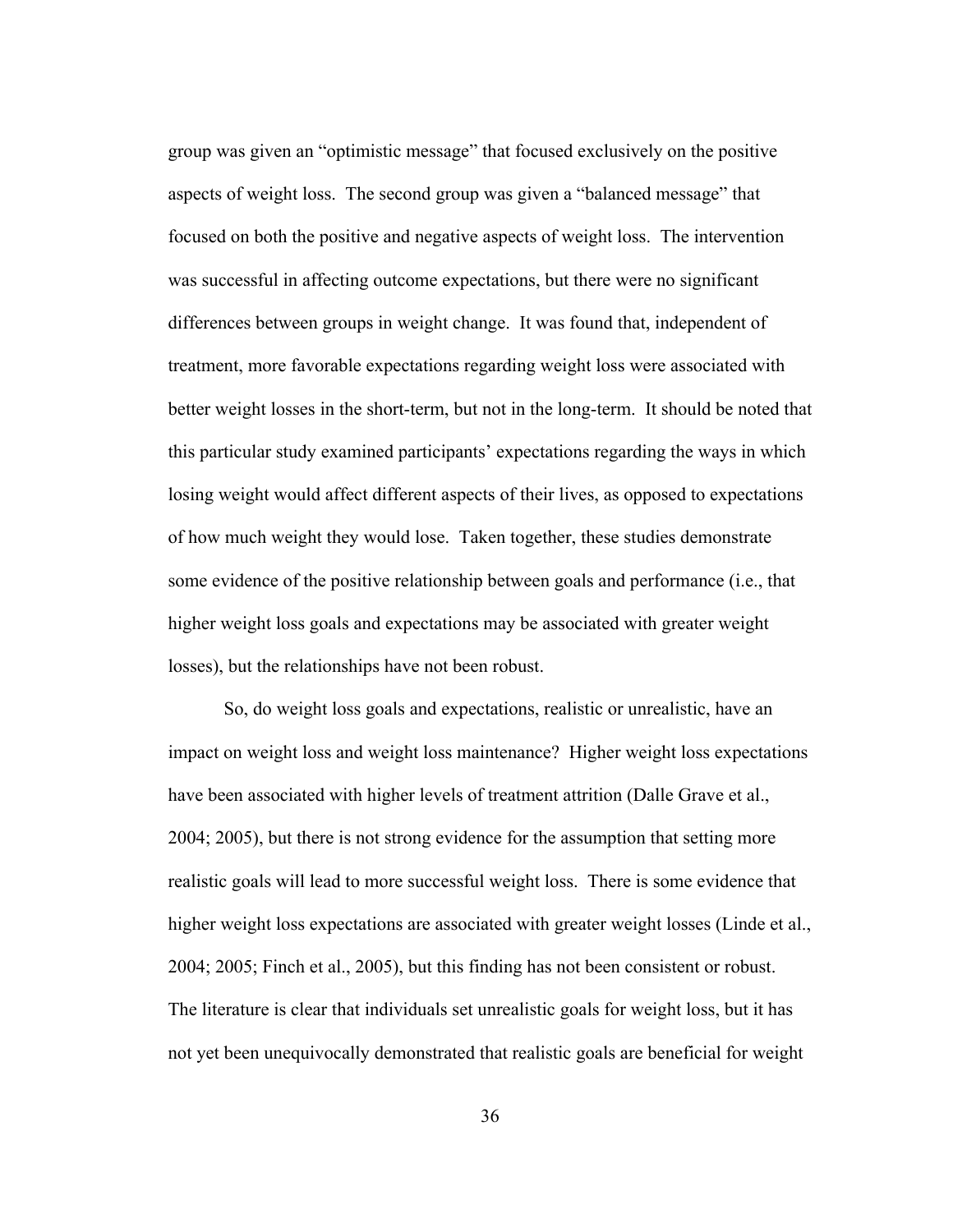loss or that unrealistic goals are detrimental to weight loss. A very limited number of studies have examined long-term outcomes, and research has not yet explored the goals and expectations that individuals set at the point at which they have lost weight and are seeking to maintain their weight losses.

# *Satisfaction and Weight Loss*

As summarized previously, most individuals who enter weight loss programs desire to lose much more weight than is typical in such programs, and commonly do not meet their weight loss goals (Foster et al., 1997; Jeffery et al., 1998). They may experience dissatisfaction because of the discrepancy between their goals for weight loss and the weight loss they actually achieve (Brownell, 1991a; 1991b; Foster et al., 1997). Based on the broader literature that has examined the effects of unmet goals, dissatisfaction with outcomes may have an adverse effect on mood, self-esteem, selfefficacy, and body image (Bandura, 1986; Cervone et al., 1991; Cervone, Koppe, Schumann, & Scott, 1994). This may lead to various responses, such as unsuccessful and aggressive efforts to achieve the unmet goal (Bandura & Cervone, 1983; 1986; Locke & Latham, 2002), subsequent impaired effort toward the goal (Bandura  $\&$ Cervone, 1983), or a permanent disengagement from the goal (Klinger, 1987). Unfortunately, if dissatisfaction with weight loss leads to increased efforts to lose weight, these efforts are unlikely to be successful. Research indicates that these patients do not lose additional weight after 6 months of treatment, even with continued treatment (Foster et al., 1997; Jeffery & Wing, 1995; Perri, Nezu, Patti & McCann, 1989). Taken together, these findings indicate that it is almost inevitable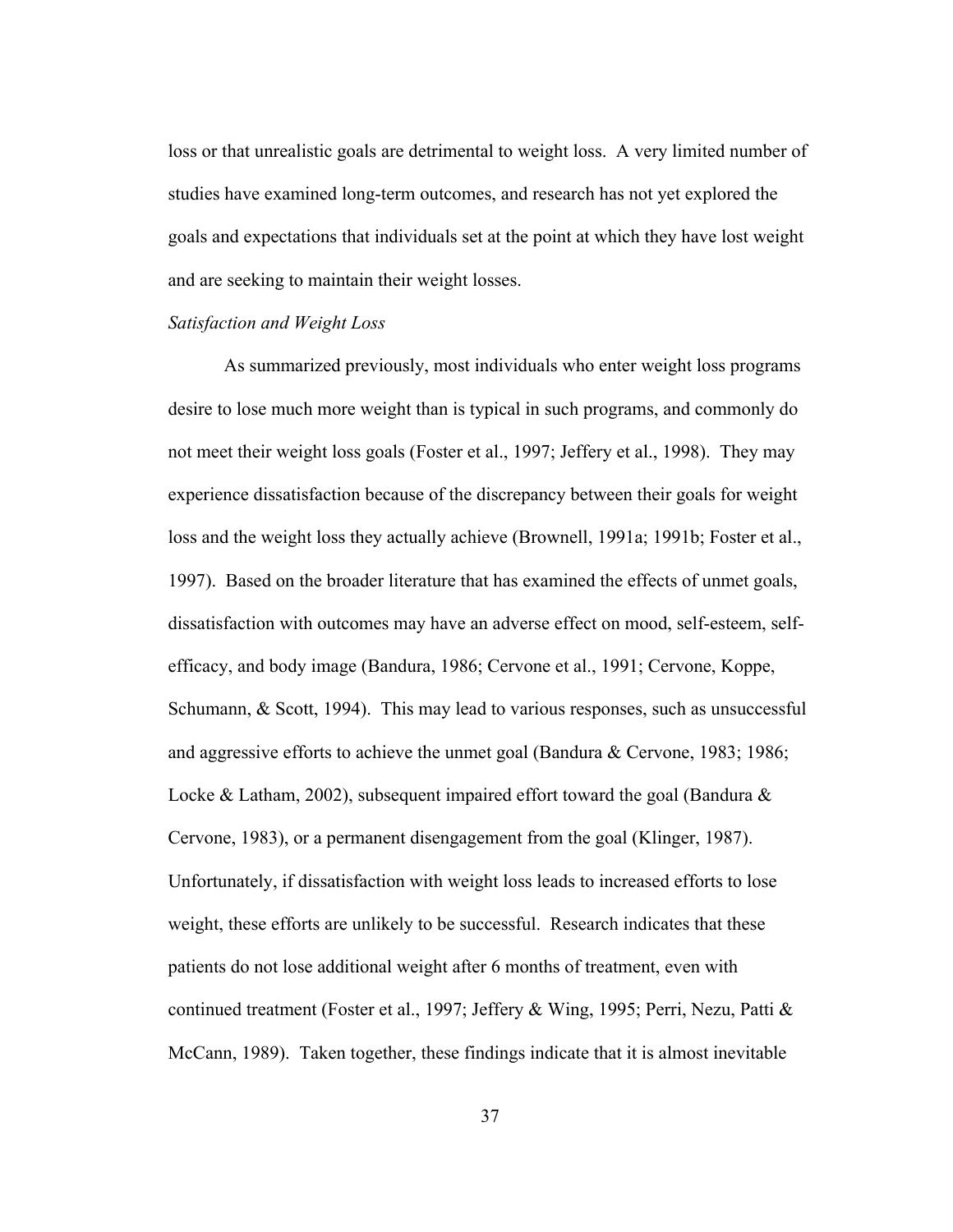that most patients will complete treatment feeling dissatisfied with their outcomes. Given the many negative effects of dissatisfaction in the broader psychological literature, it is important to further understand the impact of dissatisfaction on weight loss maintenance and psychological outcomes.

Only a few studies have examined the impact of satisfaction with weight loss on weight loss maintenance and psychological outcomes, and rarely has satisfaction been a hypothesized construct of interest. In a study examining the goals, expectations, and evaluations of obesity treatment in 60 women, it was found that despite losing considerably less weight than expected, participants reported that weight loss had significant positive physical and psychosocial effects (Foster et al., 1997). However, despite recognizing the positive effects of their weight losses, participants reported dissatisfaction with their weight at the end of treatment. It was found that the greater the discrepancy between participants' goals for weight loss and their actual weight losses, the lower their satisfaction with their end-of-treatment weight. This supports research positing that dissatisfaction is the result of a discrepancy between expected and actual outcomes (Carver & Scheier, 1990; Higgins, 1987; Locke & Latham, 2002).

 As previously summarized, two studies intervened with participants in an attempt to modify weight loss goals and expectations to more realistic levels (Foster et al., 2004; Wadden et al., 2003). Both studies assessed participants' satisfaction with weight loss at various time points, and found relationships between satisfaction with weight loss, percentage of weight loss achieved, and weight loss maintenance.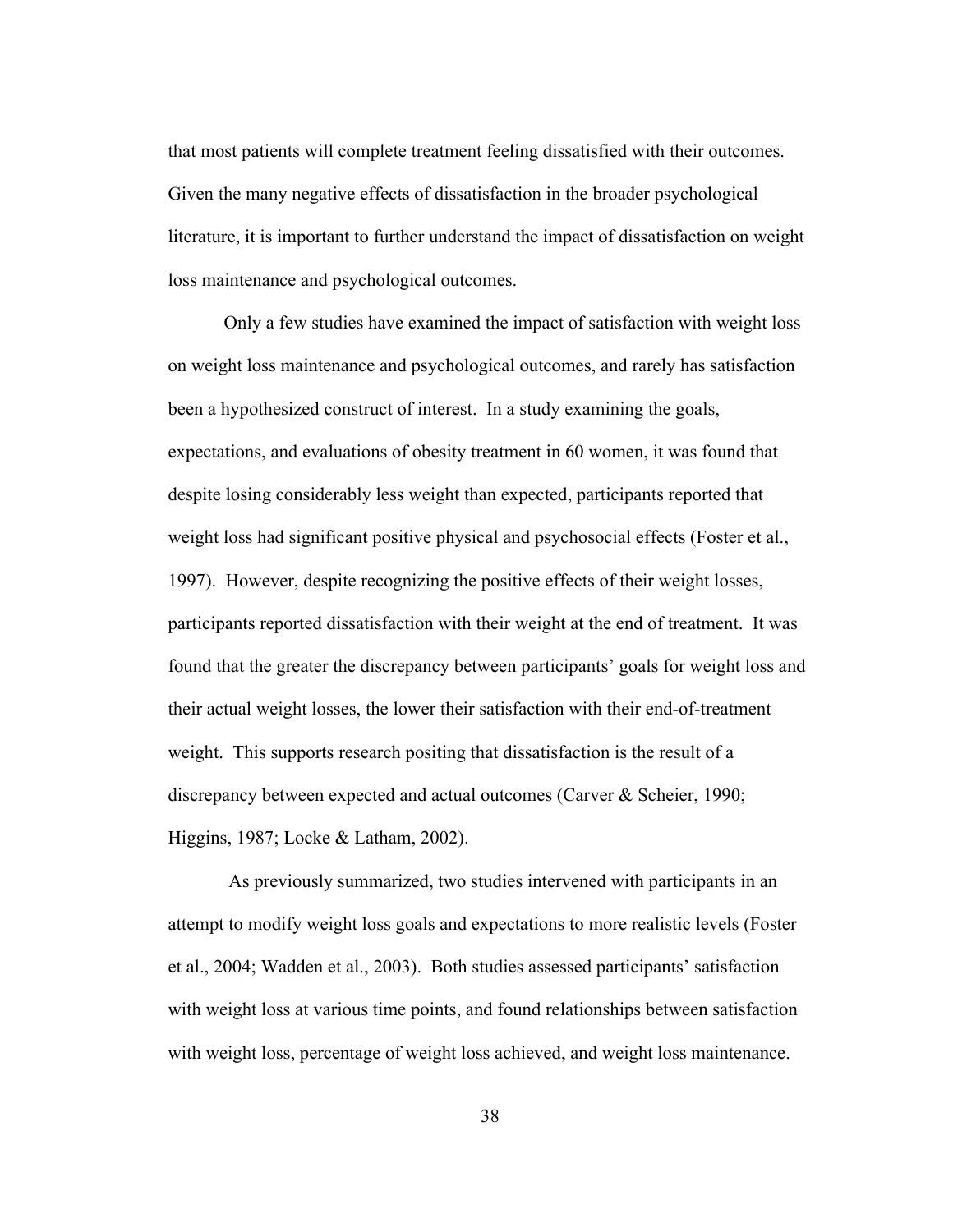Foster and colleagues (2004) found that higher satisfaction with body weight at the end of treatment was associated with significantly better maintenance of weight loss at follow up assessments. Wadden and colleagues (2003) found that the greater the percentage of expected weight loss achieved, the more satisfied participants reported to be at the end of treatment. Although participants in both of these studies continued to set unrealistically high goals for weight loss and fell short of achieving these goals, they did report being moderately satisfied with their weight losses. It is speculated that this may be a result of being repeatedly told what their realistic expectations for weight loss should be. Intervening to modify weight loss expectations may not affect actual weight losses, but it may facilitate satisfaction with moderate losses, which may subsequently lead to successful weight loss maintenance. Likewise, other studies have yielded correlational evidence for a relationship between satisfaction and weight loss maintenance (Head & Brookhart, 1997; Klem, McGuire, Seagle, & Hill, 1997). These findings lend support to the positive relationship between outcome and satisfaction (Hsee & Abelson, 1991; Locke & Latham, 2002).

In one of the few studies to closely examine the relationship between satisfaction, outcome expectations, and weight loss and maintenance, Finch and colleagues (2005) hypothesized that (a) satisfaction with weight loss outcomes would predict cumulative weight loss at follow up time points and (b) that unmet expectations would lead to dissatisfaction, and subsequently, less successful weight loss maintenance. Three hundred forty-nine adults were assigned to 1 of 2 weight loss groups that emphasized either (a) only the positive aspects of weight loss or (b)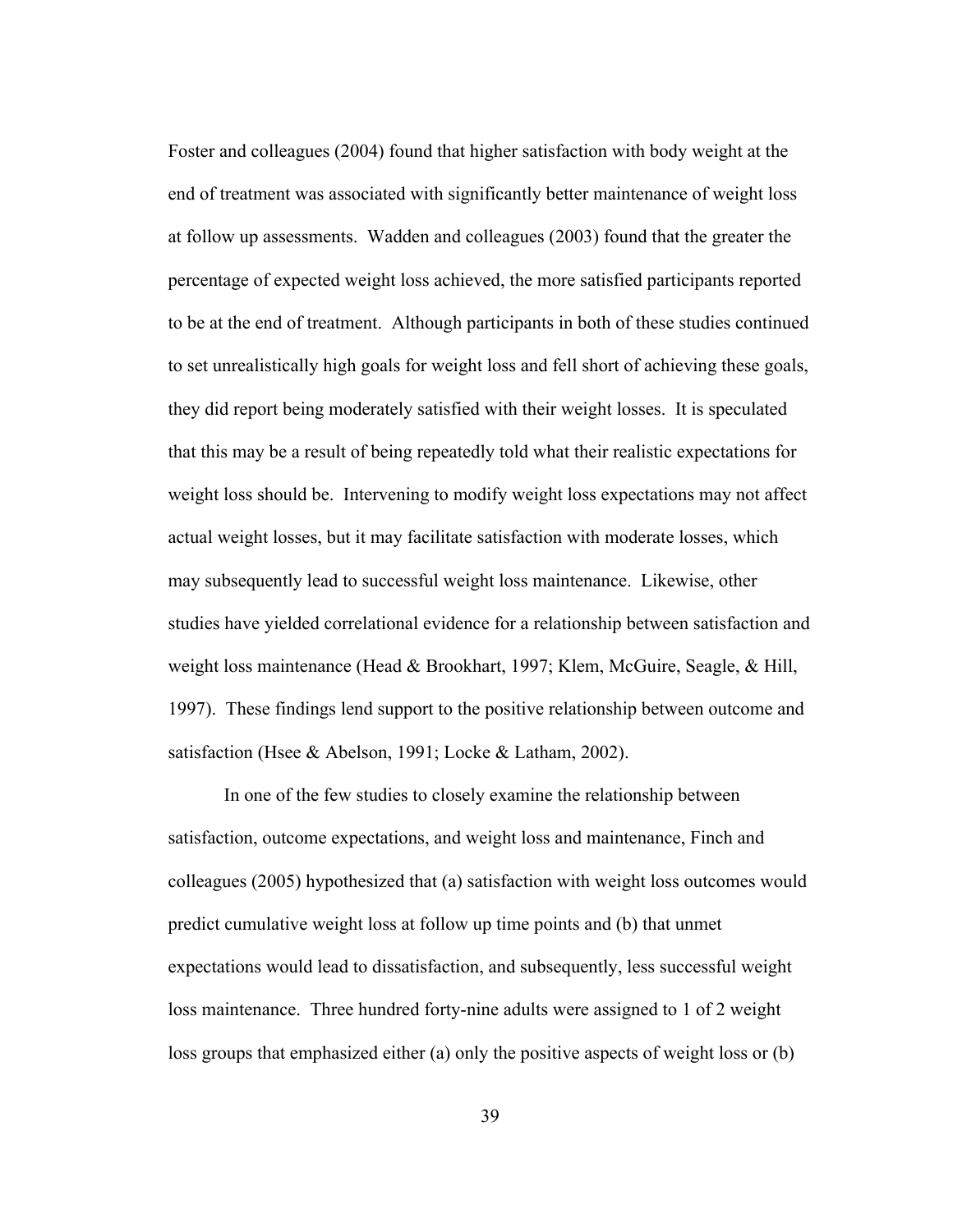both the positive and negative aspects of weight loss. No significant differences were found between treatment groups, but positive outcome expectations and satisfaction were both associated with weight loss. In addition, participants whose satisfaction increased over time also lost weight. These findings support the notion that higher expectations lead to better outcomes (Locke & Latham, 2002). There was no evidence for the hypothesis that higher expectations would lead to decreased satisfaction.

Taken together, there is some evidence that satisfaction with weight loss has a positive relationship with weight loss and maintenance (Finch et al., 2005; Foster et al., 2004; Head & Brookhart, 1997; Klem et al., 1997). There is mixed evidence on the hypothesis that higher goals and expectations lead to dissatisfaction. A few studies support the idea that a greater discrepancy between expected and actual weight losses leads to dissatisfaction (Foster et al., 1997; Wadden et al., 2003), but evidence to the contrary has also been found (Finch et al., 2005). At this point, the effect of satisfaction on weight loss maintenance has been established, but the relationship between the two is not well understood. Based on the broader literature, it can be speculated that satisfaction reinforces effort toward weight loss maintenance and keeps participants engaged in the behaviors necessary to maintain weight losses (Rothman, 2000). Dissatisfaction may impair performance by potentially interfering with cognitive processes that are critical to success, lead to depression and poor mood, and may subsequently lead to disengaging with the task at hand, ultimately leading to abandonment of weight loss maintenance efforts (Cervone et al., 1991).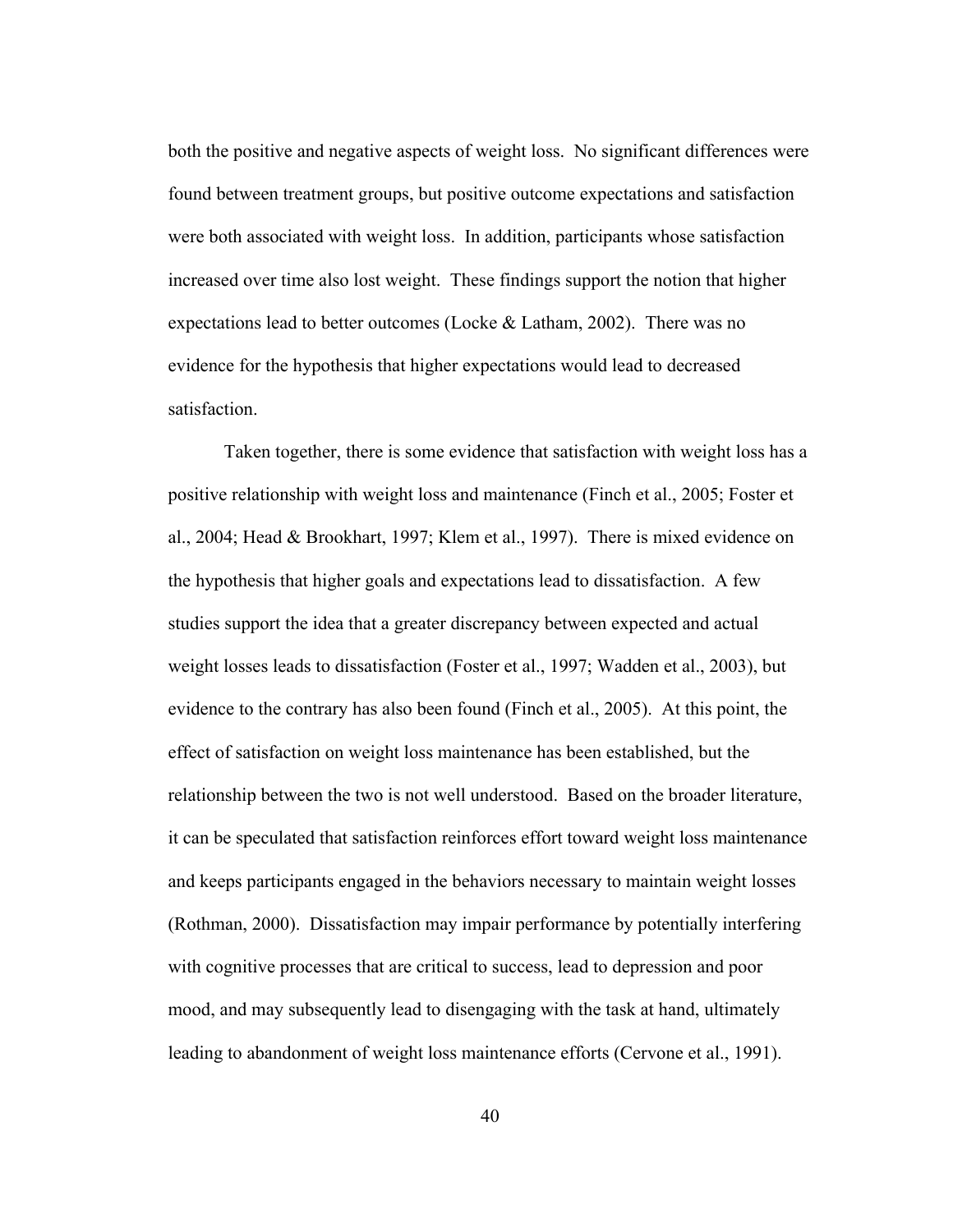Given the negative impact of dissatisfaction on weight loss and maintenance, further research is necessary to better understand the complex relationship between satisfaction and weight loss maintenance.

### *Measurement of Goals, Expectations, and Satisfaction with Weight Loss*

Given the limited number of studies on goals and expectations for weight loss, there are only a few measures of these constructs. When assessing individuals' weight loss goals, many of these studies simply use one-item measures to assess goal weight in pounds at various time points (Foster et al., 2004; Jeffery et al., 1998; Linde et al., 2005; O'Neil, et al., 2000; Oettingen & Wadden, 1991; Wadden et al., 2003). Other studies have assessed weight loss goals by asking about the number of pounds an individual would like to lose at certain time points (Bonato & Boland, 1987; Bradley et al., 1980; Linde et al., 2005).

When assessing expectations for weight loss, participants are often asked how much weight they expect to lose at certain time points (Dalle Grave et al., 2004; 2005; Foster et al., 2004; Wadden et al., 2003). Expectations for reaching a stated goal weight have been assessed by rating the likelihood of losing the stated amount of weight and the confidence associated with the ability to lose this amount of weight (Linde et al., 2004; Oettengin & Wadden, 1991). Similarly, Bradley et al. (1980) calculated "outcome expectations" for weight loss by multiplying the number of pounds a respondent expects to lose by a confidence rating (between 0 and 100) of their expectation for weight loss. Beyond expectations for actual weight loss, one study (Finch et al., 2005) asked participants to rate how they expected weight loss to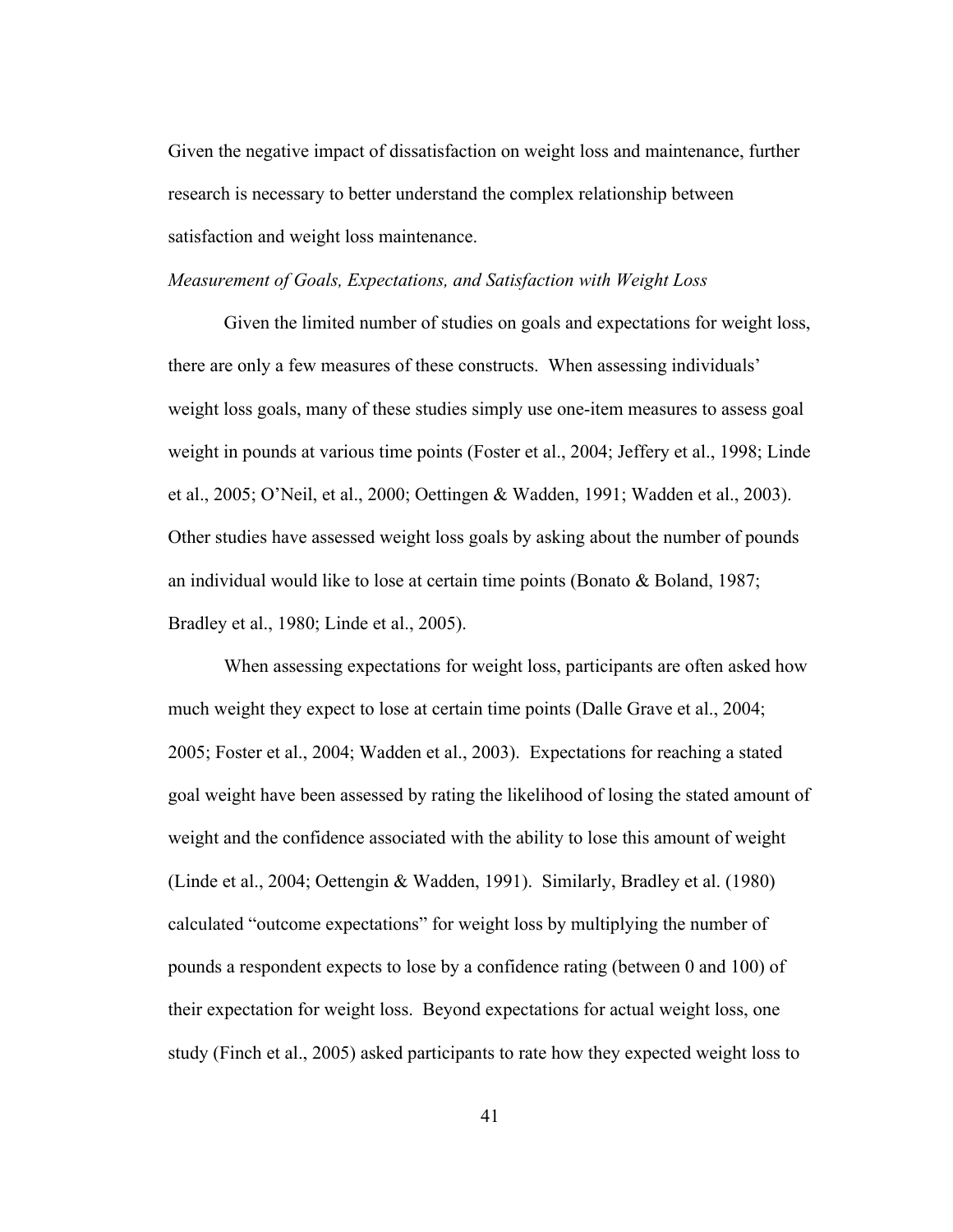affect different aspects of their lives related to personal characteristics, activities, relationship, and health.

In a study designed to explore obese patients' goals and expectations for weight loss, Foster and colleagues (1997) developed the Goals and Relative Weights Questionnaire (GRWQ). This measure assesses goal weight, the importance of factors in choosing this goal weight, and anticipated effects of weight loss on various factors (e.g., health, body image, stress). In addition, respondents are asked to numerically define (in pounds) four different weight loss outcomes: dream weight, happy weight, acceptable weight, and disappointed weight. Dream weight is "a weight you would choose if you could weigh whatever you wanted;" happy weight is a weight that is "not as ideal as the first one…it is a weight, however, that you would be happy to achieve;" acceptable weight is "a weight you would not be particularly happy with, but one that you could accept, since it is less than your current weight;" and disappointed weight is "a weight that is less than your current weight, but one that you could not view as successful in any way…you would be disappointed if this were your final weight." Respondents also rate how satisfied they would be with each of these weights.

The GRWQ has been used, in its original form or a slightly modified form, in several studies examining goals related to weight loss (Ames et al., 2005, Dalle Grave et al., 2004; 2005; Foster et al., 2001; 2004; Linde et al., 2004). It shows strong testretest reliability for definitions of happy, acceptable, and disappointed weights (all *r*s > .96, all *p*s < .0001), but less so for dream weight (*r* = .64, *p* < .001). The GRWQ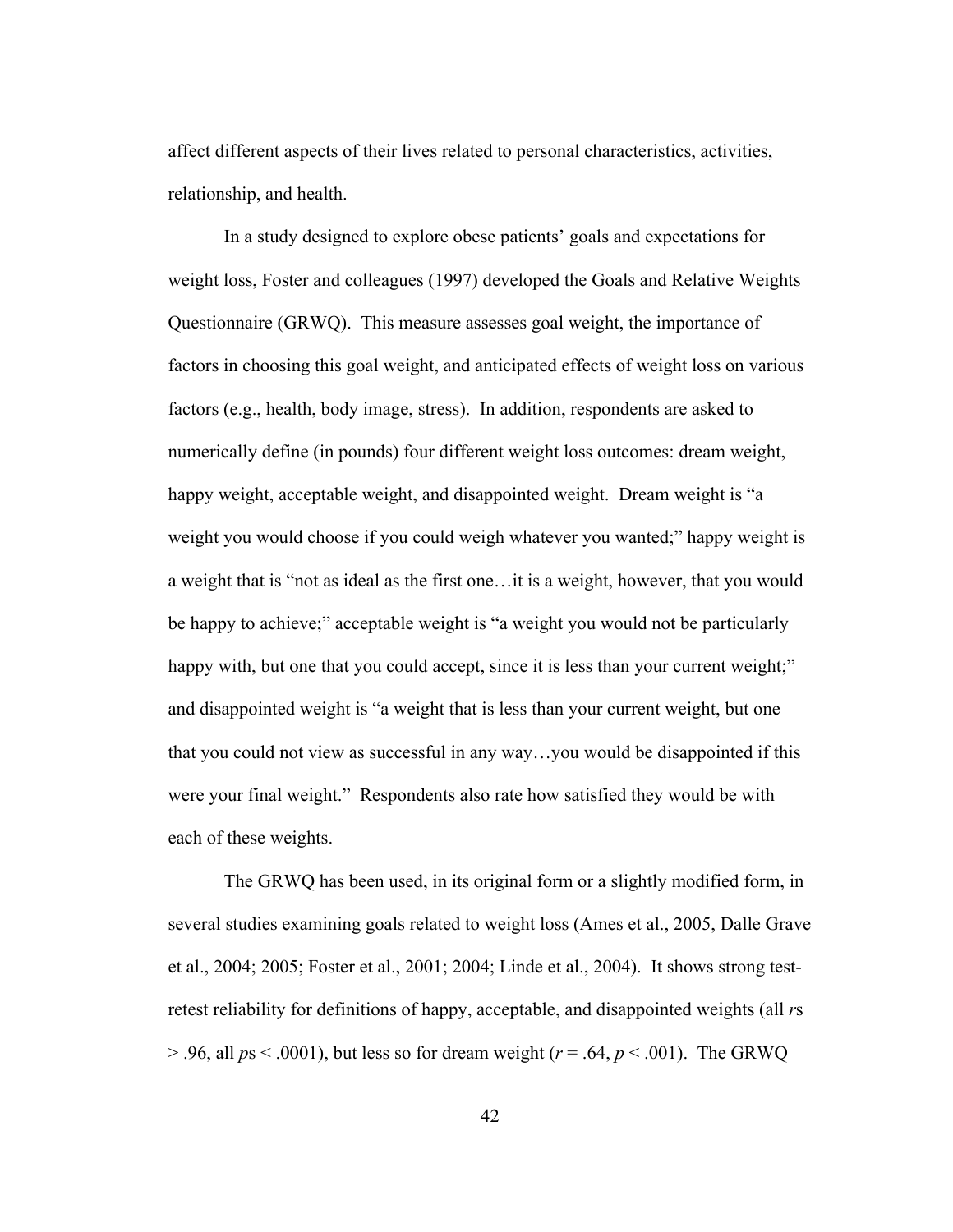was designed to measure goals and expectations for weight loss before and during weight loss treatment, but it does not measure goals and expectations for the weight loss maintenance phase.

Satisfaction with weight loss has typically been measured at various time points on a 10-point Likert scale ranging from very dissatisfied to very satisfied (Finch et al., 2005; Wadden et al., 2003). As described previously, the GRWQ assesses satisfaction on a 10-point Likert scale (Foster, et al., 1997; 2001; 2004). Satisfaction with weight loss has been assessed prior to (i.e. "How satisfied would you be with this weight?") and following actual weight loss (i.e., "How satisfied are you with your total weight loss to date?").

# *Goals, Expectations, and Satisfaction in the Treatment of Obesity*

It is well established that there is a discrepancy between obese individuals' goals and expectations for weight loss and their actual weight losses (Foster et al., 1997; 2001; Linde et al., 2005; Wadden et al., 2003). Research examining the potential relationship between weight loss goals and expectations and weight loss outcomes has yielded mixed results. It is apparent that the discrepancy between goal weights and actual weight losses leads to dissatisfaction with outcomes, and dissatisfaction may lead to withdrawal and disengagement from behaviors that are crucial to maintain weight losses. It is critical to delineate the complex relationships between weight loss goals, weight loss expectations, satisfaction with weight loss, and weight loss maintenance. A clearer understanding of these relationships will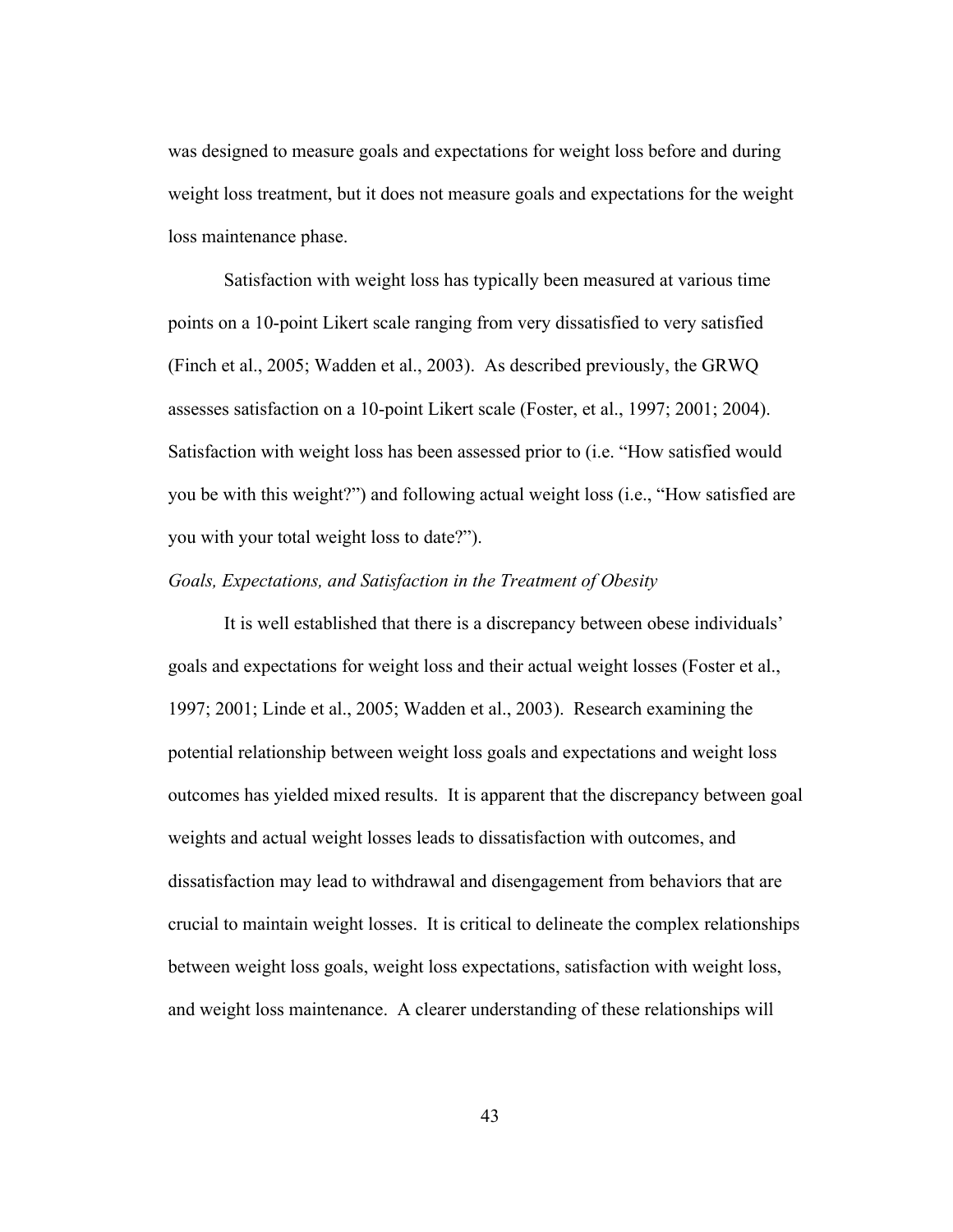guide future research and interventions and will potentially have a positive impact on weight loss maintenance

### *Limitations of Previous Research*

Despite continued research on the factors associated with weight loss maintenance, most individuals who have successfully lost weight consistently regain it (Jeffery et al., 2000; Perri & Foreyt, 2004). Although much is known about the behaviors that are necessary to maintain weight losses, it is unclear why individuals choose to either engage or not engage in the behaviors critical for success. Therefore, much research is needed to better understand the psychological factors associated with weight loss maintenance. Given that there appears to be a fundamental difference between behavior initiation (i.e., weight loss) and behavior maintenance (i.e., weight loss maintenance), it is important to more closely examine the psychological processes occurring when individuals are attempting to maintain behavior change. To date, no studies have examined these processes at the crucial time point in which weight has been lost and individuals are entering a different phase of the change process.

Despite the fact that much research indicates that satisfaction with outcome is related to subsequent efforts toward goal attainment, the relationship between satisfaction with weight loss and maintenance of weight loss has not been extensively examined. Very few studies have examined the relationship between post-weight loss treatment satisfaction and weight regain. Given that satisfaction appears to impact subsequent efforts toward goal attainment, it is important to examine this relationship,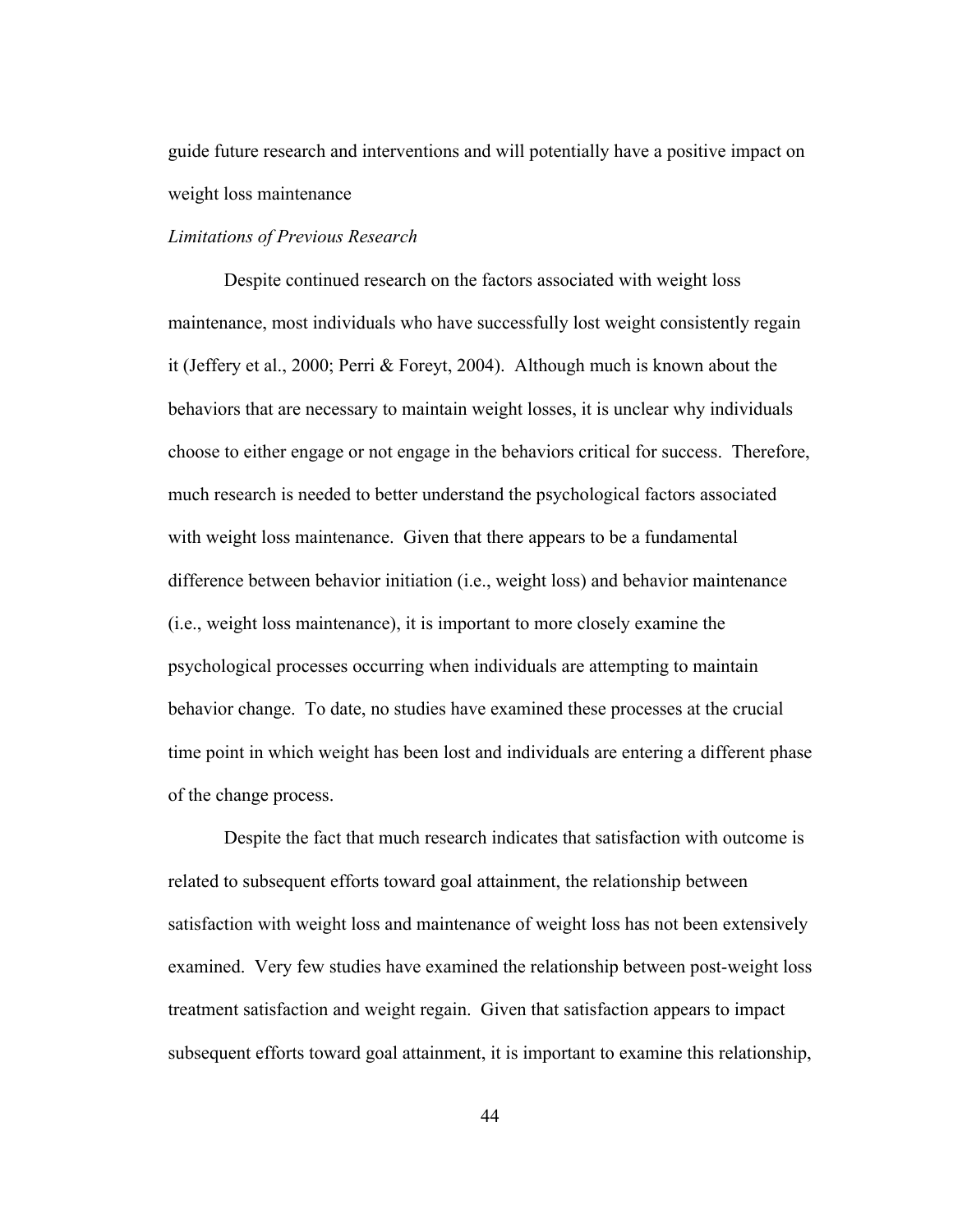as well as the variables that may mediate the relationship between satisfaction and weight loss maintenance.

Although several studies have examined patients' goals and expectations for weight loss at the beginning of treatment, limited research has examined their goals and expectations when they have completed their treatment. It is important to examine goals and expectations at this phase, and the relationship between these constructs and longer term outcomes.

#### *The Present Study*

 Taken together, these research findings suggest that psychological variables, specifically goals, expectations, and satisfaction, may influence individuals' success with maintaining weight losses following behavioral treatment of obesity. Further examination of these variables is needed to better understand their relationship to weight loss maintenance. The current study sought to evaluate effects of goals, expectations, and satisfaction on weight loss maintenance in individuals who completed a behavioral weight loss program. Findings could potentially clarify the complex relationships between these variables, and may guide interventions to facilitate successful weight loss maintenance. This randomized, prospective study was done with a clinical sample of individuals who were attempting to maintain weight loss.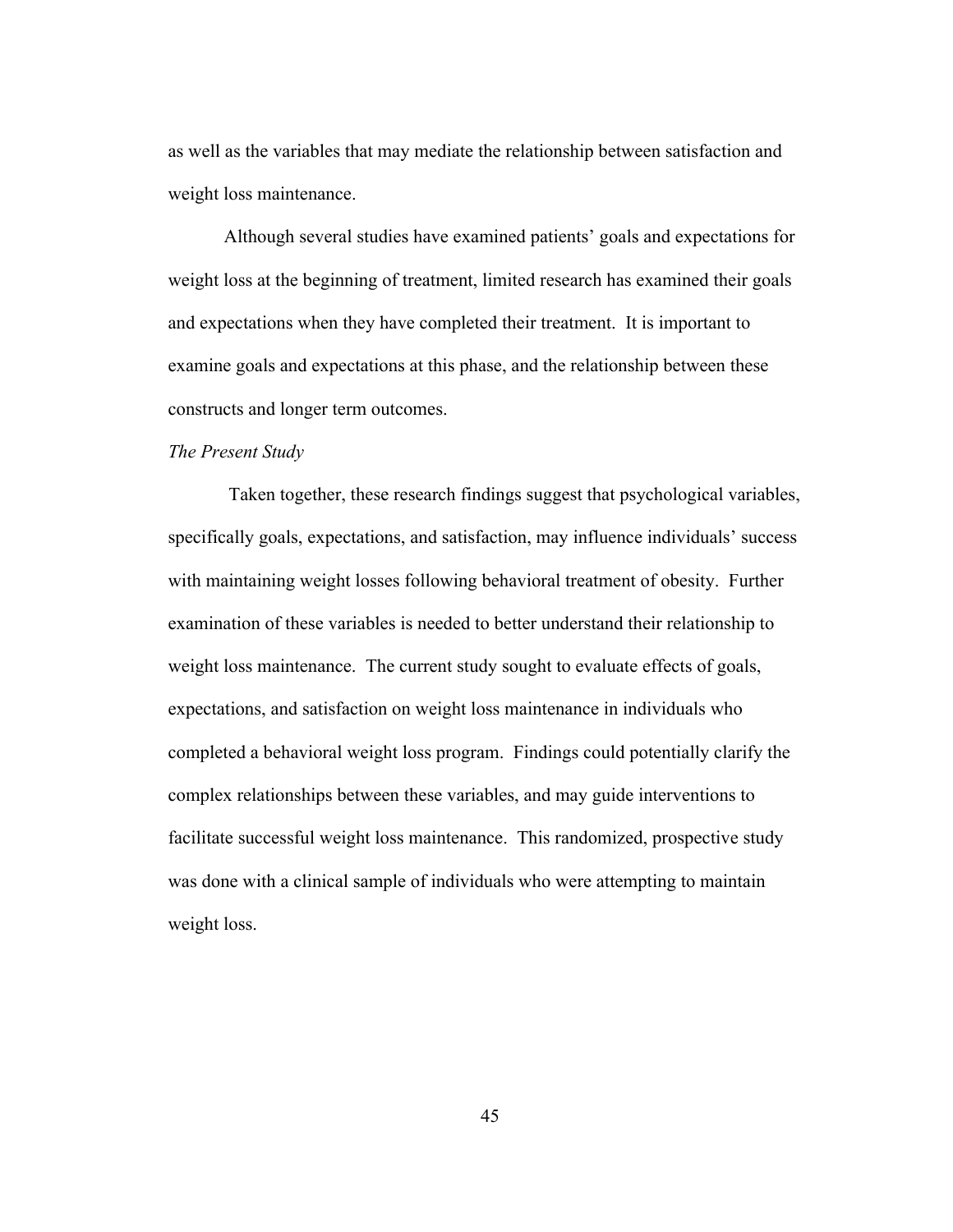### **HYPOTHESES**

## *Primary Hypotheses*

- 1. It was hypothesized that higher levels of satisfaction with weight, after the weight loss phase and prior to the weight loss maintenance phase, would significantly predict maintenance of weight lost at 2 and 4 months.
- 2. It was hypothesized that higher goals for maintaining weight would be significant predictors of weight regain at 2 and 4 months.
- 3. It was hypothesized that higher expectations for maintaining weight would significantly predict weight regain at 2 and 4 months.
- 4. It was hypothesized that lower goals, after the weight loss phase and prior to the weight loss maintenance phase, would significantly predict satisfaction with weight at 2 and 4 months.
- 5. It was hypothesized that lower expectations for maintaining weight, after the weight loss phase and prior to the weight loss maintenance phase, would significantly predict satisfaction with weight at 2 and 4 months.

# *Secondary Hypotheses*

- 6. It was hypothesized that satisfaction with weight, after the weight loss phase and prior to the weight loss maintenance phase, would be a significant predictor of better dietary habits at 2 and 4 months.
- 7. It was hypothesized that satisfaction with weight, after the weight loss phase and prior to the weight loss maintenance phase, would be a significant predictor of better exercise habits at 2 and 4 months.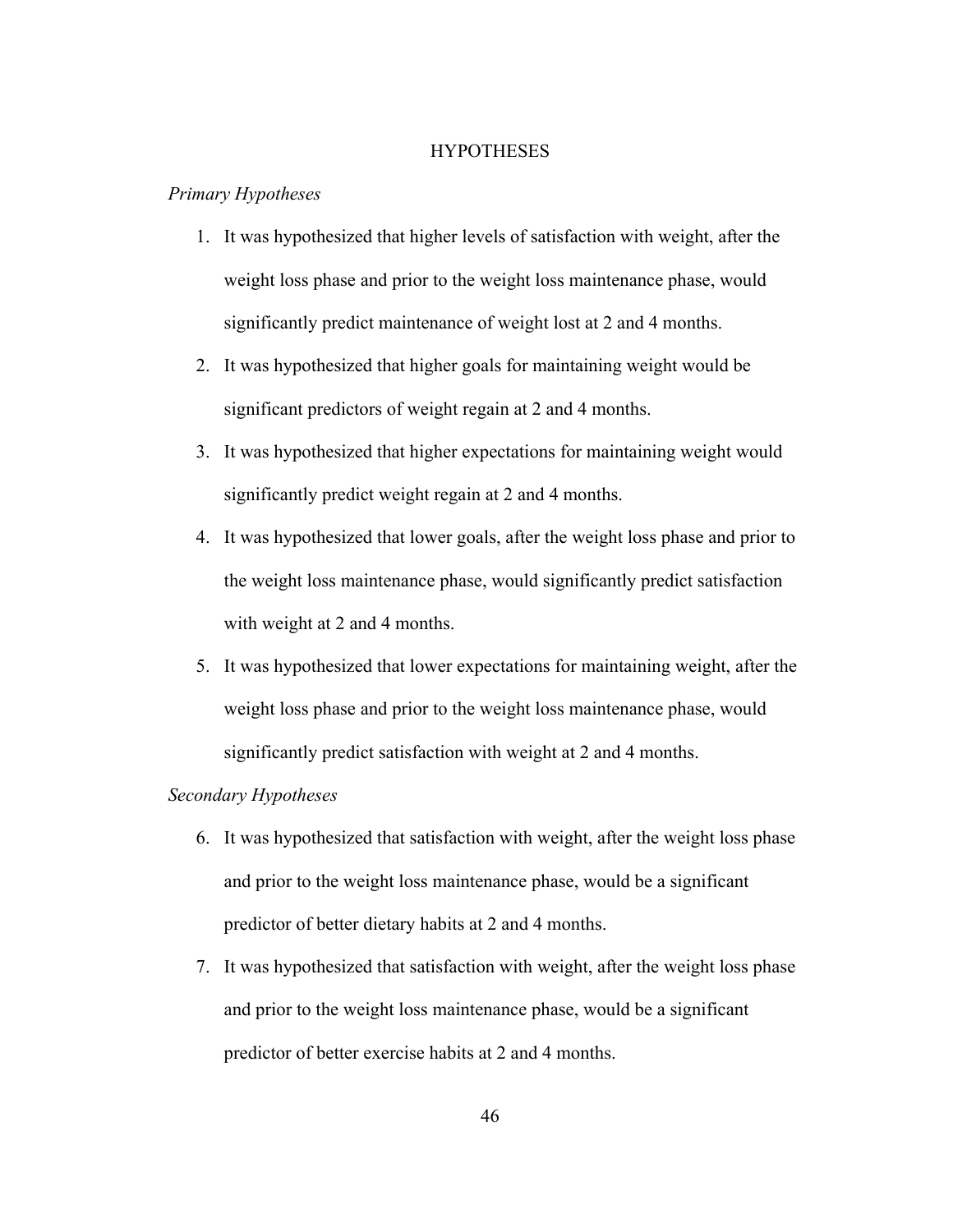- 8. It was hypothesized that satisfaction with weight, after the weight loss phase and prior to the weight loss maintenance phase, would be a significant predictor of lower levels of depression at 2 and 4 months.
- 9. It was hypothesized that satisfaction with weight, after the weight loss phase and prior to the weight loss maintenance phase, would be a significant predictor of lower levels of trait anxiety at 2 and 4 months.
- 10. It was hypothesized that satisfaction with weight, after the weight loss phase and prior to the weight loss maintenance phase, would be a significant predictor of lower levels of state anxiety at 2 and 4 months.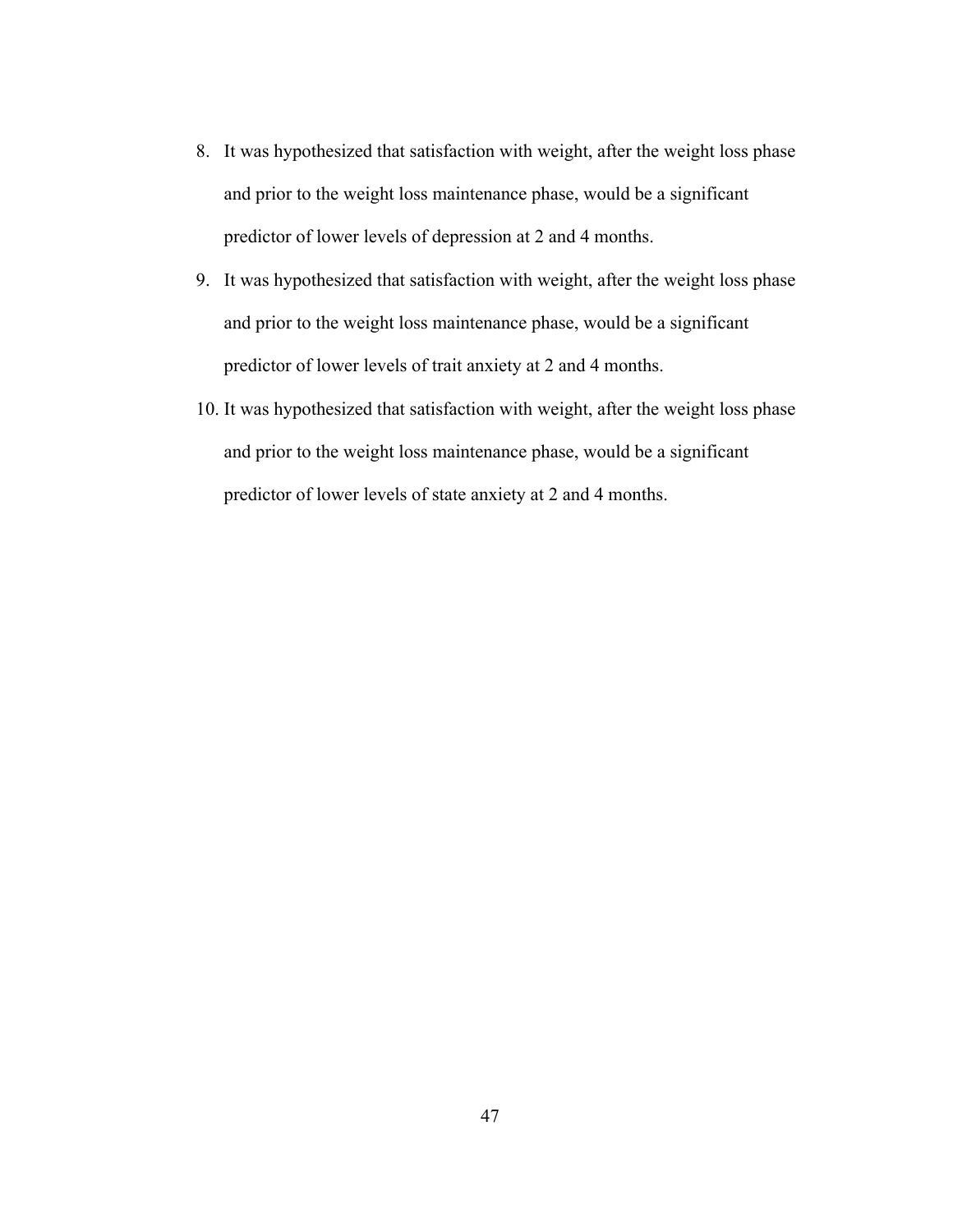## METHOD

## *Research Design*

This study employed a randomized, prospective design. This study was done in the context of a larger investigation that was examining the effects of a psychosocial intervention on weight loss maintenance. Analyses collapsed across experimental and control groups, and because the primary intervention did not have a significant effect, treatment group was not included as a covariate. Based on a power analysis using the statistical software program, Power and Precision (Borenstein, Rothstein, & Cohen, 2001), 60 participants were required to yield power of .80 with a small to medium effect size.

# *Participants*

Participants were males and females, ages 22-68 years old, recruited from a variety of sources such as individuals who had recently completed a university-based weight loss program, referrals from providers of obesity treatment, and flyers posted in the community. For those recruited through the university-based program, participants completed a 3 month, 9 month, or 12 month weight loss treatment program. Participants recruited for this study reported losing an average of 32.65 pounds (14.84 kg) prior to study entry and were required to have lost at least 5% of their initial weight. As previously mentioned, in its definition of weight loss maintenance, the Institute of Medicine (1995) indicates that a reduction in body weight of 5% or greater is considered successful.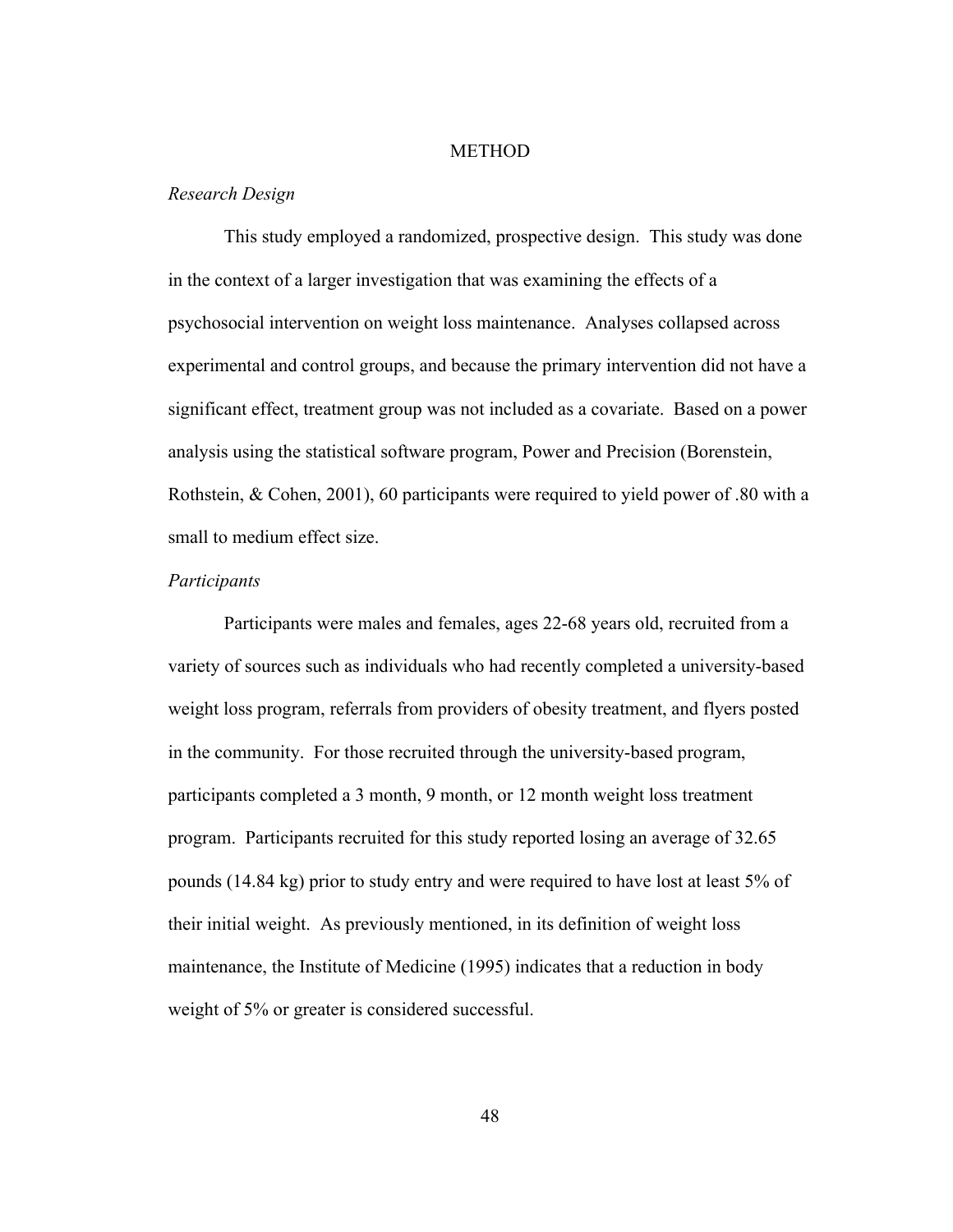## *Measures*

*Demographic Information*. Participants were asked to provide basic demographic information, such as sex, race, age, marital status, number of children in the household, education level, and annual income. General health history, current medications, tobacco use, and alcohol use were also assessed. Participants were asked to provide a detailed history of their weight loss, weight gain, and weight loss maintenance over the last 5 years. They were asked about their highest adult weight, lowest adult weight, ideal weight goal, and difficulties in controlling their weight. They were asked about their history of participation in weight loss treatment, amount of weight lost in their most recent weight loss attempt, and amount of weight regained from their most recent weight loss attempt.

# *Primary variables*

*Body weight and height.* Participants were weighed twice to the closest tenth of a pound on an electronic scale without shoes or heavy clothing. The average of these two weights was used to determine body weight. Body weight was measured at baseline, 2 months, and 4 months. Height was measured at baseline and was used to calculate participants' BMI.

*Goals and Relative Weights Questionnaire* (GRWQ; Foster et al., 1997). The GRWQ was used to measure goals, expectations, and satisfaction related to weight loss, as well as effects of weight lost at baseline, 2 months, and 4 months. The GRWQ has been used in several studies to measure goals and expectations for weight loss, however it was designed to measure these constructs before and during weight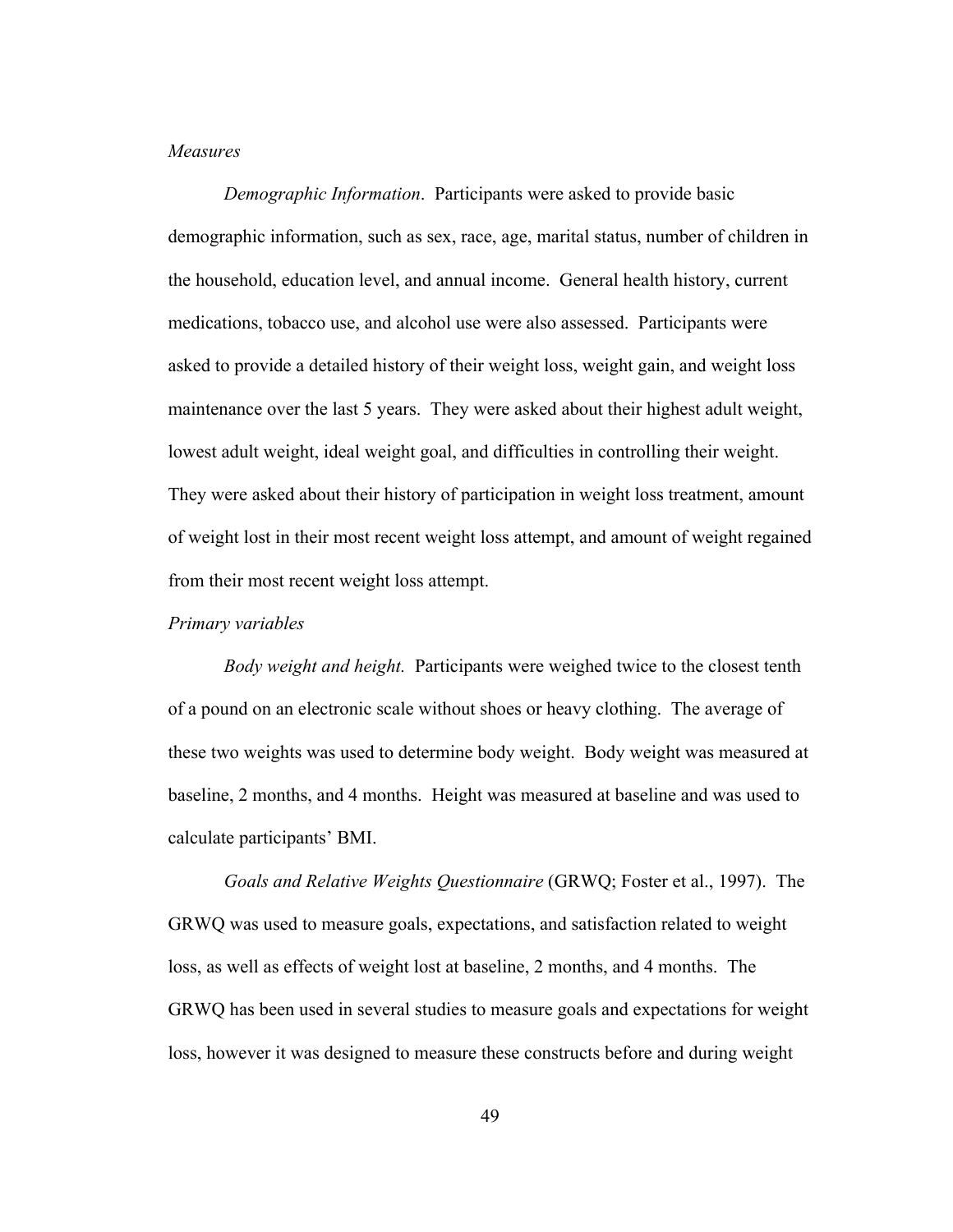loss treatment. This measure was revised to appropriately measure these constructs for post-treatment assessment as well as goals, expectations and satisfaction related to weight maintenance. In addition, 3 versions of the measure were developed to measure goals, expectations, and satisfaction at baseline and follow-up time points. The GRWQ-B was used at baseline, the GRWQ-FUI was used at 2-month follow-up, and the GRWQ-FU2 was used at 4-month follow-up. The original version of the GRWQ has demonstrated strong test-retest reliability for definitions of happy, acceptable, and disappointed weights ( $rs$  > .96) but less so for dream weight ( $r$  = .64).

*Effects of weight loss*. Part 1 of the GRWQ-B measured the participants' assessment of the effects of weight loss on several factors in their lives. Respondents were asked to rate the effects that weight loss has had on different aspects of their lives on a 10-point Likert scale ranging from *extremely negative* (1) *to extremely positive* (10). Various factors included health, body image, stress, and selfconfidence.

*Retrospective report of goals and expectations.* Part II of the GRWQ-B asked respondents to retrospectively report their goals and expectations at the start their participation in their most recent weight loss program. They were asked to report (a) how much they weighed at the start of their most recent weight loss program; (b) their goal weight at that time; and (c) how much weight they expected to lose at that time. They were also asked to define four different weight loss outcomes: (a) dream weight (i.e., "A weight you would choose if you could weigh whatever you wanted); (b) happy weight (i.e., "This weight is not as ideal as the first one. However, it is a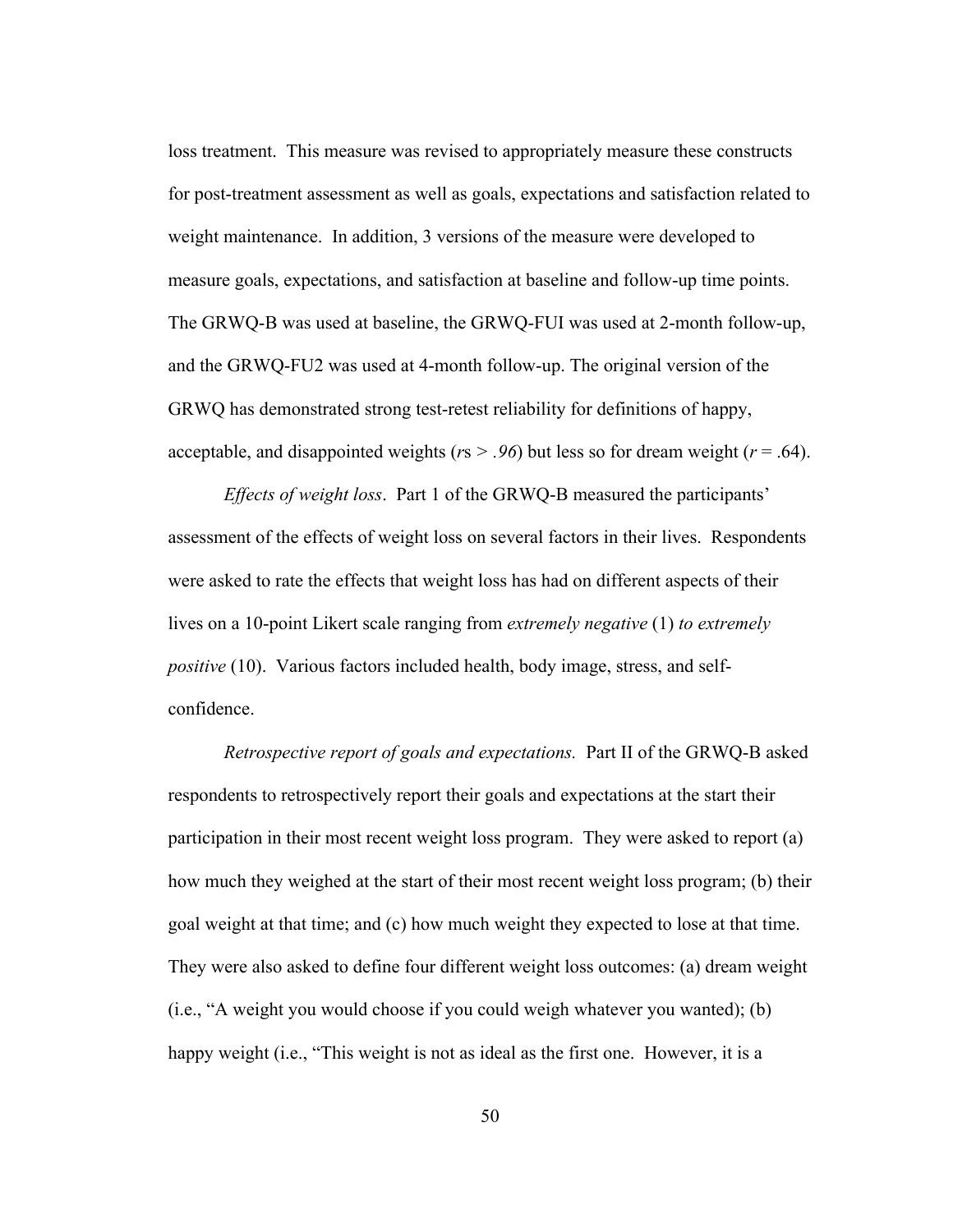weight that you would be happy to achieve); (c) acceptable weight (i.e., "A weight that you would not be particularly happy with, but one you could accept since it is less than your current weight"); and (d) disappointed weight (i.e., "A weight that is less than your current weight, but one that you would not view as successful in any way. You would be disappointed if this were your final weight after the program"). Participants were asked to define these weights as they would have defined them at the beginning of their most recent weight loss program. Percentages of body weight reduction required to reach each of these defined weights were then calculated based on responses. It should be noted that retrospective data were not part of primary analyses.

*Satisfaction.* Part III assessed their current weight, satisfaction with current weight, and perceived difficulty in maintaining this weight. Satisfaction was measured on a 10-point Likert scale ranging from *very dissatisfied* (1) to *very satisfied* (10). Perceived difficulty in maintaining weight was measured on a 10-point Likert scale ranging from *very difficult* (1) to *not at all difficult* (10). Respondents were then asked if they expected to lose weight, maintain weight, or gain weight in the next 2 months and in the next 4 months. If they expected to lose weight, they were asked to define how much weight they expected to lose in 2 months and in 4 months. If they expected to maintain their weight, they were asked to rate how likely it was that they will have maintained their weight in 2 months and in 4 months. The likelihood of weight maintenance was measured on a 10-point Likert scale ranging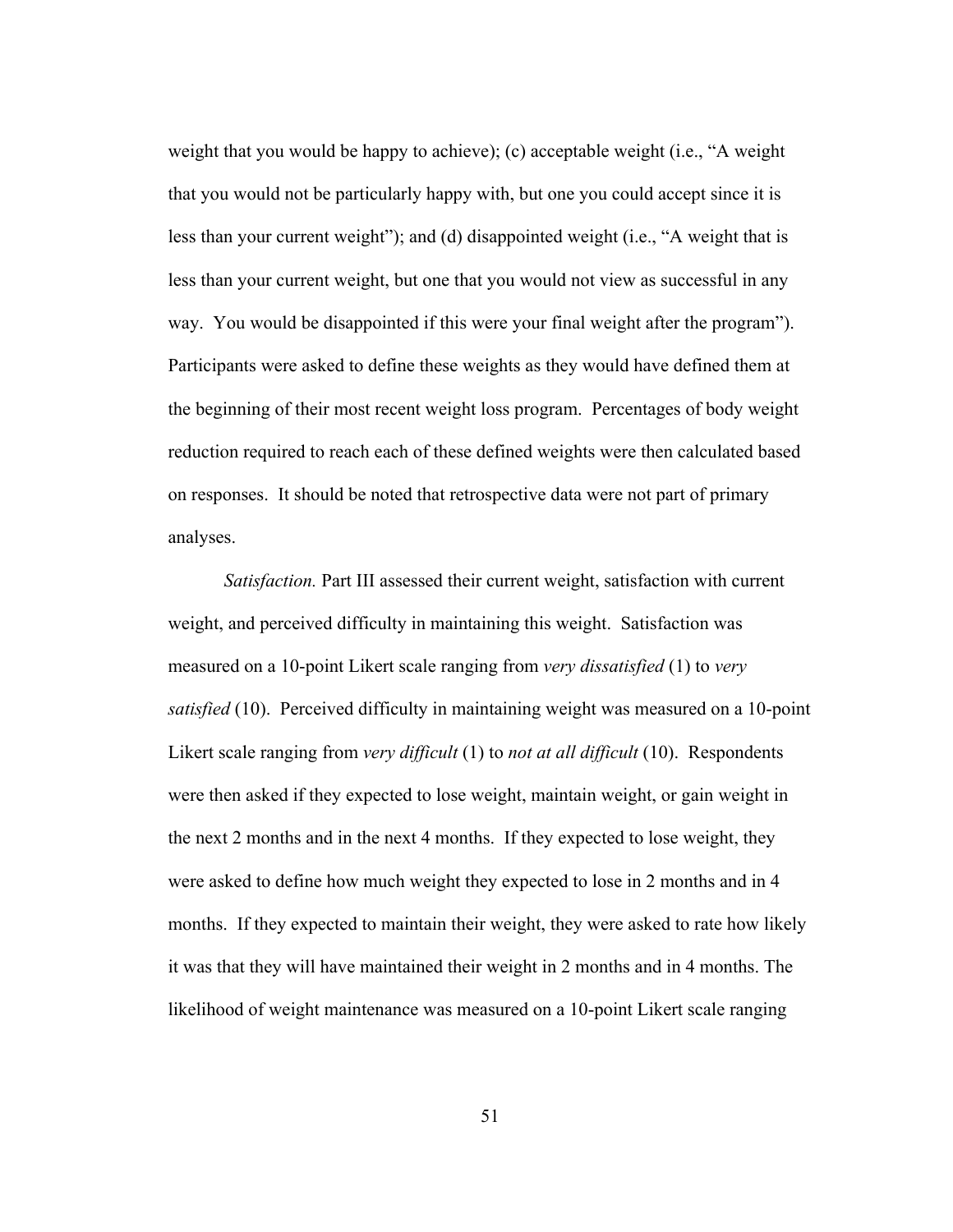from *not at all likely* (1) to *very likely* (10). If they expected to gain weight, they were asked to define how much weight they expected to gain in 2 months and in 4 months.

*Current goals and expectations.* Part IV of the GRWQ-B assessed participants' desire to continue to lose weight. If respondents indicated they would like to continue to lose weight, they were asked to again define four different weight loss outcomes: (a) dream weight; (b) happy weight; (c) acceptable weight; and (d) disappointed weight. For each weight, participants were asked to rate their satisfaction with the specific weight, their perceived difficulty in maintaining this weight, and the likelihood that they would be able to maintain the weight. These constructs were measured on 10-point Likert scales that were described previously.

The GRWQ-FU1 and FU2 assessed the same constructs as GRWQ-B, but expectations about weight loss, maintenance, and regain were assessed at different time points. The GRWQ-FU1 assessed how much weight participants expected to lose or maintain over the next 2 months. Participants were also asked if they expected to maintain their current weight, and if so, how likely it was that they will have maintained their current weight in 2 months. The GRWQ-FU2 assessed how much weight participants expected to lose or maintain over the next 6 months. Participants were also asked if they expected to maintain their current weight, and if so, how likely it was that they will have maintained their current weight in 6 months. *Secondary Measures* 

*Brief Diet Assessment*. (National Cancer Institute). This measure was used to assess dietary habits at baseline, 2 months, and 4 months. The assessment is a 6-item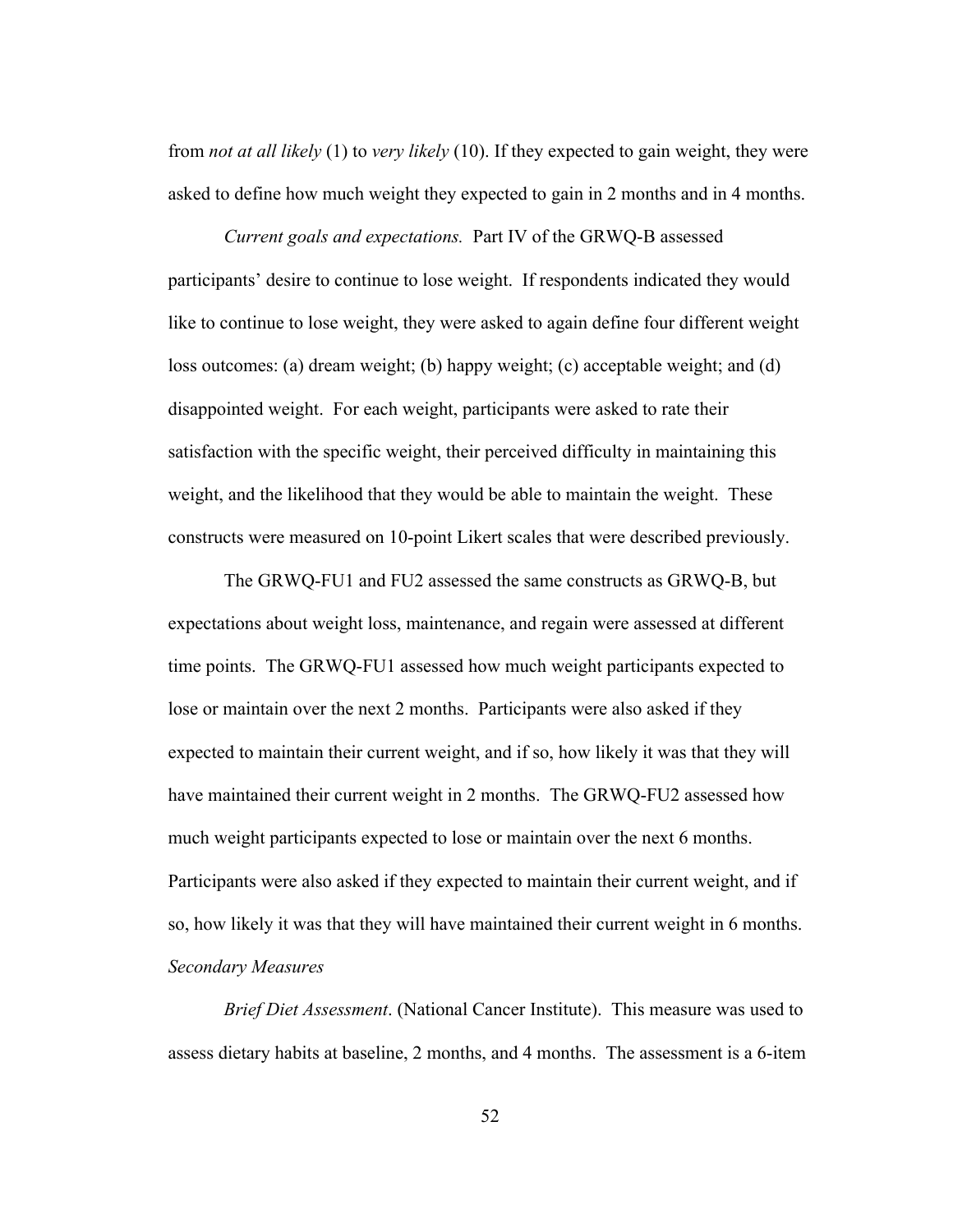questionnaire in which respondents report on their dietary habits and rate different components of their diet over the last month. For example, a serving of fruit is described and respondents were asked to report the number of servings of fruit they have eaten during the last 24 hours and to compare their fruit intake during the last 24 hours as "more," "less," or "about the same" as their fruit intake during the last month. Participants were asked to rate their diets as "high," "medium," or "low" in fat. Lastly, individuals were asked to report the number of times they ate at a fast food restaurant in the last week. The first 3 items were summed to provide a score for intake of fruit and vegetables and the last 2 items were summed to provide a score for intake of fatty foods.

# *International Physical Activity Questionnaire – Short Form* (IPAQ-SF; International Consensus Group for the Development of an International Physical Activity Questionnaire, 2002 revised). The IPAQ was used to assess physical activity at baseline, 2 months, and 4 months. The IPAQ is a 7-item questionnaire that measures time spent in physical activity in the last 7 days. Participants were asked to report on the frequency with which they engaged in various activities over the past 7 days, as well as the amount of time typically spent on the activity on a given day. Activities included vigorous activities, moderate activities, walking, and sitting. The IPAQ has demonstrated good test-retest reliability  $(r = .80)$ . Criterion validity has been determined by using an accelerometer over the course of 7 days and comparing the results against reported minutes of vigorous, moderate, walking, and sedentary behaviors  $(r = .30)$ .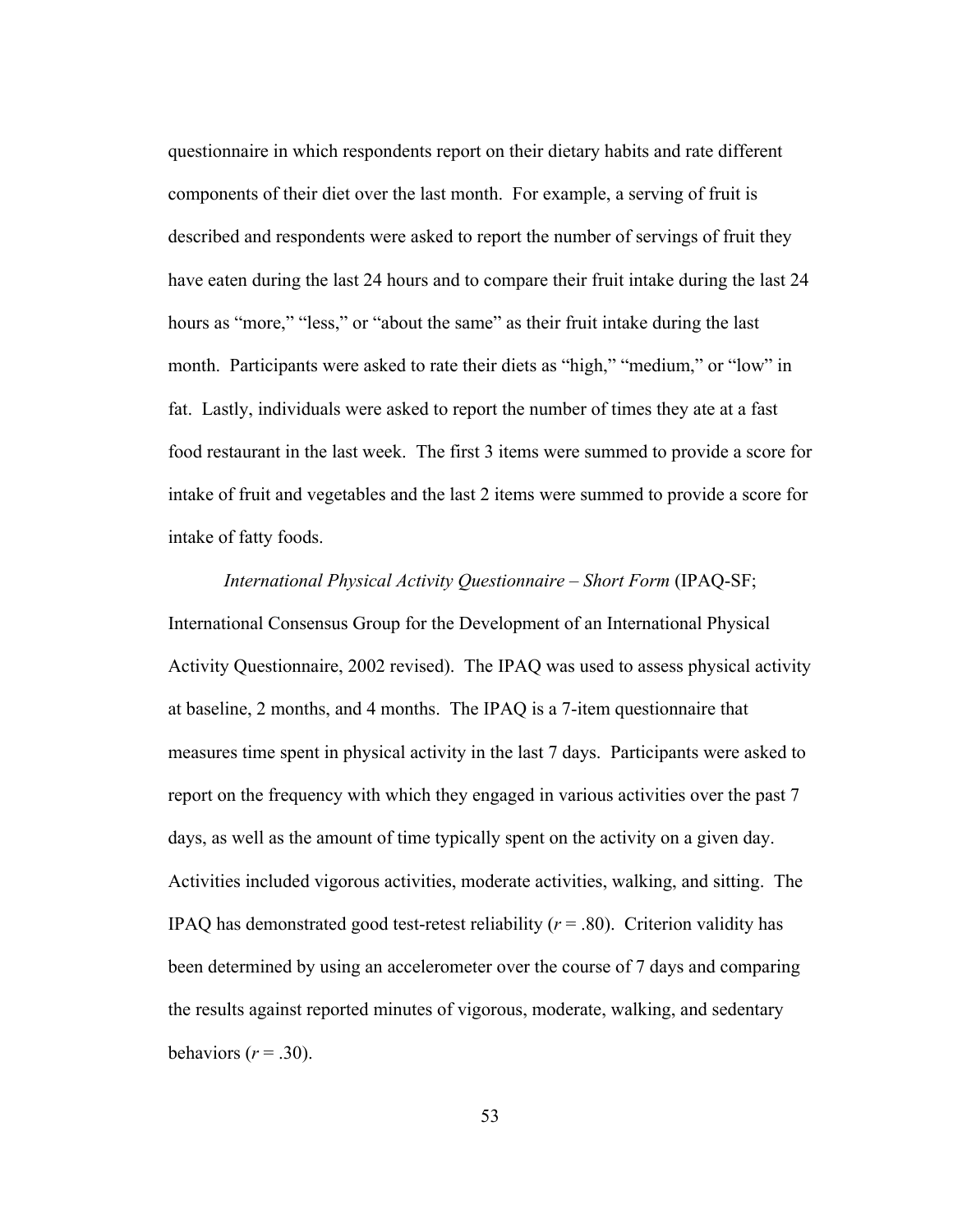*Center for Epidemiologic Studies of Depression Scale* (CES-D; Radloff, 1977). The CES-D was used to measure symptoms of depression at baseline, 2 months, and 4 months. The CES-D is a 20-item questionnaire that assesses symptoms of depression over the past week. Participants were asked to rate the frequency with which they experienced depressive symptoms on a 4-point Likert scale ranging from "*rarely or none of the time (less than one day)*" to "*most or all of the time (5-7 days)*." Scores are summed and can range from 0-60, with a score of 16 indicating that an individual is at increased risk for meeting the criteria for major depressive disorder. The CES-D was developed for use in the general population as opposed to psychiatric populations, and has been used extensively to measure depressive symptomology. The measure has strong internal consistency ( $\alpha$  = .85), split-half reliability  $(r = .85)$  and moderate test-retest reliability  $(r = .45-.70)$ . The CES-D has been moderately correlated with the Hamilton Clinician's Rating scale and the Raskin Rating scale (*r*s = .44-.54). The following are an example of items from the CES-D: "*I thought my life had been a failure*;" "*I felt lonely*;" "*I had trouble keeping my mind on what I was doing.*"

*State-Trait Anxiety Inventory* (STAI; Speilberger, 1983). The STAI was used to measure state and trait anxiety at baseline, 2 months, and 4 months. The State Anxiety scale assesses an individual's current state of anxiety and the Trait Anxiety scale assesses an individual's general state of anxiety. Each scale is comprised of 20 items that are rated on a 4-point Likert scale. The State Anxiety scale asked individuals to rate each item based on their current feelings, and the scale ranges from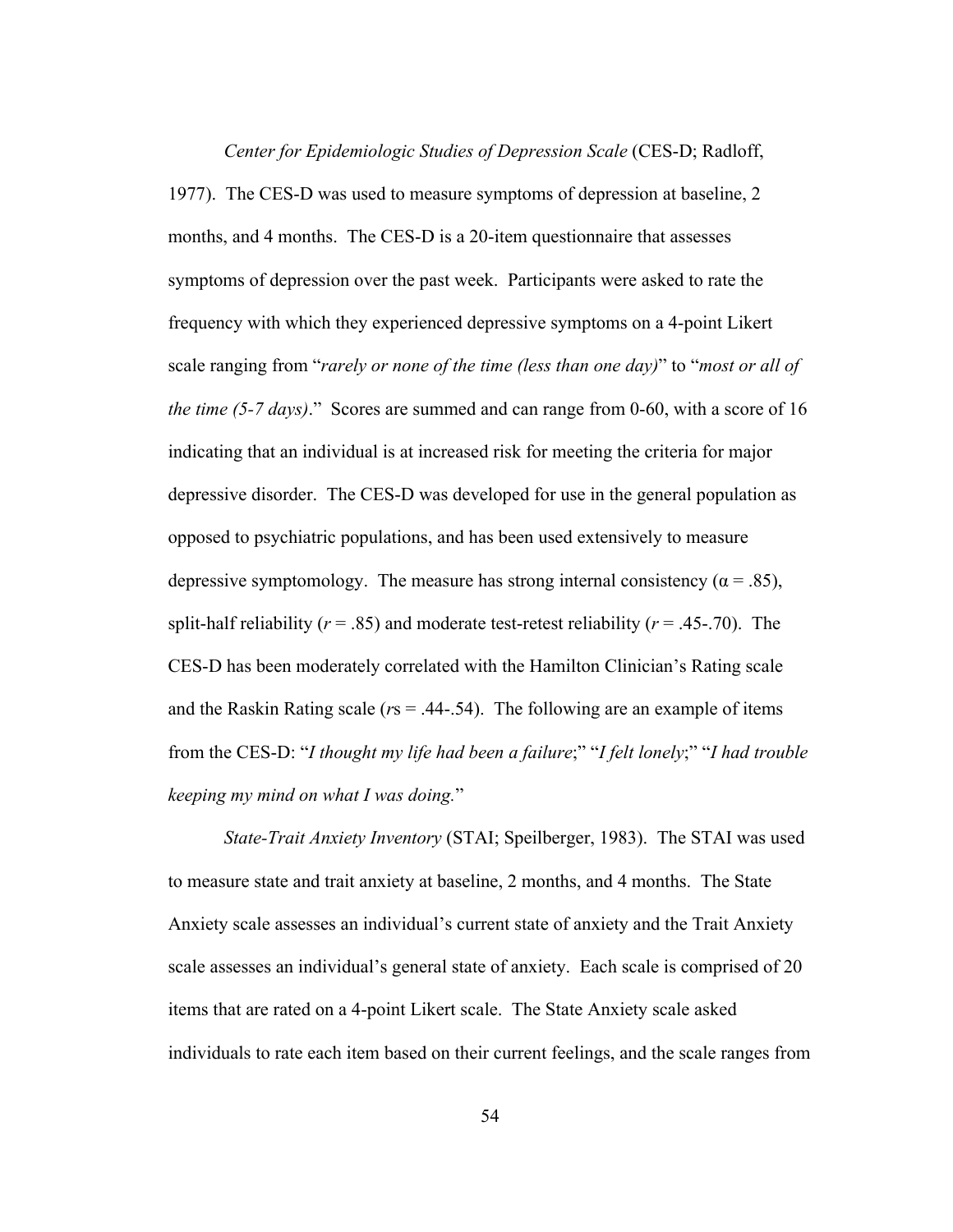*not at all* (1) to *very much so* (4). The Trait Anxiety scale asked individuals to rate each item based on how they generally feel, and the scale ranges from *almost never*  (1) to *almost always* (4). The STAI has been used extensively and shows good reliability and validity across a variety of populations. The State Anxiety scale shows good reliability (Cronbach's  $\alpha$  = .83-.92), as does the Trait Anxiety scale (Cronbach's  $\alpha$  = .86-.92). The following are examples of items from the State Anxiety scale: "*I am tense*;" "*I feel nervous*;" "*I am jittery*." The following are examples of items from the Trait Anxiety scale: "*I feel like a failure*;" "*I worry too much over something that really doesn't matter*;" "*I lack self-confidence*."

## *Procedure*

The study was advertised to participants at weekly weight loss group meetings as they approached the end of their university-based weight loss program. Interested individuals were asked to provide their contact information, and they were contacted to schedule their first visit following completion of their treatment program. Flyers were also posted around the community recruiting individuals who had recently lost weight and were seeking to maintain their weight losses. In addition, providers of obesity treatment were asked to refer interested individuals.

At the first study visit, the study investigator thoroughly described the purpose and procedures of the study. Participants were informed that they were participating in a research study that was examining the various factors associated with weight loss maintenance. They were informed of the average time involved in the study, as well as the potential risks and benefits of their participation. It was strongly emphasized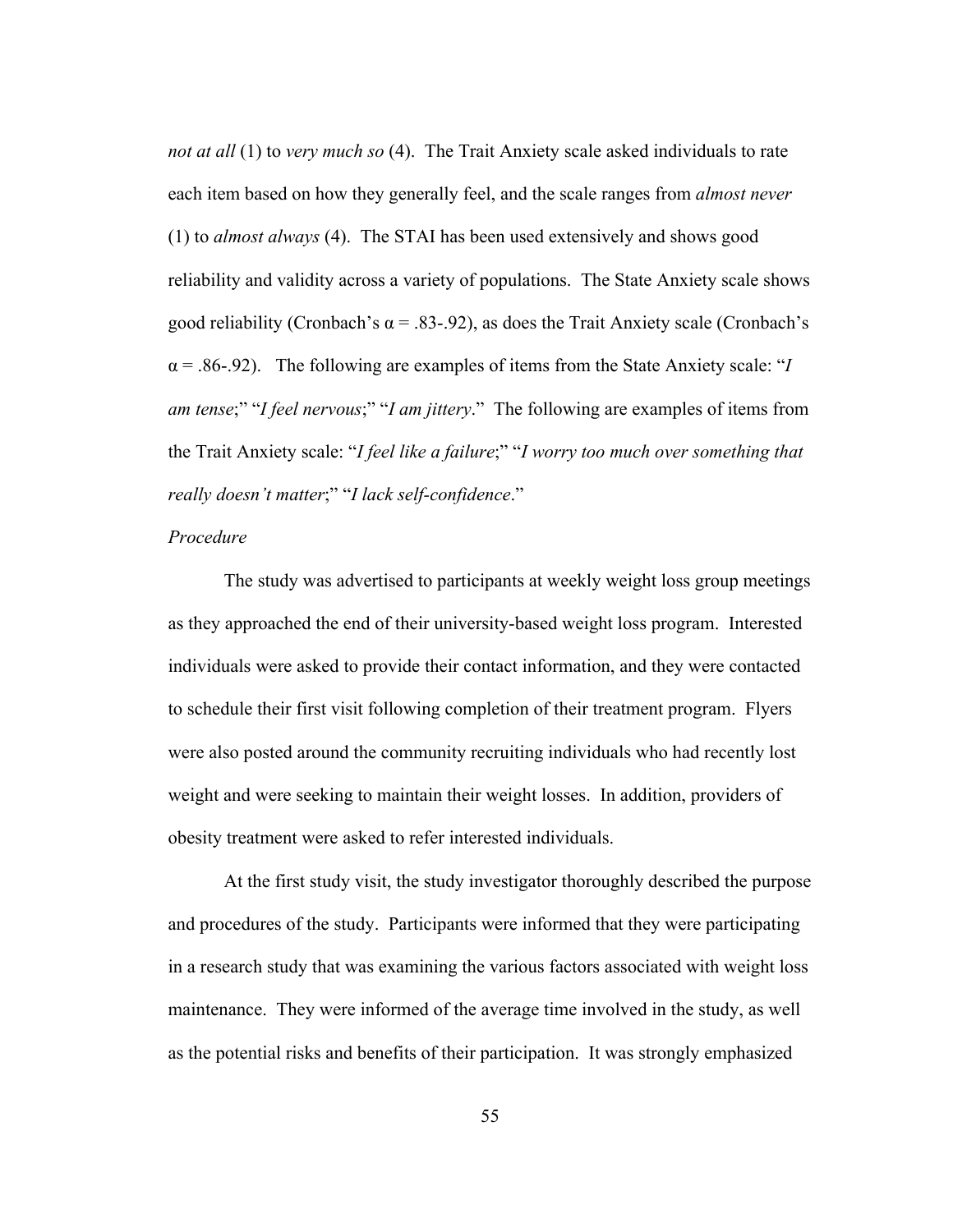that the information they provided for the study would be kept confidential. They were also informed that their participation was voluntary and that they had the right to withdraw from the study at any point. Upon completion of informed consent, participants were weighed, provided demographic information, and completed psychosocial questionnaires. Participants returned for follow up visits at 2 months and 4 months, and were weighed and completed psychosocial questionnaires. Upon completion of the study, participants were debriefed about the nature of the study. *Analytic Strategy*

- 1. Descriptive statistics for the sample were calculated using baseline demographic information.
- 2. Control variables were identified by examining the bivariate correlations between demographic variables and change in body weight. Potential covariates included age, race, gender, education level, marital status, weight at baseline, and baseline levels of dependent variables (i.e., expectations, satisfaction, depression). Given that participants were recruited from different sources, groups were compared for equivalence and no significant differences were found.
- 3. A correlational matrix was constructed to determine the bivariate correlations between the covariates, the predictor variables (goals, expectations, and satisfaction) and the criterion variables (body weight change and satisfaction).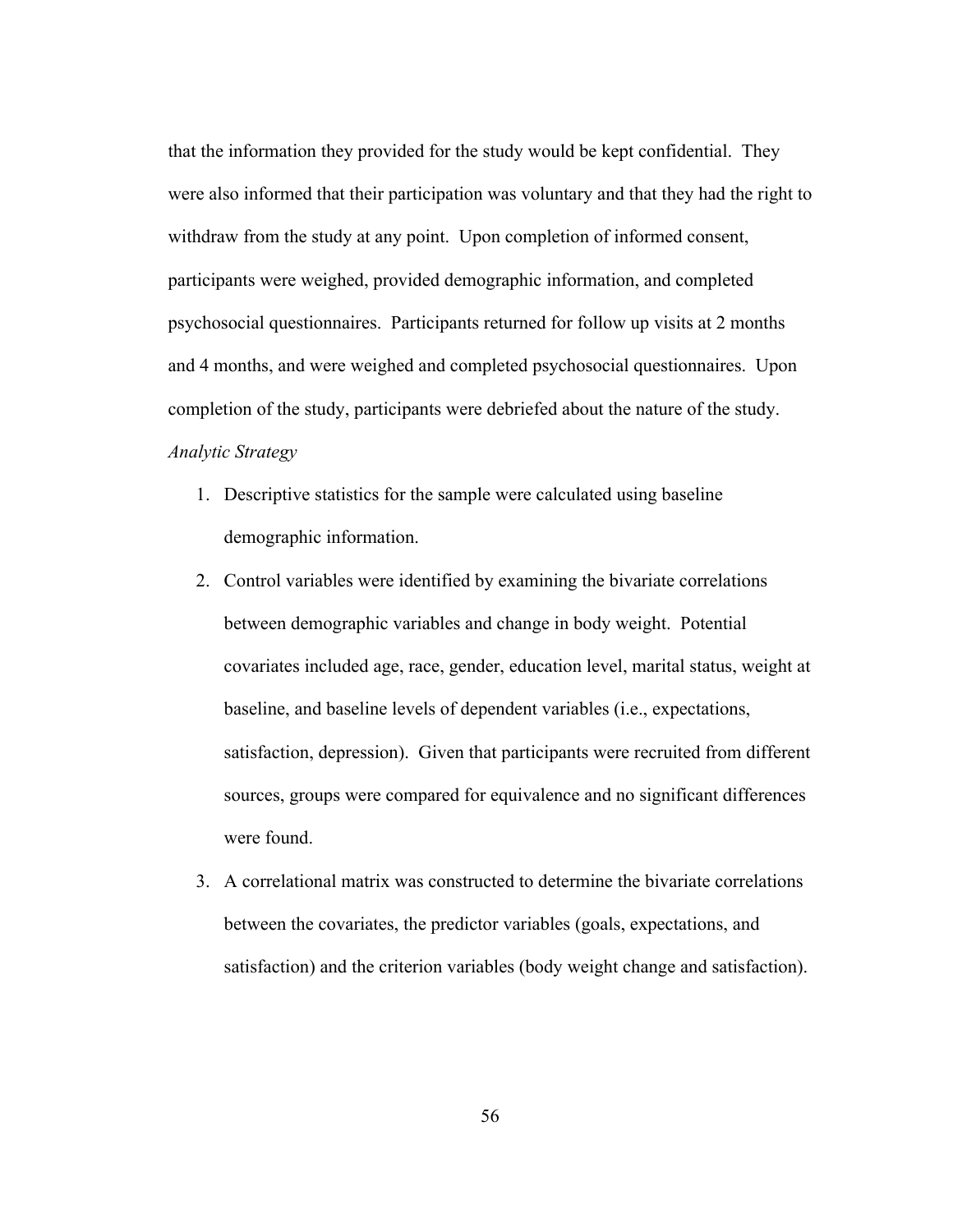## *Primary Analyses*

- 4. In order to test Hypothesis 1, that satisfaction with weight would be a significant predictor of successful weight loss maintenance, a change in score in the criterion variable (body weight) was calculated. Body weight at baseline was subtracted from body weight at 2- and 4-month assessments. Positive scores indicated weight gain and negative scores indicated weight loss. Multiple regression analyses were used to examine the relationship between satisfaction with weight at baseline and weight change at 2- and 4 month time points. Any identified control variables were entered to covary out the effects of any demographic predictors of weight change.
- 5. In order to test Hypothesis 2, that higher goals would be significant predictors of weight regain, regression analyses were used to examine the relationship between baseline goals and weight change at 2- and 4-month time points. Any identified control variables were entered to covary out the effects of any demographic predictors of weight change.
- 6. In order to test Hypothesis 3, that higher expectations would be significant predictors of weight regain, regression analyses were used to examine the relationship between baseline expectations and weight change at 2- and 4 month time points. Any identified control variables were entered to covary out the effects of any demographic predictors of weight change.
- 7. In order to test Hypothesis 4, that lower goals would predict satisfaction, regression analyses were used to examine the effects of goals for weight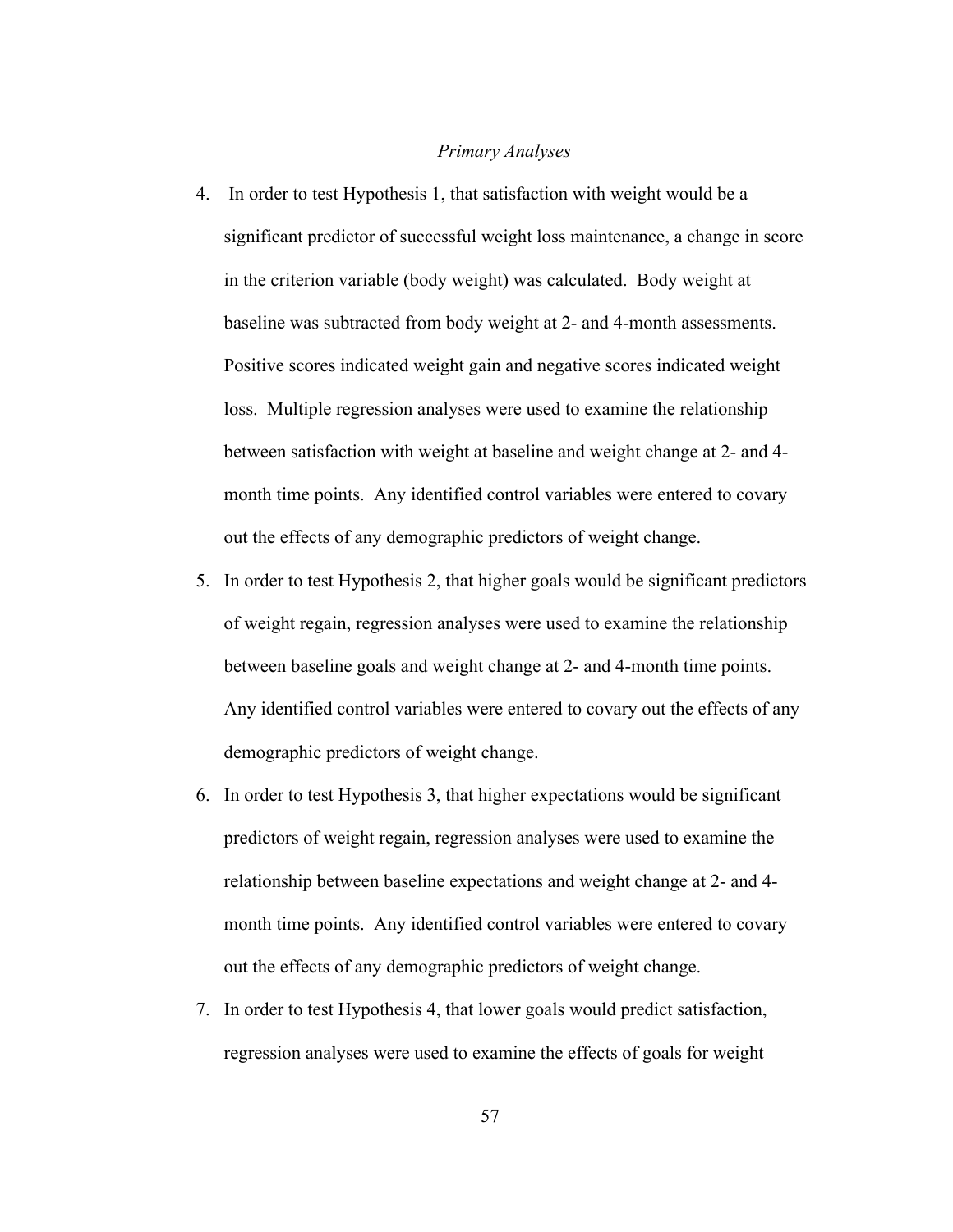maintenance on satisfaction at 2- and 4-month time points. Any identified control variables were entered to covary out the effects of any demographic predictors of weight change.

8. In order to test Hypothesis 5, that lower expectations would predict satisfaction, regression analyses were used to examine the effects of expectations for weight maintenance on satisfaction at 2- and 4-month time points. Any identified control variables were entered to covary out the effects of any demographic predictors of weight change.

# *Secondary Analyses*

- 9. In order to test Hypothesis 6, that satisfaction would predict better dietary habits, regression analyses were used to examine the relationship between satisfaction at baseline and dietary habits at 2- and 4-month time points.
- 10. In order to test Hypothesis 7, that satisfaction would predict better exercise habits, regression analyses were used to examine the relationship between satisfaction at baseline and exercise habits at 2- and 4-month time points.
- 11. In order to test Hypothesis 8, that satisfaction would predict lower levels of depression, regression analyses were used to examine the relationship between satisfaction at baseline and depression at 2- and 4- month time points.
- 12. In order to test Hypothesis 9, that satisfaction would predict lower levels of trait anxiety, regression analyses were used to examine the relationship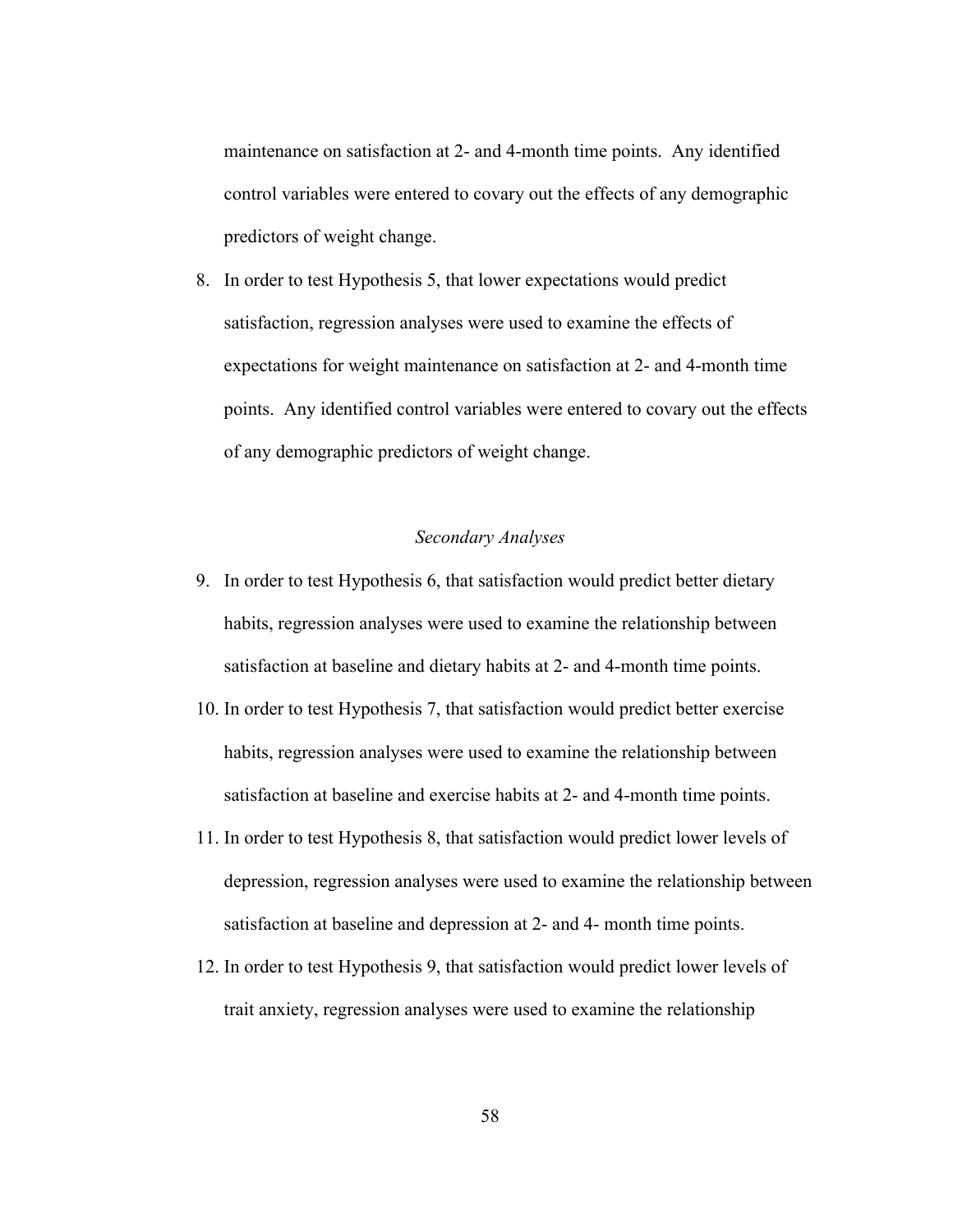between satisfaction at baseline and trait anxiety at 2- and 4- month time points.

13. In order to test Hypothesis 10, that satisfaction would predict lower levels of state anxiety, regression analyses were used to examine the relationship between satisfaction at baseline and state anxiety at 2- and 4- month time points.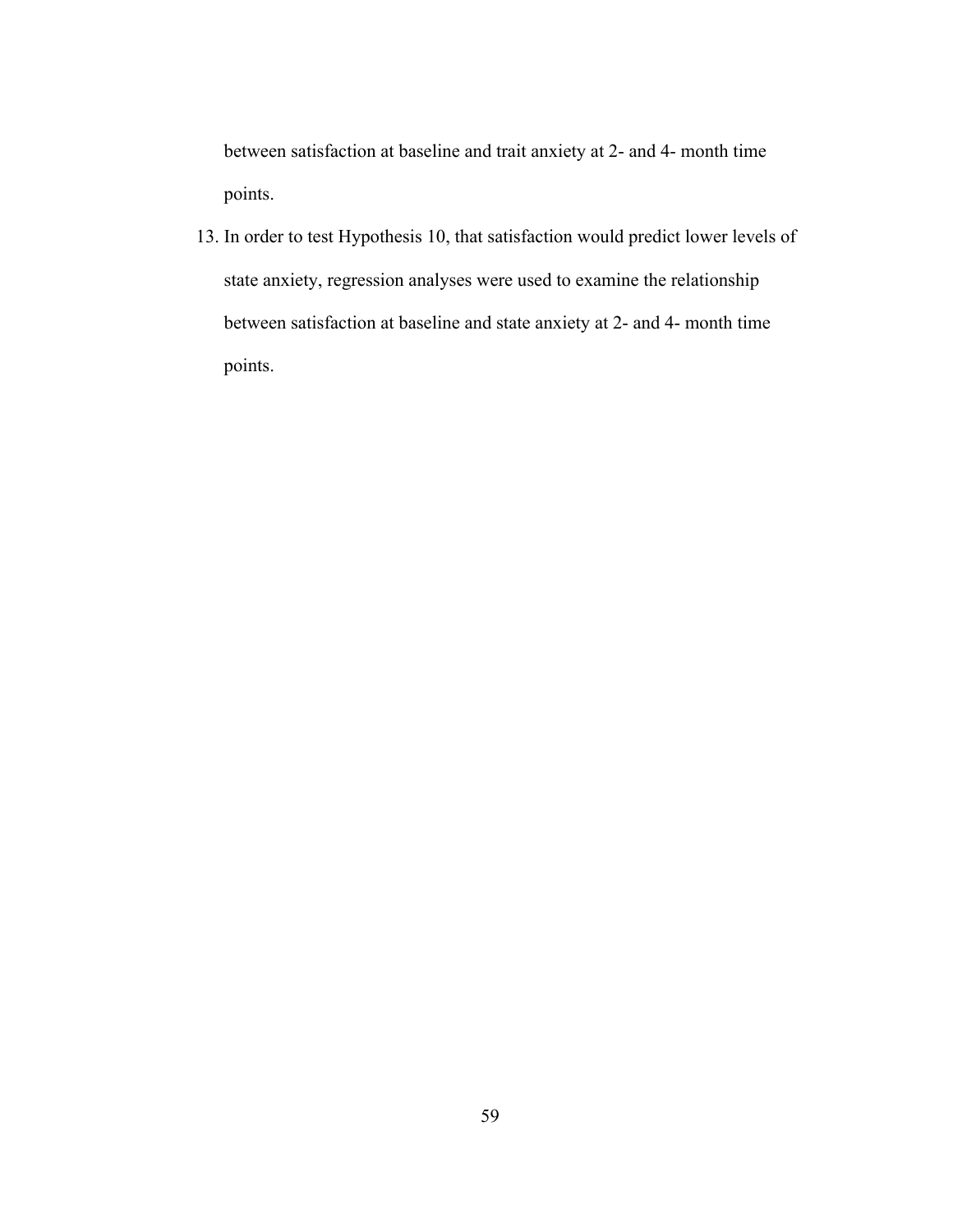## RESULTS

## *Data Screening*

Data were entered and analyzed using Statistical Package for the Social Sciences (SPSS), Version 16.0 (SPSS, Inc., 2007). Validity checks were performed on a random sample of 25% of participants to ensure accuracy of data entry. Data from the initial sample of 68 participants were screened to identify missing data, invalid data, and subjects lost at follow-up assessments. Of the 68 participants, 55 had complete data. Nine participants (13.4%) were lost to attrition before the 2 month follow up visit and 1 participant missed the 2-month follow up visit but returned for the 4-month visit. In a few cases, despite attending study visits and having most data collected, 3 participants had partial lost data. One participant was removed from the sample because data for primary measures (i.e., goals, expectations, and satisfaction) from each time point were lost. Another participant was missing data for primary measures (i.e., goals, expectations, and satisfaction) at baseline and an additional participant was missing data for primary measures from the 2-month follow up visit. For participants who dropped out of the study or had missing data, data collected prior to drop out were included in analyses (see Table 1 for reasons for dropout), thus, the final sample of participants whose data were analyzed included 67 individuals. In addition, participants who completed the study were compared to participants lost to attrition on all variables, however no significant differences were found.Outlying scores were also identified, defined as any standardized z-score greater than 3.29 (Tabachnick & Fidell, 2001). Data that met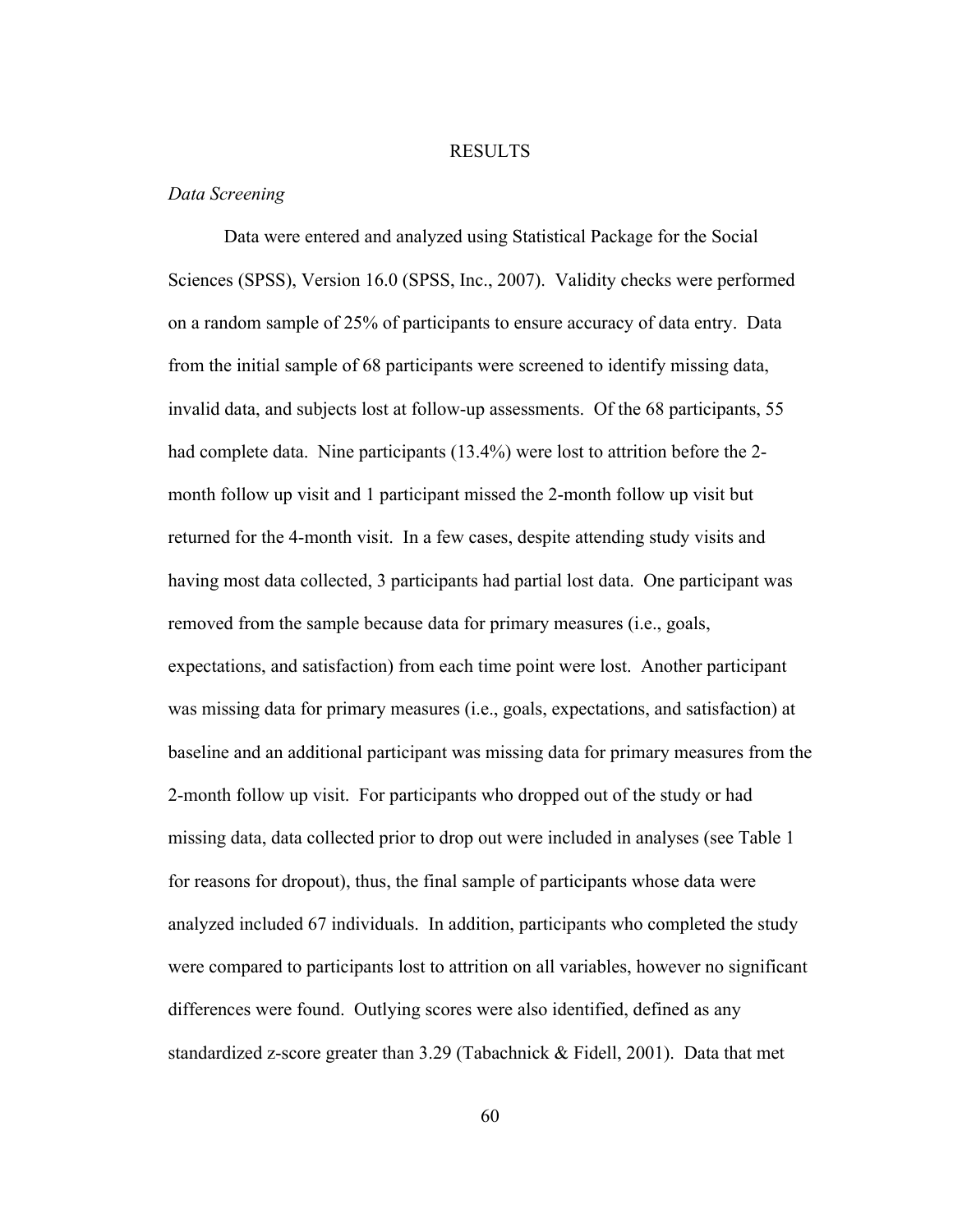this criterion were also examined through a visual data inspection using histograms. Using both z-score cut-offs and histogram examination, 2 weight change outcomes for 1 participant were eliminated, given an unusually high pattern of weight change compared to other participants.

Table 1

*Reasons for attrition*

| Stated reasons for dropping out of the study | n | Visits completed |
|----------------------------------------------|---|------------------|
| Difficulty with medical center parking       | 3 | <b>Baseline</b>  |
| Study differed from expectations             | 2 | <b>Baseline</b>  |
| Too busy to complete study                   | 2 | <b>Baseline</b>  |
| Writing was distressing                      | 1 | <b>Baseline</b>  |
| No explanation                               | 1 | <b>Baseline</b>  |

 $\mathcal{L}_\text{max} = \frac{1}{2} \sum_{i=1}^n \mathcal{L}_\text{max}(\mathbf{z}_i - \mathbf{z}_i)$ 

Distributions on all variables were then evaluated to test for the assumption of normality. Inspection of histograms, and calculation of skewness and kurtosis were used to assess normality of variables. Violations of normality were detected in the distributions of satisfaction with current weight and expectations for weight loss maintenance. Log 10, square root, natural logarithm, inverse, and natural transformations were performed and skewness, kurtosis, and histograms were re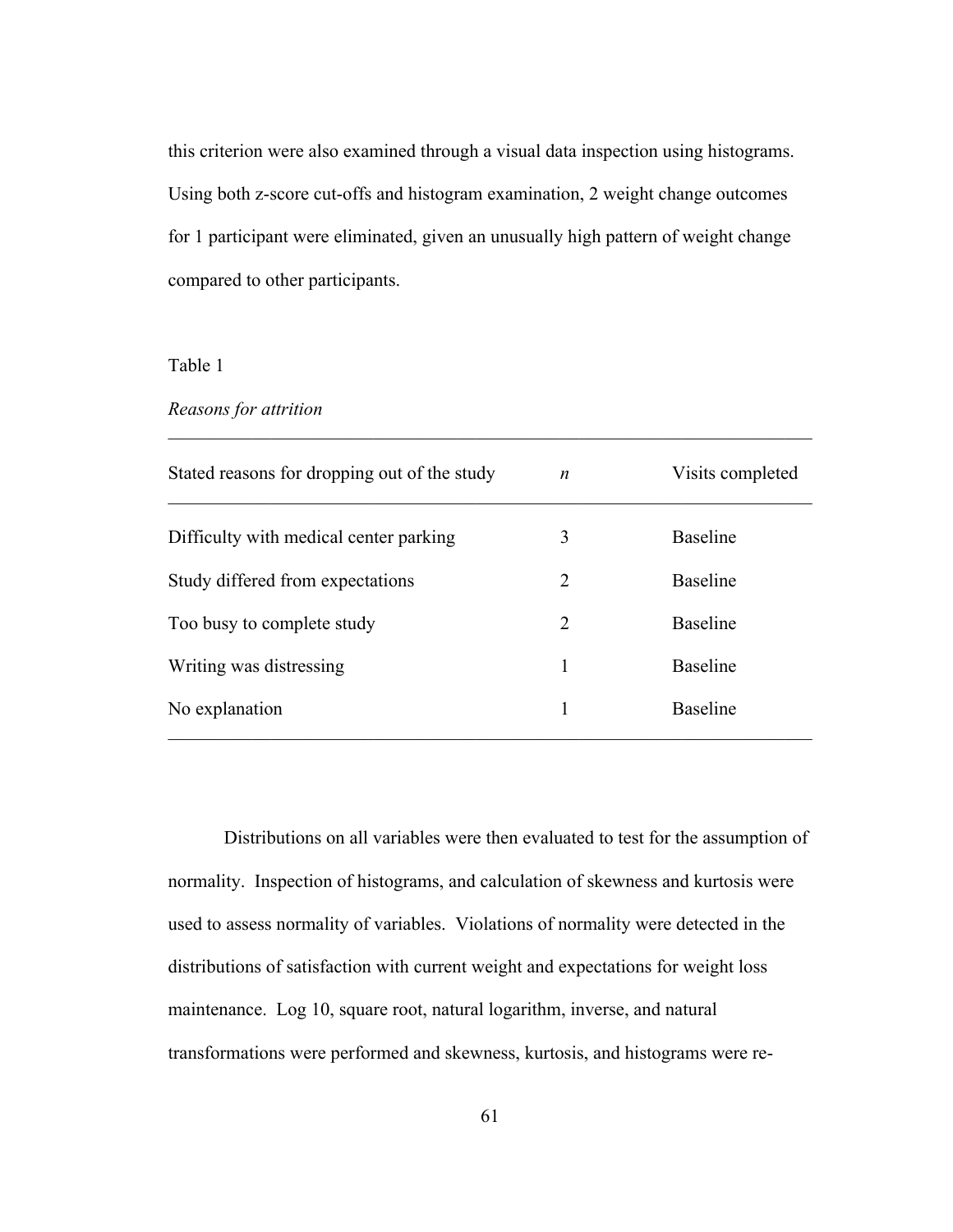inspected to determine which transformation procedure produced the most normal distribution (Tabachnick & Fidell, 2001), however none of the transformations improved the data distributions on satisfaction or expectations for weight loss maintenance. This was likely due to the study's small sample size. It was determined to perform statistical analyses on the original data, given data transformation procedures provided little to no benefit. However, results should be interpreted with caution, given these variables (e.g., satisfaction and expectations for weight loss maintenance) were not normally distributed. While certain descriptive characteristics of satisfaction ( $M = 4.52$ ,  $SD = 2.85$ ) were consistent with a previous study that used the same measure (Foster et al., 1997), the distribution was somewhat positively skewed, with a number of participants reporting very low satisfaction with their weight. See Table 2 for means, standard deviations, and ranges for satisfaction. Regarding expectations for weight loss maintenance, no previous studies measured this construct, so it is difficult to determine if the descriptive characteristics of the current sample were non normal. Test-retest reliability for satisfaction with current weight was adequate  $(r = .52-.67)$ , however this was not measured for goals and expectations because the wording of these measures varied at each time point.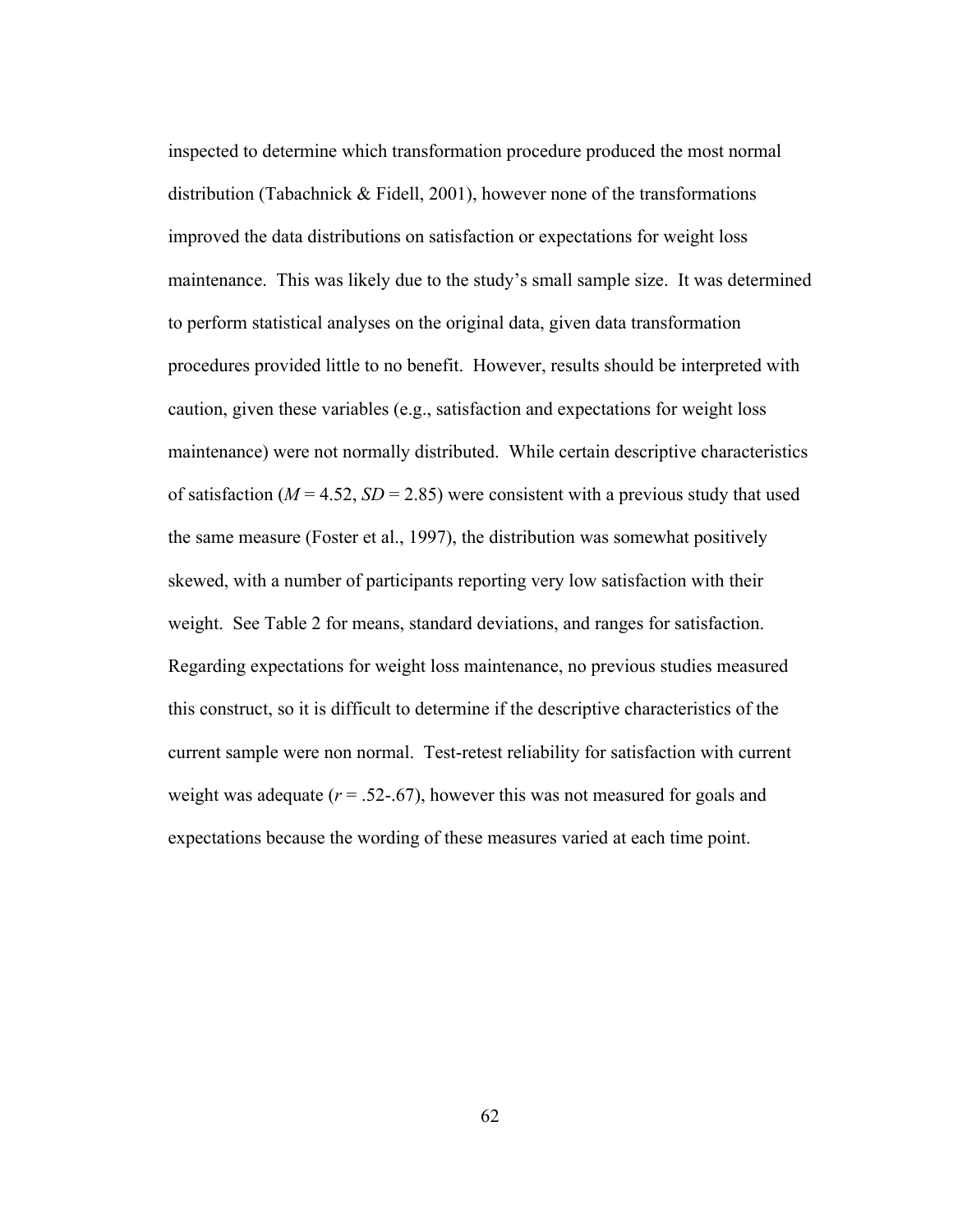*Descriptive statistics for primary variables*

| Variable                            | Mean $(SD)$                           | Range                                         |  |
|-------------------------------------|---------------------------------------|-----------------------------------------------|--|
| Satisfaction                        | 4.53(2.85)                            | $1 - 10$                                      |  |
| Goals for weight loss               | 18.37 (11.12) lbs<br>$8.35(5.00)$ kgs | $0 - 50$ lbs<br>$0 - 22.72$ kgs               |  |
| Expectations for weight maintenance | 3.41(4.09)                            | $1 - 10$                                      |  |
| Weight Change at 2 months           | $.94(4.96)$ lbs<br>$.43(2.25)$ kgs    | $-8.50 - +11.39$ lbs<br>$-3.86 - +5.18$ kgs   |  |
| Weight Change at 4 months           | $3.85(7.43)$ lbs<br>$1.75(3.38)$ kgs  | $-13.20 - +22.10$ lbs<br>$-6.00 - +10.05$ kgs |  |

 $\mathcal{L}_\text{max} = \frac{1}{2} \sum_{i=1}^n \mathcal{L}_\text{max}(\mathbf{z}_i - \mathbf{z}_i)$ 

Regarding missing data, data imputation methods were considered, but it was ultimately determined that missing data would be treated as such. Data imputation methods were deemed less than ideal because of the potential for biasing results. Given the primary outcome variable was weight change over time, it is likely that data imputation would have biased the results in favor of the study's hypotheses. The weight loss maintenance literature has consistently documented that individuals tend to gain weight over time (Jeffery et al., 2000; Perri & Corsica, 2002), and various methods of data imputation (e.g., carrying values forward or using the means of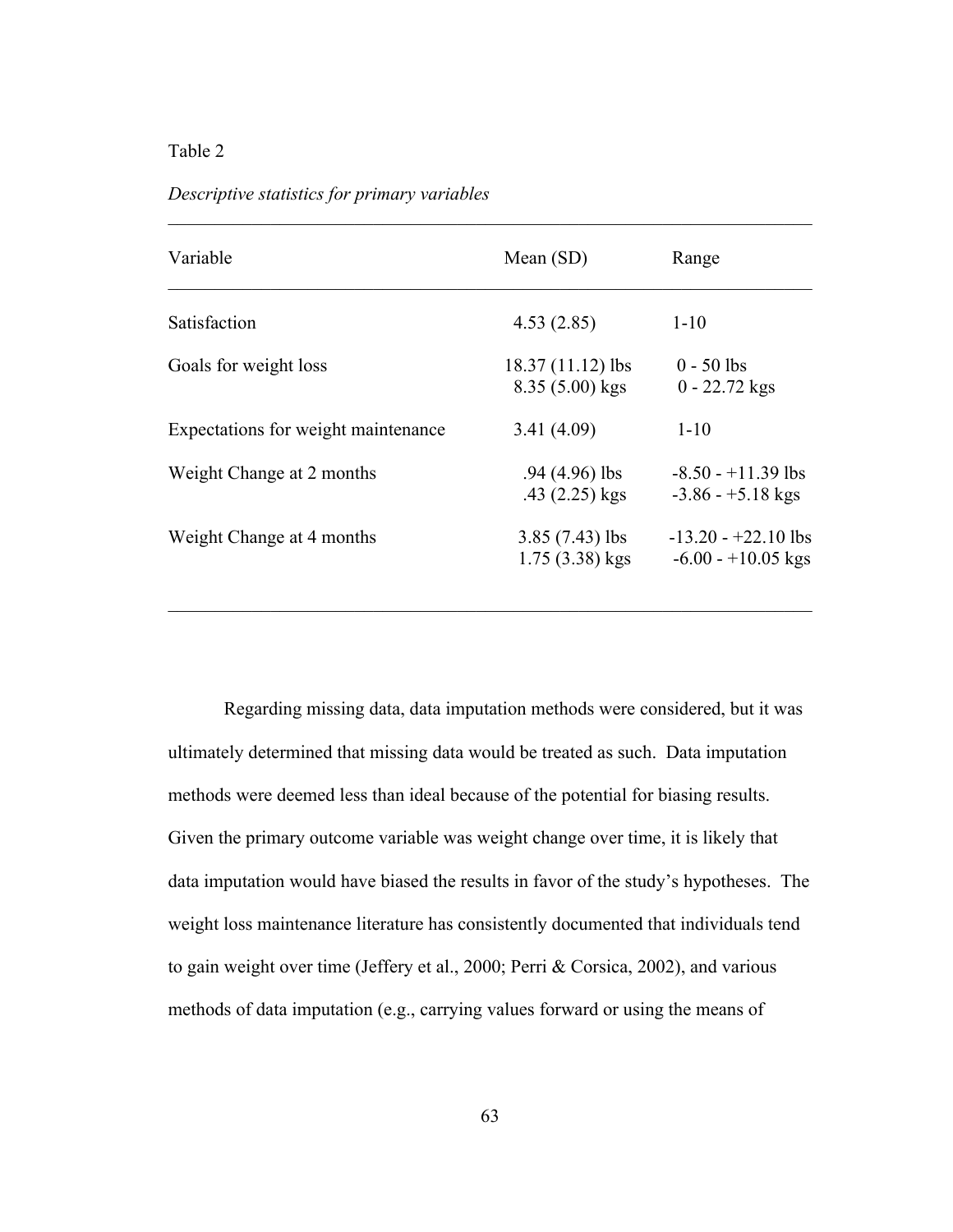previous values) would likely have shown less accurate changes in weight, specifically, less weight gain than what would have likely occurred.

## *Descriptive Characteristics*

Descriptive statistics were calculated based on responses collected from all study participants in the demographic questionnaire completed at the baseline visit. Participants ranged in age from 22-68, with an overall mean of 47 years old. Eightyeight percent of the participants were Caucasian, 76.1% were female, 73.1% were married or living with someone as if married, 82.1% had a college degree or higher, and 61.2% had an annual income of \$50,000 or greater. Sample characteristics are presented in Table 3.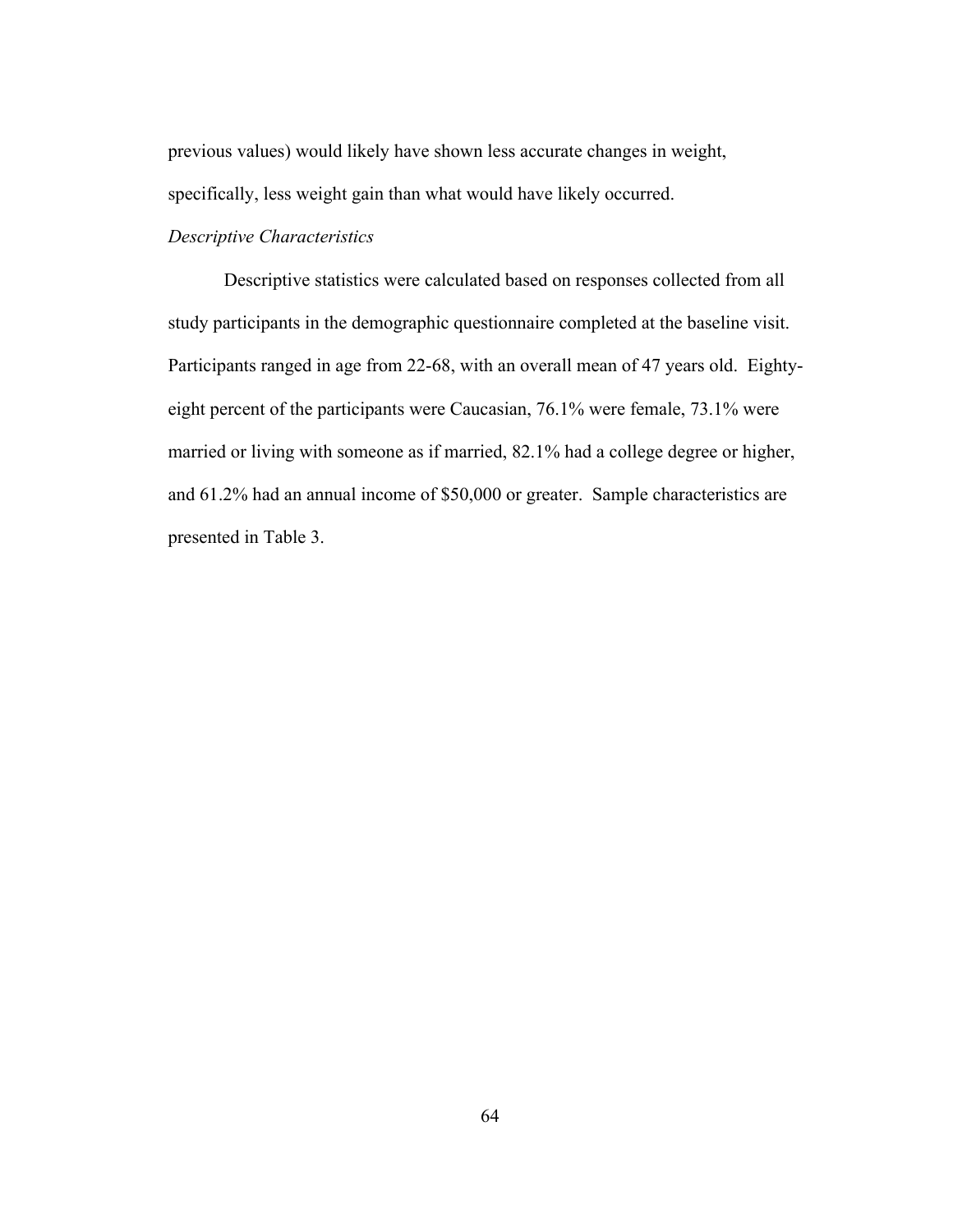# *Characteristics of sample*

| Demographics                    | $\boldsymbol{n}$ | $\frac{0}{0}$ | Mean (SD)     |
|---------------------------------|------------------|---------------|---------------|
| $\mathbf{Age}$                  |                  |               | 46.94 (10.01) |
| <b>Sex</b>                      |                  |               |               |
| Female                          | 51               | 76.1%         |               |
| Male                            | 16               | 23.9%         |               |
| Race                            |                  |               |               |
| Caucasian                       | 59               | 88.1%         |               |
| <b>Black</b>                    | 3                | 4.5%          |               |
| Asian                           | $\mathbf{1}$     | 1.5%          |               |
| Latino                          | $\overline{2}$   | 3.0%          |               |
| Pacific Islander/Alaskan Native | $\mathbf{1}$     | 1.5%          |               |
| Other                           | $\mathbf{1}$     | 1.5%          |               |
| <b>Marital Status</b>           |                  |               |               |
| Married                         | 49               | 73.1%         |               |
| Divorced                        | 7                | 10.4%         |               |
| Single                          | 10               | 14.9%         |               |
| Separated                       | $\boldsymbol{0}$ | 0%            |               |
| Widowed                         | $\mathbf{1}$     | 1.5%          |               |
| Education                       |                  |               |               |
| Some college                    | 12               | 17.9%         |               |
| College degree                  | 30               | 44.8%         |               |
| Master's degree                 | 17               | 25.4%         |               |
| Doctoral degree                 | 8                | 11.9%         |               |
| <b>Annual Income</b>            |                  |               |               |
| < \$35,000                      | 13               | 19.4%         |               |
| \$35,000-\$49,999               | 12               | 17.9%         |               |
| \$50,000-\$75,000               | 16               | 23.9%         |               |
| Over \$75,000                   | 25               | 37.3%         |               |
| Did not answer                  | $\mathbf{1}$     | 1.5%          |               |

 $\mathcal{L}_\text{max} = \frac{1}{2} \sum_{i=1}^n \mathcal{L}_\text{max}(\mathbf{z}_i - \mathbf{z}_i)$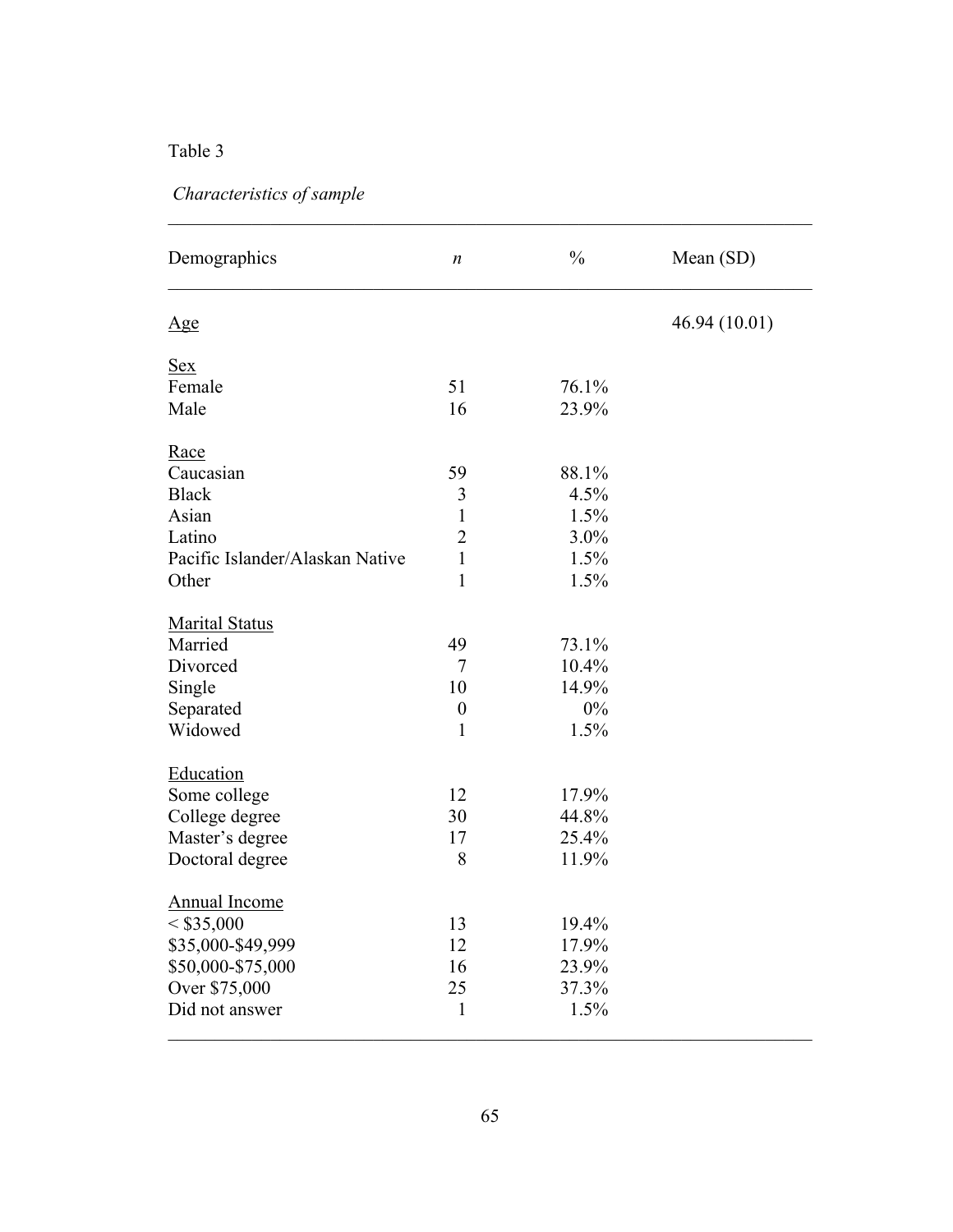Table 4 presents the various forms of weight loss treatment that participants engaged in prior to their involvement in the current study. The majority of participants completed structured behavioral weight loss interventions provided within the context of a university-based weight loss program (77.7%), with length of treatment lasting from 3 to 6 months for 88.2% of participants. Over 80% of participants participated in group weight loss interventions. One participant lost weight using a surgical approach to weight loss (i.e., gastric bypass surgery). While this method of weight loss is markedly different than behavioral approaches, this participant's data was included in analyses because there did not appear to be differences in baseline characteristics, as compared to the rest of the sample. Participants reported losing an average of 32.65 pounds (14.84 kg). It should be noted that a handful of participants reported losing over 65 pounds, and that the modal weight loss reported was 20 pounds. Additionally, participants provided information about their general health history and health behaviors. When asked to rate their general health in the last year, participants reported an average of 4.82 ( $0 =$ very poor;  $6 =$  excellent). Participants reported taking an average of 4 medications and an average of 3 lifetime health conditions.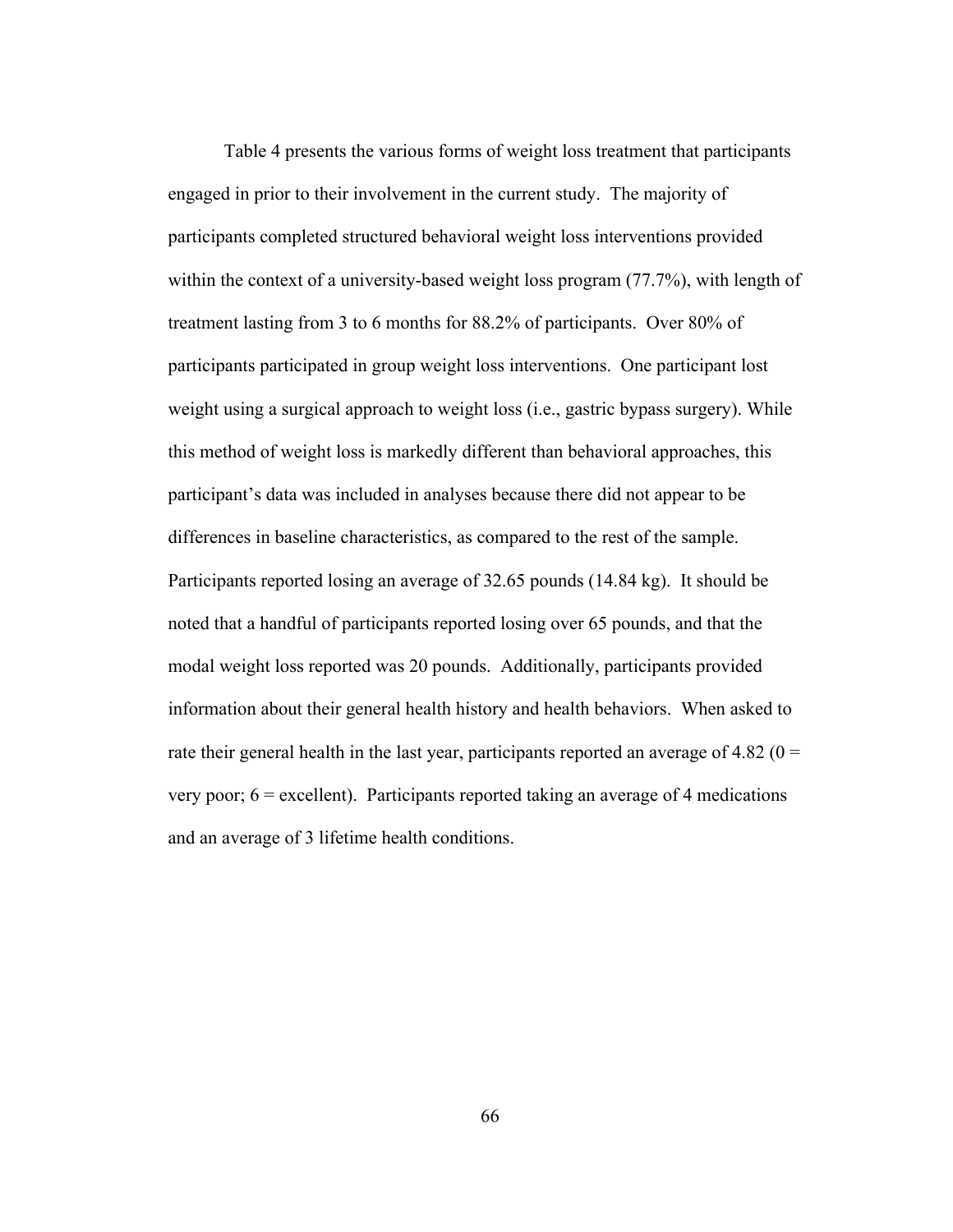|  |  | Weight loss intervention characteristics |
|--|--|------------------------------------------|
|--|--|------------------------------------------|

| Weight loss<br>intervention<br>characteristics | $\boldsymbol{n}$ | $\frac{0}{0}$ | Mean $(SD)$                                                            | Range    |  |
|------------------------------------------------|------------------|---------------|------------------------------------------------------------------------|----------|--|
| Mode of Delivery                               |                  |               |                                                                        |          |  |
| Group                                          | 51               | 76.1%         |                                                                        |          |  |
| Individual                                     | 9                | 13.4%         |                                                                        |          |  |
| Telehealth                                     | $\mathfrak{Z}$   | 4.5%          |                                                                        |          |  |
| Phone Group                                    | $\overline{3}$   | 4.5%          |                                                                        |          |  |
| Surgical                                       | 1                | 1.5%          |                                                                        |          |  |
| <b>Length of Intervention</b>                  |                  |               |                                                                        |          |  |
| 3 months                                       | 30               | 44.1%         |                                                                        |          |  |
| 6 months                                       | 14               | 20.6%         |                                                                        |          |  |
| 9 months                                       | 15               | 23.5%         |                                                                        |          |  |
| 12 months                                      | 6                | 8.8%          |                                                                        |          |  |
| 24 months                                      | $\overline{2}$   | 2.9%          |                                                                        |          |  |
| Weight Loss                                    |                  |               | 32.65 (17.47) lbs $10.0 - 90.0$ lbs<br>14.84 (7.94) kgs 4.5 - 40.9 kgs |          |  |
|                                                |                  |               |                                                                        |          |  |
| Weeks since completing<br>intervention         |                  |               | 3.06(1.82)                                                             | $1 - 10$ |  |

 $\mathcal{L}_\text{max} = \frac{1}{2} \sum_{i=1}^n \mathcal{L}_\text{max}(\mathbf{z}_i - \mathbf{z}_i)$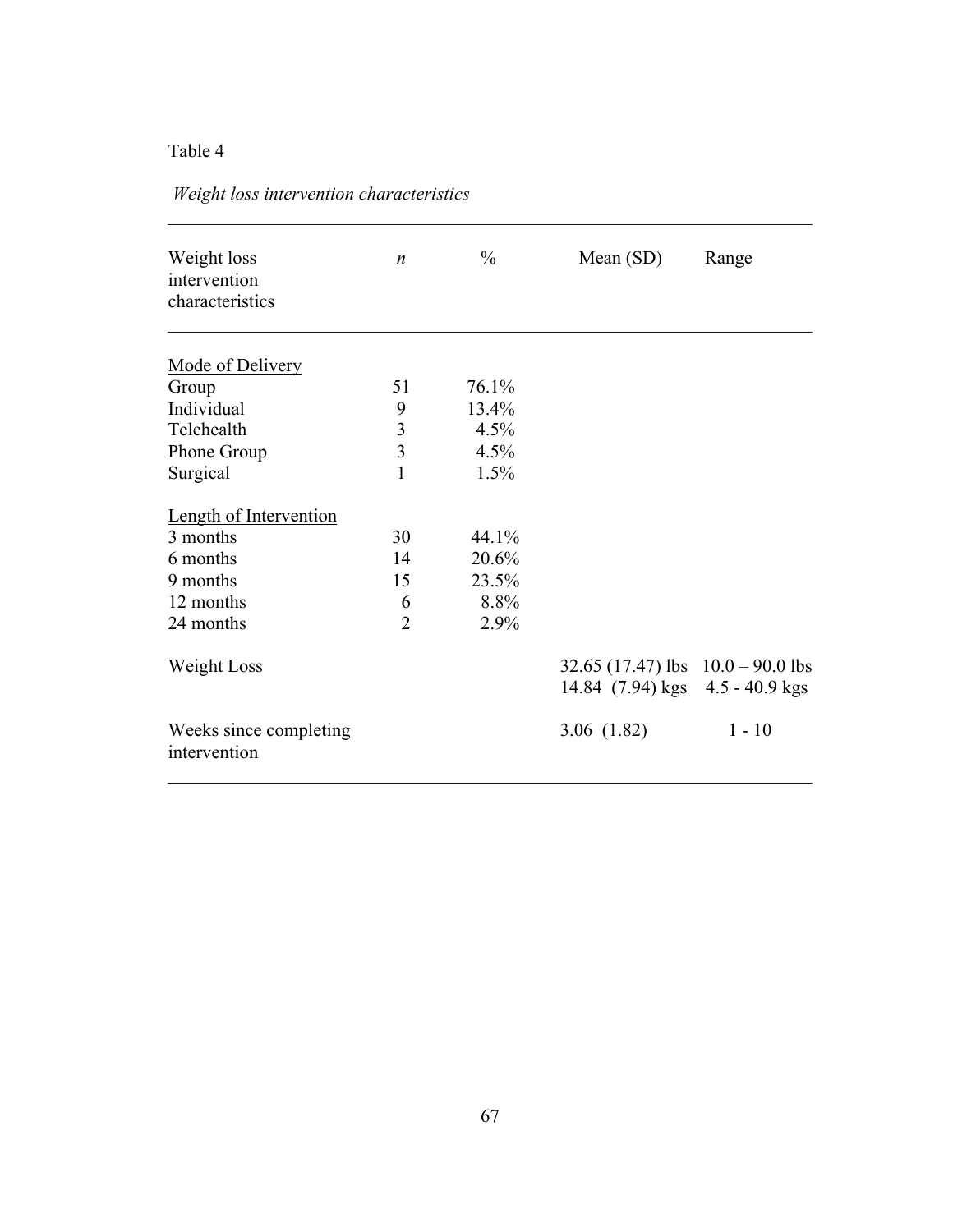### *GRWQ and Weight Characteristics*

Participants had an average weight of 196.60 pounds (*SD* = 50.60) and BMI of 31.28 (in the obese range;  $SD = 7.19$ ). On average, participants rated the impact of their weight loss on 19 physical and psychosocial factors (e.g., health, stress, body image, etc) as somewhat positive  $(M = 6.95, SD = 1.37)$  and reported that they were, on average, neither satisfied nor dissatisfied with their current weight  $(M = 4.53, SD =$ 2.85). Specifically, only 4.5% of participants rated themselves as "very satisfied" with their current weight, while 22.4% rated themselves as "very dissatisfied" with their current weight. Participants reported that it was somewhat difficult to maintain their current weight  $(M = 6.12, SD = 2.19)$ . See Table 2 for means, standard deviations, and ranges for satisfaction.

Despite having lost at least 5% of their body weight prior to entering this study, 94% of participants still desired to lose weight and 80.6% of participants expected to continue to lose weight. On average, participants wanted to lose another 5% of their body weight over the next 2 months and another 9% of their body weight over the next 4 months. Forty percent of participants expected to maintain their current weight and on average, felt it was fairly likely that they would maintain their current weight over the next 2 months  $(M = 7.46, SD = 2.56)$  and fairly unlikely that they would maintain their current weight over the next 4 months  $(M = 3.41, SD =$ 4.09). Only 6% of participants expected to gain weight, anticipating that they would gain, on average, 5 pounds over the next 2 months and 7 pounds over next 4 months. In contrast, over the next 4 months, 66% of participants who completed the study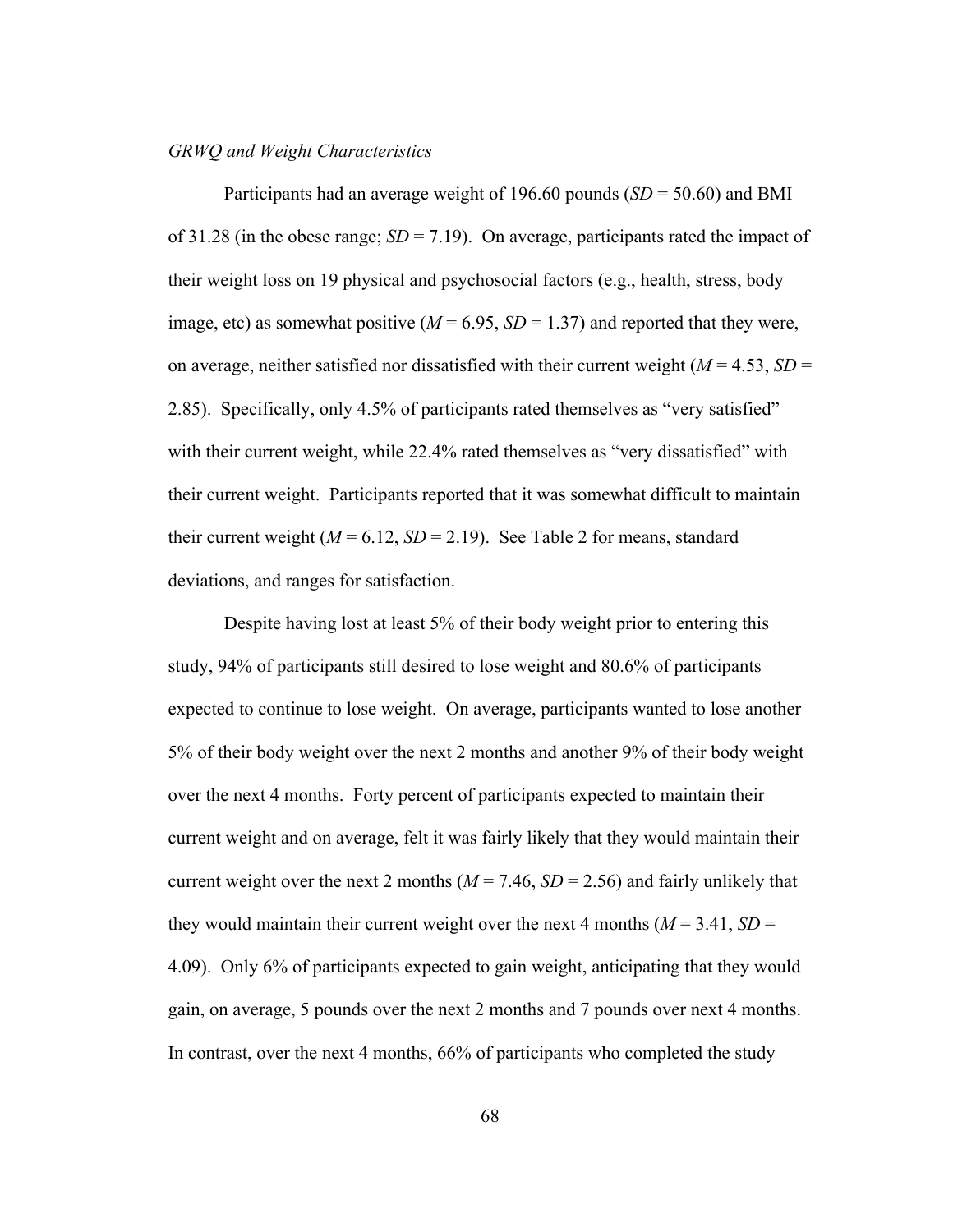gained between  $\leq 1$  pound to 22 pounds ( $M = 7.79$ ,  $SD = 5.39$ ). Thirty-two percent of participants lost between <1 pound to 13 pounds  $(M = 4.03, SD = 4.08)$ . Less than 2% of participants maintained their weight by the final visit. See Table 2 for means, standard deviations, and ranges for goals and expectations.

Participants were asked to define their "dream weight," "happy weight," "acceptable weight," and "disappointed weight." A percentage was calculated to determine the percent of weight needed to lose to reach each of these defined weights. Table 5 displays averages for each defined weight, as well as participants' perceived satisfaction with this weight, difficulty maintaining this weight, and likelihood of maintaining this weight on scales of 1-10. On average, participants selected "dream weights" that required an additional 24% loss of their current body weight. They reported that they would be very satisfied with these weights, however recognized that these weights would be very difficult and somewhat unlikely to maintain. On average, participants chose "happy weights" that required a 16% loss of their current weight. They anticipated that they would be somewhat satisfied with these weights, and that these weights would be somewhat difficult to maintain and somewhat likely to maintain. Participants selected "acceptable weights" that required a 10% loss of their current weight. They reported that they would be somewhat satisfied with these weights, and that these weights would not be very difficult to maintain and that it was somewhat likely they would maintain this weight. Lastly, participants chose "disappointed weights" that required a 4% loss of their current weight. They reported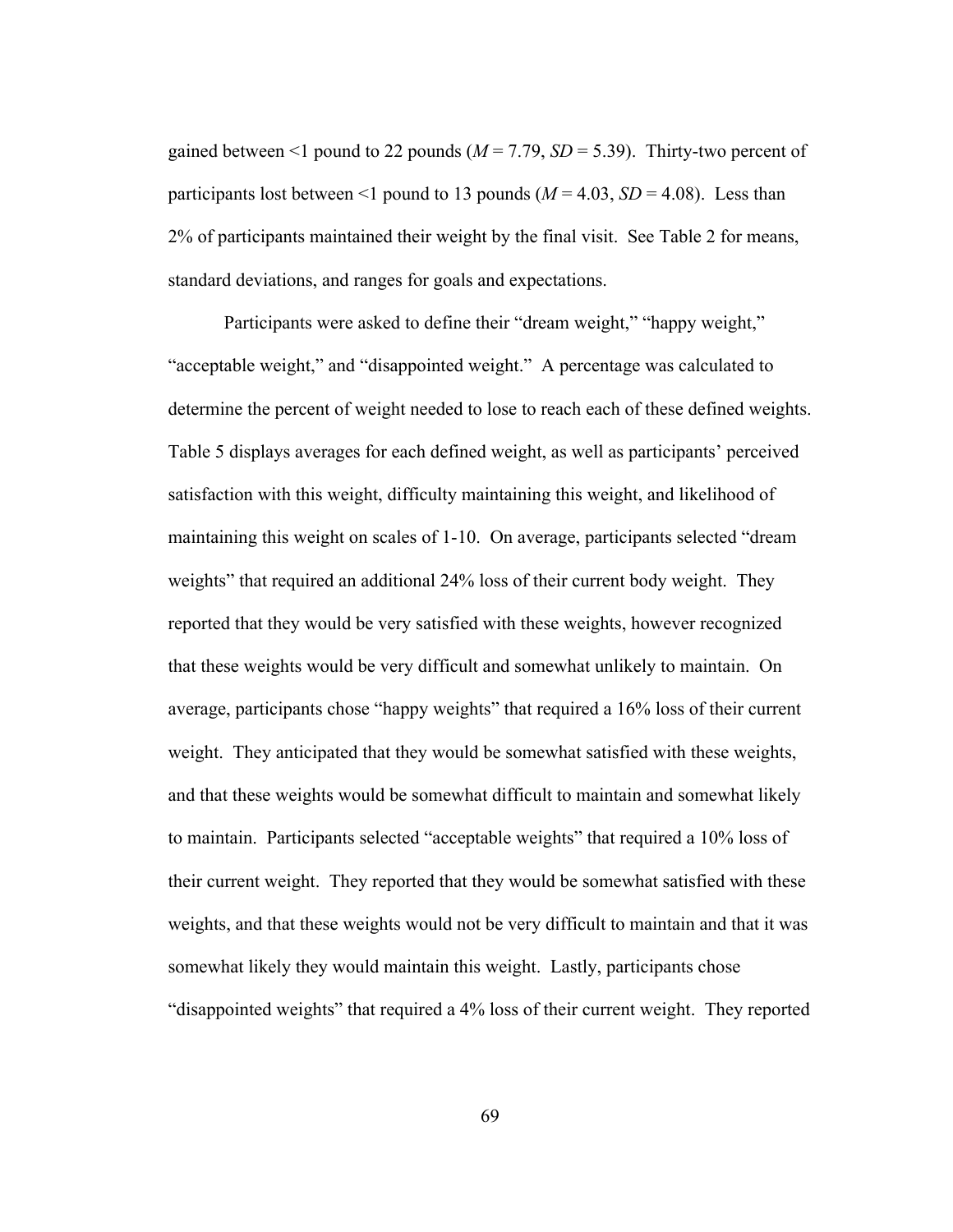they would be somewhat dissatisfied with this weight and that this weight would not be very difficult to maintain and that they were pretty likely to maintain this weight.

### Table 5

| Variable            | % Weight<br>needed to lose<br>Mean $(SD)$ | <b>Satisfaction</b><br>with this weight<br>Mean $(SD)$ | Difficulty<br>maintaining<br>Mean $(SD)$ | Likelihood<br>of maintaining<br>Mean $(SD)$ |  |
|---------------------|-------------------------------------------|--------------------------------------------------------|------------------------------------------|---------------------------------------------|--|
| Dream Weight        | 23.75% (12.76)                            | 9.70(0.61)                                             | 3.13(2.46)                               | 4.06(2.49)                                  |  |
| Happy Weight        | $16.34\%$ (10.00)                         | 8.48 (1.59)                                            | 4.81(2.21)                               | 5.37(2.08)                                  |  |
| Acceptable Weight   | $10.19\%$ (7.76)                          | 6.22(1.94)                                             | 6.83(1.82)                               | 6.35(1.99)                                  |  |
| Disappointed Weight | $3.61\%$ (6.46)                           | 3.56(2.22)                                             | 7.17(2.04)                               | 7.46(2.04)                                  |  |

 $\mathcal{L}_\mathcal{L} = \mathcal{L}_\mathcal{L} = \mathcal{L}_\mathcal{L} = \mathcal{L}_\mathcal{L} = \mathcal{L}_\mathcal{L} = \mathcal{L}_\mathcal{L} = \mathcal{L}_\mathcal{L} = \mathcal{L}_\mathcal{L} = \mathcal{L}_\mathcal{L} = \mathcal{L}_\mathcal{L} = \mathcal{L}_\mathcal{L} = \mathcal{L}_\mathcal{L} = \mathcal{L}_\mathcal{L} = \mathcal{L}_\mathcal{L} = \mathcal{L}_\mathcal{L} = \mathcal{L}_\mathcal{L} = \mathcal{L}_\mathcal{L}$ 

### *Defined weights and associated ratings at baseline*

## *Correlations Between Potential Control Variables and Criterion Variables*

Prior to analyses, a change score in the criterion variable, weight, was calculated by subtracting baseline weight from 2 month and 4 month weight. Positive scores indicated weight gain and negative scores indicated weight loss. Bivariate correlations were conducted between hypothesized control variables and weight change to determine whether control variables needed to be included in regression analyses. Bivariate correlations were also conducted between hypothesized control variables and satisfaction with weight. Hypothesized control variables included age, race, gender, education level, marital status, income, weight at baseline, and baseline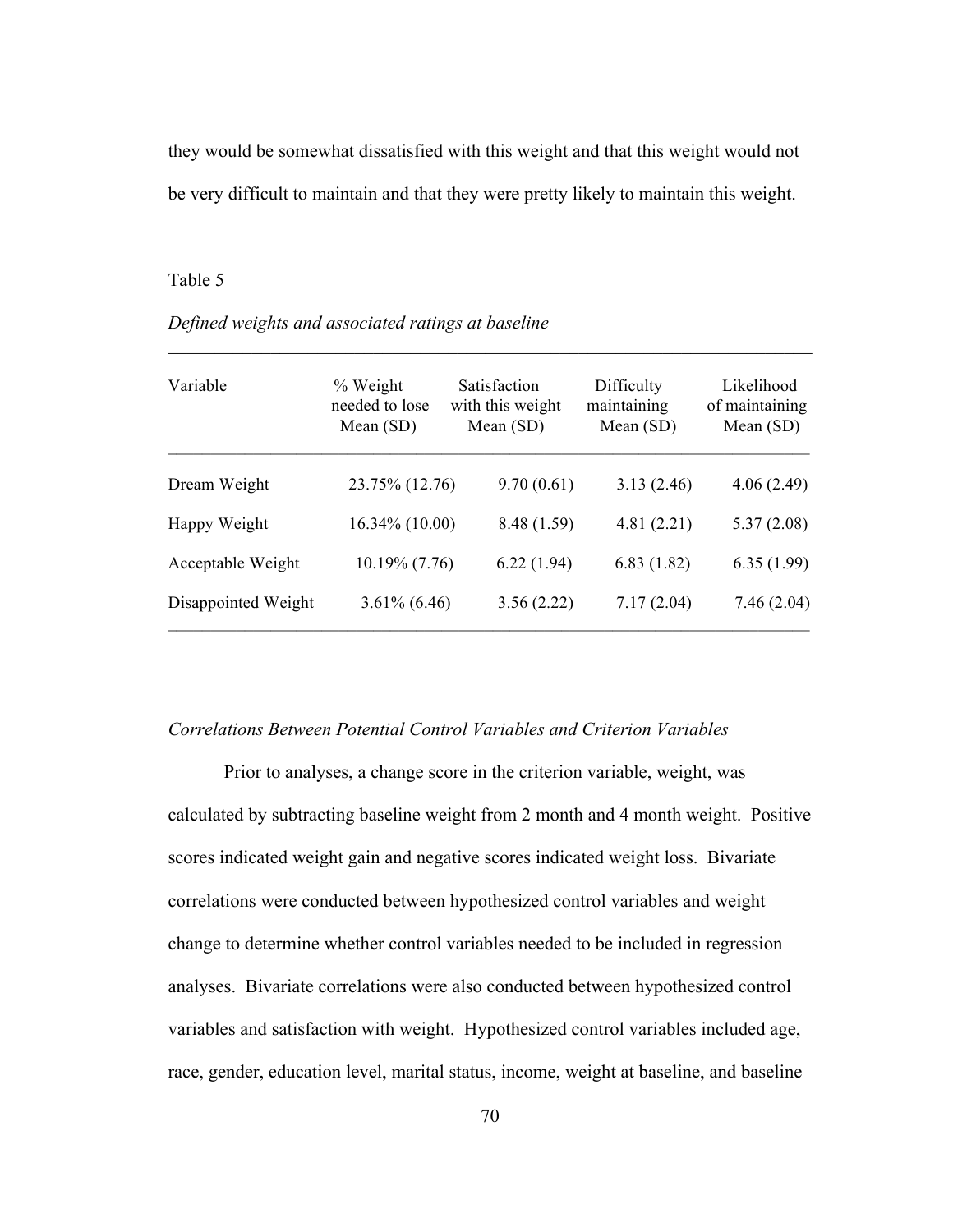levels of criterion variables (e.g., satisfaction, depression, anxiety, diet habits). As reflected in Table 6, only baseline levels of criterion variables were significantly correlated with weight change. Similarly, only baseline levels of criterion variables were significantly correlated with satisfaction with weight (See Table 7). In addition, bivariate correlations were conducted between treatment variables (e.g., study intervention group, type of weight loss treatment, length of weight loss treatment, form of weight loss treatment delivery, weeks since completing weight loss treatment, and study location) and criterion variables, but none of these correlations were significant. Variables that correlated significantly with weight change and satisfaction were included as covariates in subsequent regression analyses.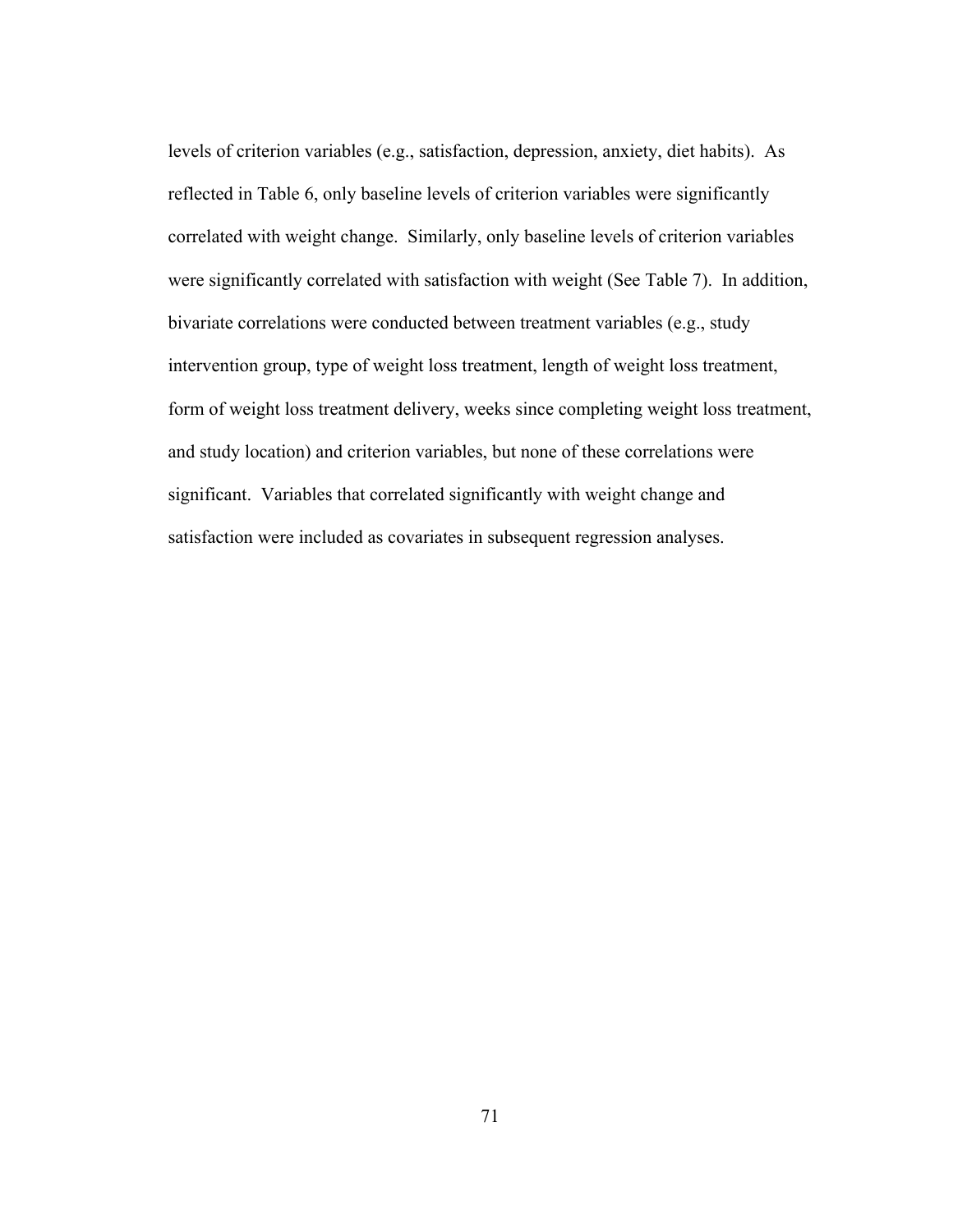| Covariate                         | Weight Change at 2 months | Weight Change at 4 months |  |  |
|-----------------------------------|---------------------------|---------------------------|--|--|
|                                   |                           |                           |  |  |
| Age                               | $-.04$                    | $-.11$                    |  |  |
| Race                              | $-.07$                    | $-.08$                    |  |  |
| Gender                            | .11                       | .20                       |  |  |
| <b>Education Level</b>            | .06                       | .03                       |  |  |
| <b>Marital Status</b>             | .20                       | .11                       |  |  |
| Income                            | .05                       | $-.06$                    |  |  |
| Weight at Baseline                | $.27*$                    | $.43**$                   |  |  |
| Satisfaction at (Baseline)        | $-.06$                    | .01                       |  |  |
| Depression (Baseline)             | .23                       | $.30*$                    |  |  |
| Trait Anxiety (Baseline)          | .12                       | $.27*$                    |  |  |
| <b>State Anxiety (Baseline)</b>   | .16                       | .20                       |  |  |
| Fruit/Vegetable Intake (Baseline) | $-.08$                    | $-.22$                    |  |  |
| Fatty Food Intake (Baseline)      | .02                       | $-.03$                    |  |  |

 $\mathcal{L}_\text{max} = \frac{1}{2} \sum_{i=1}^n \mathcal{L}_\text{max}(\mathbf{z}_i - \mathbf{z}_i)$ 

*Correlations between potential covariates and weight change*

 $\frac{1}{2}p < 0.05$  \*\**p* < .01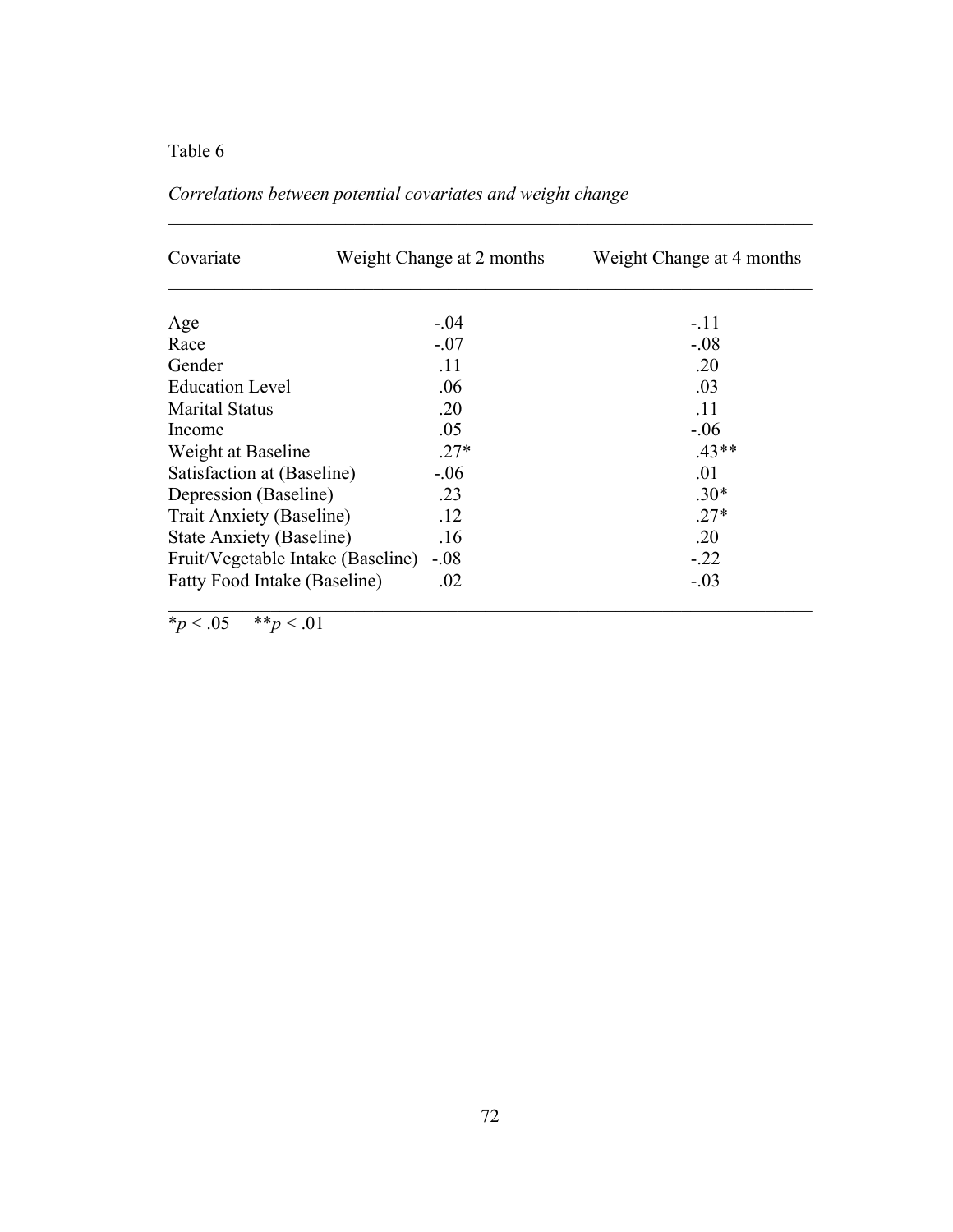| Covariate                            | Satisfaction at 2 months | Satisfaction at 4 months |  |  |
|--------------------------------------|--------------------------|--------------------------|--|--|
|                                      |                          |                          |  |  |
| Age                                  | .00.                     | $-.02$                   |  |  |
| Race                                 | .18                      | .20                      |  |  |
| Gender                               | .09                      | .10                      |  |  |
| <b>Education Level</b>               | $-.11$                   | .00.                     |  |  |
| <b>Marital Status</b>                | .12                      | $-04$                    |  |  |
| Income                               | .01                      | $-.08$                   |  |  |
| Weight (Baseline)                    | $-45**$                  | $-33*$                   |  |  |
| Satisfaction (Baseline)              | $.67**$                  | $.52**$                  |  |  |
| Depression (Baseline)                | $-.23$                   | $-.18$                   |  |  |
| Trait Anxiety (Baseline)             | $-39**$                  | $-.25$                   |  |  |
| <b>State Anxiety (Baseline)</b>      | $-.18$                   | $-.10$                   |  |  |
| Fruit/Vegetable Intake (Baseline)    | $.47**$                  | $.38**$                  |  |  |
| <b>Fatty Food Intake (Baseline</b> ) | $-30*$                   | $-27*$                   |  |  |

 $\mathcal{L}_\text{max} = \frac{1}{2} \sum_{i=1}^n \mathcal{L}_\text{max}(\mathbf{z}_i - \mathbf{z}_i)$ 

*Correlations between potential covariates and satisfaction*

 $\frac{1}{2}p < 0.05$  \*\**p* < 0.01

A correlational matrix of predictor and criterion variables was constructed to determine whether multicollinearity or singularity between variables occurred. Significant bivariate correlations between predictor and criterion variables (shown in Table 8) ranged from  $r = -0.41$  to .58. While correlations between  $-0.41$  and .58 were statistically significant, correlations less than .70 do not typically create problems of multicollinearity or singularity (Tabachnick  $&$  Fidell, 2001). It should be noted that a few correlations between the same variables at different time points (e.g., satisfaction at baseline, 2 months, and 4 months) were highly correlated, as would be expected, and this does not contribute to problems with multicollinearity or singularity.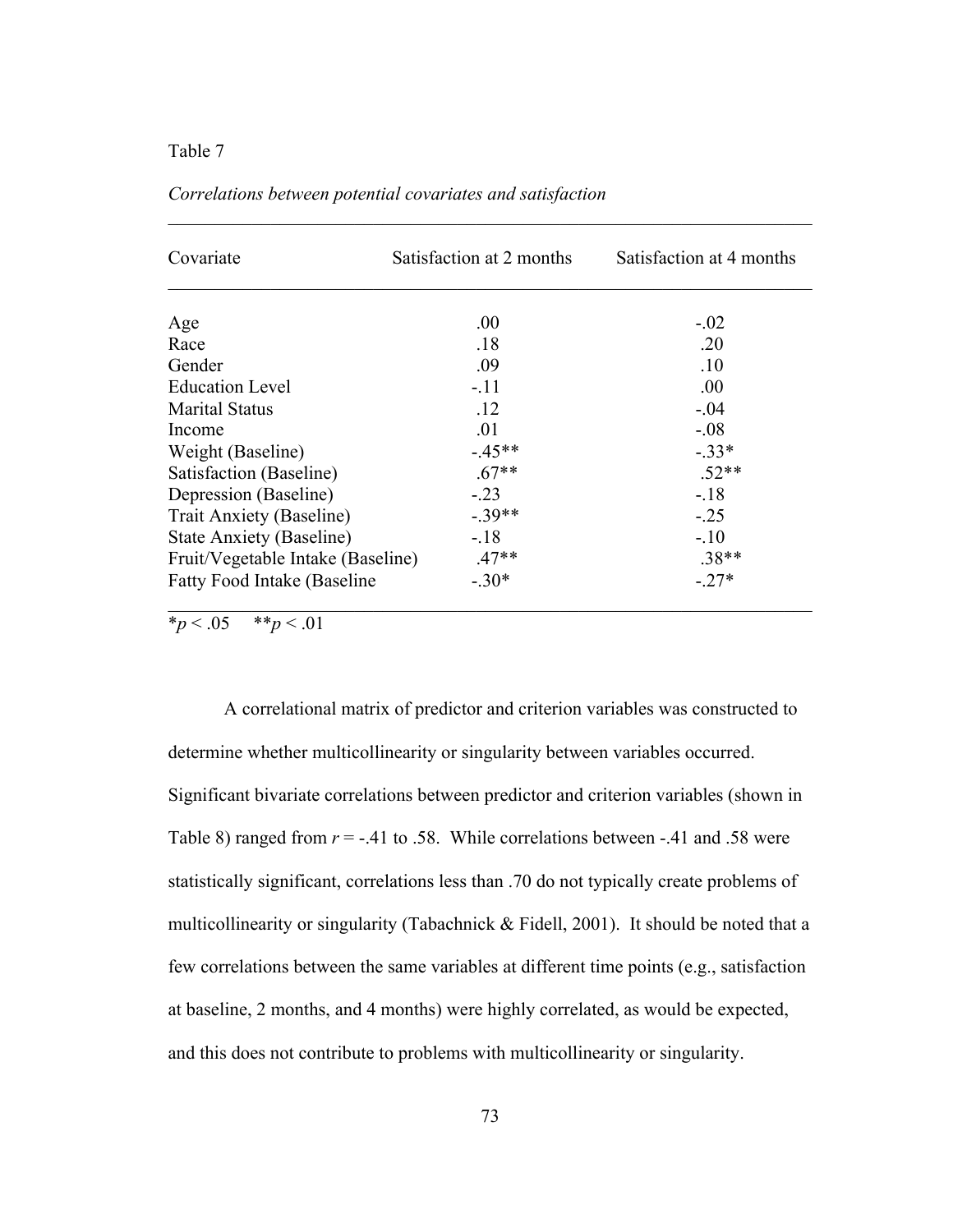| Variables                       | SAT | GL S   | <b>EXP</b>               | WA2    | WA4    | SAT <sub>2</sub> | SAT4    |
|---------------------------------|-----|--------|--------------------------|--------|--------|------------------|---------|
| Satisfaction (SAT)              |     | $-35*$ | $.58**$                  | $-.06$ | $-.01$ | $.67**$          | $.52**$ |
| Goals (GLS)                     |     |        | $-.23$                   | .18    | .19    | $-31*$           | $-41**$ |
| Expectations (EXP)              |     |        | $\overline{\phantom{m}}$ | $-.06$ | $-16$  | $.41**$          | $.36*$  |
| Weight Change ( $W\Delta2$ mos) |     |        |                          | $- -$  | 79**   | $-14$            | $-28*$  |
| Weight Change ( $W\Delta4$ mos) |     |        |                          |        |        | $-28*$           | $-35**$ |
| Satisfaction (SAT2 mos)         |     |        |                          |        |        |                  | $77**$  |
| Satisfaction (SAT4 mos)         |     |        |                          |        |        |                  |         |

 $\mathcal{L}_\text{max} = \frac{1}{2} \sum_{i=1}^n \mathcal{L}_\text{max}(\mathbf{z}_i - \mathbf{z}_i)$ 

*Correlational Matrix of Predictor and Criterion Variables*

 $*_p$  < .05  $*_p$  < .01

## *Primary Analyses*

*Satisfaction and Weight Change.* In order to test Hypothesis 1, that satisfaction with weight at baseline would predict weight change at 2 and 4 months, a simultaneous multiple regression analysis was performed to analyze the contribution of predictor variables on weight change. Satisfaction with weight at baseline and baseline weight were entered as predictor variables and weight change at 2 months was entered as the criterion variable. The model was not significant at 2 months [*F*(2,  $62$ ) = 2.28,  $p = 0.11$ ]. Another multiple regression analysis was conducted to examine the same variables at 4 months, covarying, in addition, for trait anxiety at baseline and depression at baseline. The model was significant  $[R^2 = .28]$ , adjusted  $R^2 = .22$ ,  $F(4, 50) = 4.6$ ,  $p = .002$ ], and weight change at 4 months was significantly and uniquely predicted by baseline weight  $\beta$  = .50,  $t(50)$  = 3.55,  $p < .01$ ,  $r_{\text{partial}}$  = .45].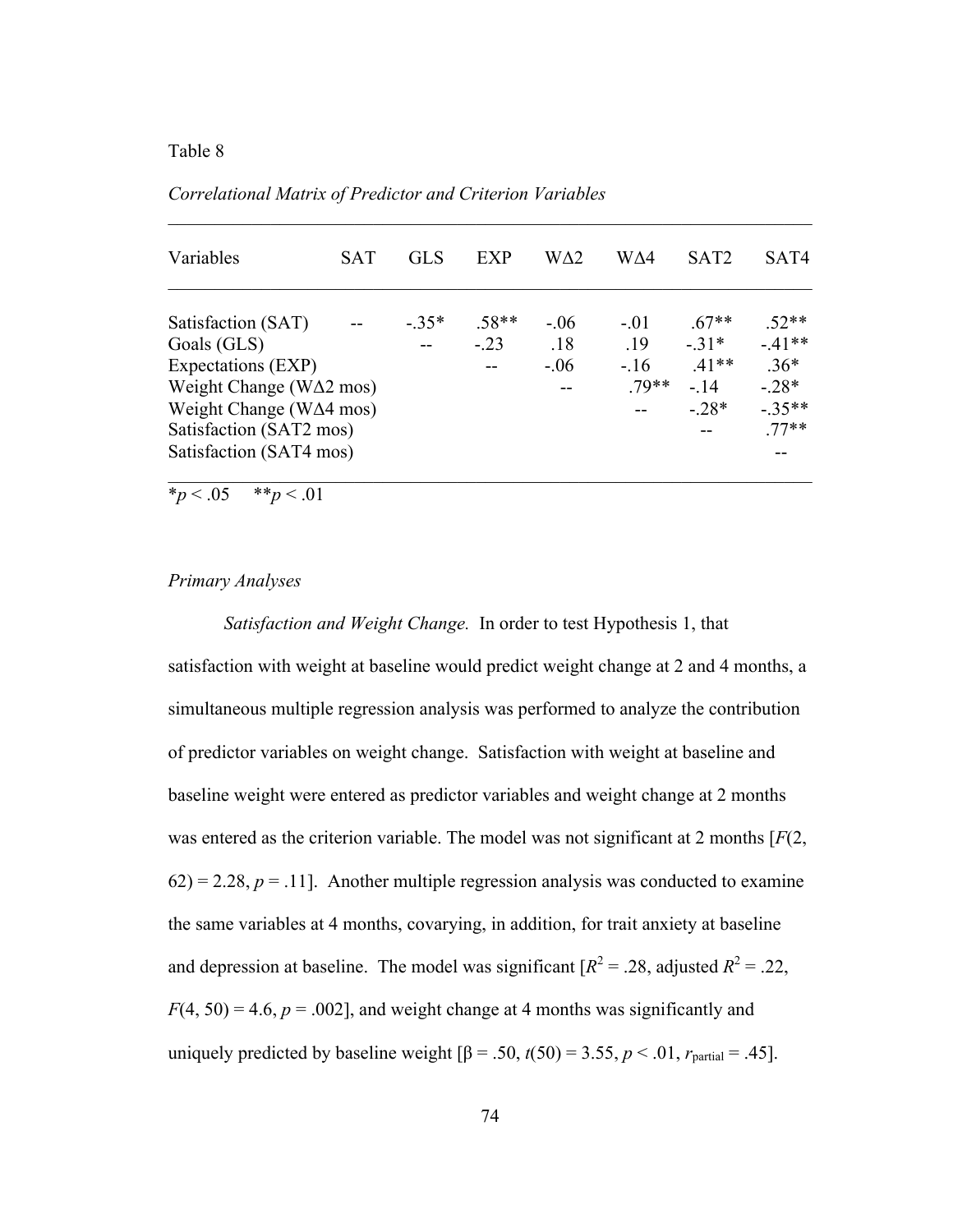Satisfaction with weight at baseline, trait anxiety and depression at baseline were not significant predictors of weight change at 4 months. Contrary to hypotheses, satisfaction with weight at baseline did not predict weight change over time.

*Goals and Weight Change.* In order to test Hypothesis 2, that goals at baseline would predict weight change at 2 and 4 months, a simultaneous multiple regression analysis was performed to analyze the contribution of predictor variables on weight change. Goals at baseline and baseline weight were entered as predictor variables and weight change at 2 months was entered as the criterion variable. The model was not significant at 2 months  $[F(2, 48) = 1.93, p = .16]$ . Another multiple regression analysis was conducted to examine the same variables at 4 months, covarying, in addition, for trait anxiety at baseline and depression at baseline. The model was significant  $[R^2 = .32$ , adjusted  $R^2 = .25$ ,  $F(4, 41) = 4.71$ ,  $p = .003$  and weight change at 4 months was significantly and uniquely predicted by baseline weight  $[\beta = .42, t(41) = 2.92, p < .01, r_{partial} = .42]$ . Goals at baseline, trait anxiety at baseline, and depression at baseline were not significant predictors of weight change at 4 months. Contrary to hypotheses, goals at baseline did not predict weight change over time.

*Expectations and Weight Change.* In order to test Hypothesis 3, that expectations at baseline would predict weight change at 2 and 4 months, a simultaneous multiple regression analysis was performed to analyze the contribution of predictor variables on weight change. Expectations at baseline and baseline weight were entered as predictor variables and weight change at 2 months was entered as the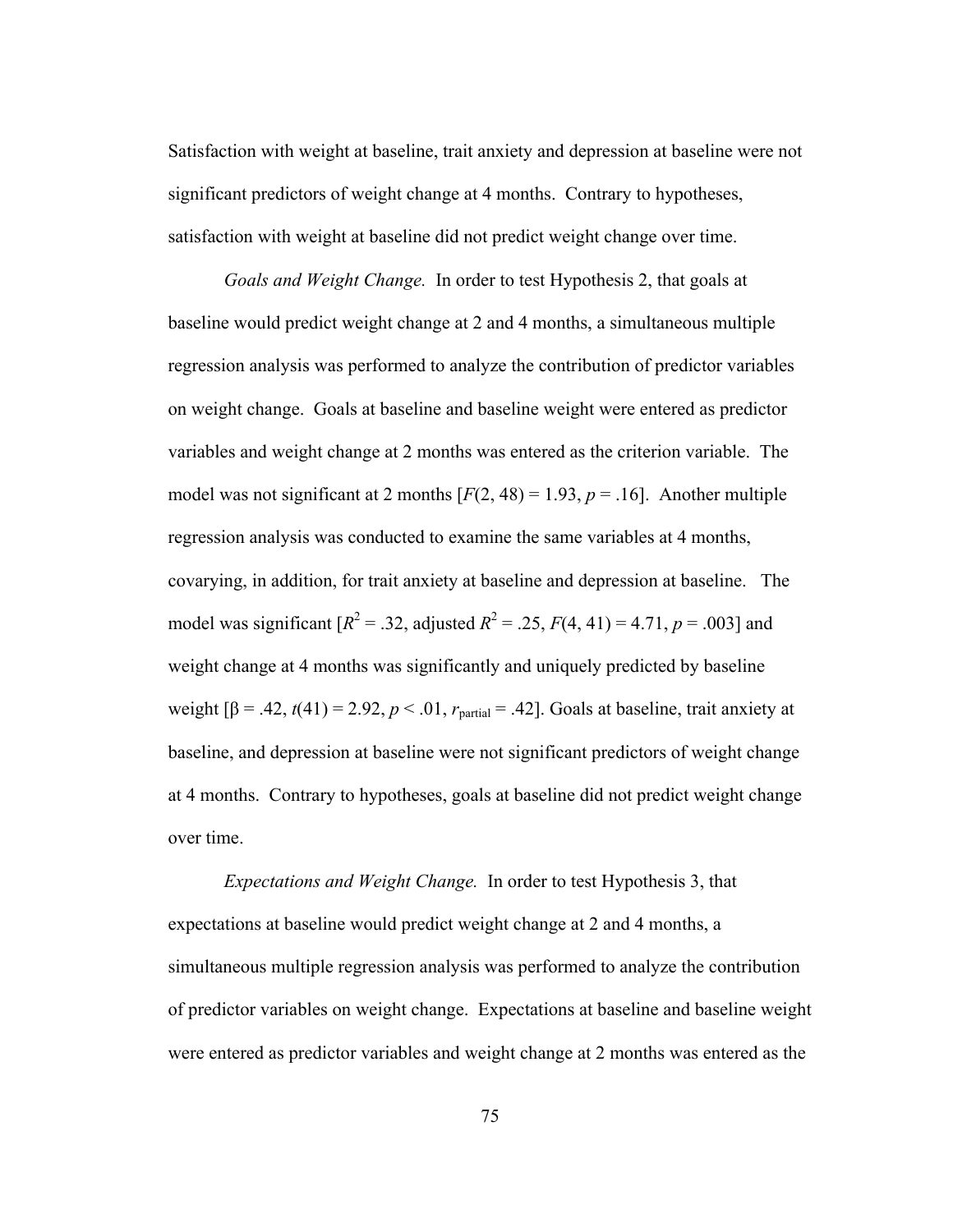criterion variable. The model was not significant at 2 months  $[F(2, 54) = 1.85, p =$ .17]. Another multiple regression analysis was conducted to examine the same variables at 4 months, covarying, in addition, for trait anxiety at baseline and depression at baseline. The model was significant  $[R^2 = .30,$  adjusted  $R^2 = .24, F(4, )$  $44$ ) = 4.81,  $p = .003$ ], and weight change at 4 months was significantly and uniquely predicted by baseline weight  $[β = .42, t(44) = 3.01, p < .01, r_{\text{partial}} = .41]$ . Expectations at baseline, trait anxiety at baseline, and depression at baseline were not significant predictors of weight change at 4 months. Contrary to hypotheses, expectations at baseline did not predict weight change over time.

*Goals and Satisfaction*. In order to test Hypothesis 4, that goals at baseline would predict satisfaction at 2 and 4 months, a simultaneous multiple regression analysis was performed to analyze the contribution of predictor variables on satisfaction. Goals at baseline, baseline weight, satisfaction at baseline, trait anxiety at baseline, fruit and vegetable intake at baseline, and fatty food intake were entered as predictor variables and satisfaction at 2 months was entered as the criterion variable. The model was significant  $[R^2 = .66,$  adjusted  $R^2 = .60, F(6, 37) = 11.76, p$ = .000], and satisfaction at 2 months was significantly and uniquely predicted by baseline weight  $(\beta = -.38, t(37)) = -3.46, p < .01, r_{partial} = -.50)$ , followed by satisfaction with weight at baseline  $[\beta = .35, t(37) = 2.96, p < .01, r_{\text{partial}} = .44]$ , fruit and vegetable intake  $\beta$  = .32,  $t(37)$  = 3.01,  $p < .01$ ,  $r_{\text{partial}}$  = .44), and fatty food intake  $[β = -.22, t(37) = -2.07, p < .05, r_{partial} = -.32]$ . Goals at baseline and trait anxiety were not significant predictors of satisfaction at 2 months. Another multiple regression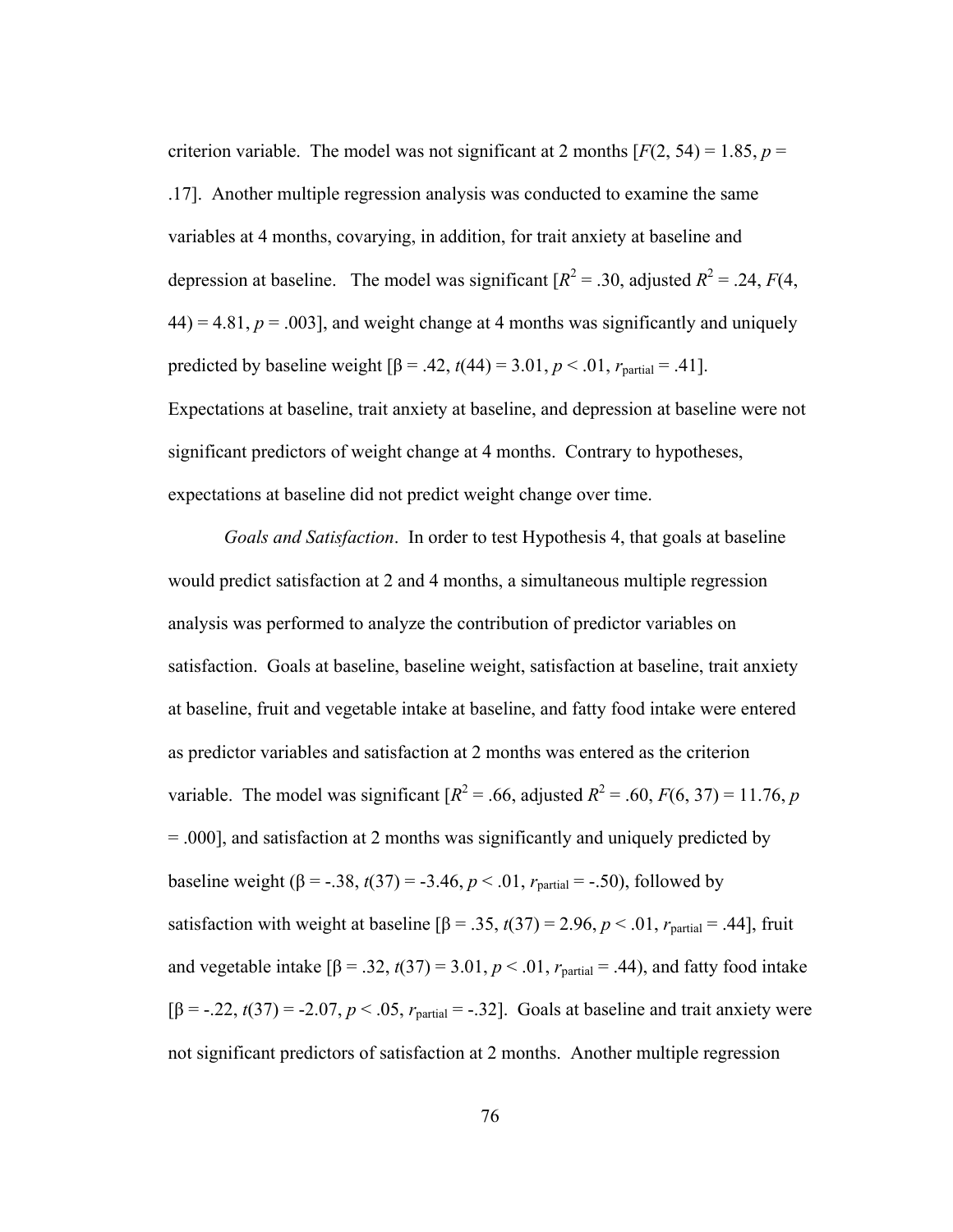analysis was conducted to examine the same variables at 4 months, with the exception of trait anxiety at baseline. The model was significant  $[R^2 = .37$ , adjusted  $R^2 = .29$ ,  $F(5, 40) = 4.63$ ,  $p = .002$ , however none of the predictors were significant predictors of satisfaction at 4 months. Only the fruit and vegetable intake approached significance  $[\beta = .25, t(40) = 1.79, p < .10, r_{\text{partial}} = .27]$ . Contrary to hypotheses, goals at baseline did not predict satisfaction with weight over time.

*Expectations and Satisfaction.* In order to test Hypothesis 5, that expectations at baseline would predict satisfaction at 2 and 4 months, a simultaneous multiple regression analysis was performed to analyze the contribution of predictor variables on satisfaction. Expectations at baseline, baseline weight, satisfaction at baseline, trait anxiety at baseline, fruit and vegetable intake at baseline, and fatty food intake at baseline, were entered as predictor variables and satisfaction at 2 months was entered at the criterion variable. The model was significant  $[R^2 = .66$ , adjusted  $R^2 = .61$ ,  $F(6)$ ,  $41$ ) = 13.17,  $p = .000$ ], and satisfaction at 2 months was significantly and uniquely predicted by satisfaction at baseline  $[β = .40, t(41) = 3.32, p < .01, r_{\text{partial}} = .46]$ , followed by baseline weight  $[β = -.30, t(42) = -2.99, p < .01, r_{partial} = -.42]$ , fruit and vegetable intake  $[β = .30, t(41) = 2.79, p < .01, r_{partial} = .40]$ , fatty food intake  $[β = -10]$ .22,  $t(41) = -2.26$ ,  $p < .05$ ,  $r_{\text{partial}} = -.33$ ]. Expectations at baseline and trait anxiety at baseline were not significant predictors of satisfaction at 2 months. Another multiple regression analysis was conducted to examine the same variables at 4 months, covarying for the same variables, with the exception of trait anxiety at baseline. The model was significant  $[R^2 = .37$ , adjusted  $R^2 = .30$ ,  $F(5,44) = 5.14$ ,  $p = .001$ , however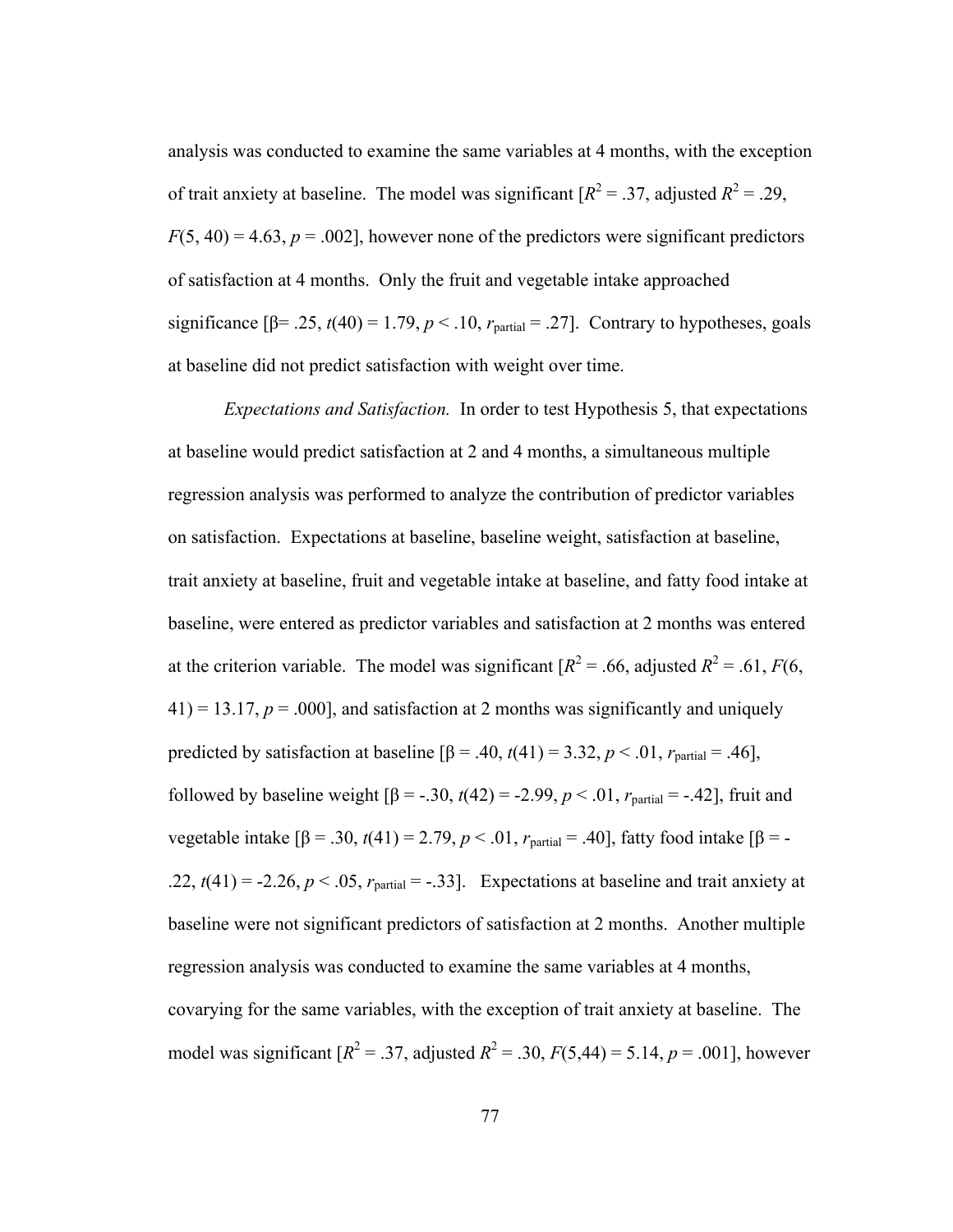only satisfaction at baseline approached significance as a predictor of satisfaction at 4 months  $[β = .28, t(44) = 1.86, p < .10, r_{\text{partial}} = .27]$ . Contrary to hypotheses, expectations at baseline did not predict satisfaction with weight over time. *Secondary Analyses*

*Satisfaction and Dietary Habits.* In order to test Hypothesis 6, that satisfaction at baseline would predict dietary habits, a simultaneous multiple regression analysis was performed to analyze the contribution of predictor variables on dietary habits. Dietary habits consist of 2 scores, one for fruit and vegetable intake and one for fatty food intake. Satisfaction at baseline and fruit and vegetable intake at baseline were entered as predictor variables and fruit and vegetable intake at 2 months was entered as the criterion variable. The model was not significant at 2 months  $[F(2, 53) = .69$ ,  $p = .51$  or 4 months  $[F(2, 54) = 1.83$ ,  $p = .17$ . Another multiple regression analysis was performed to analyze the contribution of predictor variables on fatty food intake. Satisfaction at baseline and fatty food intake at baseline were entered as predictor variables and fatty food intake at 2 months was entered as the criterion variable. The model was significant  $[R^2 = .30$ , adjusted  $R^2 =$ .28,  $F(2, 53) = 11.58$ ,  $p = .000$ , and fatty food intake at 2 months was significantly and uniquely predicted by fatty food intake at baseline  $\beta$  = .50,  $t(53)$  = 4.16,  $p < .01$ ,  $r_{\text{partial}}$  = .50]. Satisfaction at baseline was not a significant predictor of fatty food intake at 2 months. Another multiple regression analysis was conducted to examine the relationship between these variables and the model was significant  $[R^2 = .23]$ , adjusted  $R^2 = .21$ ,  $F(2, 54) = 11.58$ ,  $p = .001$ , with fatty food intake at 4 months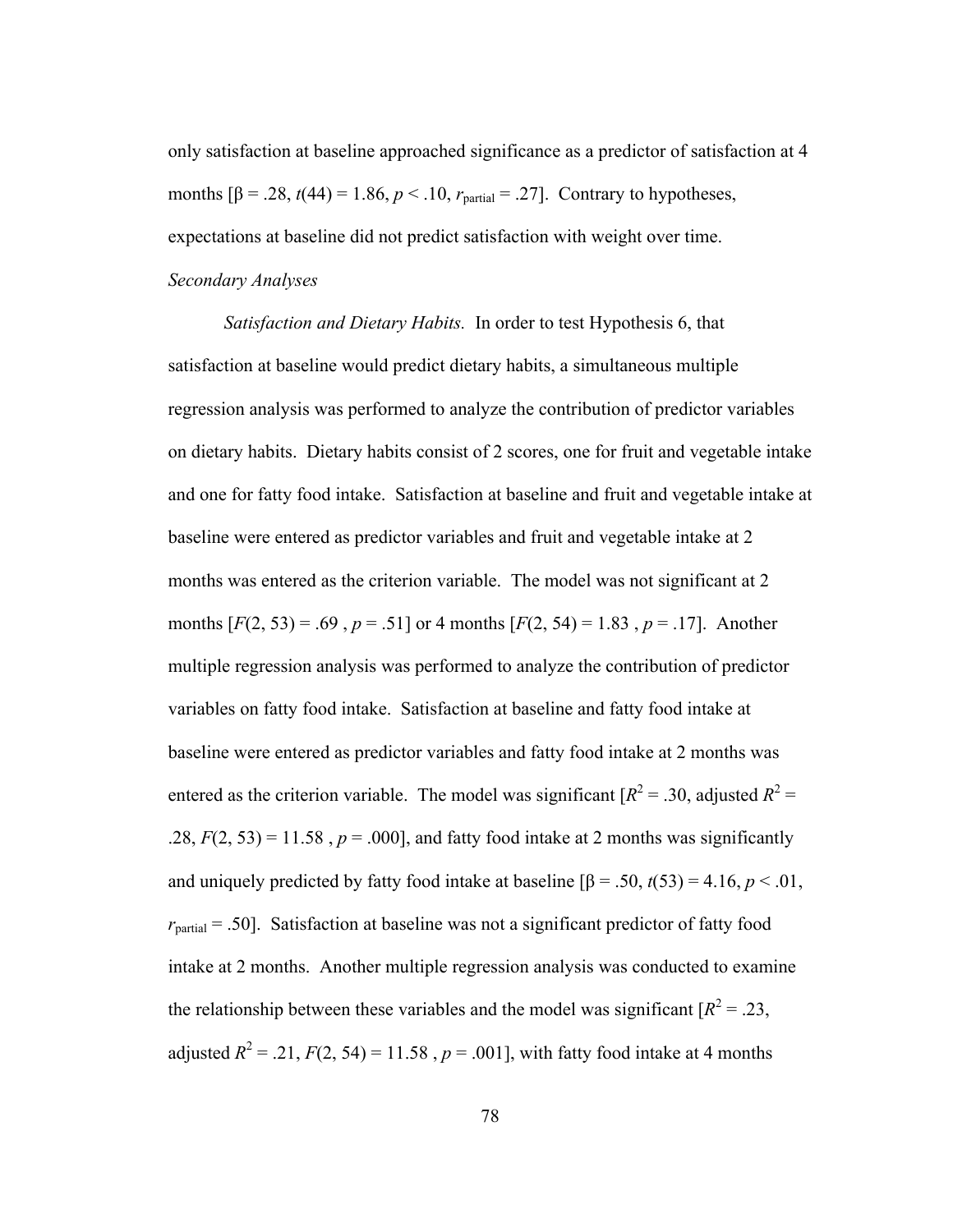significantly and uniquely predicted by fatty food intake at baseline  $\beta = .41, t(54) =$ 3.33,  $p < 0.01$ ,  $r_{\text{partial}} = 0.45$ . Again, satisfaction at baseline was not a significant predictor of fatty food intake at 4 months. Contrary to hypotheses, satisfaction with weight at baseline did not predict dietary habits over time, specifically fruit and vegetable intake or fatty food intake.

*Satisfaction and Exercise Habits.* In order to test Hypothesis 7, that satisfaction at baseline would predict exercise habits, a simultaneous multiple regression analysis regression was performed to analyze the contribution of predictor variables on exercise habits. Satisfaction at baseline and exercise habits at baseline were entered as predictor variables and exercise habits at 2 months was entered as the criterion variable. The model was significant  $[R^2 = .41$ , adjusted  $R^2 = .38$ ,  $F(2, 42) =$ 14.30  $, p = .000$ ] and exercise habits at 2 months were significantly and uniquely predicted by exercise habits at baseline  $[\beta = .64, t(42) = 5.34, p < .01, r_{\text{partial}} = .63]$ . Satisfaction with weight at baseline was not a significant predictor of exercise habits at 2 months. Another multiple regression analysis was conducted to examine the same variables at 4 months, and the model was significant  $[R^2 = .39]$ , adjusted  $R^2 =$ .36,  $F(2, 43) = 13.77$ ,  $p = .000$ , with exercise habits at 4 months significantly and uniquely predicted by exercise habits at baseline  $\beta = .63$ ,  $t(43) = 5.19$ ,  $p < .01$ ,  $r_{\text{partial}}$ = .62]. Satisfaction at baseline was not a significant predictor of exercise habits at 4 months. Contrary to hypotheses, satisfaction with weight at baseline did not significantly predict exercise habits over time.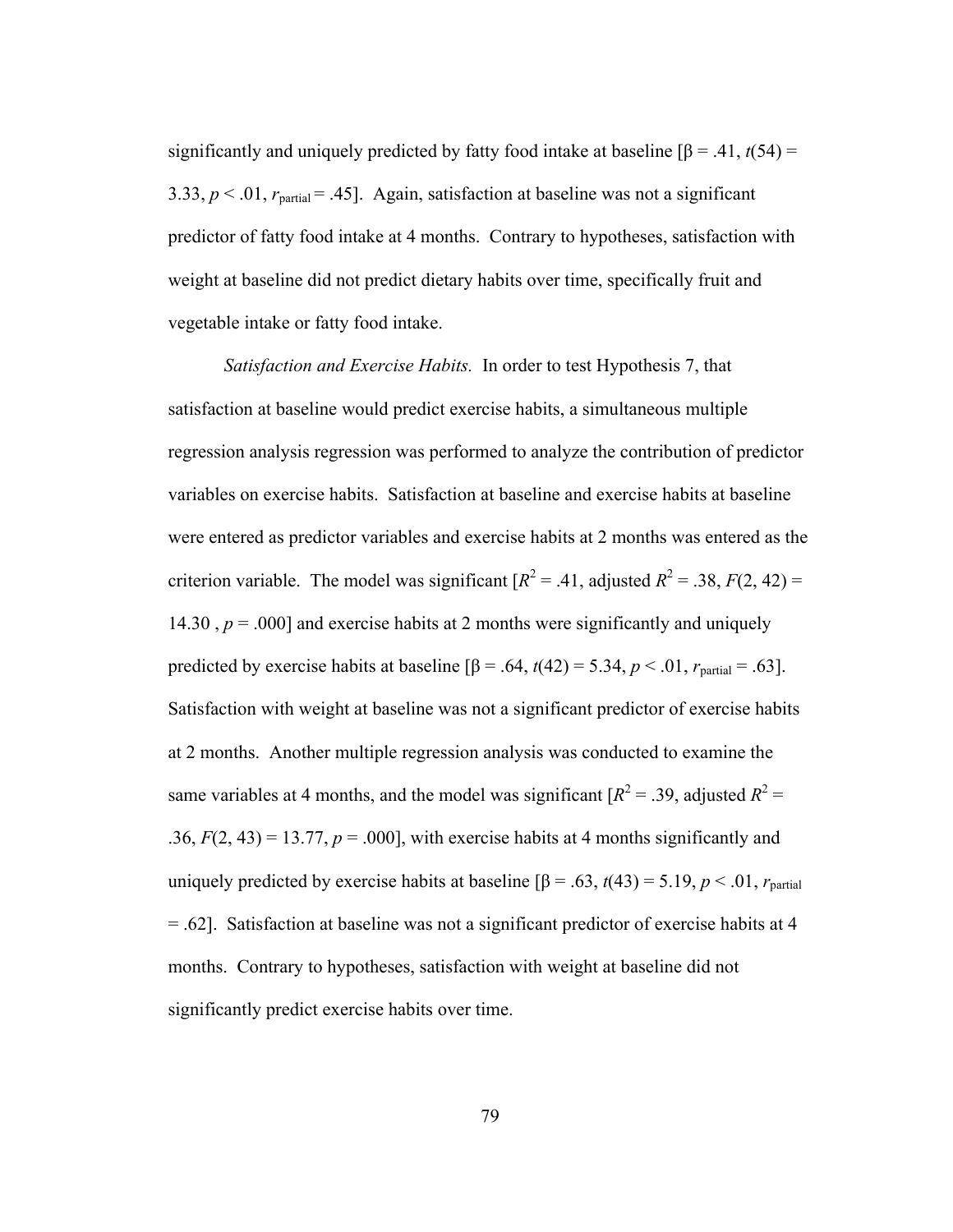*Satisfaction and Depression.* In order to test Hypothesis 8, that satisfaction at baseline would predict depression, a simultaneous multiple regression analysis regression was performed to analyze the contribution of predictor variables on depression. Satisfaction at baseline and depression at baseline were entered as predictor variables and depression at 2 months was entered as the criterion variable. The model was significant  $[R^2 = .32$ , adjusted  $R^2 = .29$ ,  $F(2, 53) = 12.30$ ,  $p = .000$ and depression at 2 months was significantly and uniquely predicted by depression at baseline  $\beta$  = .52,  $t(53)$  = 4.32,  $p < .001$ ,  $r_{\text{partial}}$  = .51]. Satisfaction with weight at baseline was not a significant predictor of depression at 2 months. Another multiple regression analysis was conducted to examine the same variables at 4 months, and the model was significant  $[R^2 = .38]$ , adjusted  $R^2 = .36$ ,  $F(2, 54) = 16.41$ ,  $p = .000$ , with depression at 4 months significantly and uniquely predicted by depression at baseline  $[β = .58, t(54) = 5.12, p < .001, r_{\text{partial}} = .61]$ . Satisfaction at baseline was not a significant predictor of depression at 4 months. Contrary to hypotheses, satisfaction with weight at baseline did not significantly predict depression over time.

*Satisfaction and Trait Anxiety.* In order to test Hypothesis 9, that satisfaction at baseline would predict trait anxiety, a simultaneous multiple regression analysis regression was performed to analyze the contribution of predictor variables on trait anxiety. Satisfaction at baseline and trait anxiety at baseline were entered as predictor variables and trait anxiety at 2 months was entered as the criterion variable. The model was significant  $[R^2 = .75$ , adjusted  $R^2 = .74$ ,  $F(2, 53) = 79.88$ ,  $p = .000$ ] and trait anxiety at 2 months was significantly and uniquely predicted by trait anxiety at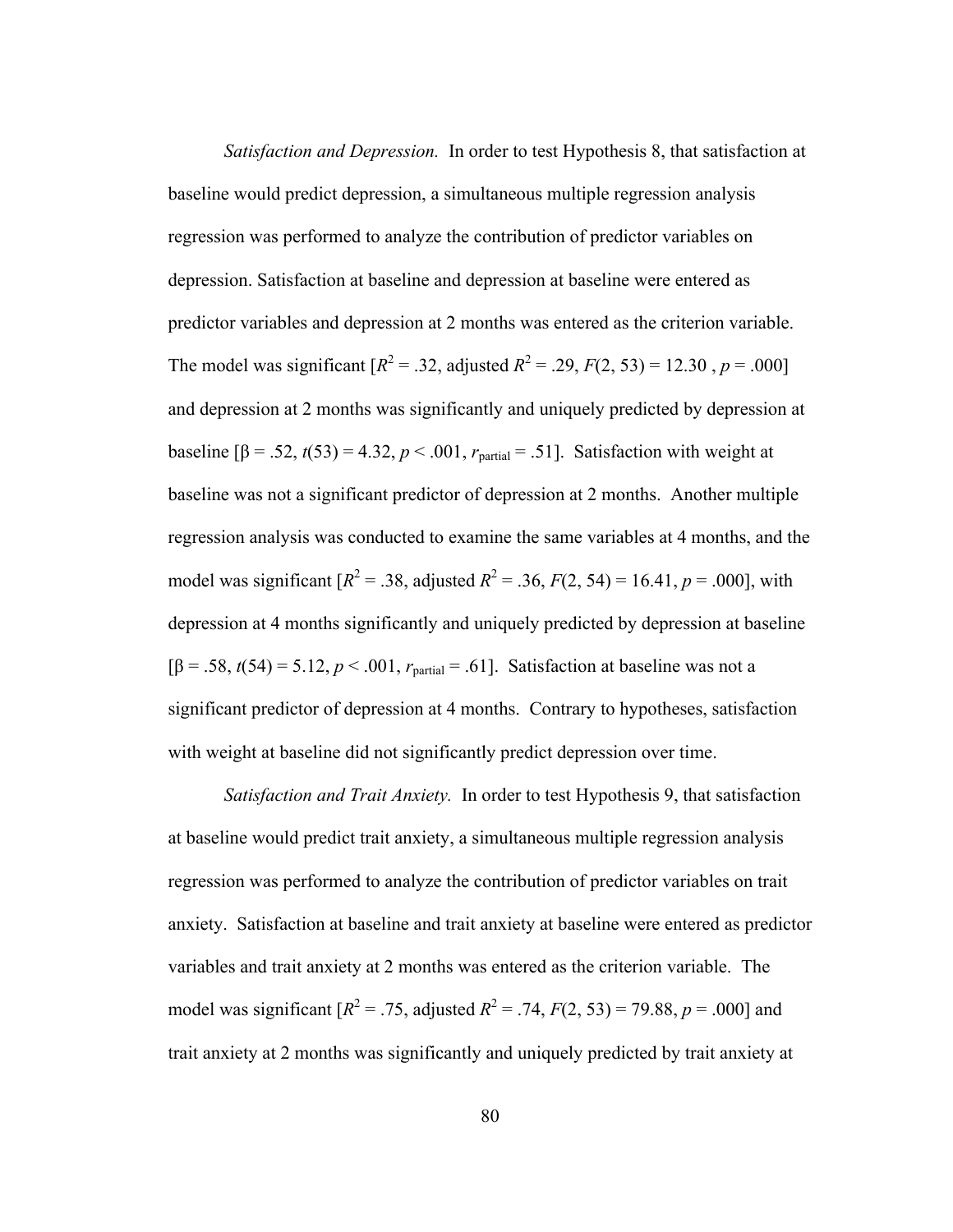baseline  $[β = .89, t(53) = 12.03, p < .001, r_{\text{partial}} = .86]$ . Satisfaction with weight at baseline was not a significant predictor of trait anxiety at 2 months. Another multiple regression analysis was conducted to examine the same variables at 4 months, and the model was significant  $[R^2 = .55$ , adjusted  $R^2 = .53$ ,  $F(2, 53) = 32.10$ ,  $p = .000$ , with trait anxiety at 4 months significantly and uniquely predicted by trait anxiety at baseline  $\beta = .77, t(53) = 7.77, p < .001, r_{\text{partial}} = .73$ . Satisfaction at baseline was not a significant predictor of trait anxiety at 4 months. Contrary to hypotheses, satisfaction with weight at baseline did not significantly predict trait anxiety over time.

*Satisfaction and State Anxiety*. In order to test Hypothesis 10, that satisfaction at baseline would predict state anxiety, a simultaneous multiple regression analysis regression was performed to analyze the contribution of predictor variables on state anxiety. Satisfaction at baseline, as well as state anxiety at baseline, were entered as predictor variables and state anxiety at 2 months was entered as the criterion variable. The model was significant  $[R^2 = .24$ , adjusted  $R^2 = .21$ ,  $F(2, 53) = 8.50$ ,  $p = .001$  and state anxiety at 2 months was significantly and uniquely predicted by state anxiety at baseline  $\beta = .44$ ,  $t(53) = 3.58$ ,  $p < .01$ ,  $r_{\text{partial}} = .44$ . Satisfaction with weight at baseline was not a significant predictor of state anxiety at 2 months. Another multiple regression analysis was conducted to examine the same variables at 4 months, and the model was significant  $[R^2 = .23]$ , adjusted  $R^2 = .20$ ,  $F(2, 54) = 7.85$ , *p* = .001], with state anxiety at 4 months significantly and uniquely predicted by state anxiety at baseline  $[\beta = .39, t(54) = 3.19, p < .01, r_{partial} = .40]$ . Satisfaction at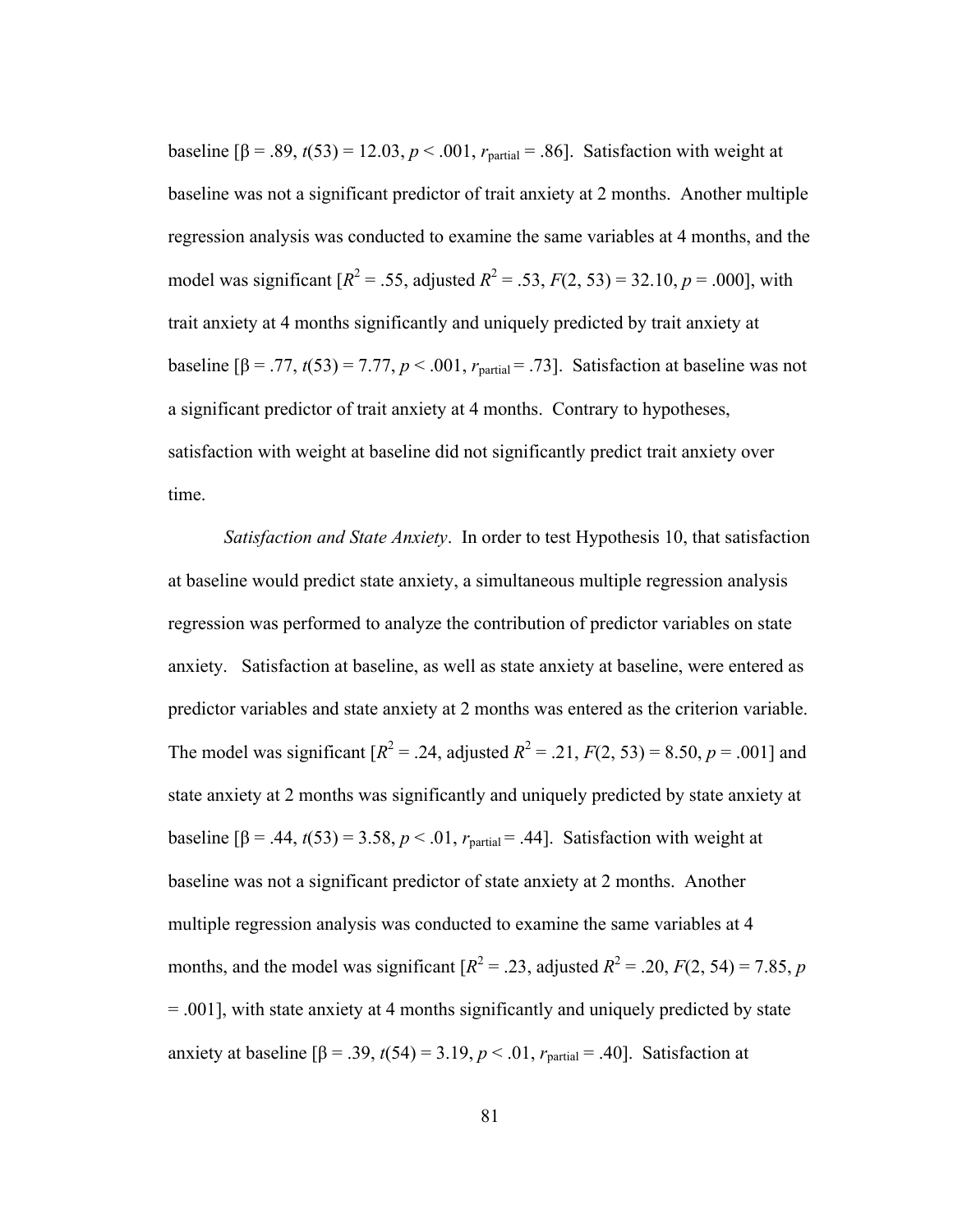baseline was not a significant predictor of state anxiety at 4 months. Contrary to hypotheses, satisfaction with weight at baseline did not significantly predict state anxiety over time.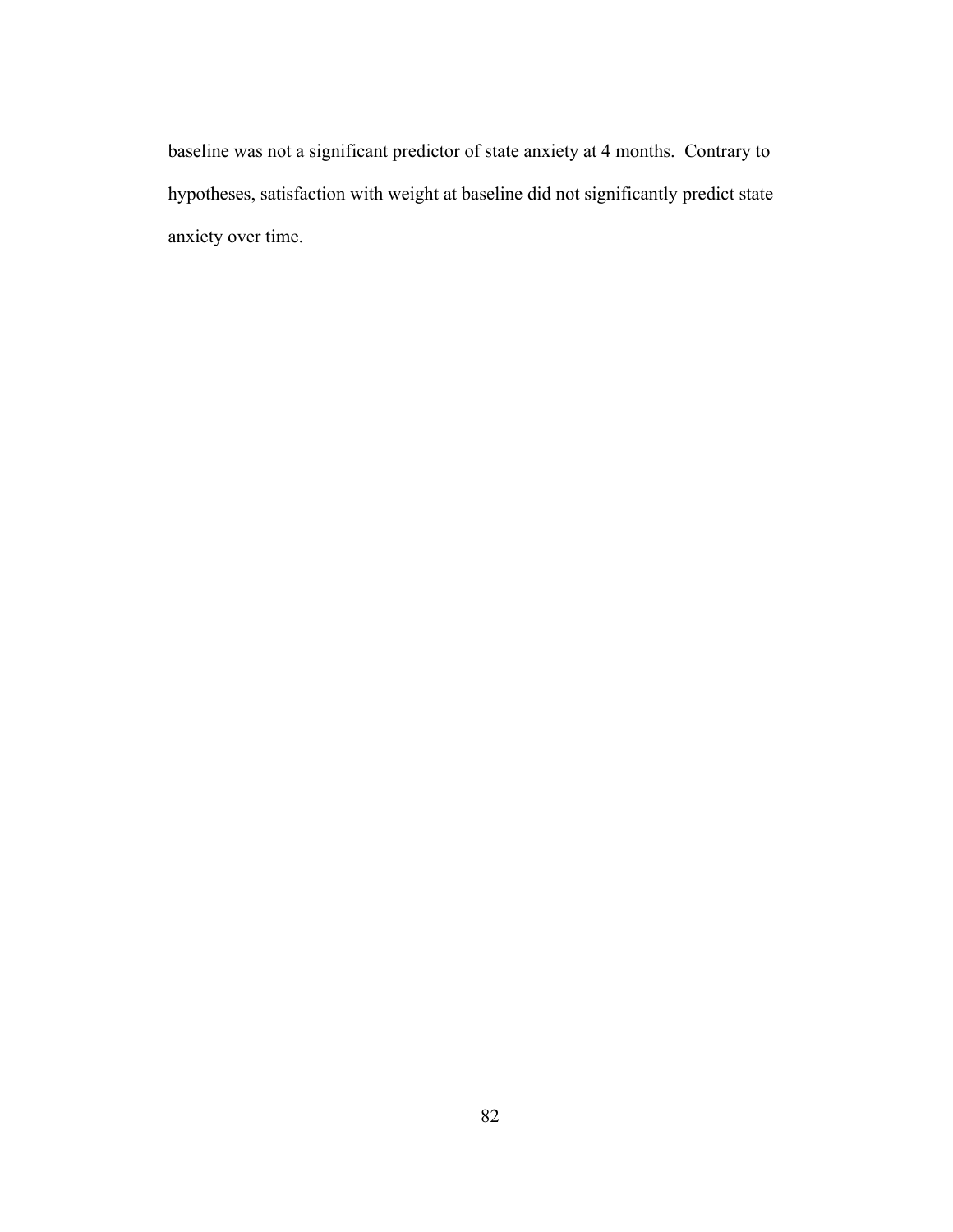#### DISCUSSION

The purpose of this study was to develop a better understanding of the psychological factors involved in successful weight loss maintenance, specifically the impact of satisfaction, goals, and expectations on weight change. This study was guided by Rothman's (2000) theory that the psychological processes that facilitate behavior change differ from the processes that facilitate maintenance of behavior change. While many studies have examined goals and expectations prior to weight loss treatment, the present study was one of the first investigations of these factors following weight loss treatment when individuals are transitioning to the weight loss maintenance phase. This was also one of the first studies to examine the impact of satisfaction with weight loss on weight loss maintenance. The primary purpose of this study was to examine the impact of goals, expectations, and satisfaction with weight on weight loss maintenance.

Consistent with previous research (Foster et al., 1997), most participants were dissatisfied with their weight and less than 5% were very satisfied with their weight losses, despite having lost at least 5% of their weight prior to entering the study. Most participants were able to identify that their weight losses had a somewhat positive impact on various physical and psychological factors, however most participants still wanted to lose weight and expected to do so. Participants continued to aspire to "dream weights" that required, on average, weight losses of 24%, and chose "disappointed weights" that would still require an additional 4% weight loss.

83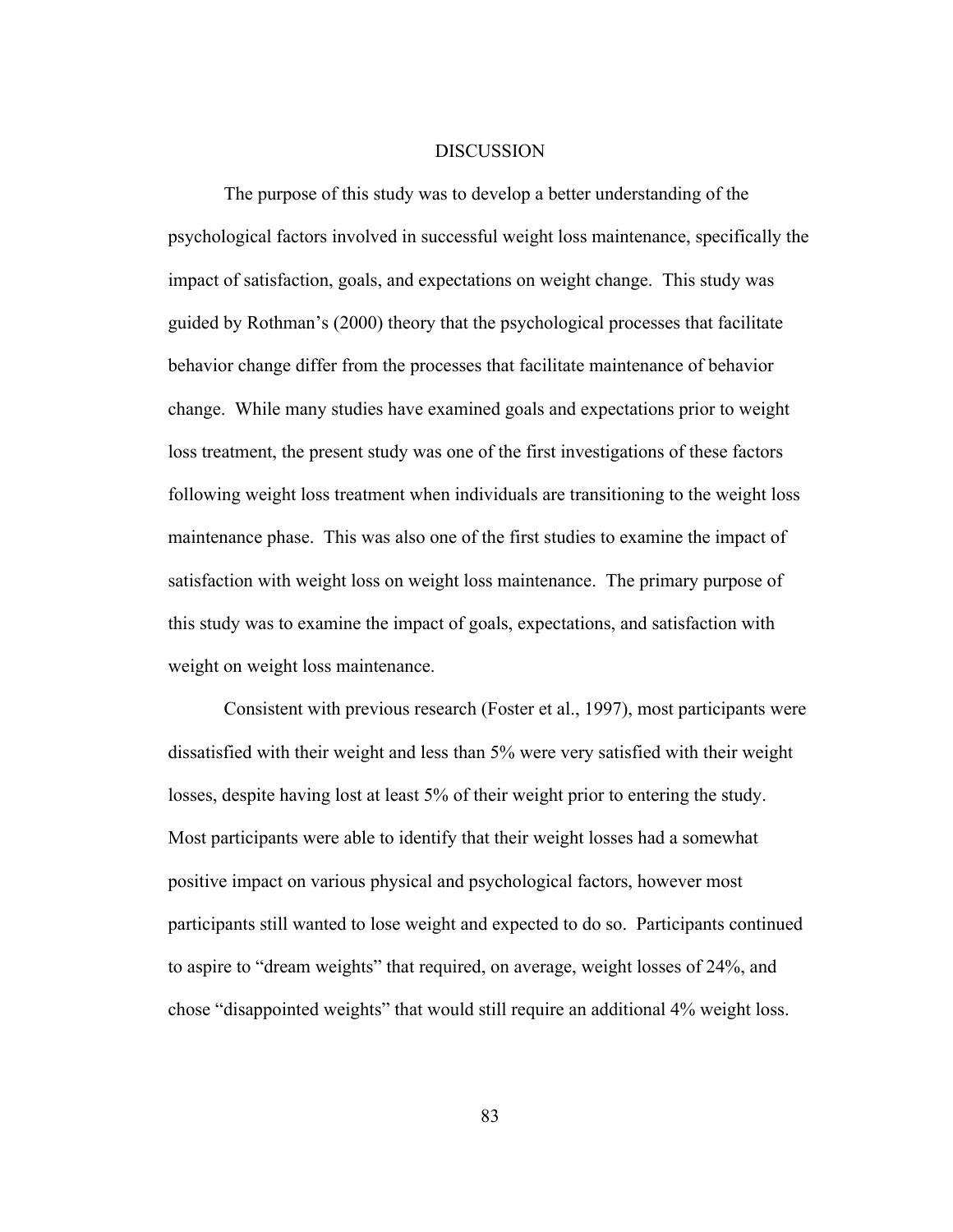In reality, over the course of 4 months, 66% of participants gained weight, 2% maintained their weight, and 32% lost additional weight.

Five primary hypotheses were tested in this study: (1) higher levels of satisfaction with weight would significantly predict maintenance of weight lost at follow up time points; (2) higher goals for maintaining weight would significantly predict weight regain at follow up time points; (3) higher expectations for maintaining weight would significantly predict weight regain at follow up time points; (4) lower goals for maintaining weight would significantly predict satisfaction with weight at follow up time points; and (5) lower expectations for maintaining weight would significantly predict satisfaction with weight at follow up time points.

Contrary to hypotheses 1-3, satisfaction, goals, and expectations did not significantly predict weight change at any follow up time points. The strongest predictor of weight change over time was baseline weight, specifically, higher baseline weights predicted greater weight gain over time. While the relationship between goals and outcomes in the broader literature has been well documented (see Locke and Latham, 2002 for a review), this relationship has not been consistently found in the context of goals and expectations for weight loss (Ames et al., 2005; Finch et al., 2005; Foster et al, 2004; Jeffrey et al, 1998; Linde et al., 2004; Wadden, et al., 2003). While goals play a role in much of human behavior, in the context of weight loss and maintenance, perhaps they are either (a) part of a far more complex relationship that is moderated by other psychological variables or (b) simply of less importance in regard to weight loss and maintenance. In hindsight, it may have been

84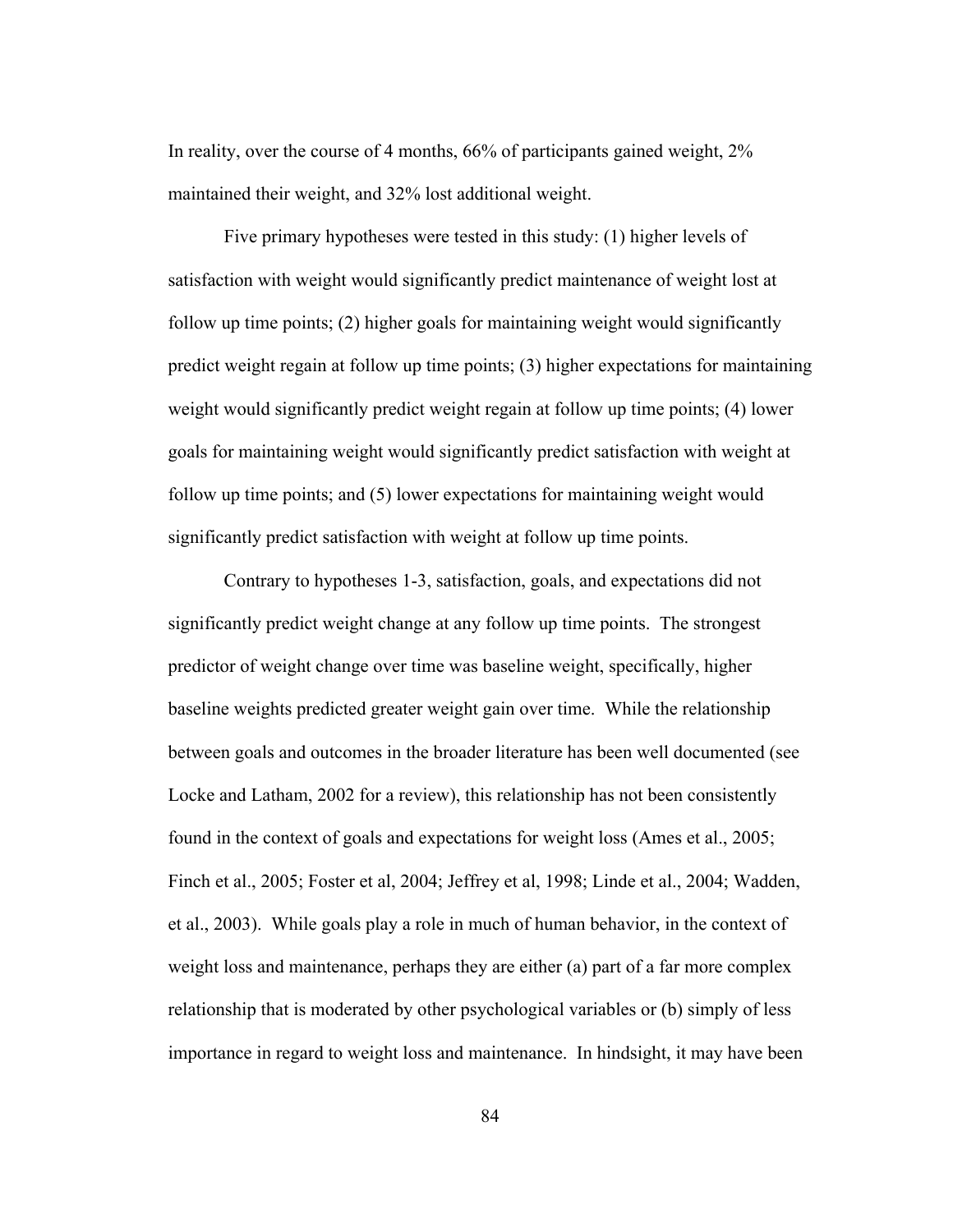interesting to consider examining potential moderators in the relationship between goals and weight change, such as motivation to meet goals, commitment to goals, importance of goals, level of engagement in weight loss maintenance strategies, confidence in ability to achieve these goals, and barriers to accomplishing these goals. These variables were not assessed in this study, but future research could examine the moderating effect of such variables.

On the other hand, goals and expectations may simply be less important as anticipated in the context of weight loss and maintenance. Perhaps these constructs are trivial compared to other variables, such as motivation to maintain weight, selfefficacy for maintaining weight, or barriers to maintaining weight. In addition, this study was guided by the idea that levels of goals or expectations (e.g., high versus low, unrealistic versus realistic) would predict weight change. Perhaps it is not the level of goals or expectations that impact weight loss maintenance, but the act of setting a goal or not setting a goal. Future research could examine the impact of having goals and expectations versus not having goals and expectations on weight change.

It was surprising to find that satisfaction did not impact weight change, as it has been documented that there is a strong relationship between satisfaction and outcomes (Carver & Sheier, 1990; Hsee & Abelson, 1991; Locke & Latham, 2002). This relationship has also been seen specifically in the context of the weight loss literature (Finch et al., 2005; Foster et al., 2004; Wadden et al., 2003). It should be noted that satisfaction was negatively correlated with weight, indicating that greater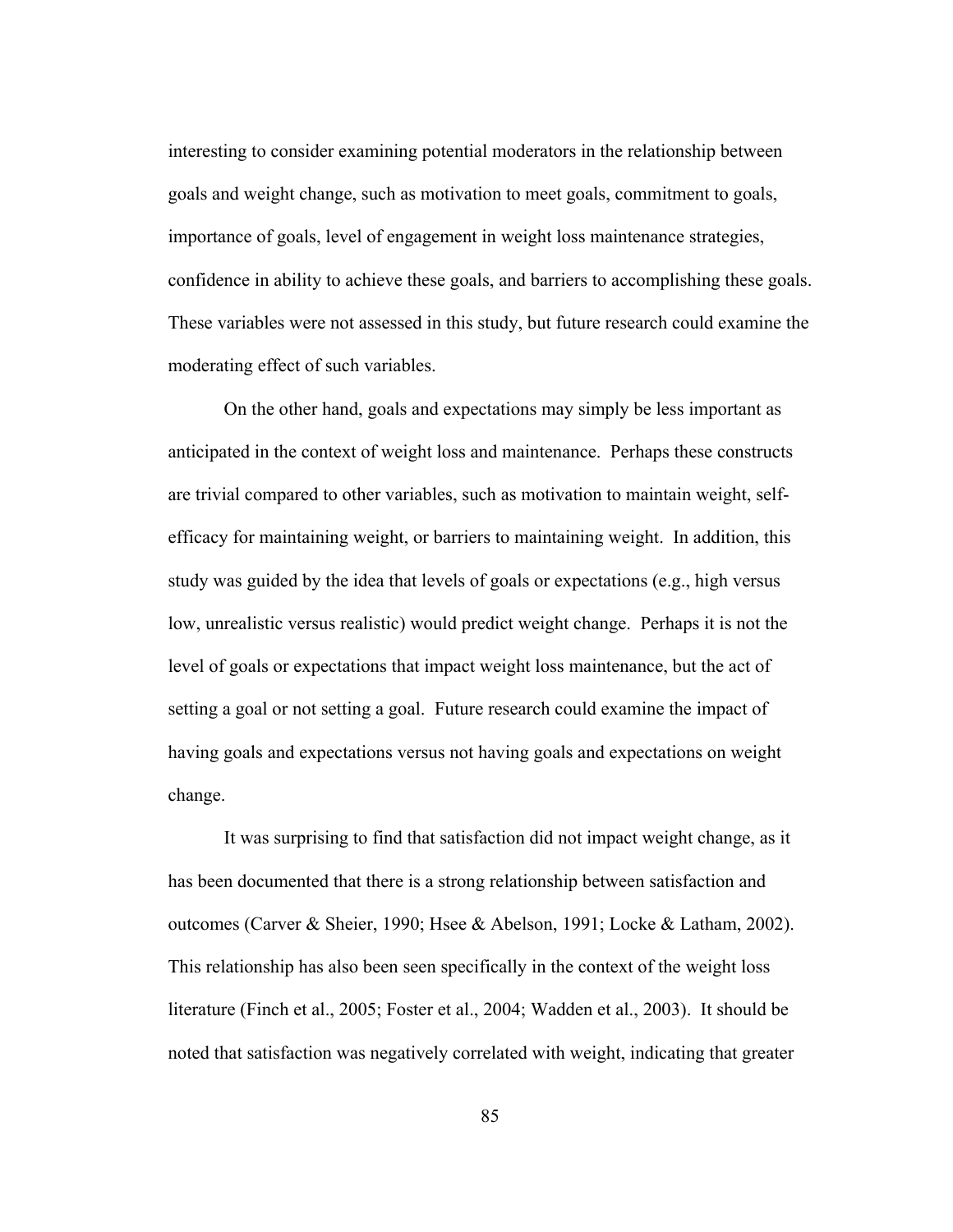satisfaction was associated with less weight gain and lower satisfaction was associated with greater weight gain. The lack of a significant predictive relationship may have been due to the non normal distribution of the sample. As previously noted, the sample was somewhat positively skewed, with a large percentage of participants reporting great dissatisfaction with their weight. In addition, it is possible that there are other variables that moderate the relationship between satisfaction and weight change or that satisfaction is less important than other factors, such as motivation or self-efficacy. While satisfaction may have some positive impact, perhaps it is not reinforcing enough to facilitate weight loss maintenance.

There was no support for hypothesis 4, that goals at baseline would predict satisfaction with weight. The strongest predictors of satisfaction with weight at the 2 month time point included baseline weight, satisfaction with weight at baseline, fruit and vegetable intake, and fatty food intake. While it is not surprising that baseline weight and satisfaction at baseline were the strongest predictors of satisfaction at 2 months, it is interesting that dietary intake was also a significant predictor. Participants who had higher intake of fruits and vegetables and lower intake of fatty foods appeared to be more satisfied with their weight at the 2 month time point. Interestingly, the same model was significant at the 4 month time point, however, none of the variables were significant predictors of satisfaction at 4 months. It should be noted that goals at baseline were negatively correlated with satisfaction with weight at baseline, indicating that lower goals were associated with greater satisfaction and higher goals were associated with lower satisfaction at baseline.

86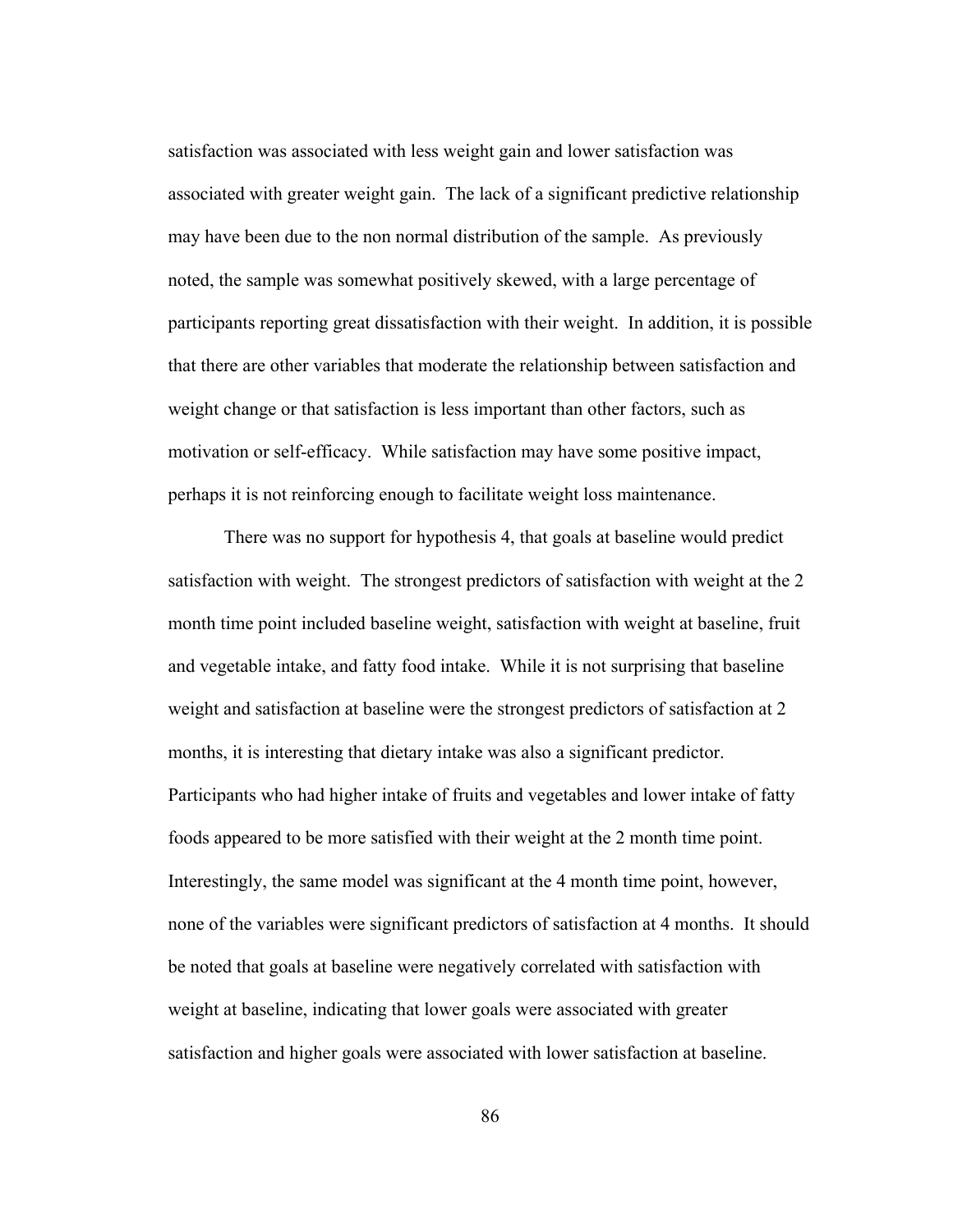Similarly, goals at baseline were also negatively correlated with satisfaction with weight at 2 and 4 months.

Similarly, there was no support for hypothesis 5, that expectations at baseline would predict satisfaction with weight over time. Again, the strongest predictors of satisfaction with weight at the 2 month time point were baseline weight, satisfaction at baseline, fruit and vegetable intake, and fatty food intake. This again indicates that better dietary intake predicted satisfaction with weight at 2 months. Again, the same model was significant at 4 months, however none of the variables were significant predictors of satisfaction at 4 months. Taken together, baseline weight, fruit and vegetable intake, and fatty food intake predicated satisfaction with weight at 2 months, but these variables lost their predictive power at 4 months. It should be noted that expectations at baseline were positively correlated with satisfaction at baseline, indicating that greater expectations were associated with greater satisfaction. Given this study's hypotheses, we would have expected a negative correlation between these two variables, however, this could be interpreted as satisfaction being associated with optimistic expectations about maintaining weight. Expectations at baseline were also positively correlated with satisfaction at 2 and 4 months.

It is interesting that no variables were predictive of satisfaction at the 4 month time point, not even baseline levels of satisfaction. Again, this may be due to the non normal distribution of satisfaction in this sample. However, these findings were not altogether surprising, given the lack of strong evidence for the impact of weight loss goals on satisfaction (Finch et al., 2005). Perhaps the types of goals and expectations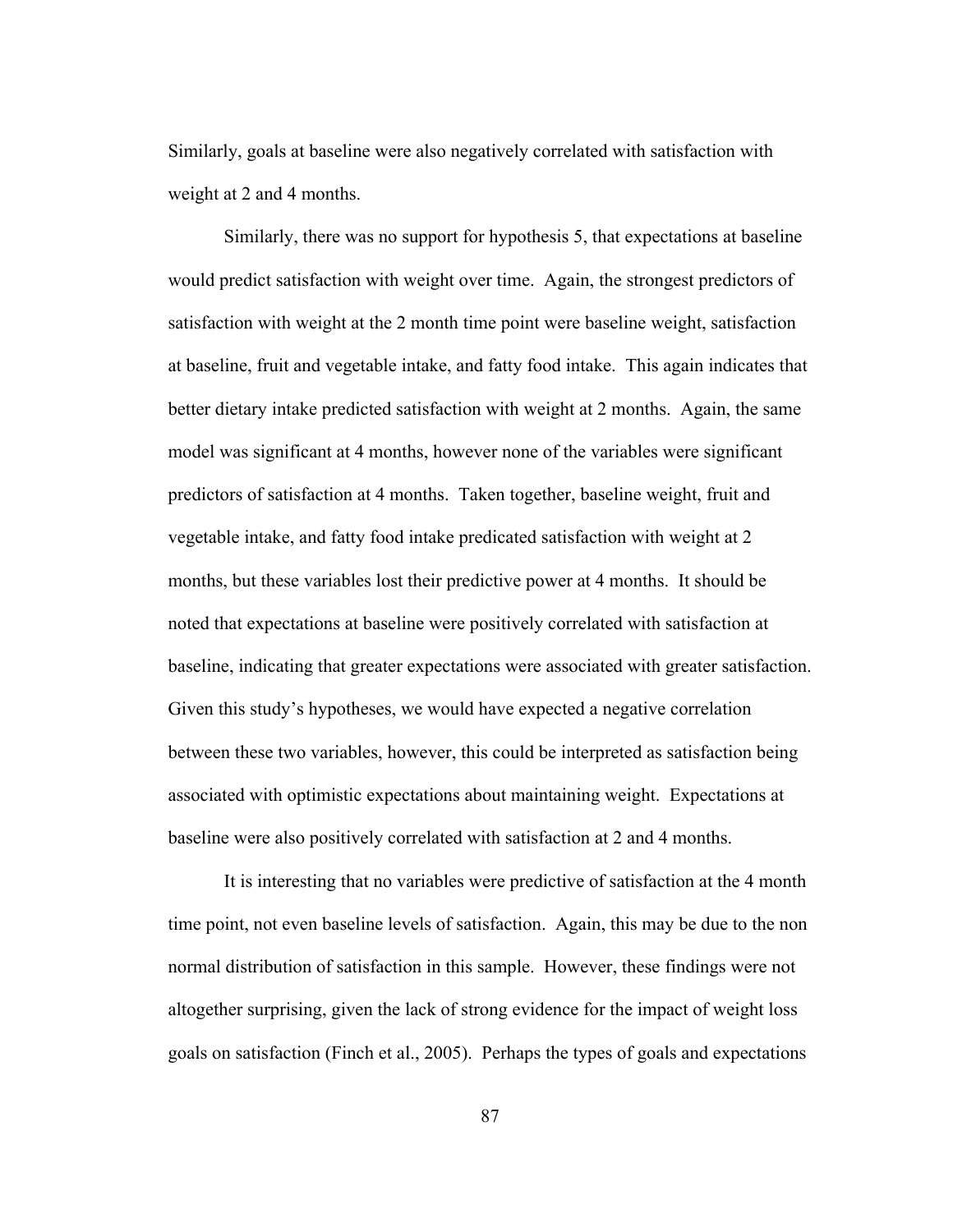that people set are inconsequential compared to other factors that may predict satisfaction. These null findings raise the question: what *does* predict satisfaction with weight? Even if research were to identify variables that predicted satisfaction with weight, would this be relevant, given the results of this study did not show that satisfaction ultimately impacted weight change?

Overall, satisfaction with weight, goals at baseline, and expectations at baseline were not significant predictors of weight change, and the strongest predictor of weight change was baseline weight. In addition, goals and expectations at baseline were not significant predictors of satisfaction with weight at follow up time points. *Secondary Hypotheses*

Five secondary hypotheses were tested in this study: (6) satisfaction with weight at baseline would significantly predict better dietary habits at follow up time points; (7) satisfaction with weight at baseline would predict better exercise habits at follow up time points; (8) satisfaction with weight at baseline would predict lower levels of depression at follow up time points; (9) satisfaction with weight at baseline would predict lower levels of trait anxiety at follow up time points; and (10) satisfaction with weight at baseline would predict lower levels of state anxiety at follow up time points.

There was no support for hypothesis 6 or 7, that satisfaction with weight at baseline would significantly predict better dietary habits or exercise habits over time. Baseline levels of fruit and vegetable intake, fatty food intake, and exercise habits were the strongest predictors of dietary intake and exercise habits at follow up time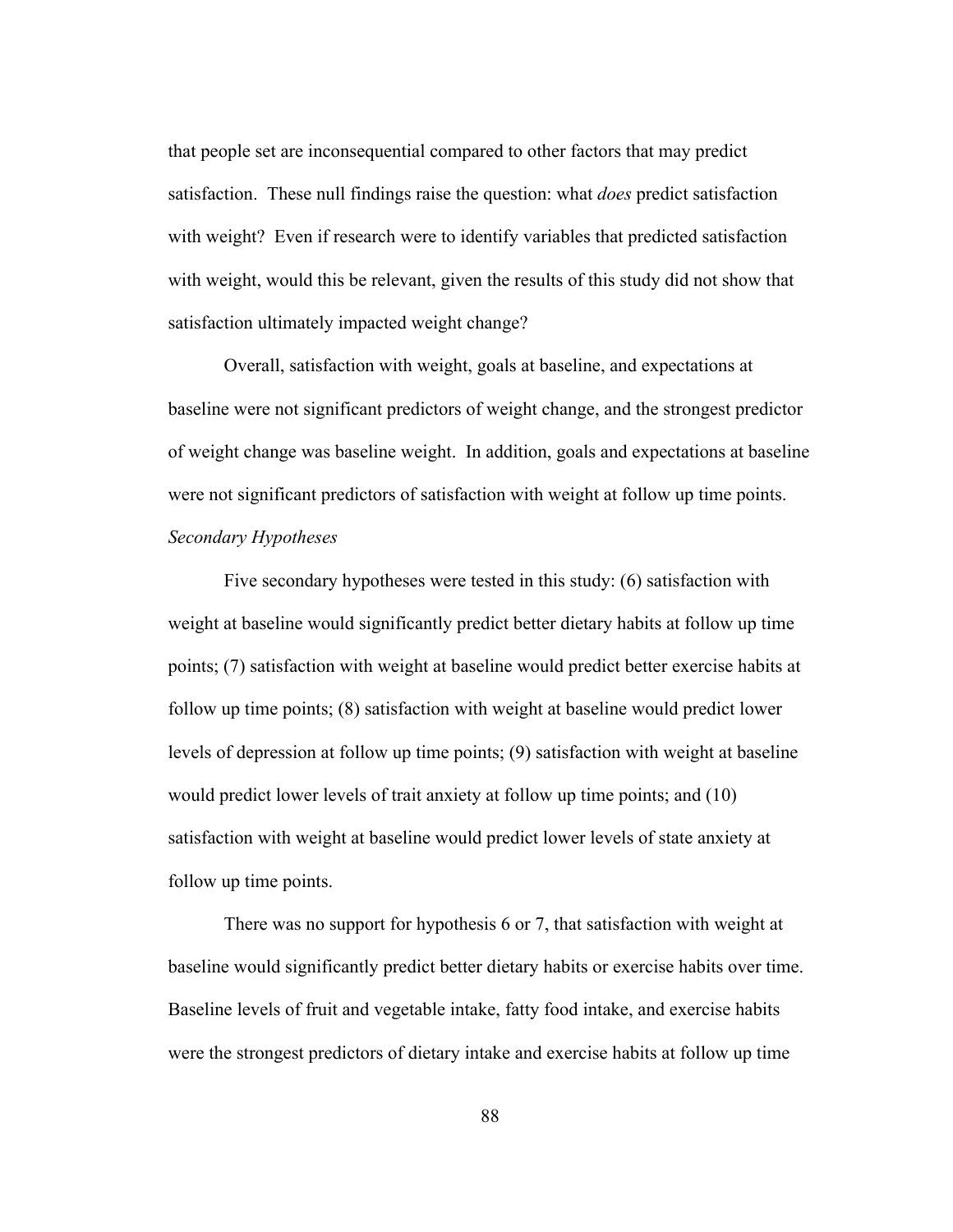points. It should be noted that fruit and vegetable intake at baseline was positively correlated with satisfaction at 4 months and fatty food intake at baseline was negatively correlated with satisfaction at 4 months, indicating that healthy eating habits are associated with satisfaction with weight.

There was no support for hypothesis 8, that satisfaction with weight at baseline would predict depression over time. Baseline levels of depression were the strongest predictors of depression at follow up time points. Lastly, there was no support for hypothesis 9 or 10, that satisfaction with weight at baseline would significantly predict trait or state anxiety over time. Baseline levels of these variables were the strongest predictors of trait and state anxiety at follow up time points. It should be noted that depression and trait anxiety at baseline were positively correlated with weight change at 4 months, indicating that there is an association between negative mood and weight gain. Given that satisfaction with weight did not predict better dietary habits, better exercise habits, depression or anxiety, perhaps satisfaction with weight does not facilitate engagement in weight maintenance strategies.

While predictive relationships were not found to be significant, descriptive data were consistent with the theories of goal setting, expectations, and satisfaction in the broader psychological literature that were previously reviewed. Participants were dissatisfied with their weight at baseline and had fairly low expectations for maintaining their weight. In addition, they had goals to continue to lose considerable amounts of weight, however, most participants fell short of these goals by the end of the study. Goal setting theory (Locke  $\&$  Latham, 2002) posits that greater goals fuel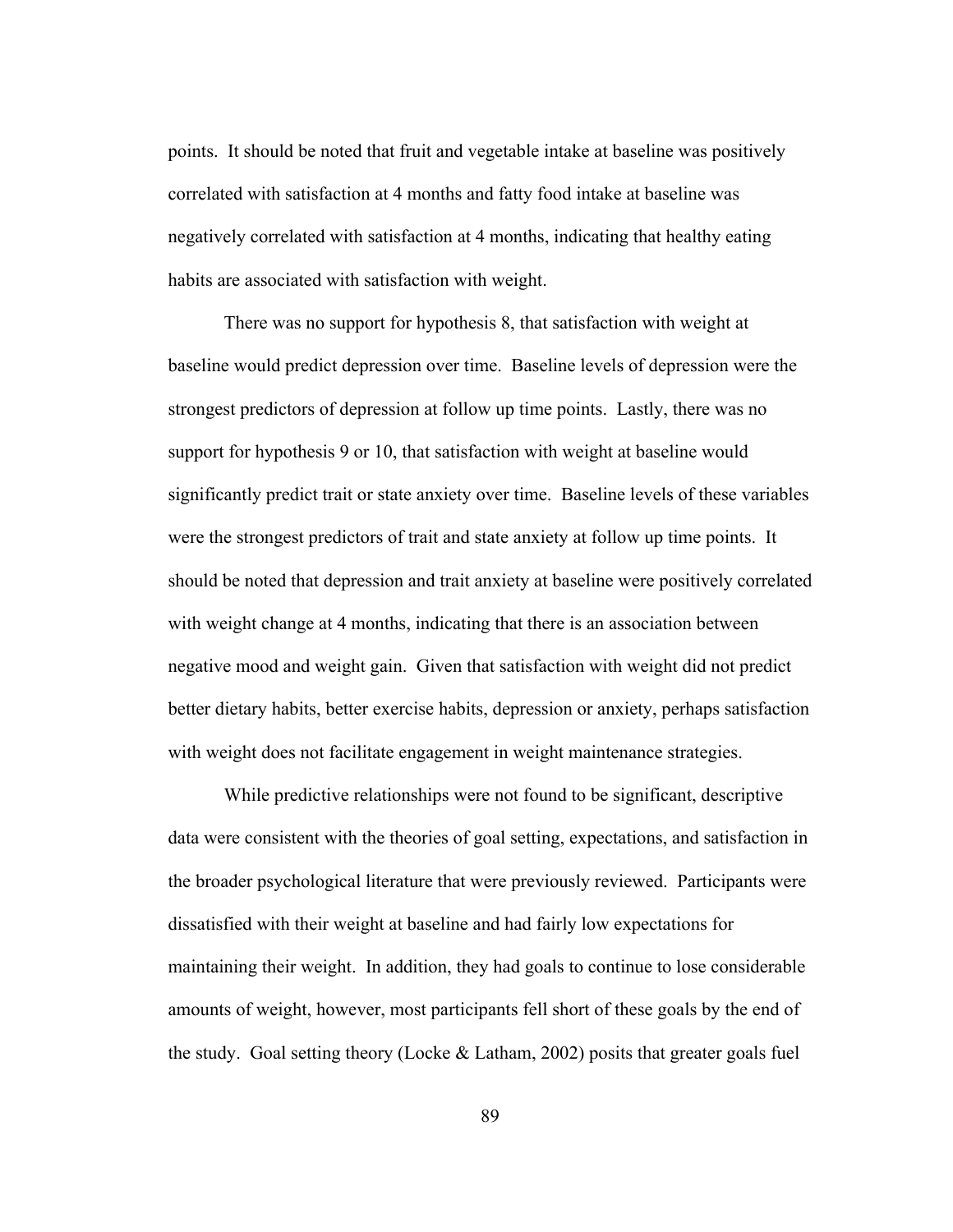greater effort and performance, however performance decreases when goals exceed ability or become too difficult. This process may have occurred in this sample, wherein goals to continue to lose weight were high, but the difficulty associated with losing weight was too great, and thus, effort toward losing weight waned and most participants ultimately gained weight. In addition, when individuals do not meet their goals, they tend to experience dissatisfaction and may disengage from their goals (Bandura & Cervone, 1983; Cervone et al., 1991). Similarly, various theories describe a pattern in which unfavorable expectations lead individuals to disengage from their efforts toward their goals (Bandura, 1986; Carver & Scheier, 1982; 1990; Cervone, 1993; Klinger, 1975; 1987). Individuals in this study were dissatisfied with their weight, had low expectations for maintaining their weight, and most subsequently gained weight, thus it is likely that they disengaged from the behaviors necessary to maintain or lose weight. It is also possible that these individuals were "unrealistically" optimistic about their goals, potentially leading them to feel frustrated and put forth less effort toward their goals (Oettingen, 1996; Polivy & Herman, 2002). It should be noted that this study did not measure level of engagement and effort toward goals, however the pattern observed in the descriptive data appears to be consistent with patterns described in the broader psychological literature.

Descriptive data from this study were consistent with similar studies in the area of weight loss (Foster et al., 1997; 2001; 2004; Wadden et al., 2003). Participants defined their "dream weights," "happy weights," and "acceptable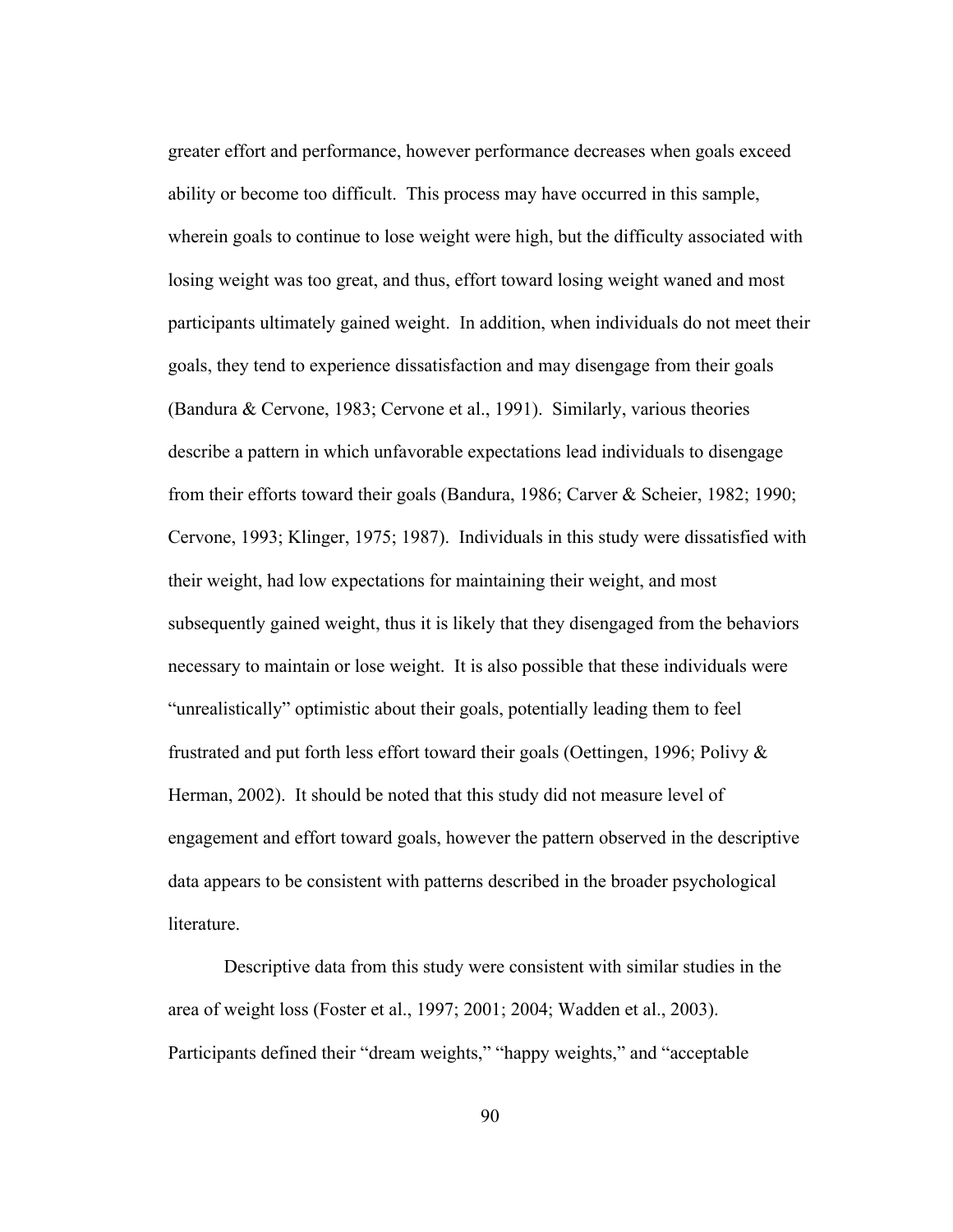weights," as weights that required large weight losses, and even their "disappointed weights" required, on average, a loss of nearly another 4% of their body weight. Consistent with previous research (Foster et al., 1997), participants were dissatisfied with their weight, despite having lost at least 5% of their body weight, and lower satisfaction was associated with greater weight gain over time. Overall, while none of the hypothesized predictive relationships were supported, descriptive data appear to support theories of goals, expectations, and satisfaction.

### *Limitations*

This study had many limitations that should be considered when interpreting findings. First, the study sample was small and certain variables of interest (e.g., satisfaction with weight and expectations) were not normally distributed, thus results should be interpreted with caution. Results may be difficult to generalize, as the study sample was highly homogenous, with the majority of participants being female, Caucasian, and highly educated. In addition, participants were not remunerated for their time in the study, and thus may have been more motivated than the average individual who is attempting to maintain weight loss. This study also lacked longterm follow up, as participants were only followed for the course of 4 months.

Participants were recruited from a number of different sources, including behavioral weight loss treatments of varying lengths, modes of delivery, and strategies. Some participants did not engage in formal weight loss treatment. Therefore the sample was not as "clean" as intended. While none of these treatment

91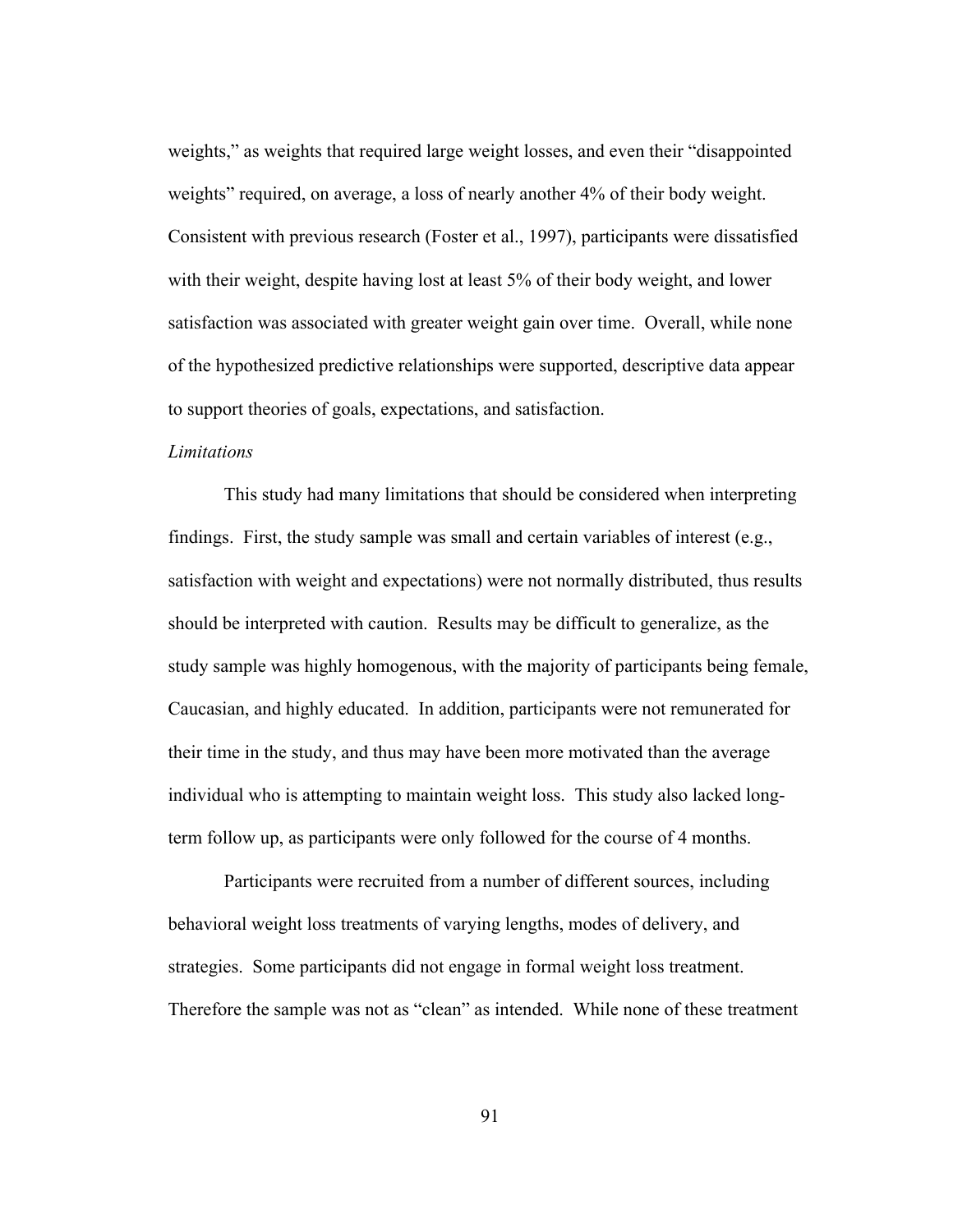variables were significantly correlated with the criterion variables, the variability in the sample decreased internal validity.

A major challenge was finding individuals who had lost weight and were seeking to maintain their weight losses. Although the study was advertised as examining weight loss maintenance, and participants reported a desire to maintain their weight losses, many wanted to continue to lose weight. In fact, results indicated that 94% of participants still desired to lose weight. Given that most participants wanted to continue to lose weight, results cannot be interpreted as representative of individuals who were truly in the weight loss maintenance phase. Interestingly, it may be difficult to find individuals who have lost weight and do not want to continue to lose weight, thus creating a problem in differentiating the weight loss phase from the weight loss maintenance phase. This will likely be an ongoing problem for research that seeks to examine psychological factors and processes related to the weight loss maintenance phase.

Lastly, satisfaction with weight was a 1-item measure in the study. This variable was not found to be a significant predictor of weight change, dietary habits, exercise habits, depression, or anxiety, nor was it significantly predicted by goals or expectations. It is possible that satisfaction with weight is far more complex construct and should be measured in a more comprehensive manner. Similarly, expectations for weight loss maintenance was also a 1-item measure, and perhaps this did not capture the complexity of participants' expectations following the weight loss phase.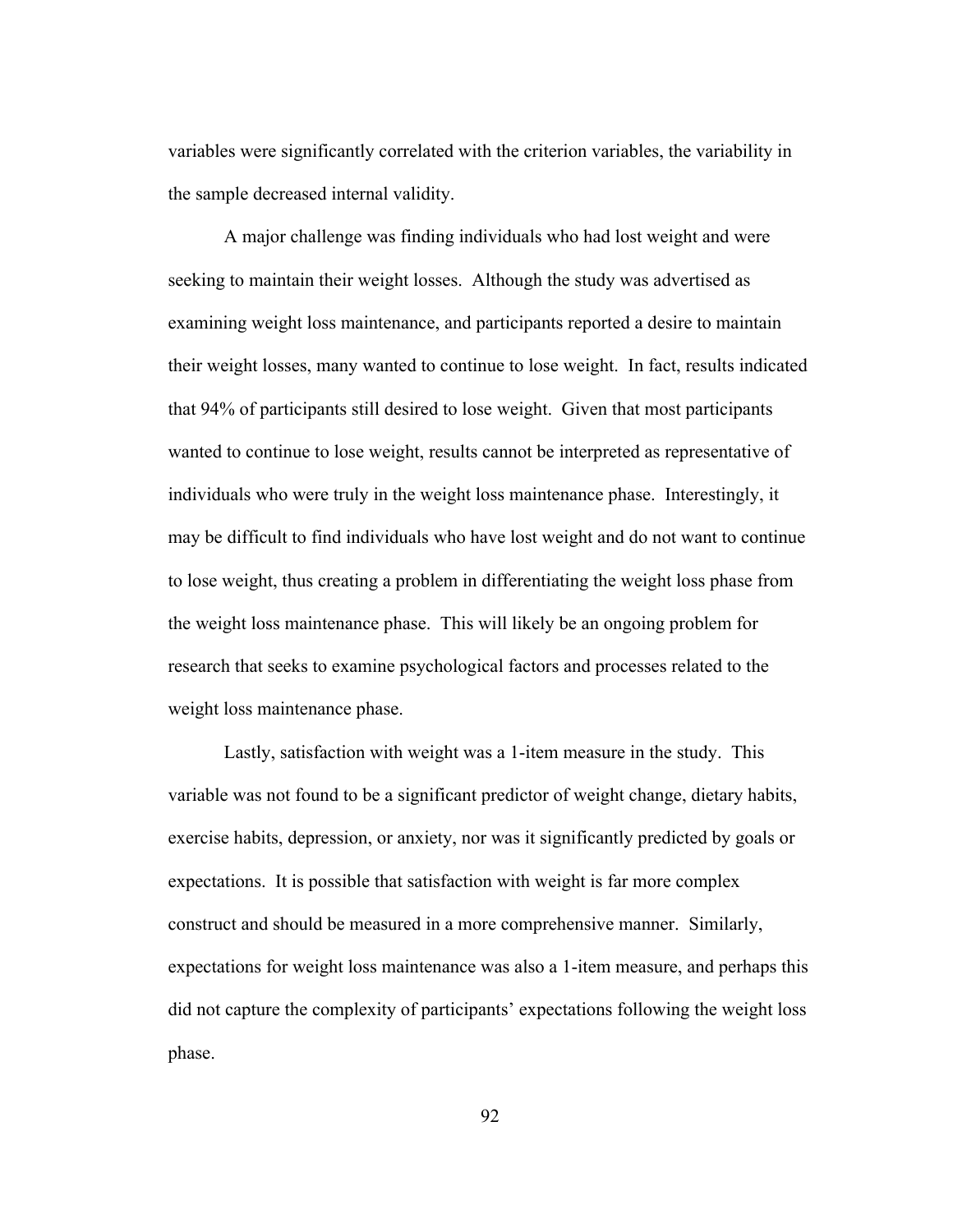### *Implications and Future Directions*

This study did not provide support that goals, expectations, or satisfaction with weight were predictive of weight change, nor were goals or expectations predictive of satisfaction with weight. It can be argued that these constructs are not relevant to weight loss maintenance, given the lack of significant findings. It can also be argued that other variables may moderate the impact of goals, expectations, and satisfaction on weight change, such as motivation toward goals, commitment to goals, engagement in weight maintenance strategies, self-efficacy, and barriers to accomplishing goals. Examination of potential moderators may shed light on any potential relationships between goals, expectations, satisfaction, and weight change.

As previously mentioned, it may be helpful to further operationally define satisfaction with weight. Perhaps satisfaction with weight is a far more complex construct than initially thought, consisting of various dimensions of satisfaction. Beyond satisfaction with a specific weight, it may be important to explore satisfaction with the various effects of weight loss. For example, an individual may be dissatisfied with their current weight, but may be very satisfied that he or she has lost 5% of their body weight and is able to engage in activities that were previously difficult to engage in. Gaining a more cohesive understanding of the various factors that impact satisfaction may provide insight as to whether satisfaction with weight is relevant to weight loss maintenance. Qualitative exploration of participants' satisfaction with weight may help facilitate more precise measurement of this variable.

93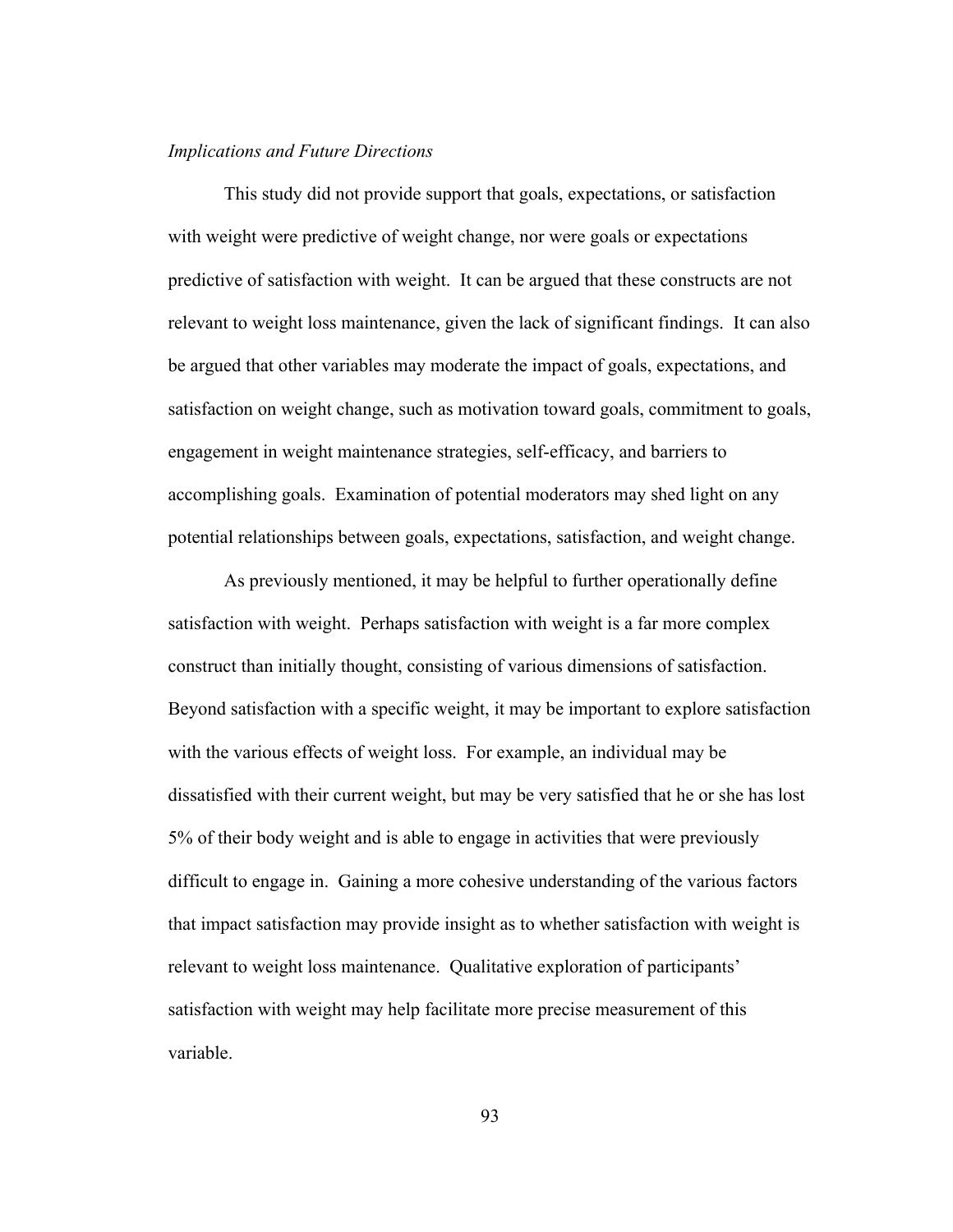Despite the lack of significant findings in this study, improving weight loss maintenance continues to be a priority, given the problems associated with the overweight and obesity epidemic. There should be a continued emphasis on understanding the factors that facilitate successful weight loss maintenance. While the strategies involved in successful weight loss maintenance have been identified (e.g., high levels of physical activity, low-calorie, low-fat diet, regular weighing, etc.), the psychological processes that drive these strategies have not been extensively examined. Further examination of the psychological variables related to engaging in these strategies (e.g., motivation, commitment, self-efficacy, and barriers) may provide a more comprehensive understanding of what leads individuals to engage in these critical weight loss maintenance behaviors.

Taken together, the results of this study indicate that goals, expectations and satisfaction are not significant predictors of weight change, nor are goals and expectations significant predictors of satisfaction with weight. In addition, satisfaction with weight is not a significant predictor of dietary habits, exercise habits, depression, or anxiety. Given the significant consequences associated with obesity, along with the problem of weight regain following weight loss treatment, research must continue to examine the psychological processes associated with successful weight loss maintenance.

94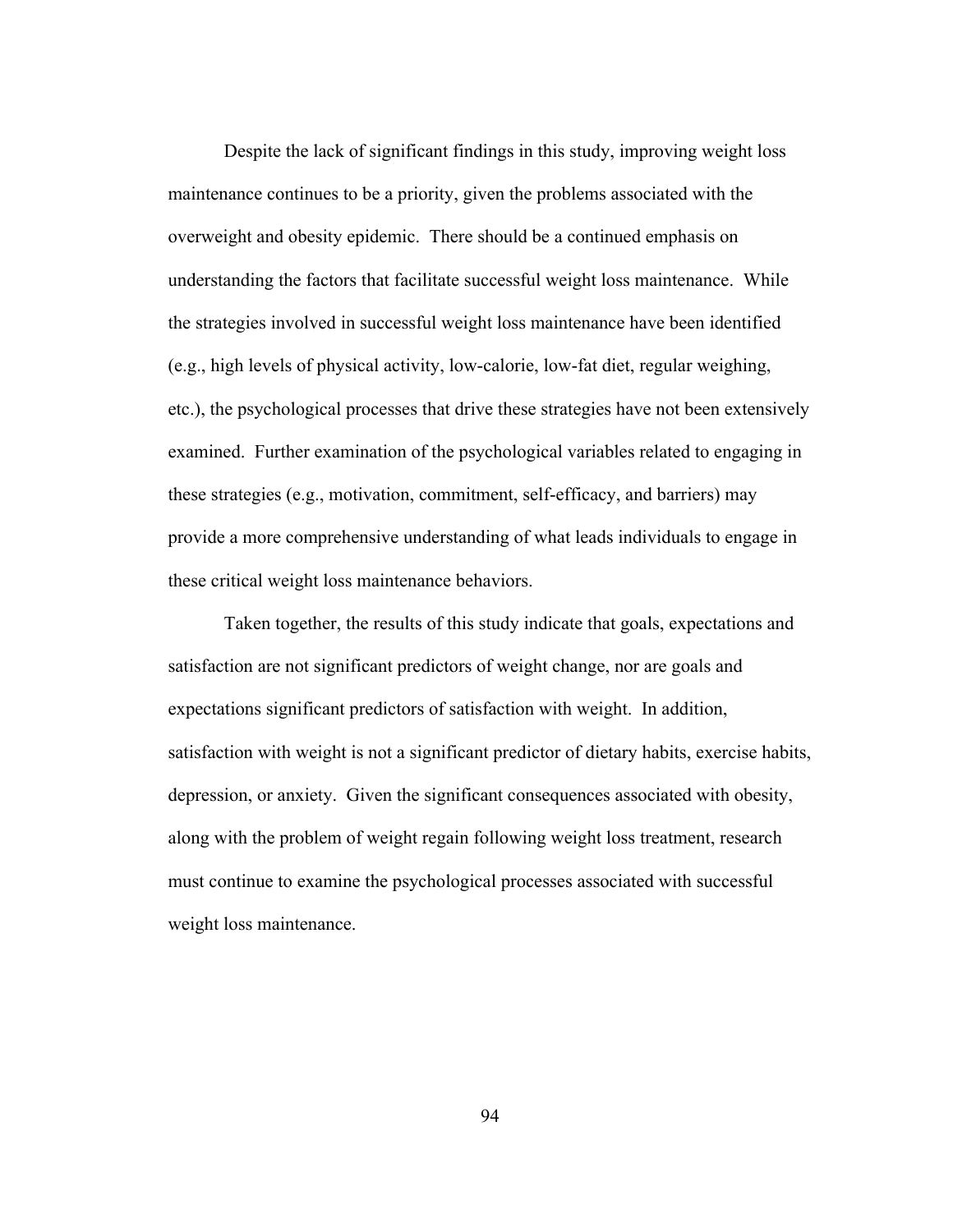#### REFERENCES

- Ahrens, A. H. (1987). Theories of depression: The role of goals and the selfevaluation process. *Cognitive Therapy and Research, 6,* 665-680.
- Allison, D. B., Fontaine, K. R., Manson, J. E., Stevens, J., & Van Itallie, T. B. (1999). Annual deaths attributable to obesity in the United States. *JAMA, 282*, 1530- 1538.
- Ames, G. E., Perri, M. G., Fox, L. D., Fallon, E. A., De Braganza, N., Murawski, M. E., Pafumi, L., & Hausenblas, H. A. (2005). Changing weight-loss expectations: A randomized pilot study. *Eating Behaviors, 6*, 259-269.
- Anderson, J. W., Konz, E. C., Frederich, R. C., & Wood, C. L. (2001). Long-term weight-loss maintenance: A meta-analysis of US studies. *American Journal of Clinical Nutrition, 74,* 579-584.
- Atkinson, J. W. (1964). *An introduction to motivation*. Princeton, NJ: Van Nostrand.
- Ajzen, I. (1991). The theory of planned behavior. *Organizational Behavior and Human Decision Processes, 50,* 179-211.
- Ajzen, I. & Fishbein, M. (1980). *Understanding attitudes and predicting social behavior.* Englewood Cliffs, NJ: Prentice Hall.
- Bandura, A. (1977). Self-efficacy: Toward a unifying theory of behavior change. *Psychological Review, 2,* 191-215.
- Bandura, A. (1986). *Social foundations of thought and action: A social cognitive theory*.Englewood Cliffs, NJ: Prentice Hall.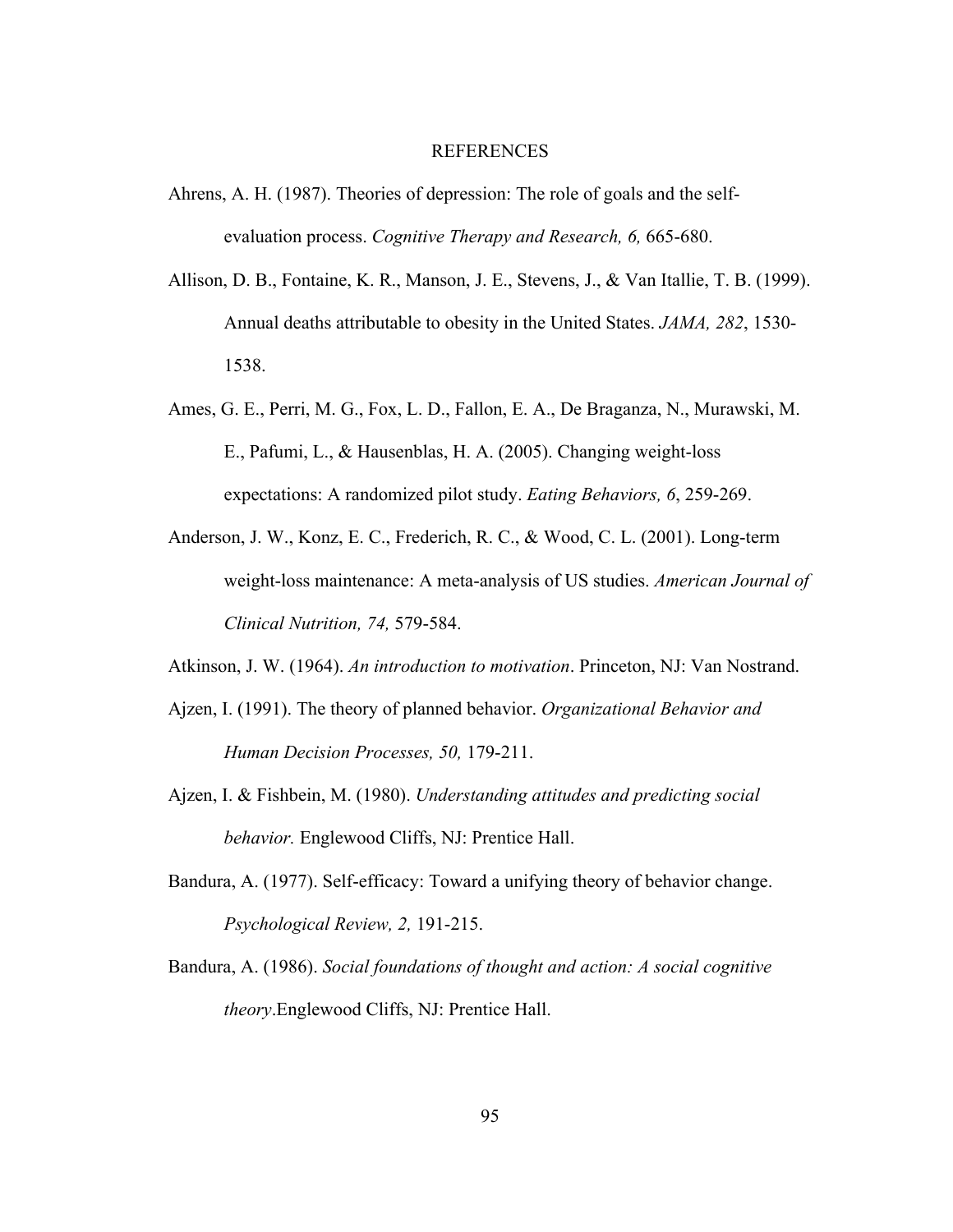- Bandura, A. & Cervone, D. (1983). Self-evaluative and self-efficacy mechanisms governing the motivational effects of goal systems. *Journal of Personality and Social Psychology, 45,* 1017-1028.
- Bandura, A. & Cervone, D. (1986). Differential engagement of self-reactive influences in cognitive motivation. *Organizational Behavior and Human Decision Processes, 38,* 92-113.
- Beck, A. T. (1967). *Depression: Clinical, experimental, and theoretical aspects.* New York: Harper & Row.
- Bernier, M. & Avard, J. (1986). Self-efficacy, outcome, and attrition in a weight reduction program. *Cognitive Therapy and Research, 10,* 319-338.
- Blackburn, G. L. (1999). Benefits of weight loss in the treatment of obesity. *American Journal of Clinical Nutrition, 69*, 347-349.
- Bonato, D. P. & Boland, F. J. (1987). Predictors of weight loss at the end of and 1-year follow up for a behavioral weight loss program. *International Journal of Eating Disorders, 6,* 573-577.
- Borenstein, M., Rothstein, H., & Cohen, J. (2001). *Power and Precision.* Englewood, NJ: Biostat, Inc.
- Bradley, I., Poser, E. G., & Johnson, J. A. (1980). Outcome expectation ratings as predictors of success in weight reduction. *Journal of Clinical Psychology, 36*, 500-502.
- Bray, G. A. & Greenway, F. L. (2000). Current and potential drugs for treatment of obesity. *Endocrine Review, 20,* 805-875.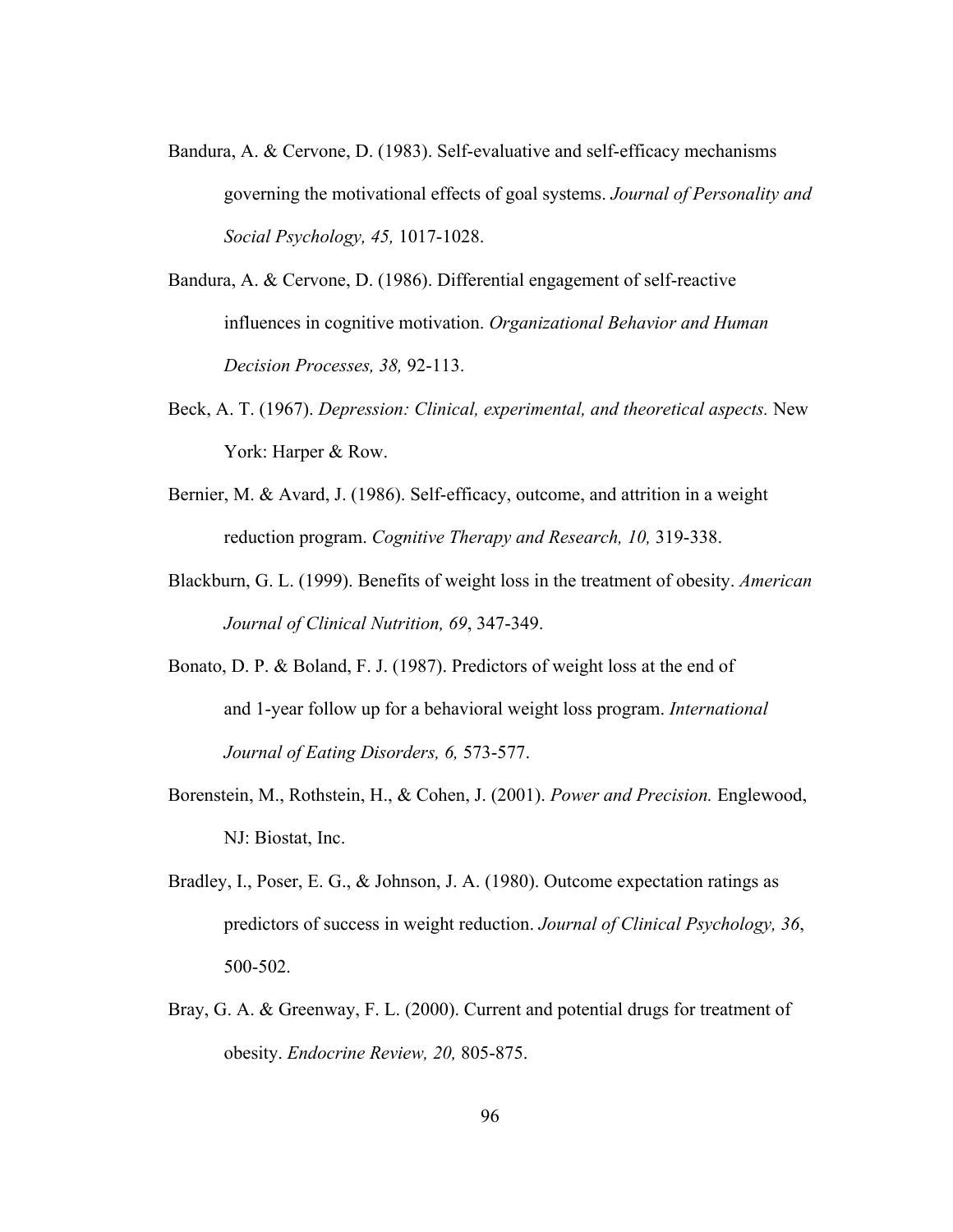- Brownell, K. D. (1982). Obesity: Understanding and treating a serious, prevalent and refractory disorder. *Journal of Consulting and Clinical Psychology, 50*, 820- 840.
- Brownell, K. D. (1991a). Dieting and the search for the perfect body: Where physiology and culture collide. *Behavior Therapy, 22*, 1-2.
- Brownell, K. D. (1991b). Personal responsibility and control over our bodies: When expectation exceeds reality. *Health Psychology, 10*, 303-310.
- Brownell, K. D. (2000). *The LEARN program for weight management 2000*. Dallas, TX: American Health.
- Brownell, K. D. & Stunkard, A. J. (1981). Couples training, pharmacotherapy, and behavior therapy in the treatment of obesity. *Archives of General Psychiatry, 38,* 1233-1239.
- Brownell, K. D. & Wadden, T. A. (1986). Behavior therapy for obesity: Modern approaches and better results. In K. D. Brownell  $& J. P.$  Foreyt (Eds.), *Handbook of eating disorders: Physiology, psychology, and treatment of obesity, anorexia, and bulimia* (pp. 180-197). New York: Basic Books.
- Brownell, K. D. & Wadden, T. A. (1991). The heterogeneity of obesity: Fitting treatments to individuals. *Behavior Therapy, 22*, 153-177.
- Brownell, K. D. & Wadden, T. A. (1992). Etiology and treatment of obesity: Understanding a serious, prevalent and refractory disorder. *Journal of Consulting and Clinical Psychology, 60*, 505-517.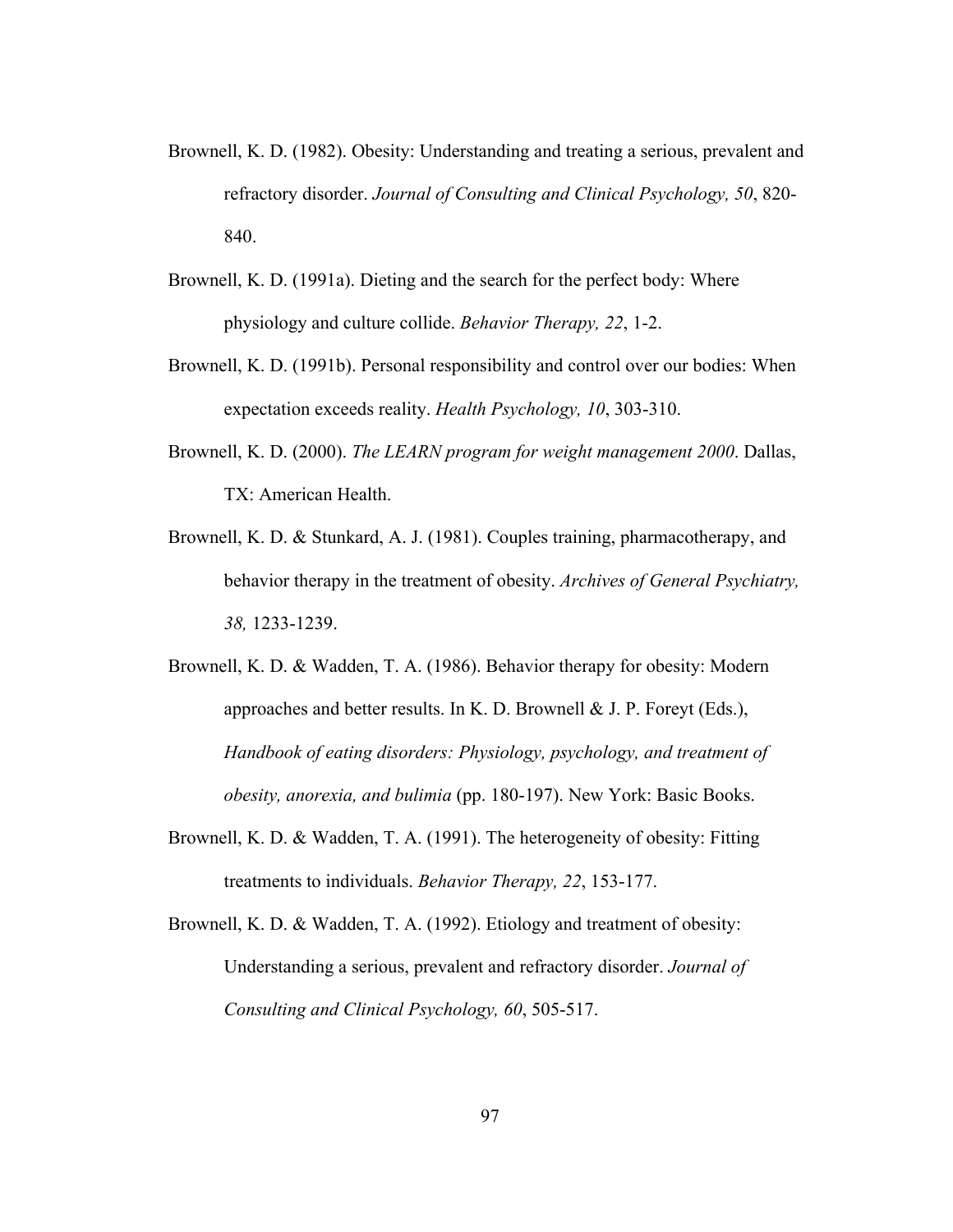- Byrne, S. (2002). Psychological aspects of weight maintenance and relapse in obesity. *Journal of Psychosomatic Research, 53*, 1029-1036.
- Byrne, S. M., Cooper, Z., Fairburn, C. G. (2004). Psychological predictors of weight regain in obesity. *Behavior Research and Therapy, 42*, 1341-1356.
- Carver, C. S., Lawrence, J. W., & Scheier, M. F. (1996). A control-process perspective on the origins of affect. In L. L. Martin & A. Tesser (Eds.), *Striving and Feeling: Interactions among goals, affect, and self-regulation*  (pp. 11-52)*.* Mahwah, NJ: Earlbaum.
- Carver, C. S. & Scheier, M. F. (1981). *Attention and self-regulation: A control theory approach to human behavior*. New York: Springer-Verlag.
- Carver, C. S. & Scheier, M. F. (1982). Control theory: A useful conceptual framework for personality-social, clinical, and health psychology. *Psychological Bulletin, 92*, 111-135.
- Carver, C. S. & Scheier, M. F. (1990). Origins and functions of positive and negative affect: A control process view. *Psychological Review, 97*, 19-35.
- Centers for Disease Control and Prevention. (2002). *National Diabetes Fact Sheet: General Information and National Estimates on Diabetes in the United States, 2000.* Atlanta, GA: US Department of Health and Human Services, Centers for Disease Control and Prevention.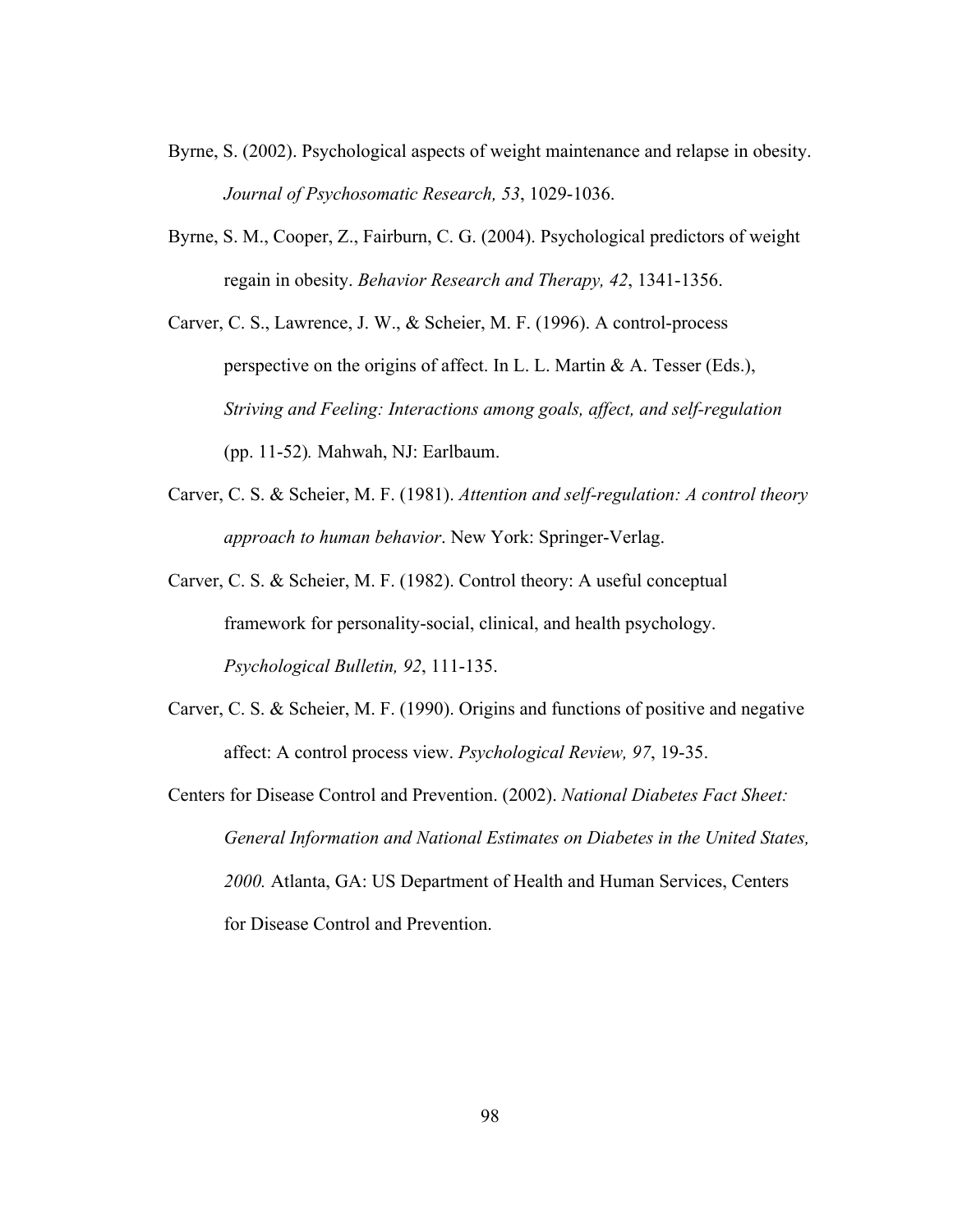- Cervone, D. (1993). The role of self-referent cognitions in goal setting, motivation, and performance. In M. Rabinowitz (Ed.), *Cognitive science foundations of instruction* (pp. 57-95). Hillsdade, NJ: Erlbaum.
- Cervone, D. Jiwani, J., & Wood. R. (1991). Goal setting and the differential influence of self-regulatory processes on complex decision making performance. *Journal of Personality and Social Psychology, 61*, 257-266.
- Cervone, D., Kopp, D. A., Schaumann, L., & Scott, W. D. (1994). Mood, selfefficacy, and performance standards: Lower moods induce higher standards for performance. *Journal of Personality and Social Psychology, 3,* 499-512.
- Colvin, R. H. & Olson, S. B. (1983). A descriptive analysis of men and women who have lost significant weight and are highly successful at maintaining the loss. *Addictive Behaviors, 8*, 287-295.
- Cooper, Z., & Fairburn, C. G. (2002). Cognitive-behavioral treatment of obesity. In T. A Wadden & A. J. Stunkard (Eds.), *Handbook of obesity treatment* (pp. 465-479). New York: Guildford Press.
- Dalle Grave, R., Calugi, S., Magri, F., Cuzzolaro, M., Dall'Aglio, E., Lucchin, L., Melchionda, N., Marchesini, G., & the QUOVADIS Study Group. (2004). Weight loss expectations in obese patients seeking treatment at medical centers. *Obesity Research, 12*, 2005-2012.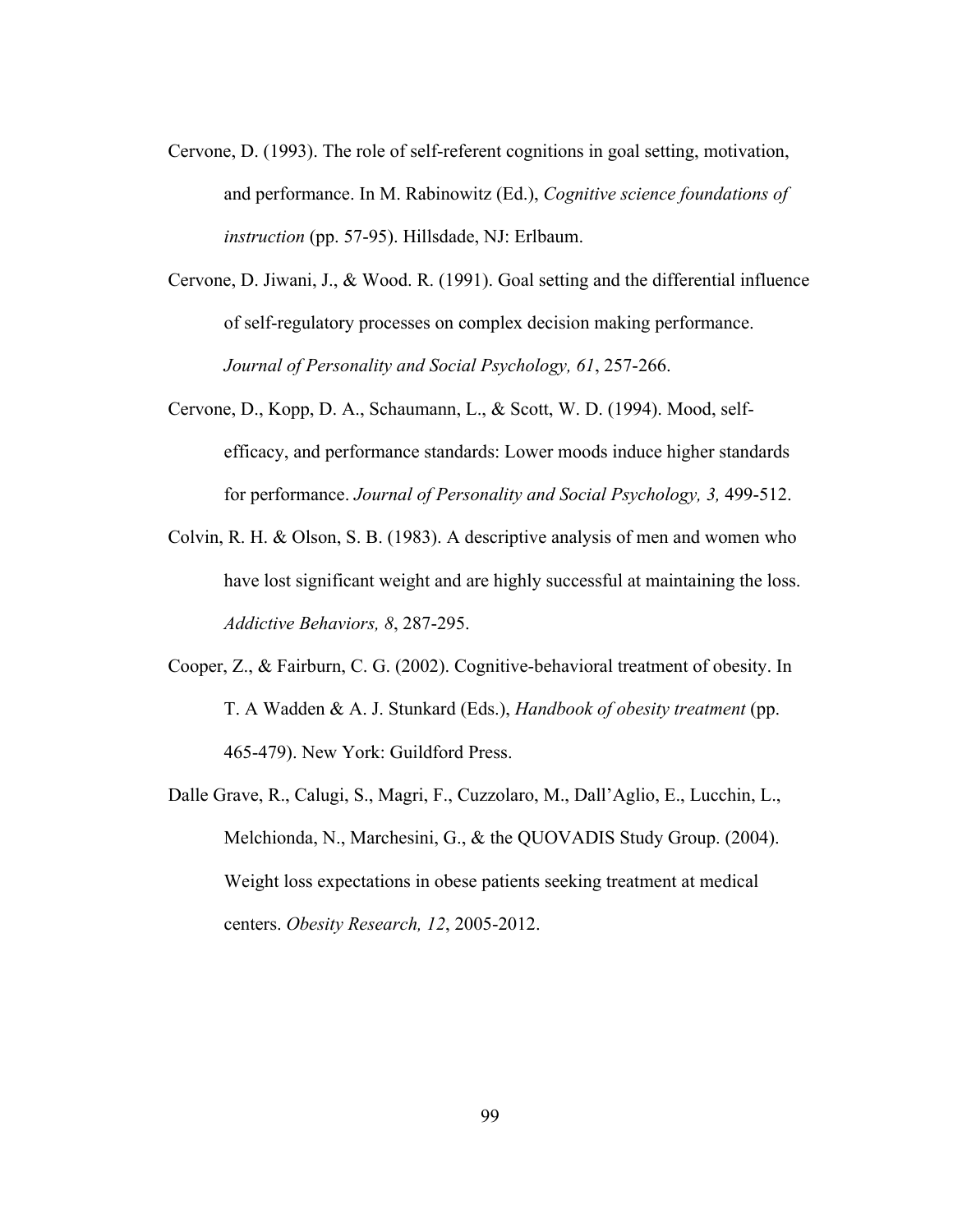- Dalle Grave, R., Calugi, S., Molinari, E., Petroni, M. L., Bondi, M., Compare, A., Marchesini, G., & the QUOVADIS Study Group. (2005). Weight loss expectations in obese patients and treatment attrition: An observational multicenter study. *Obesity Research, 13*, 1961-1969.
- Deci, E. L., & Ryan, R. M. (1985). *Intrinsic motivation and self-determination in human behavior.* New York: Plenum Press.
- Emmons, R. A. (1996). Striving and feeling: Personal goals and subjective wellbeing. In P. M. Gollwitzer & J. A. Bargh (Eds.), *The psychology of action: Linking cognition and motivation to behavior* (pp. 313-337). New York: Guilford.
- Erez, M. & Zidon, I. (1984). Effects of goal acceptance on the relationship of goal setting and task performance. *Journal of Applied Psychology, 69*, 69-78.
- Finch, E. A., Linde, J. A., Jeffery, R. W., Rothman, A. J., King, C. M., & Levy, R. L. (2005). The effects of outcome expectations and satisfaction on weight loss and maintenance: Correlational and experimental analyses – a randomized trial. *Health Psychology, 24*, 608-616.
- Finkelstein, E. A., Fiebelkorn, I. C., & Wang, G. (2003). National medical spending attributable to overweight and obesity: How much, and who's paying? *Health Affairs, W3*, 219-226.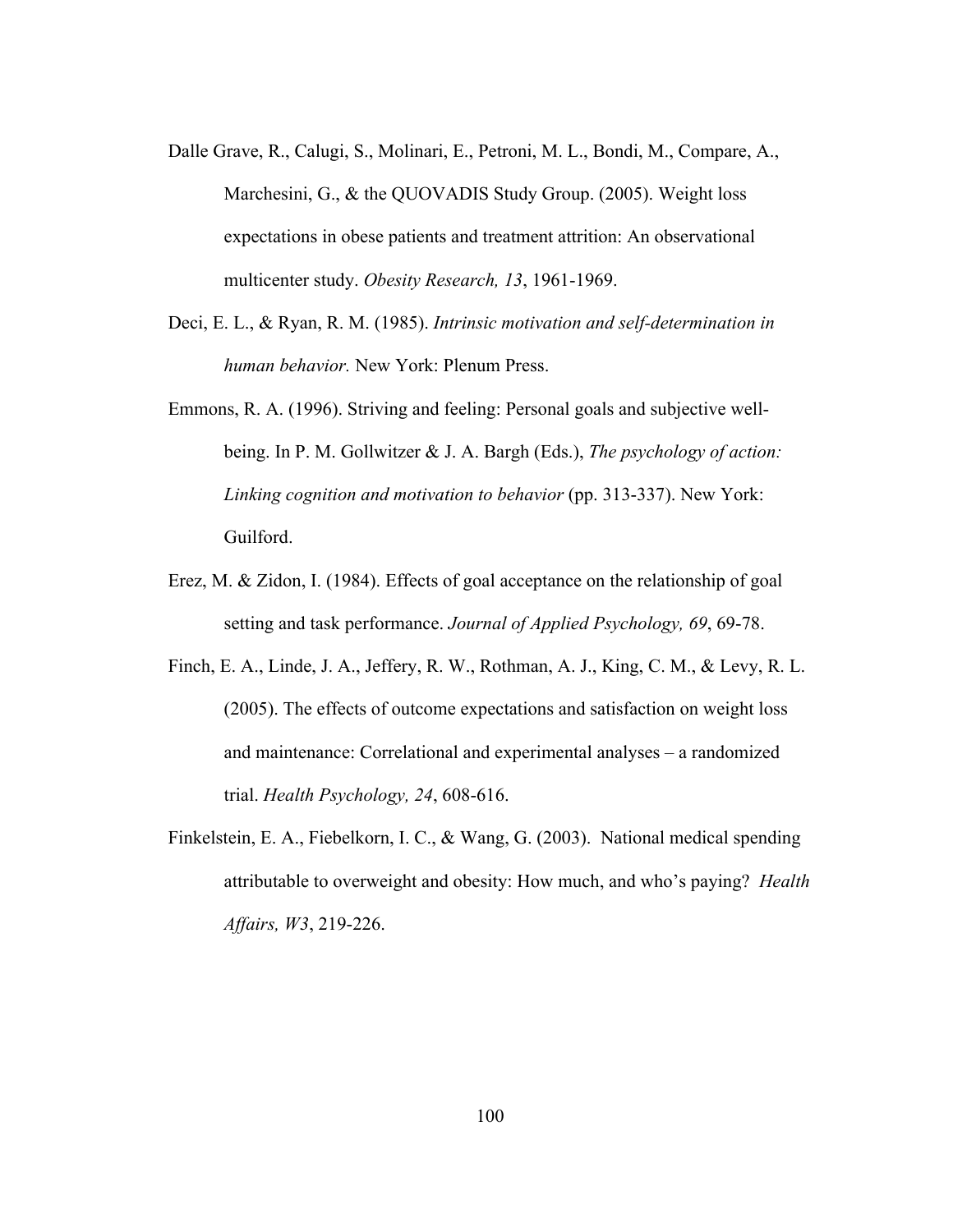- Finkelstein, E. A., Trogdon, J. G., Cohen, J. W., & Dietz, W. (2009, July). Annual medical spending attributable to obesity: payer- and service-specific estimates. *Health Affairs* [On-line serial], *28* (5). Available FTP: Hostname: content.healthaffairs.org Directory: 10.1377/hlthaff.28.5.w822
- Flegal, K. M., Carroll, M. D., Odgen, C. L., & Johnson, C. L. (2002). Prevalence and trends in obesity among US adults, 1999-2000. *JAMA, 288*, 1728-1732.
- Fontaine, K. R., Redden, D. T., Wang, C., Westfall, A. O., & Allison, D. B. (2003). Years of life lost due to obesity. *JAMA, 289*, 187-193.

Foster, G. D. (1995). Reasonable weights: Determinants, definitions, and directions. In D. B. Allison & F. X. Pi-Sunyer (Eds.), *Obesity treatment: Establishing goals, improving outcomes, and reviewing the research agenda* (pp. 35-44). New York: Plenum Press.

- Foster, G. D., Makris, A. P., & Bailer, B. A. (2005). Behavioral treatment of obesity. *American Journal of Clinical Nutrition, 82 (suppl)*, 230S-235S.
- Foster, G. D., Phelan, S., Wadden, T. A., Gill, D., Ermold, J., & Didie, E. (2004). Promoting more modest weight losses: A pilot study. *Obesity Research, 12*, 1271-1277.
- Foster, G. D., Wadden, T. A., Phelan, S., Sarwer, D. B., & Sanderson, R. S. (2001). Obese patients' perceptions of treatment outcomes and the factors than influence them. *Archives of Internal Medicine, 161*, 2133-2139.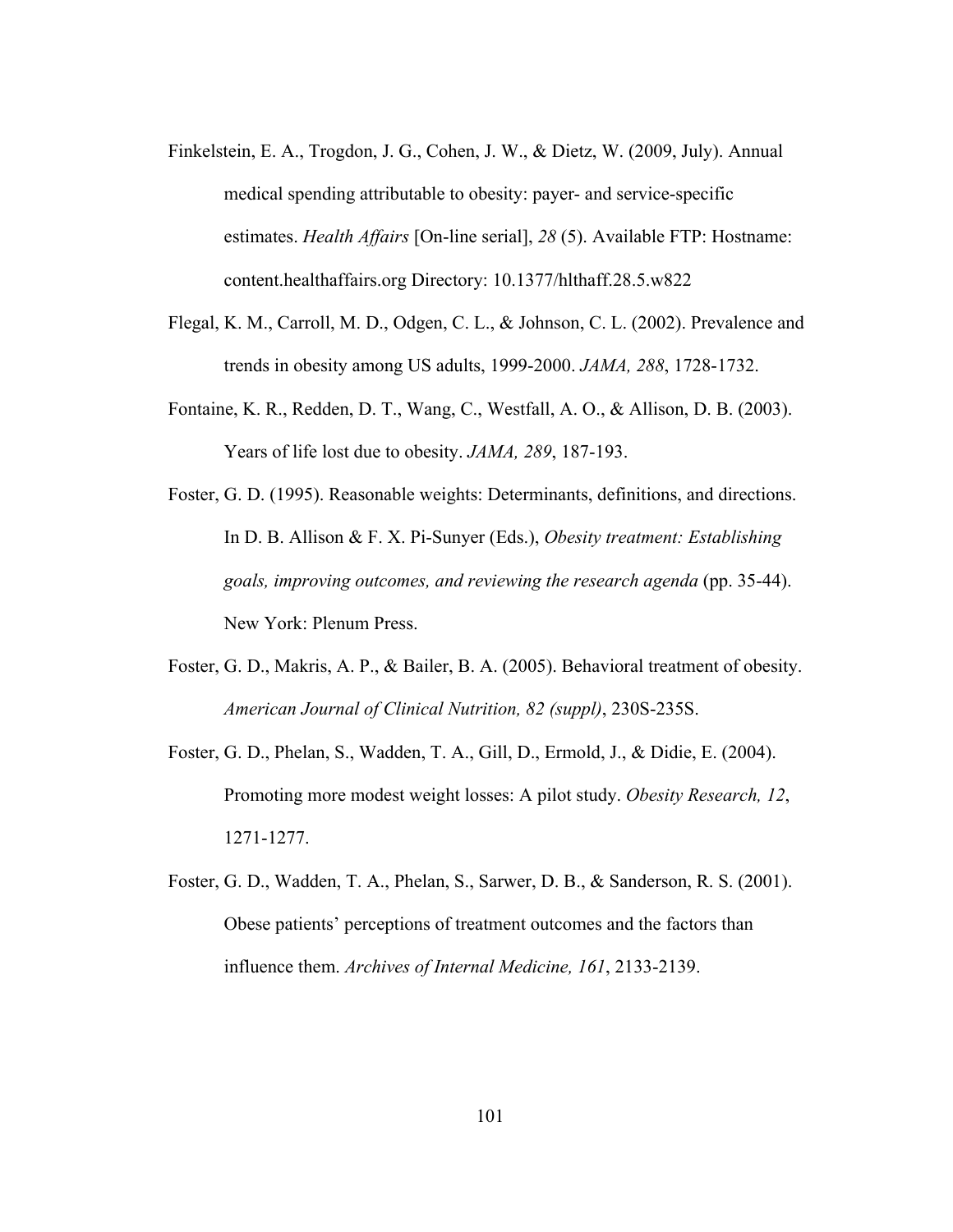- Foster, G. D., Wadden, T. A., Vogt, R. A., & Brewer, G. (1997). What is a reasonable weight loss? Patients' expectations and evaluations of obesity treatment outcomes. *Journal of Consulting and Clinical Psychology, 65*, 79-85.
- Goldstein, D. J. (1992). Beneficial effects of modest weight loss. *International Journal of Obesity, 16,* 397-416.
- Gormally, J. & Rardin, D. (1981). Weight loss and maintenance and changes in diet and exercise for behavioral counseling and nutrition education. *Journal of Counseling Psychology, 28*, 295-304.
- Gormally, J., Rardin, D., & Black, S. (1980). Correlates of successful response to a behavioral weight control clinic. *Journal of Counseling Psychology, 27*, 179- 191.
- Harrison, G. G. (1985). Height-weight tables. *Annals of Internal Medicine, 103,* 989- 993.
- Head, S. & Brookhart, A. (1997). Lifestyle modification and relapse-prevention training during treatment for weight loss. *Behavior Therapy, 28,* 307-321.
- Hedley, A. A., Ogden, C. L., Johnson, C. L., Carroll, M. D., Curtin, L. R., & Flegal, K. M. (2004). Prevalence of overweight and obesity among US children, adolescents, and adults, 1999-2000*. JAMA, 291,* 2847-2850.
- Higgins, E. T. (1987). Self-discrepancy: A theory relating self and affect. *Psychological Review, 94*, 319-340.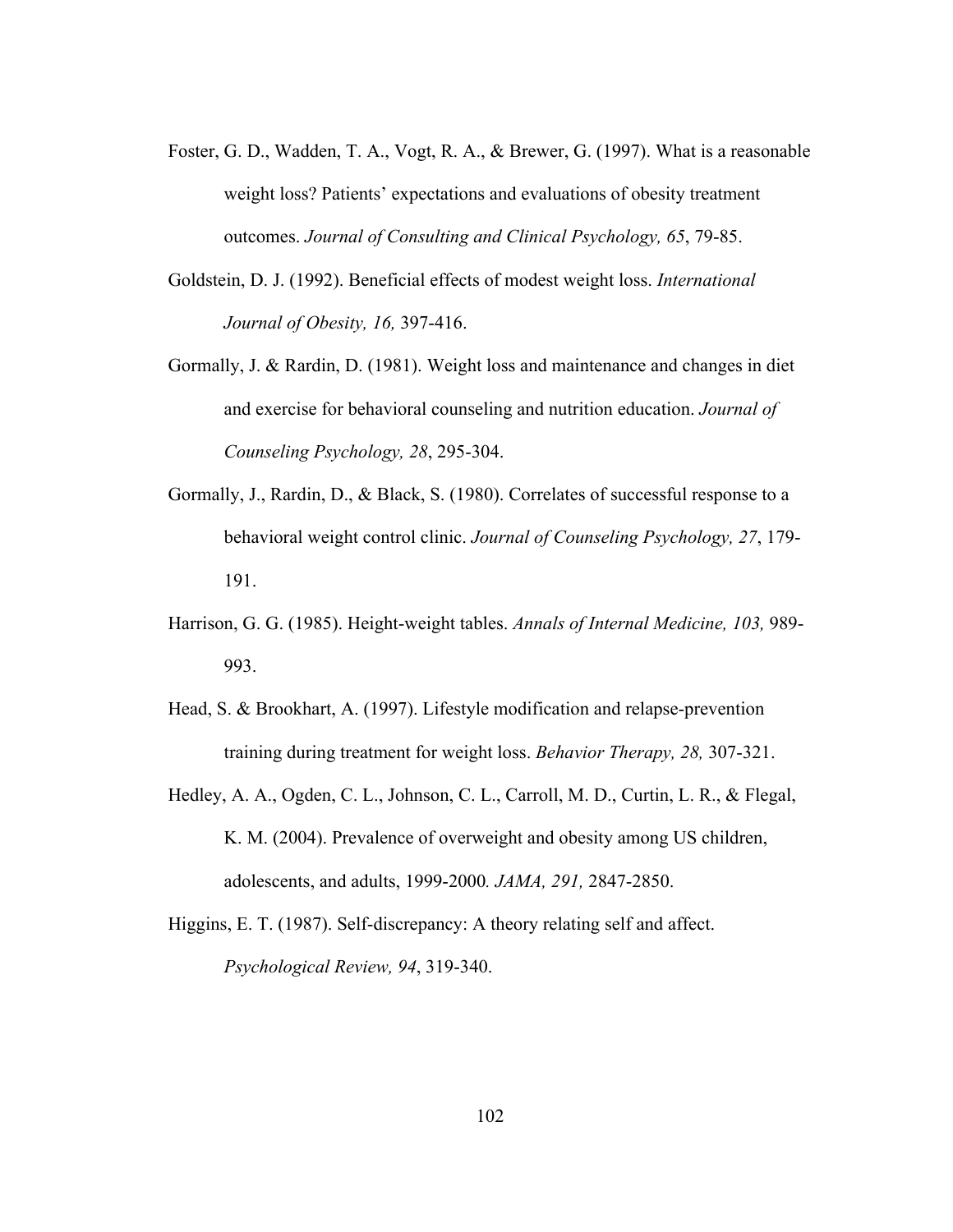- Hsee, C. K. & Abelson, R. P. (1991). Velocity relation: Satisfaction as a function of the first derivative of outcome over time. *Journal of Personality and Social Psychology, 60*, 341-347.
- Institute of Medicine of the National Academy of Sciences. (1995). *Weighing the options: Criteria for evaluating weight management programs.* Washington, DC: National Academy Press.
- International Consensus Group for the Development of an International Physical Activity Questionnaire (2002 revised). International Physical Activity Questionnaire-Short Form (IPAQ-SF). Retrieved from http://www.ipaq.ki.se.
- Jeffery, R. W., Bjornson-Benson, W. M, Rosenthal, B. S., Lindquist, R. A., Kurth, C. L., & Johnson, S. L. (1984). Correlates of weight loss and its maintenance over two years of follow-up among middle-aged men. *Preventive Medicine, 13*, 155-168.
- Jeffery, R. W., Drewnowski, A., Epstein, L. H., Stunkard, A. J., Wilson, G. T., Wing, R. R., & Hill, D. R. (2000). Long-term maintenance of weight loss: Current status. *Health Psychology, 19*, 5-16.
- Jeffery, R. W. & Wing, R. R. (1995). Long-term effects of interventions for weight loss using food provision and monetary incentives. Journal of Consulting and Clinical Psychology, 63, 793-796.
- Jeffery, R. W., Wing, R. R., & Mayer, R. R. (1998). Are smaller weight losses or more achievable weight loss goals better in the long term for obese patients? *Journal of Consulting and Clinical Psychology, 66*, 641-645.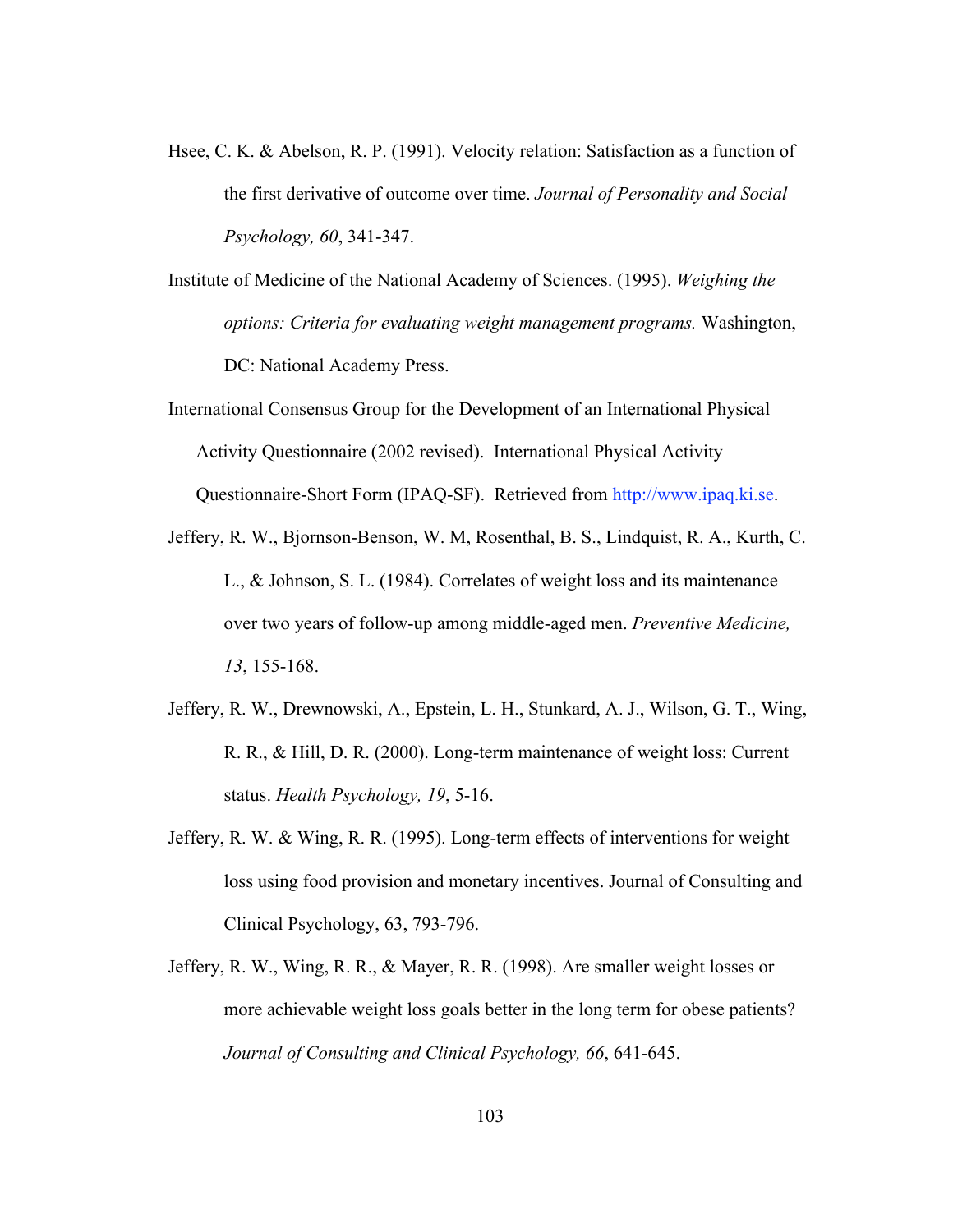- Kincey, J. (1980). Target setting, self-reinforcement pattern and locus of control orientation as predictors of outcome in a behavioural weight-loss programme. *Behavior Research and Therapy, 19*, 139-145.
- Klem, M. L., Wing, R. R., Lang, W., McGuire, M. T., & Hill, J. O. (2000). Does weight loss maintenance become easier over time? *Obesity Research, 8*, 438- 444.
- Klem, M. L., Wing, R. R., McGuire, M. T., Seagle, H. M., & Hill, J. O. (1997). A descriptive study of individuals successful at long-term maintenance of substantial weight loss. *American Journal of Clinical Nutrition, 66,* 239-246.
- Klinger, E. (1975). Consequences of commitment to and disengagement from incentives. *Psychological Review, 82,* 1-25.
- Klinger, E. (1987). Current concerns and disengagement from incentives. In F. Halisch & J Kuhl (Eds.), *Motivation, intention, and volition* (pp. 337-347). Berlin: Springer-Verlag.
- Kuhl, J. & Helle, P. (1986). Motivational and volitional determinants of depression: The degenerated-intention hypothesis. *Journal of Abnormal Psychology, 95*, 247-251.
- Latifi, R., Kellum, J. M., De Maria, E. J., & Sugarman, H. J. (2002). Surgical treatment for obesity*.* In T. A. Wadden & A. J. Stunkard (Eds.), *Handbook of obesity treatment* (pp. 339-356).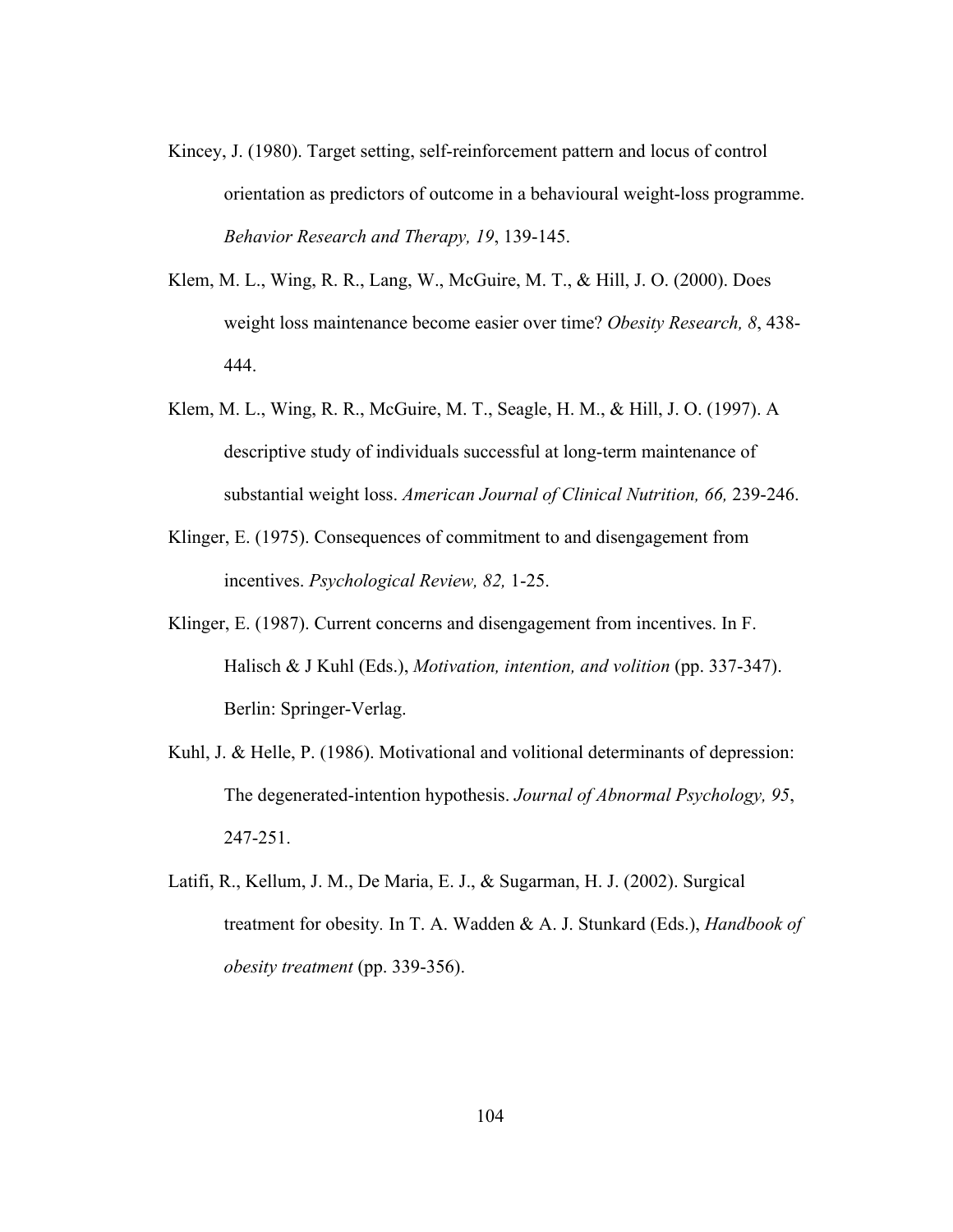- Lee, T. W., Locke, E. A., & Latham, G. P. (1989). Goal setting theory and job performance. In L. A. Pervin (Ed.), *Goal concepts in personality and social psychology* (pp. 291-326). Hillsdale, NJ: Erlbaum.
- Linde, J. A., Jeffery, R. W., Finch, E. A., Ng, D. M., & Rothman, A. J. (2004). Are unrealistic weight loss goals associated with outcomes for overweight women? *Obesity Research, 12*, 569-576.
- Linde, J. A., Jeffery, R. W., Levy, R. L., Pronk, N. P., & Boyle, R. G. (2005). Weight goals and treatment outcomes among overweight men and women enrolled in a weight loss trial. *International Journal of Obesity, 29*, 1002-1005.
- Locke, E. A. & Latham, G. P. (1990). *A theory of goal setting and task performance*. Englewood Cliffs, NJ: Prentice Hall.
- Locke, E. A. & Latham, G. P. (2002). Building a practically useful theory of goal setting and task motivation. *American Psychologist, 57*, 705-717.
- Matlin, M. & Stang, D. (1987). *The pollyanna principle*. Cambridge, MA: Schenkman.
- McGuire, M. T., Wing, R. R., Klem, M. L., Lang, W., & Hill, J. O. (1999). What predicts weight regain in a group of successful weight losers? *Journal of Consulting and Clinical Psychology, 67*, 177-185.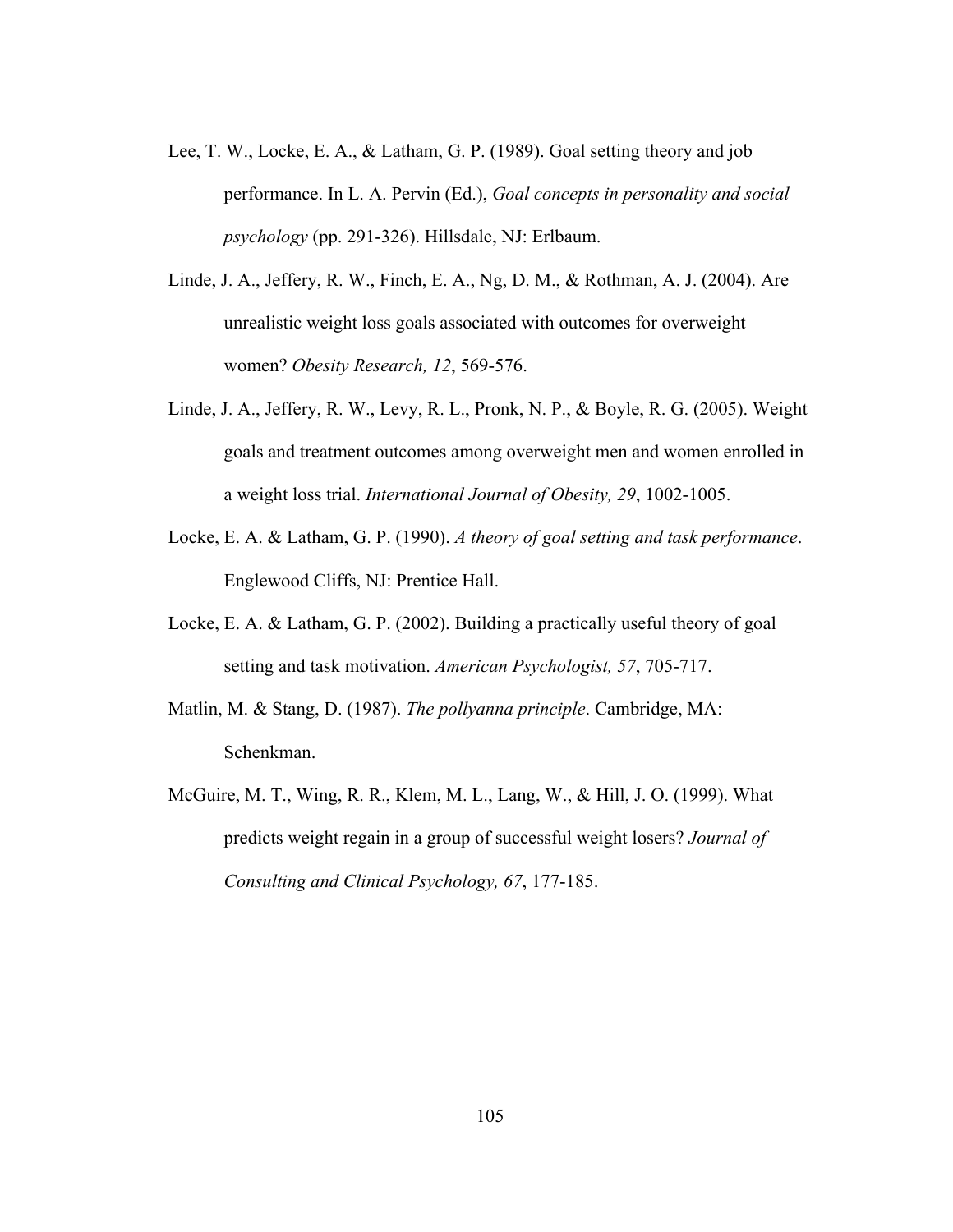- McIntosh, W. D. (1996). When does goal nonattainment lead to negative emotional reactions and when doesn't it? The role of linking and rumination. In L. L. Martin & A. Tesser (Eds.), *Striving and Feeling: Interactions among goals, affect, and self-regulation* (pp. 53-77). Hillsdale, NJ: Lawrence Erlbaum Associates, Inc.
- Meyer, J. M & Stunkard, A. J. (1993). Genetics and human obesity: In: A. J. Stunkard & T. A. (Eds), *Obesity: Theory and therapy* (pp. 137-150). New York: Raven Press.
- Mischel, W. (1973). Toward a cognitive-social learning reconceptualization of personality. *Psychological Review, 80*, 252-283.
- Must, A., Spadano, J., Coakley, E. H., Field, A. E., Colditz, G., & Dietz, W. M. (1999). The disease burden associated with overweight and obesity. *JAMA, 282*, 1523-1529.
- Nolen-Hoeksema, S. (1991). Responses to depression and their effects on the duration of depressive episodes. *Journal of Abnormal Psychology, 100,* 569-582.
- Oettingen, G. (1996). Positive fantasy and motivation. In P. M. Gollwitzer & J. A. Bargh (Eds.), *The psychology of action: linking cognition and motivation to behavior* (pp. 236-259). New York: Guilford Press.
- Oettingen, G. & Wadden. T. A. (1991). Expectation, fantasy, and weight loss: Is the impact of positive thinking always positive? *Cognitive Therapy and Research, 15*, 167-175.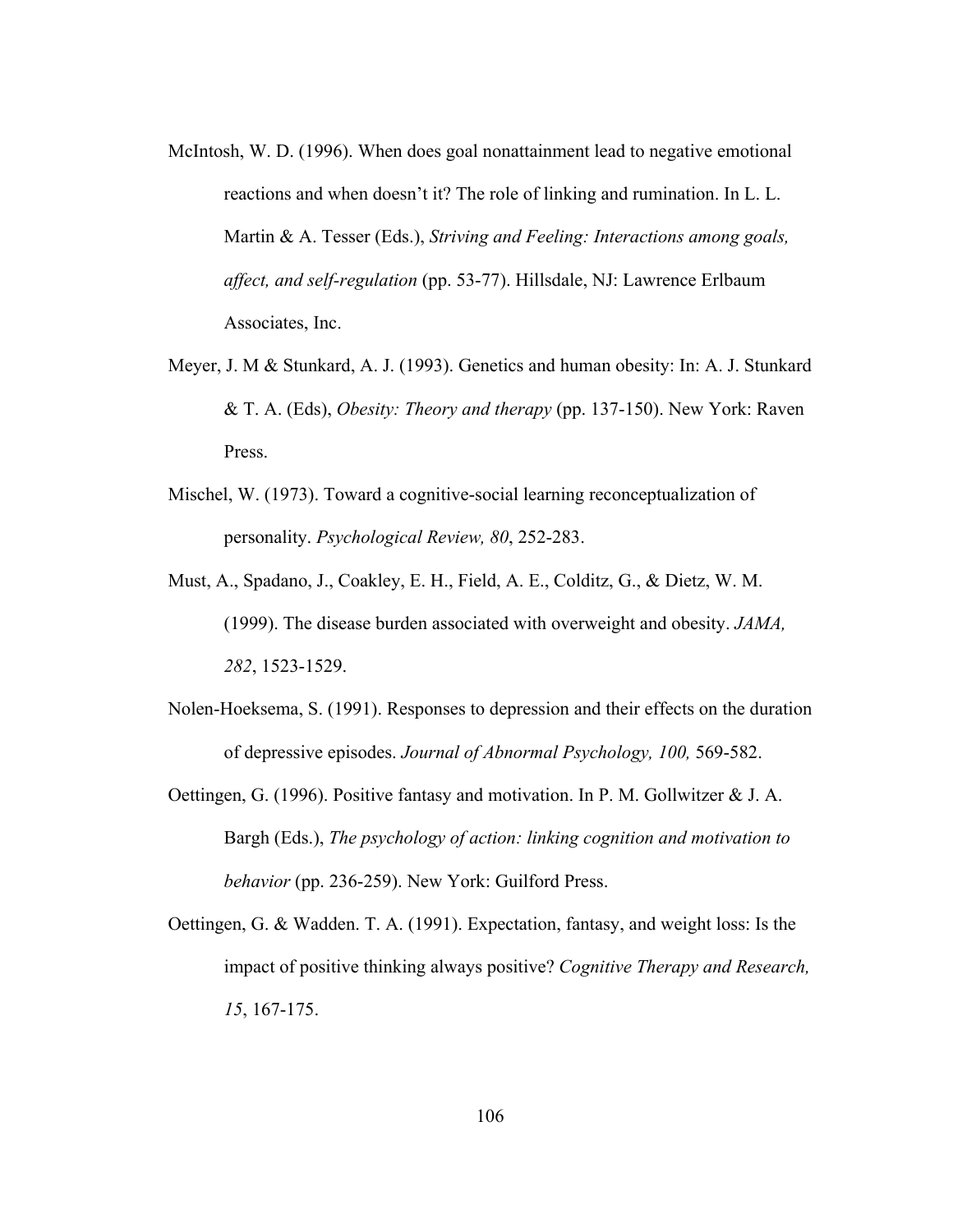- Ogden, C. L., Carroll, M. D., Curtin, L. R., McDowell, M. A., Tabak, C. J., & Flegal, K. M. (2006). Prevalence of overweight and obesity in the United States, 1999-2004. *JAMA, 295*, 1549-1555.
- O'Neil, P. M., Smith, C. F., Foster, G. D., & Anderson, D. A. (2000). The perceived relative worth of reaching and maintaining goal weight. *International Journal of Obesity, 24*, 1069-1076.
- Perri, M. G. (1998). The maintenance of treatment effects in the long-term management of obesity. *Clinical Psychology: Science and Practice, 5*, 526- 543.
- Perri, M. G. & Corsica, J. A. (2002). Improving the maintenance of weight lost in behavioral treatment of obesity. In T. A. Wadden & A. J. Stunkard (Eds.), *Handbook of obesity treatment* (pp. 367-389). New York: Guilford Press.
- Perri, M. G. & Foreyt, J. P. (2004). Preventing weight regain after weight loss. In G. A. Bray & C. Bouchard (Eds.), *Handbook of Obesity: Clinical Applications*   $(2<sup>nd</sup> edition; pp. 185-199)$ . New York: Marcel Dekker, Inc.
- Perri, M. G., Nezu, A. M., Patti, E. T., & McCann, K. L. (1989). Effect of length of treatment on weight loss. *Journal of Consulting and Clinical Psychology, 57,* 450-452.

Peterson, C. (2000). The future of optimism. *American Psychologist, 55*, 44-55.

Polivy, J. & Herman, C. P. (2002). If at first you don't succeed: False hopes of selfchange. *American Psychologist, 57*, 677-689.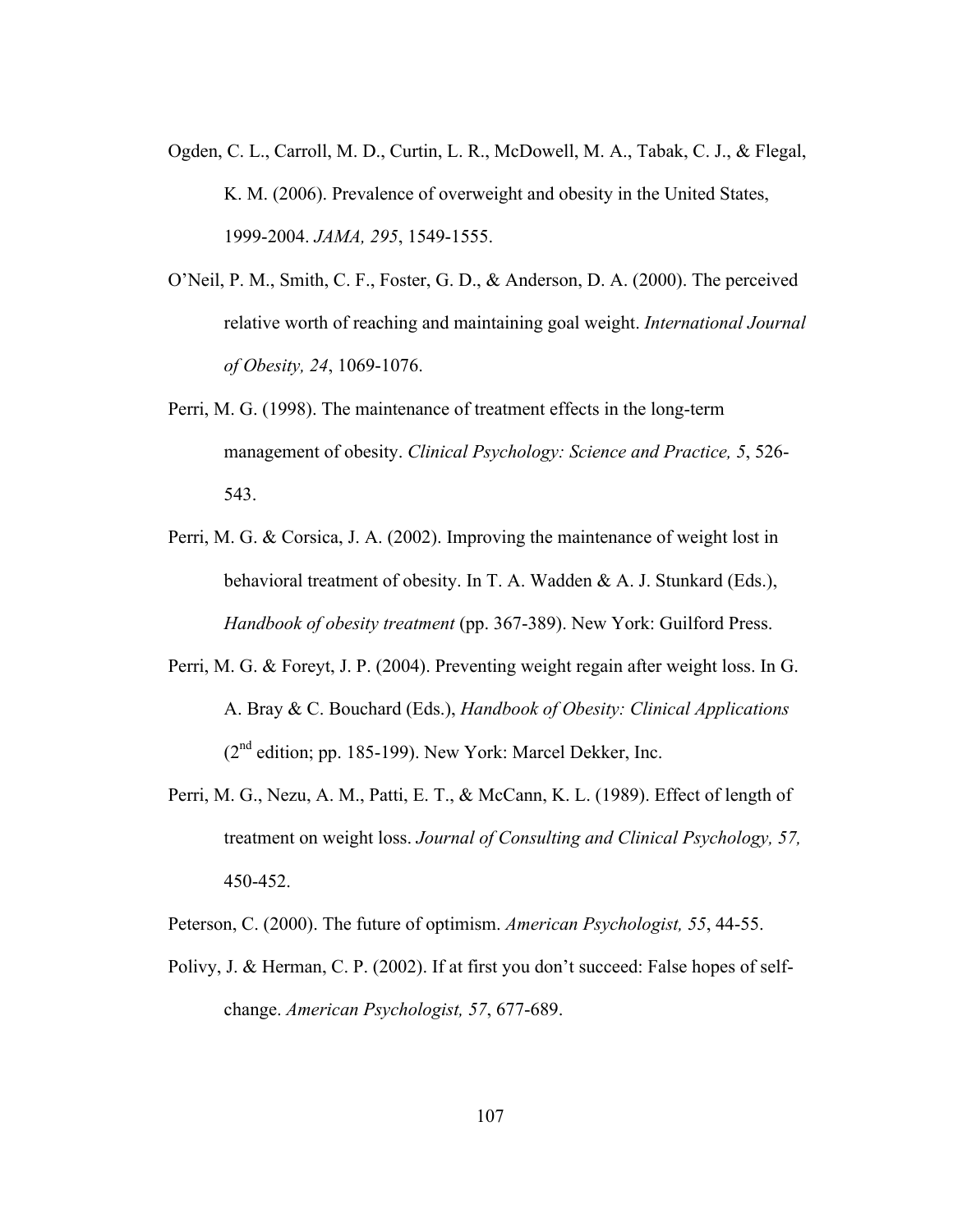- Prochaska, J. O., DiClemente, C. C., & Norcross, J. C. (1992). In search of how people change: Applications to addictive behaviors. *American Psychologist, 47,* 1102-1114.
- Puhl, R. & Brownell, K. D. (2001). Obesity, bias, and discrimination. *Obesity Research, 8,* 788-805.
- Pyszczynski, T. & Greenberg, J. (1987). Self-regulatory perseveration and the depressive self-focusing style: A self-awareness theory of reactive depression. *Psychological Bulletin, 102*, 122-138.
- Radloff, L. S. (1977). The CES-D Scale: A self-report depression scale for research in general population. *Applied Psychological Measurement, 1*, 385-401.
- Rehm, L. P. (1977). A self-control model of depression. *Behavior Therapy, 8,* 787- 804.
- Rosentock, I. M., Strecher, V. J., & Becker, M. H. (1988). Social learning theory and the health belief model. *Health Education Quarterly, 15,* 175-183.
- Rothman, A. J. (2000). Toward a theory-based analysis of behavioral maintenance. *Health* Psychology, 19, 64-69.
- Rotter, J. B. (1954). *Social learning and clinical psychology.* New York: Prentice-Hall.
- Sarason, I. G., Sarason, B. R., & Pierce, G. R. (1990). Anxiety, cognitive interference, and performance. *Journal of Social Behavior and Personality, 5,*  1-18.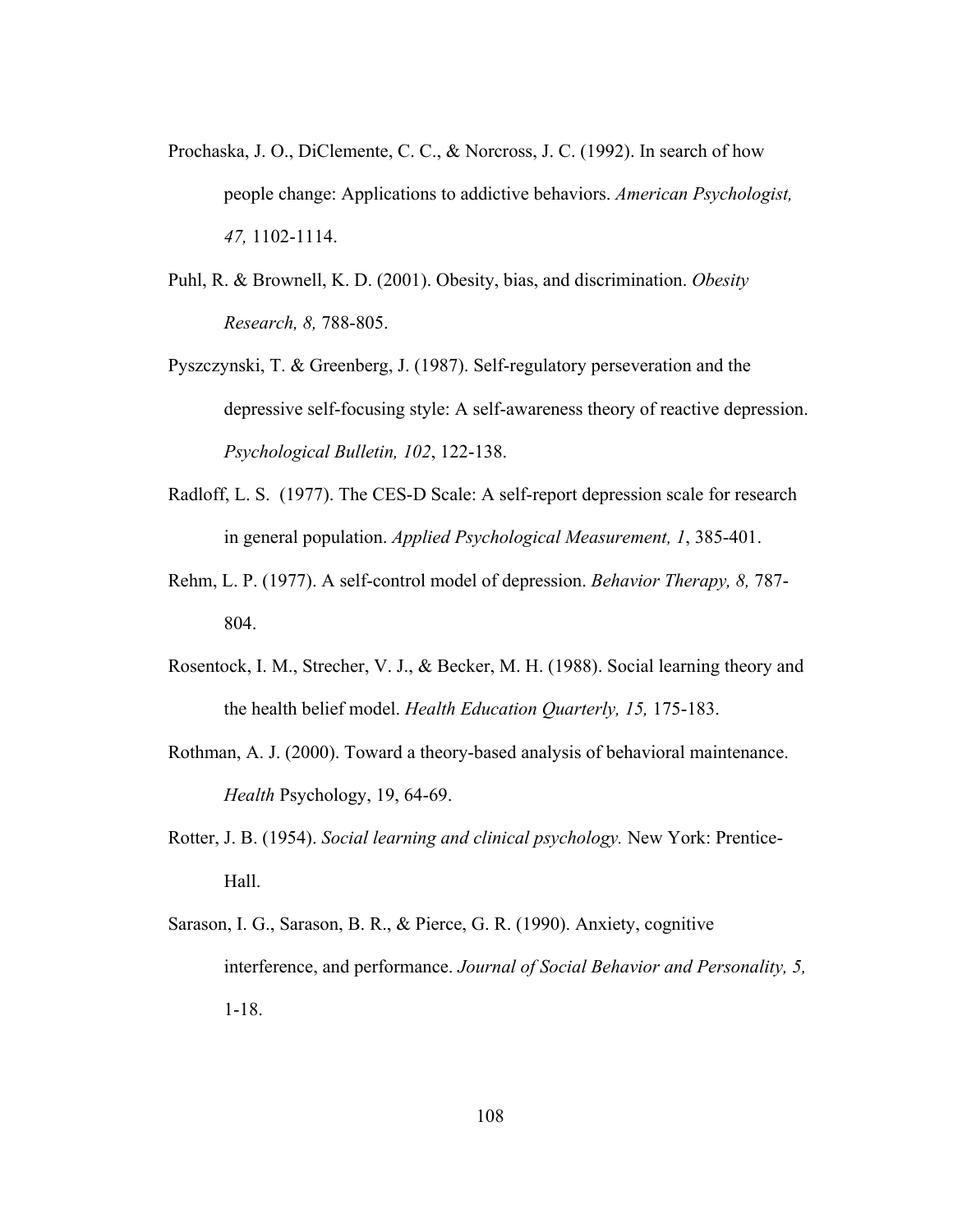- Seligman, M. E. P. (1975). *Helplessness: On depression, development, and death.* San Francisco: Freeman.
- Scheier, M. F. & Carver, C. S. (1992). Effects of optimism on psychological and physical well-being: Theoretical overview and empirical update. *Cognitive Therapy and Research, 16,* 201-228.
- Schlenker, B. R. & Leary, M. R. (1982). Social anxiety and self-presentation: A conceptualization and model. *Psychological Bulletin, 92,* 641-669.
- Snyder, C. R., Ilardi, S., Micheal, S. T., & Cheavens, J. (2000). Hope theory: Updating a common process for psychological change. In C. R. Snyder & R. E. Ingram (Eds.), *Handbook of Psychological Change* (pp. 128-150).New York: John Wiley & Sons, Inc.
- Snyder, C. R., Irving, L. M., & Anderson, J. R. (1991). Hope and health. In C. R. Snyder & D. R. Forsyth (Eds.), *Handbook of social and clinical psychology: The health perspe*ctive (pp. 285-305). Elmsford, NY: Pergamon.
- Speilberger, C. D. (1983). *State-Trait Anxiety Inventory*. Palo Alto, CA: Mind Garden.
- Strecher, V. J., Seijts, G. H., Kok, G. J., Latham, G. P., Glasgow, R., DeVellis, B., Meertens, R. M., & Bulger, D. W. (1995). Goal setting as a strategy for health behavior change. *Health Education Quarterly, 22,* 190-200.
- Stunkard, A. J. & McLaren-Hume, M. (1959). The results of treatment for obesity. *Archives of Internal Medicine, 103*, 79-85.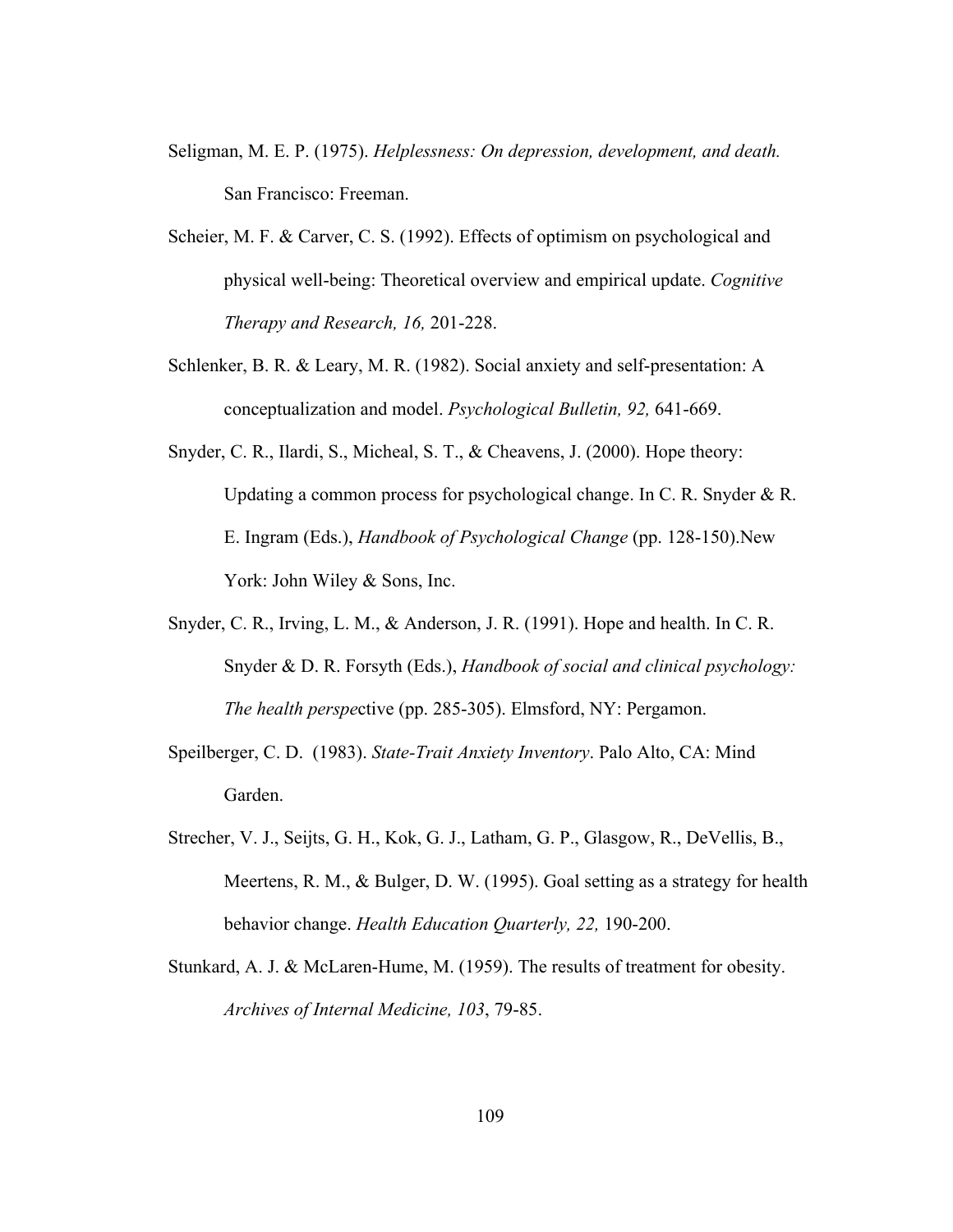Tabachnick, B. G. & Fidell, L. S. (2001). *Using multivariate statistics (4th edition)*. Boston: Allyn & Bacon.

Taylor, S. E. (1989). *Positive illusions*. New York: Basic Books.

- Taylor, S. E. & Brown, J. D. (1988). Illusion and well-being: A social psychological perspective on mental health. *Psychological Bulletin, 103*, 193-210.
- Tiger, L. (1979). *Optimism: The biology of hope*. New York: Simon & Schuster. Tubbs, M. E. (1986). Goal setting: A meta-analytic examination of the empirical evidence. Journal of Applied Psychology, 71, 474-483.
- U.S. Department of Health and Human Services and U.S. Department of Agriculture. (2005). *Dietary Guideline for Americans.* Washington, DC: U.S. Government Printing Office.
- Wadden, T. A. (1993). The treatment of obesity: An overview. In: A. J. Stunkard & T. A. Wadden (Eds.), *Obesity: Theory and Therapy* (pp. 197-217). New York: Raven Press.
- Wadden, T. A., Berkowitz, R. I., Sarwer, D. B., Prus-Wisniewski, R., & Steinberg, C. (2001). Benefits of lifestyle modification in the pharmacological treatment of obesity. *Archives of Internal Medicine, 161*, 218-227.
- Wadden, T. A., Brownell, K. D., & Foster, G. D. (2002). Obesity: Responding to the global epidemic. *Journal of Consulting and Clinical Psychology, 70*, 510-525.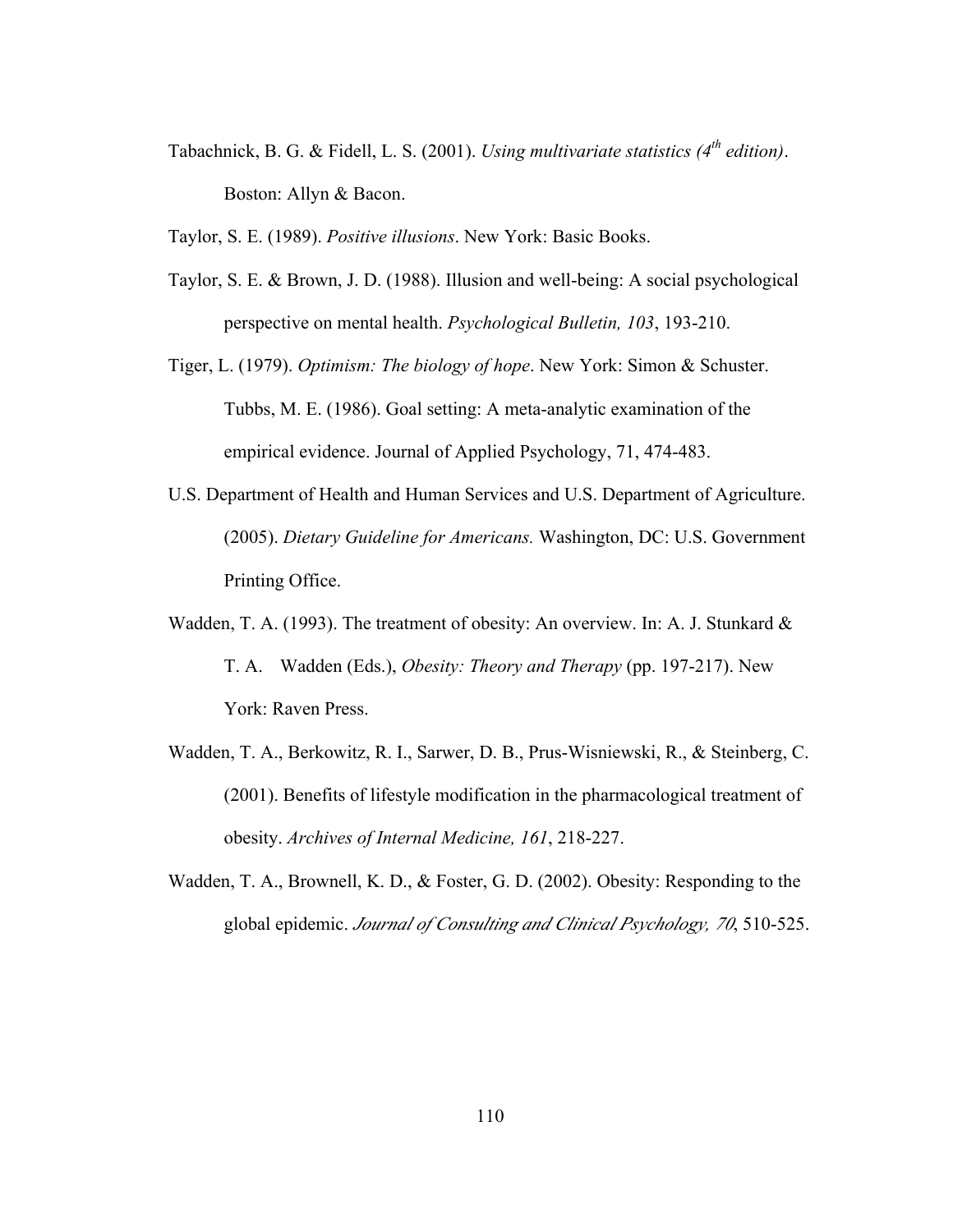- Wadden, T. A., Foster, G. D. & Letizia, K. A. (1994). One-year behavioral treatment of obesity: Comparison of moderate and severe caloric restriction and the effects of weight maintenance therapy. *Journal of Consulting and Clinical Psychology, 62,* 165-171.
- Wadden, T. A. & Osei, S. (2002). The treatment of obesity: An overview. In T. A. Wadden & A. J. Stunkard (Eds.), *Handbook of Obesity Treatment* (pp. 229- 248). New York: Guilford Press.
- Wadden, T. A., Womble, L. G., Sarwer, D. B., Berkowitz, R. I., Clark, V. L., & Foster, G. D. (2003). Great expectations: I'm losing 25% of my weight no matter what you say." *Journal of Consulting and Clinical Psychology, 71*, 1084-1089.
- Wallace, S. T. & Alden, L. E. (1991). A comparison of social standards and perceived ability in anxious and nonanxious men. *Cognitive Therapy and Research, 15,*  237-254.
- Wicklund, R. A. & Gollwitzer, P. M. (1982). *Symbolic self-completion*. Hillsdale, NJ: Erlbaum.
- Wilson, G. T. (1994). Behavioral treatment of obesity: Thirty years and counting. *Advances in Behavior Research and Therapy, 16,* 31-75.
- Wing, R. R. (2002). Behavioral weight control. In T. A. Wadden & A. J. Stunkard (Eds.), *Handbook of Obesity Treatment* (pp. 301-316). New York: Guilford Press.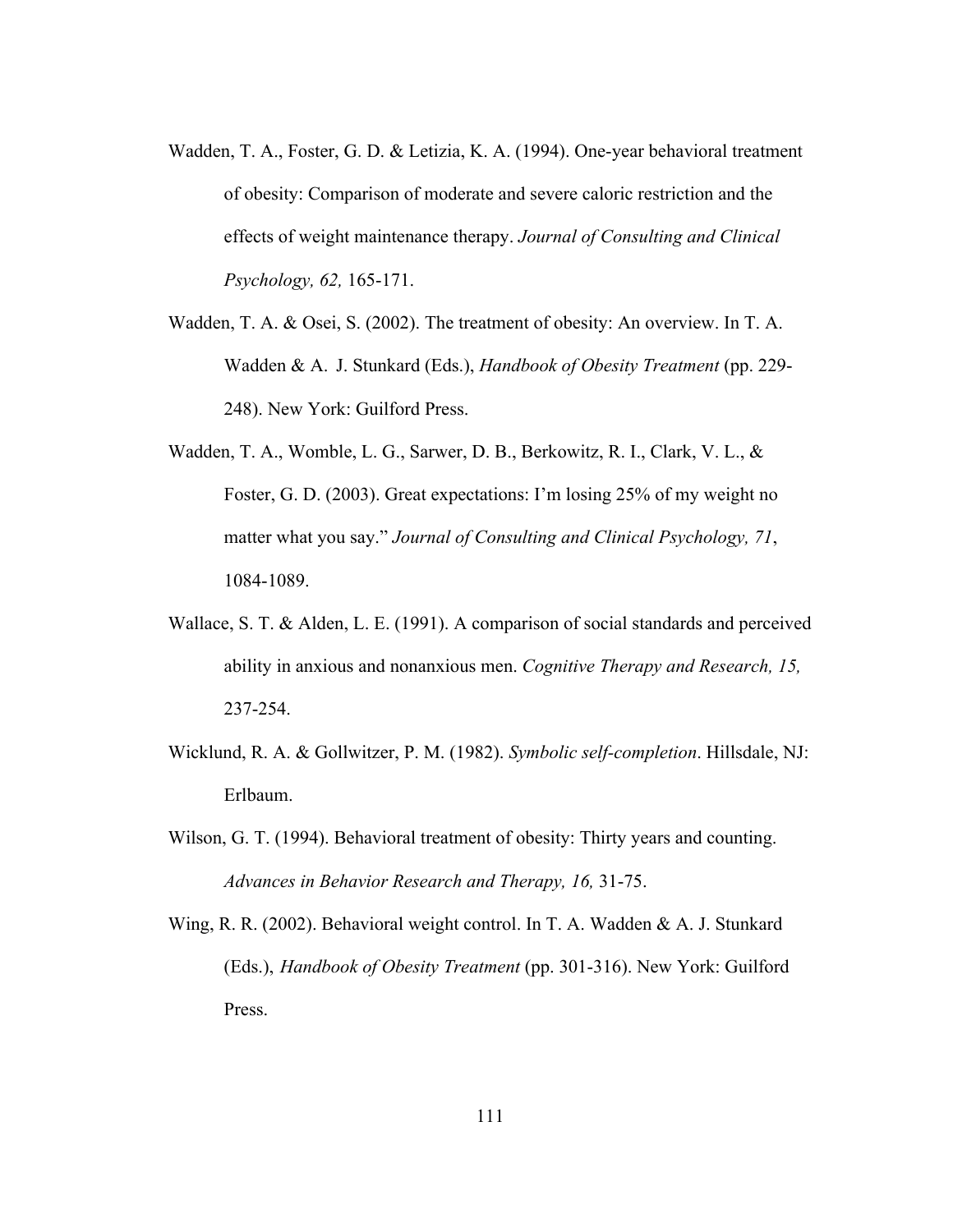- Wing, R. R. & Hill, J. O. (2001). Successful weight loss maintenance. *Annual Review of Nutrition, 21,* 323-341.
- Wing, R. R. & Phelan, S. (2005). Long-term weight loss maintenance. *American Journal of Clinical Nutrition, 82(suppl)*, 222S-225S.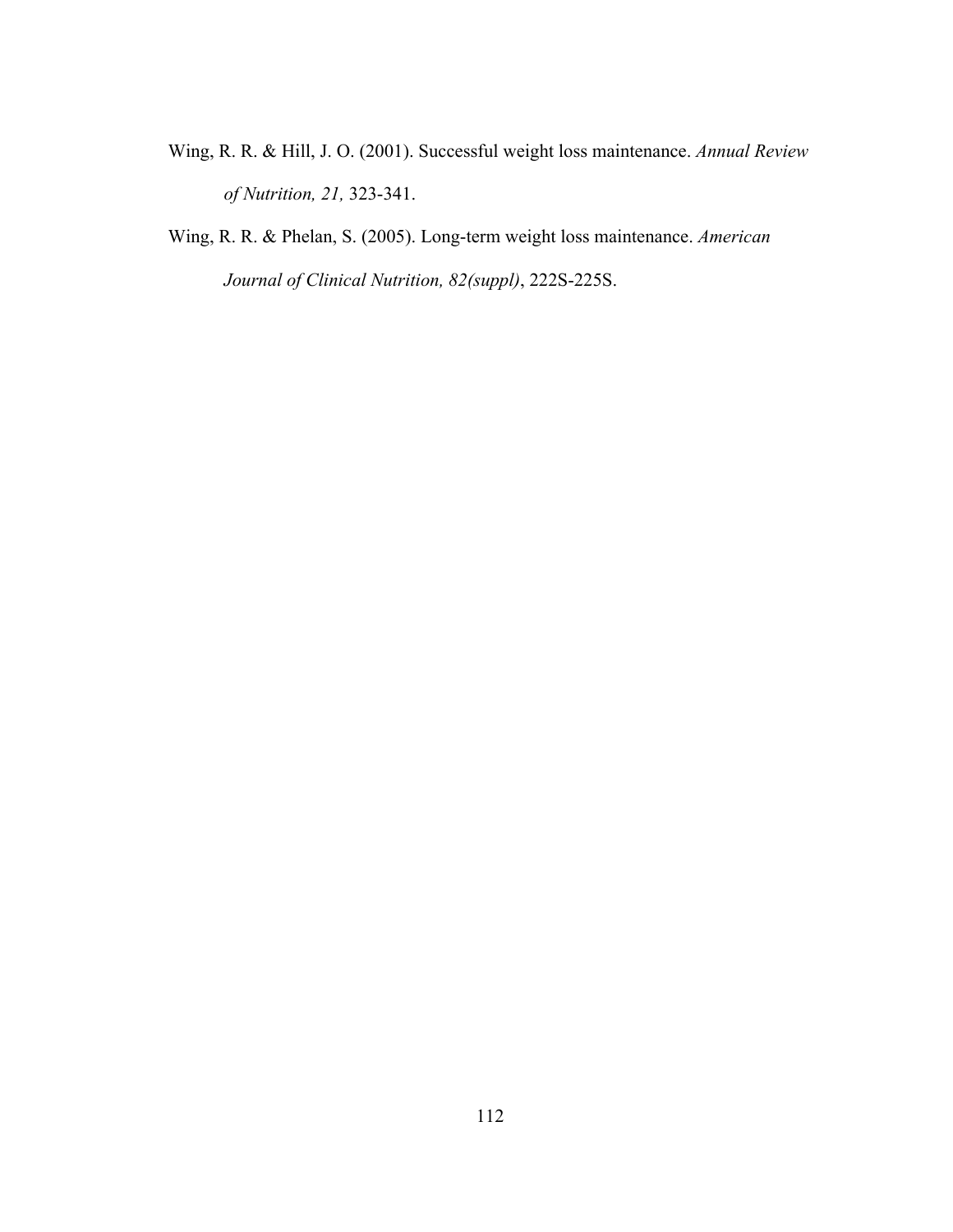# APPENDICES

Study Forms and Measures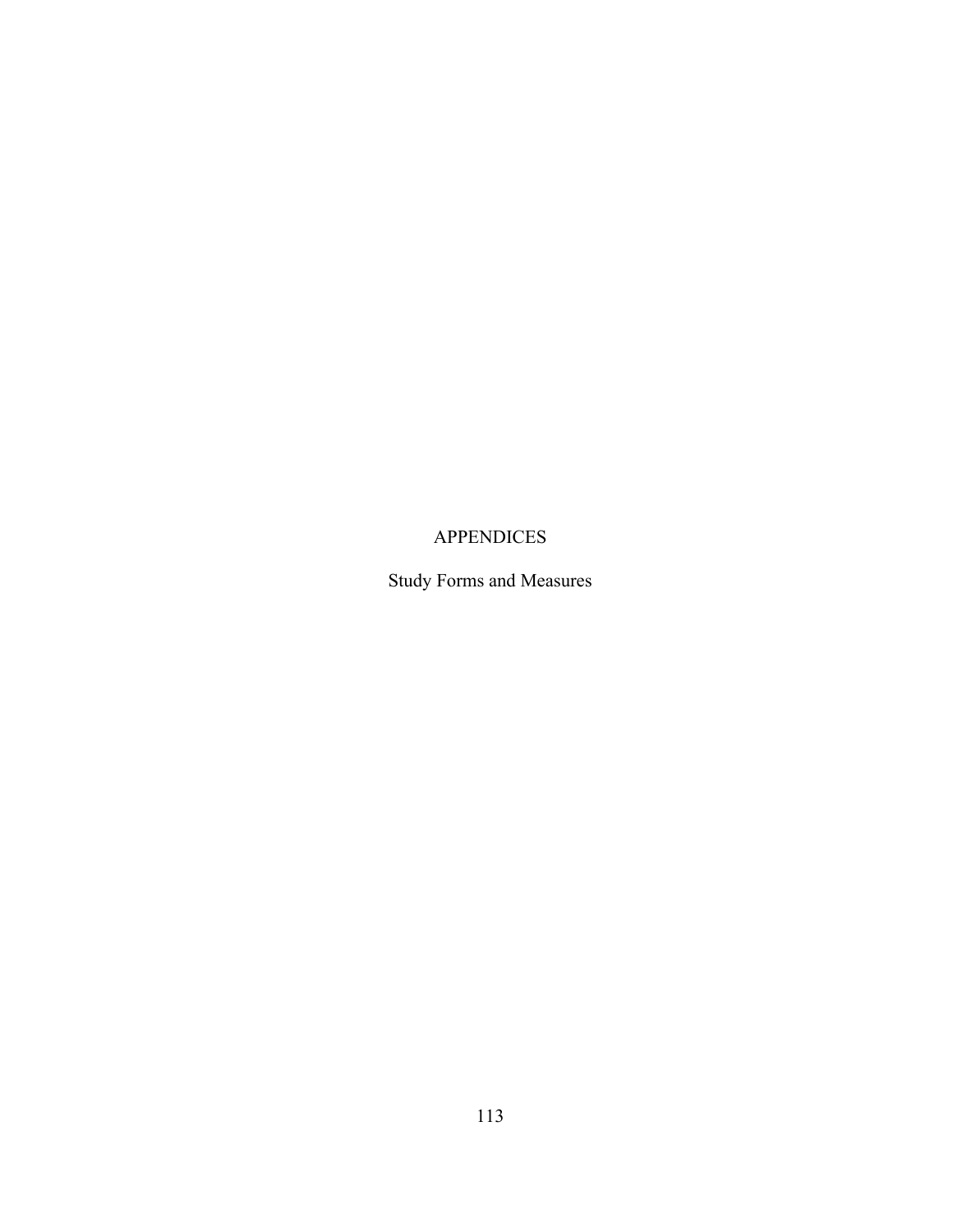#### APPENDIX A

#### **Informed Consent Form Writing and Weight Loss Maintenance**

**Introduction:** The Department of Psychology at the University of Kansas supports the practice of protection for human subjects participating in research. The following information is provided for you to decide whether you wish to participate in the present study. You may refuse to sign this form and not participate in this study. You should be aware that even if you agree to participate, you are free to withdraw at any time. If you do withdraw from this study, it will not affect your relationship with this program, the services it may provide to you, or with the University of Kansas.

**Study Purpose:** This study will explore the effects of written disclosure on factors that may impact weight loss maintenance and emotional well-being.

**Explanation of Procedures:** Participating in this study will require a total time commitment of approximately 4 hours. Your participation will involve the following:

- You asked to complete a variety of questionnaires and will be weighed.
- You will spend 20 minutes writing about a topic that is selected by us four times over the course of four weeks.
- You will be asked to return for two brief follow-up visits 1 and 3 months following the final writing session. At these visits you will be weighed and asked to complete a variety of questionnaires.

**Potential Risks/Discomforts:** It is possible that filling out questionnaires and writing sessions may be time consuming and potentially bothersome, but there are no anticipated risks in participating in this study.

**Potential Benefits:** You may find the writing sessions to be a helpful and valuable experience. In addition, your participation in this study may advance our understanding and development of weight loss programs.

**Compensation for Participation:** There is no compensation for participation in this study.

**Participant Confidentiality:** Your name will not be associated in any way with the information collected about you or with the research findings from this study. The researcher(s) will use a study number instead of your name. If the results of this study are published or presented in public, information that identifies you will be removed. The researchers will not share information about you unless required by law or unless you give written permission. Permission granted on this date to use your information remains in effect indefinitely. By signing this form you give permission for the use your information for purposes of this study at any time in the future.

**Refusal to sign consent and authorization:** You are not required to sign this Consent and Authorization form and you may refuse to do so without affecting your right to any services you are receiving or may receive from the University of Kansas or to participate in any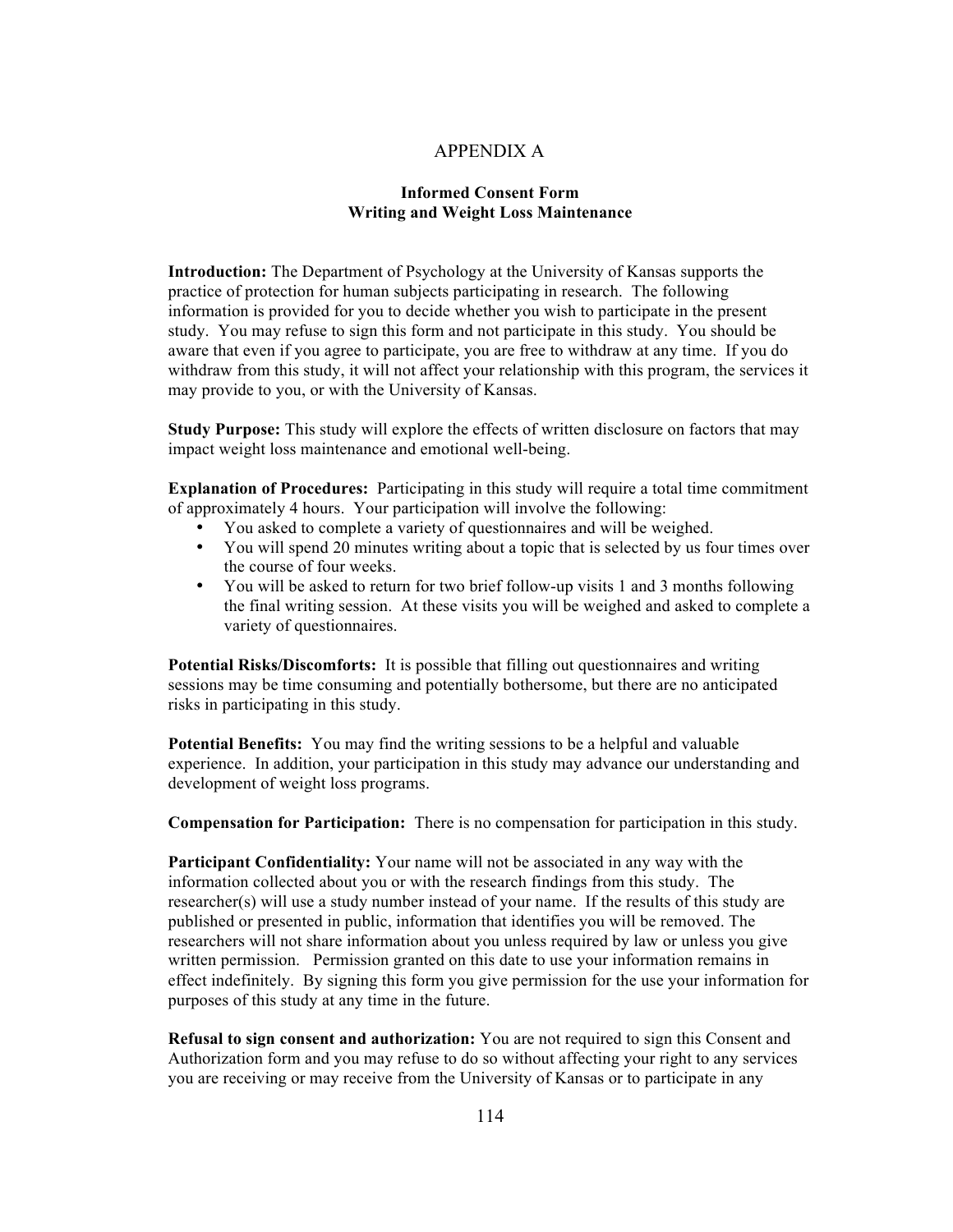programs or events of the University of Kansas. However, if you refuse to sign, you cannot participate in this study.

**Canceling this Consent and Authorization:** You may withdraw your consent to participate in this study at any time. You also have the right to cancel your permission to use and disclose information collected about you, in writing, at any time, by sending your written request to: Olivia L. Chang, M.A., 319 Fraser Hall, University of Kansas, Lawrence, KS 66045. If you cancel permission to use your information, the researchers will stop collecting additional information about you. However, the research team may use information that was gathered before they received your cancellation, as described above.

**Questions about participation:** Questions about procedures should be directed to Olivia L. Chang, M.A. Her contact information is listed at the end of this consent form.

**Participant certification:** I have read this Consent and Authorization form. I have had the opportunity to ask, and I have received answers to any questions I had regarding the study. I understand that if I have any additional questions about my rights as a research participant, I may call (785) 864-7429 or write to the Human Subjects Committee Lawrence Campus (HSCL), University of Kansas, 2385 Irving Hill Road, Lawrence, Kansas 66045-7563, or email dhann@ku.edu.

I agree to take part in this study as a research participant. By my signature I affirm that I am at least 18 years old and that I have received a copy of this Consent and Authorization form.

 $\mathcal{L}_\text{max}$  , and the contribution of the contribution of the contribution of the contribution of the contribution of the contribution of the contribution of the contribution of the contribution of the contribution of t

Participant's Name (PRINT) Date

 $\mathcal{L}_\text{max} = \mathcal{L}_\text{max} = \mathcal{L}_\text{max} = \mathcal{L}_\text{max} = \mathcal{L}_\text{max} = \mathcal{L}_\text{max} = \mathcal{L}_\text{max} = \mathcal{L}_\text{max} = \mathcal{L}_\text{max} = \mathcal{L}_\text{max} = \mathcal{L}_\text{max} = \mathcal{L}_\text{max} = \mathcal{L}_\text{max} = \mathcal{L}_\text{max} = \mathcal{L}_\text{max} = \mathcal{L}_\text{max} = \mathcal{L}_\text{max} = \mathcal{L}_\text{max} = \mathcal{$ 

Participant's Signature

*Researcher Contact Information*

Olivia L. Chang, M.A. Dennis H. Karpowitz, Ph.D. Principal Investigator Faculty Supervisor 319 Fraser Hall 417 Fraser Hall 1415 Jayhawk Boulevard 1415 Jayhawk Boulevard University of Kansas University of Kansas Lawrence, KS 66045 Lawrence, KS 66045 (785) 864-4131 (785) 864-9801

Department of Psychology Department of Psychology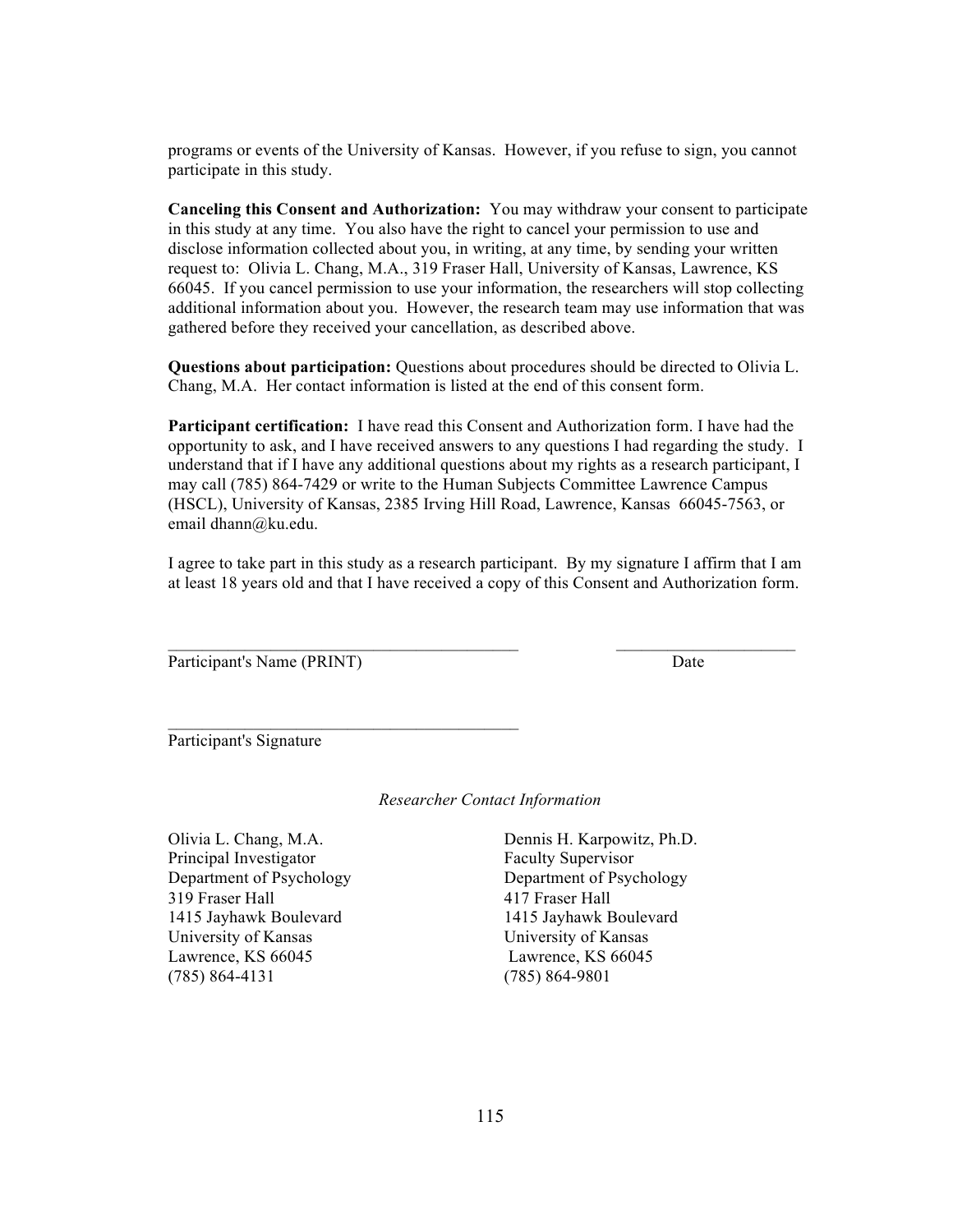#### APPENDIX B

#### **Statement of Informed Consent University of Kansas Medical Center**

#### **Writing and Weight Loss Maintenance**

#### **INTRODUCTION**

We invite you to participate in a study exploring the process of writing and weight loss maintenance. This study is being conducted by principal investigator Bruce S. Liese, Ph.D., a psychologist in the Department of Family Medicine at the University of Kansas Medical Center. We hope to learn more about factors related to weight loss maintenance. We expect to recruit approximately 130 individuals in the Kansas City metro area.

You do not have to participate in this research study. It is important that before you make a decision to participate, you read the rest of this form. You should ask as many questions as needed to understand what will happen to you if you participate in this study.

#### **BACKGROUND**

Obesity rates continue to be on the rise in the United States. Obesity is projected to overtake smoking as the number one cause of preventable death in the United States. Currently, two out of three adults in the United States are now considered overweight or obese, compared to one out of four in the 1960's. The prevalence of obesity among U.S. adults increased 5.6% from the year 2000 to 2001 (19.8% to 20.9%). This increase has occurred regardless of sex, age, race, and educational status. Being overweight or obese significantly increases risk for premature mortality and serious health problems (e.g., diabetes, cardiovascular disease, hypertension, cerebrovascular disease, cancer, and osteoarthritis). In addition to the health consequences stemming from the obesity epidemic, the economic consequences are also cause for alarm. The direct and indirect economic cost of obesity was approximately \$100 billion in 1995.

Developing strategies to improve weight maintenance following weight loss treatments for obesity continues to be a challenge for obesity researchers. Without continued treatment, it is common for individuals to regain approximately one third of their weight lost within a year following treatment and they will continue to exhibit weight gain over time. Therefore, it is important that we consider examining additional approaches to helping people maintain their weight loss over time.

#### **PURPOSE**

The purpose of this study is to explore the effects of writing on factors that may impact weight loss maintenance and emotional well-being. This research is intended to help us understand how we can improve weight loss and weight loss maintenance programs and to develop approaches to better prevent and treat the problem of obesity.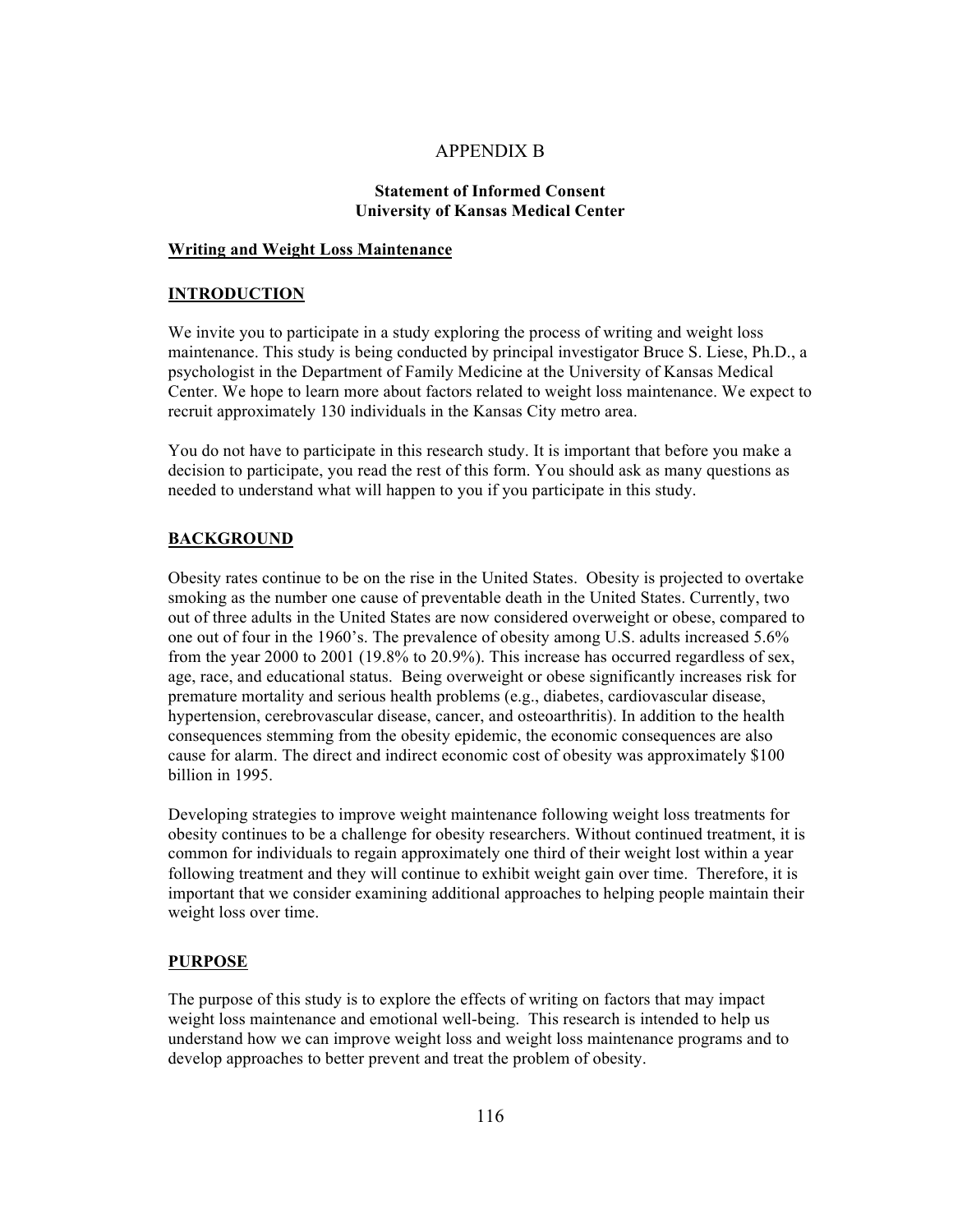#### **PROCEDURES**

If you are eligible and decide to participate in this study, your participation will last approximately four hours over the course of three months. Your participation will involve being weighed, filling out questionnaires and writing about topics selected by us 4 times over the course of 4 consecutive weeks. Participants will be randomly assigned by the research investigators to one of two groups. Each group will write about different topics. Randomization is like "flipping a coin" to decide what group participants will be assigned to. You will be asked to return for two brief follow-up visits 1 and 3 months following the final writing session. At these visits you will be weighed and asked to complete a variety of questionnaires. Each of these activities will be completed as followed during six brief study visits over the course of three months.

- Visit 1: You will be weighed, fill out questionnaires and spend 20 minutes writing.  $(Time = 75-90 \text{ min})$
- Visit 2: You will be weighed and spend 20 minutes writing.  $(Time = 30 min)$
- Visit 3: You will be weighed and spend 20 minutes writing.  $(Time = 30 min)$
- Visit 4: You will be weighed, spend 20 minutes writing and fill out questionnaires.  $(Time = 45 min)$
- Visit 5: You will be weighed and fill out questionnaires.  $(Time = 20-30 min)$
- Visit 6: You will be weighed and fill out questionnaires.  $(Time = 20-30 min)$

#### **RISKS**

It is possible that filling out questionnaires and writing sessions may be time consuming and potentially bothersome, but there are no other anticipated risks for participating in this study.

#### **NEW FINDINGS STATEMENT**

You will be informed if any significant new findings develop during the course of the study that may affect your willingness to participate in this study.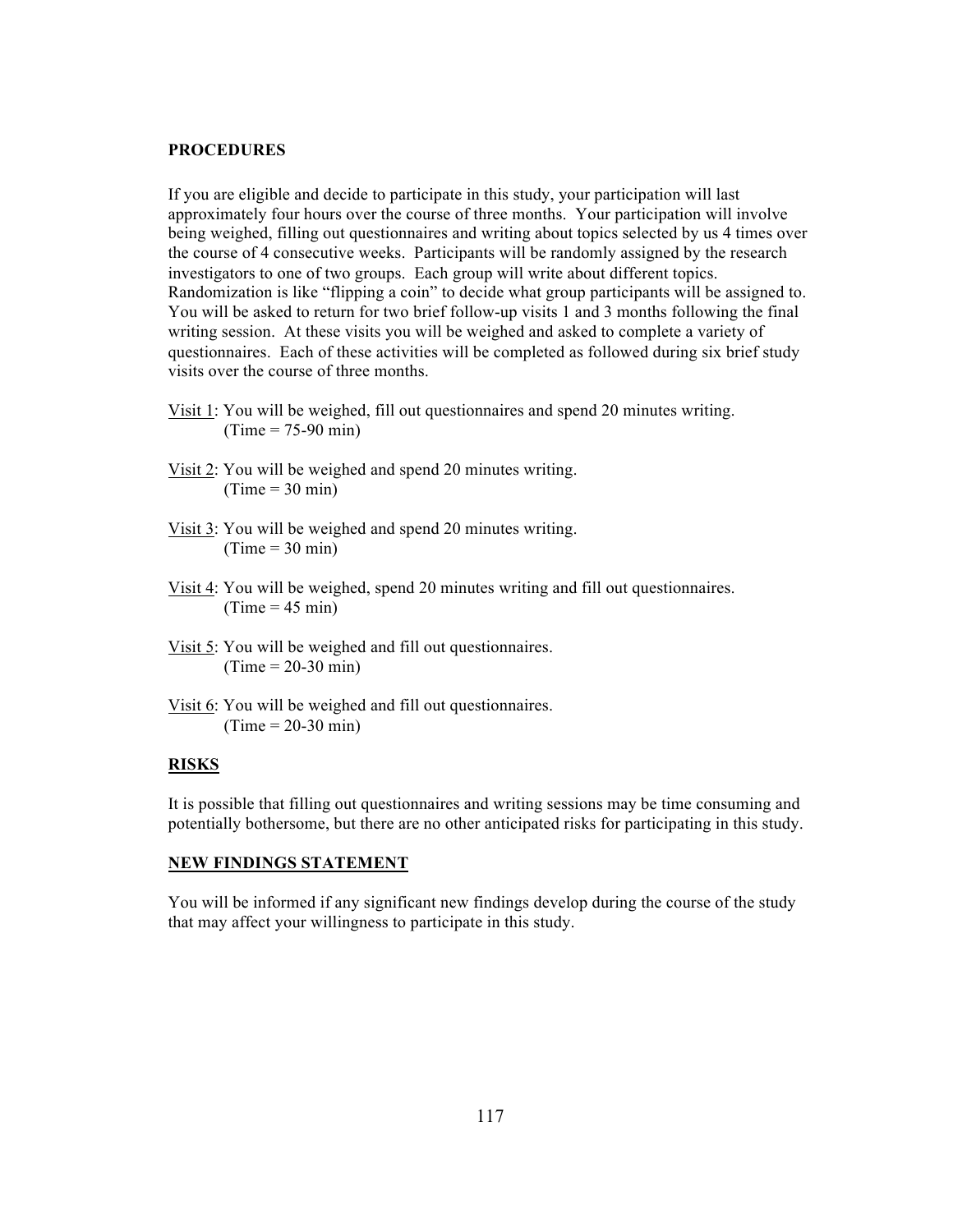#### **BENEFITS**

There are several potential benefits for you and society at large. You may find the writing sessions to be a helpful and valuable experience. Your participation in this study may also advance our understanding and development of weight loss programs. Furthermore, you may derive personal satisfaction and growth from the knowledge that you participated in a study that may have public health implications and may contribute to existing scientific knowledge.

#### **ALTERNATIVES**

Participation in this study is completely voluntary. Deciding not to participate will have no effect on the care or services you receive at University of Kansas Medical Center.

#### **COSTS**

There are no costs to you for participating in this study.

#### **PAYMENT TO SUBJECTS**

There is no compensation for participation in this study.

#### **INSTITUTIONAL DISCLAIMER STATEMENT**

Although the University of Kansas Medical Center does not provide free medical treatment or other forms of compensation to persons injured as a result of participating in research, such compensation may be provided under the terms of the Kansas Tort Claims Act. If you believe you have been injured as a result of participating in research, you should contact the Office of Legal Counsel, Mail Stop #2013, University of Kansas Medical Center, 3901 Rainbow Blvd., Kansas City, KS 66160.

#### **CONFIDENTIALITY AND PRIVACY AUTHORIZATION**

Efforts will be made to keep your personal information confidential. Researchers cannot guarantee absolute confidentiality. If the results of this study are published or presented in public, information that identifies you will be removed.

The privacy of your health information is protected by a federal law known as the Health Insurance Portability and Accountability Act (HIPAA). By signing this consent form, you are giving permission ("authorization") for KUMC to use and share your health information for the purposes of this research study. If you decide not to sign the form, you cannot be in the study.

To do this research, we need to collect health information that identifies you. We will collect information from activities described in the Procedures section of this form.

Your study-related health information will be used at KU Medical Center by Dr. Bruce Liese, members of his research team, the KUMC Research Institute, the KUMC Human Subjects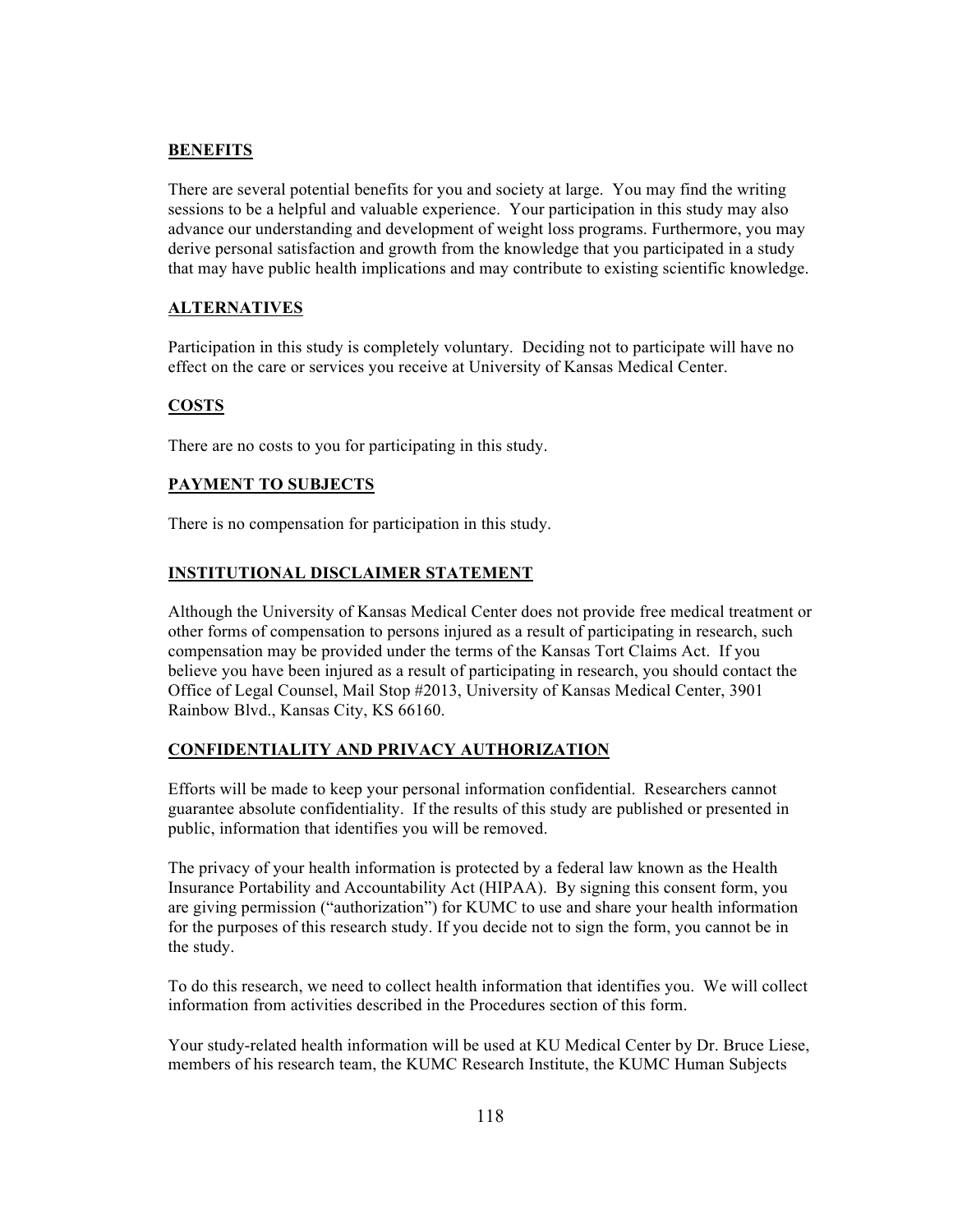Committee and other committees and offices that review and monitor research studies. Study records might be reviewed by government officials who oversee research, if a regulatory review takes place.

All study information that is sent outside KU Medical Center will have your name and other identifying characteristics removed, so that your identity will not be known. Because identifiers will be removed, your health information will not be re-disclosed by outside persons or groups and will not lose its federal privacy protection.

Your permission to use and disclose your health information remains in effect until the study is complete and the results are analyzed. After that time, information that personally identifies you will be removed from the study records.

#### **QUESTIONS**

You have read the information in this form. Dr. Liese or his associates have answered your question(s) to your satisfaction. You know if you have any more questions after signing this you may contact Dr. Liese or one of his associates at (913) 588-1912. If you have any questions about your rights as a research subject, you may call (913) 588-1240 or write the Human Subjects Committee, Mail Stop #1032, University of Kansas Medical Center, 3901 Rainbow Blvd., Kansas City, KS 66160.

#### **SUBJECT RIGHTS AND WITHDRAWAL FROM THE STUDY**

You understand that your participation in this study is voluntary and that the choice not to participate or to quit at any time can be made without penalty or loss of benefits. You understand that not participating or quitting will have no effect upon the medical care or treatment you receive now or in the future at the University of Kansas Medical Center. The entire study may be discontinued for any reason without your consent by the investigator conducting the study.

You have a right to change your mind about allowing the research team to have access to your health information. If you want to cancel permission to use your health information, you should send a written request to Dr. Bruce S. Liese. His mailing address is Bruce S. Liese, Ph.D., University of Kansas Medical Center, Department of Family Medicine, MS 4010, 3901 Rainbow Boulevard, Kansas City, KS 66160. If you cancel permission to use your health information, you will be withdrawn from the study. The research team will stop collecting any additional information about you. The research team may use and share information that was gathered before they received your cancellation.

#### **CONSENT**

Dr. Liese or his associates have given you information about this research study. They have explained what will be done and how long it will take. They explained any inconvenience, discomfort or risks that may be experienced during this study.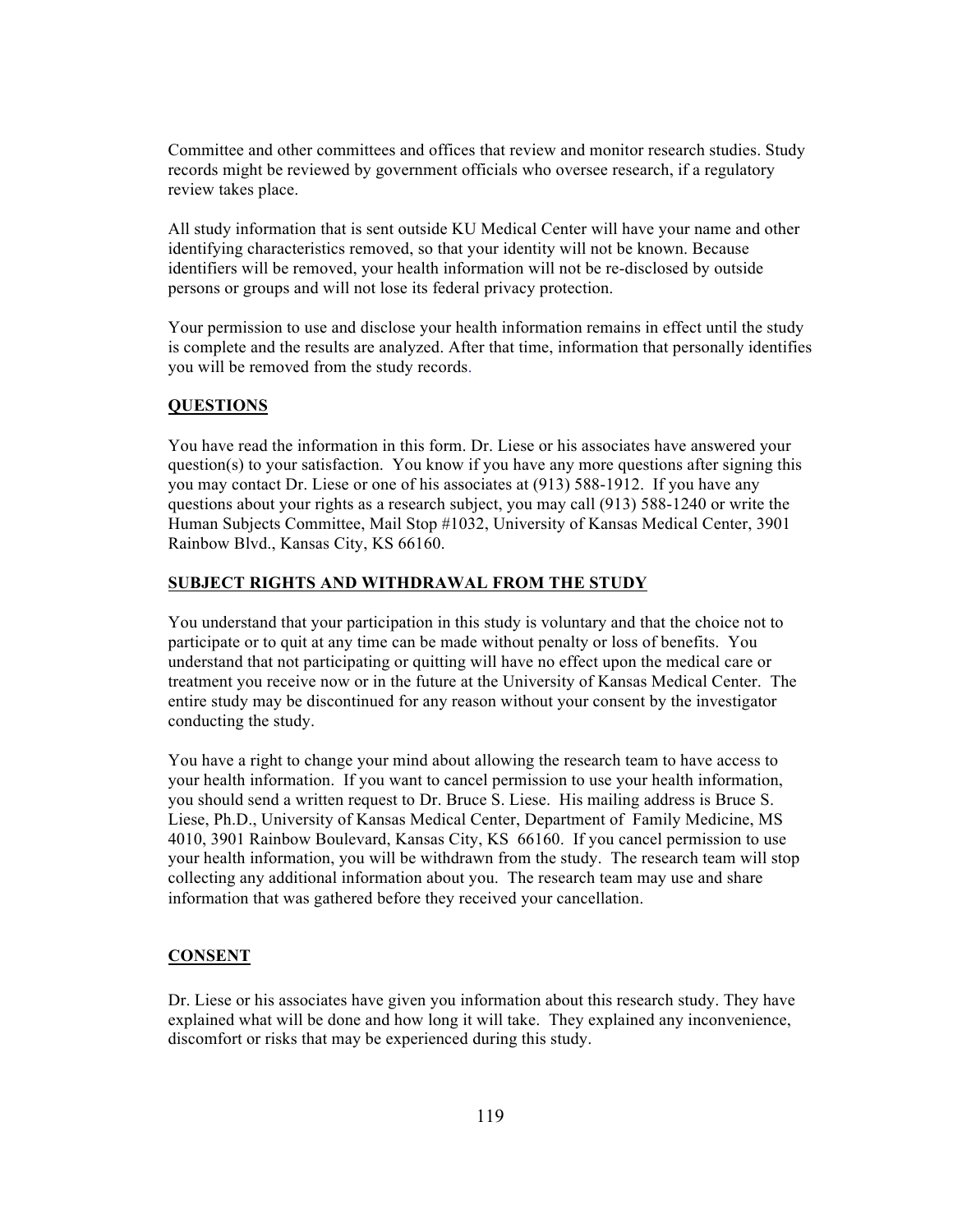I freely and voluntarily consent to participate in this research study. I have read and understand the information in this form and have had an opportunity to ask questions and have them answered. **I will be given a signed copy of the consent form to keep for my records.**

 $\mathcal{L}_\text{max} = \mathcal{L}_\text{max} = \mathcal{L}_\text{max} = \mathcal{L}_\text{max} = \mathcal{L}_\text{max} = \mathcal{L}_\text{max} = \mathcal{L}_\text{max} = \mathcal{L}_\text{max} = \mathcal{L}_\text{max} = \mathcal{L}_\text{max} = \mathcal{L}_\text{max} = \mathcal{L}_\text{max} = \mathcal{L}_\text{max} = \mathcal{L}_\text{max} = \mathcal{L}_\text{max} = \mathcal{L}_\text{max} = \mathcal{L}_\text{max} = \mathcal{L}_\text{max} = \mathcal{$ 

 $\mathcal{L}_\text{max} = \mathcal{L}_\text{max} = \mathcal{L}_\text{max} = \mathcal{L}_\text{max} = \mathcal{L}_\text{max} = \mathcal{L}_\text{max} = \mathcal{L}_\text{max} = \mathcal{L}_\text{max} = \mathcal{L}_\text{max} = \mathcal{L}_\text{max} = \mathcal{L}_\text{max} = \mathcal{L}_\text{max} = \mathcal{L}_\text{max} = \mathcal{L}_\text{max} = \mathcal{L}_\text{max} = \mathcal{L}_\text{max} = \mathcal{L}_\text{max} = \mathcal{L}_\text{max} = \mathcal{$ 

Type/Print Participant's Name

Signature of Participant Time Date

 $\overline{\phantom{a}}$  , which is a set of the set of the set of the set of the set of the set of the set of the set of the set of the set of the set of the set of the set of the set of the set of the set of the set of the set of th Type/Print Name of Person Obtaining Consent

Signature of Person Obtaining Consent Date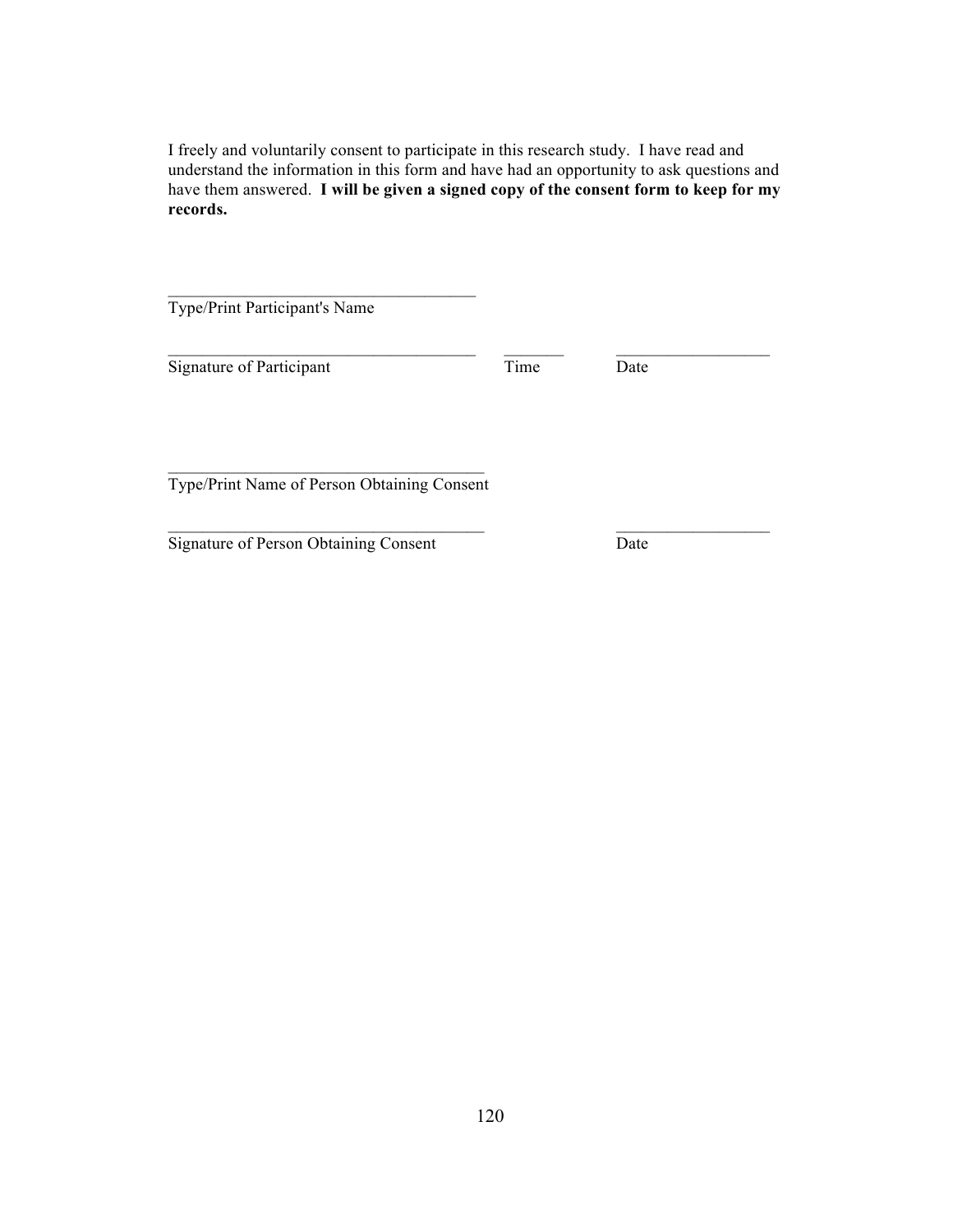#### APPENDIX C

*Please do not write your name on these sheets.* **All information will be used for classification purposes only based on your participant ID number. Please complete this form to the best of your ability.**

#### **General Health History**

| 1. Have you ever used tobacco products?<br>N <sub>0</sub><br>Yes                              |
|-----------------------------------------------------------------------------------------------|
| 2. Do you presently smoke or use tobacco?<br>N <sub>0</sub>                                   |
| If Yes: 2a. What type?                                                                        |
| 2b. Amount per week?                                                                          |
| 3. If you don't currently smoke or use tobacco, have you quit in the last 6 months?<br>Yes No |
| 3a. If not in the last 6 months, when did you quit?                                           |
| 4. Do you drink alcohol?<br>No                                                                |
| 4a. If Yes: What type?                                                                        |

4b. Amount per week? \_\_\_\_\_\_\_\_\_\_\_\_\_\_\_\_\_\_\_\_

5. Have you ever been diagnosed with any of the following conditions? Please mark an "X" next to any condition that applies to you.

| ``X" | Condition                        | $\mathbf{G}(\mathbf{X})$ | Condition                            |
|------|----------------------------------|--------------------------|--------------------------------------|
|      | a. AIDS/HIV                      |                          | v. Impaired Vision (includes         |
|      |                                  |                          | glasses/contacts)                    |
|      | b. Anemia                        |                          | w. Impaired Hearing                  |
|      | c. Anorexia                      |                          | x. Kidney Disease or Stones          |
|      | d. Anxiety                       |                          | y. Lung Problems (e.g., asthma,      |
|      |                                  |                          | bronchitis)                          |
|      | e. Arthritis                     |                          | z. Lupus                             |
|      | f. Bleeding/Clotting Problem     |                          | aa. Migraine Headaches               |
|      | g. Blood Circulatory Problems or |                          | bb. Multiple Dystrophy or Sclerosis  |
|      | Clots                            |                          |                                      |
|      | h. Bulimia                       |                          | cc. Prostatitis/Prostate Enlargement |
|      | i. Cancer (past or present)      |                          | dd. Sickle Cell Anemia               |
|      | <i>i</i> . Depression            |                          | ee. Stomach/Intestinal Problems      |
|      | k. Diabetes (Type I)             |                          | ff. Stroke                           |
|      | l. Diabetes (Type II)            |                          | gg. Thyroid Disorders                |
|      | m. Drug or Alcohol Abuse         |                          | hh. Other (specify below):           |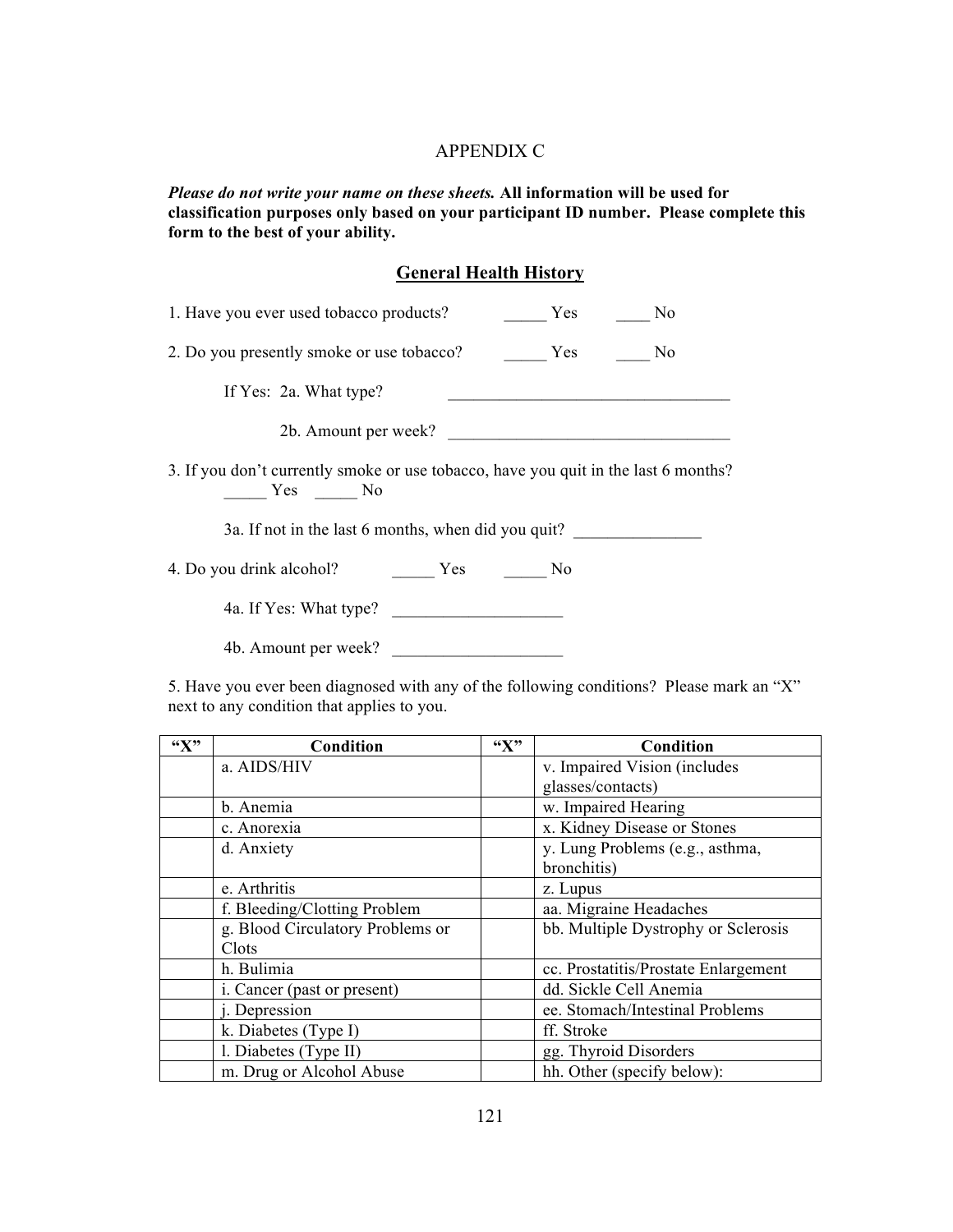|  | $\ell$ . House you taken any modiantic painting that $\ell$ months? | $\mathbf{V}$ $\sim$ | $\mathbf{M}$ |
|--|---------------------------------------------------------------------|---------------------|--------------|

6. Have you taken any medications in the last 6 months? \_\_\_\_\_\_ Yes \_\_\_\_\_\_\_ No

If Yes, please list all current prescription and non-prescription drugs/vitamins/minerals you currently take on a routine basis or have taken in the last 6 months.

| Drug | Dosage | Are you still<br>taking? | Stopped using<br>in the past<br>6mo |
|------|--------|--------------------------|-------------------------------------|
|      |        |                          |                                     |
|      |        |                          |                                     |
|      |        |                          |                                     |
|      |        |                          |                                     |
|      |        |                          |                                     |
|      |        |                          |                                     |
|      |        |                          |                                     |
|      |        |                          |                                     |
|      |        |                          |                                     |
|      |        |                          |                                     |

7. How would you rate your overall health in the past year on the following 7-point scale (please circle number below):

0-----------1----------2-----------3------------4------------5-----------6 Very Excellent Poor and the set of the set of the set of the set of the set of the set of the set of the set of the set of the set of the set of the set of the set of the set of the set of the set of the set of the set of the set of the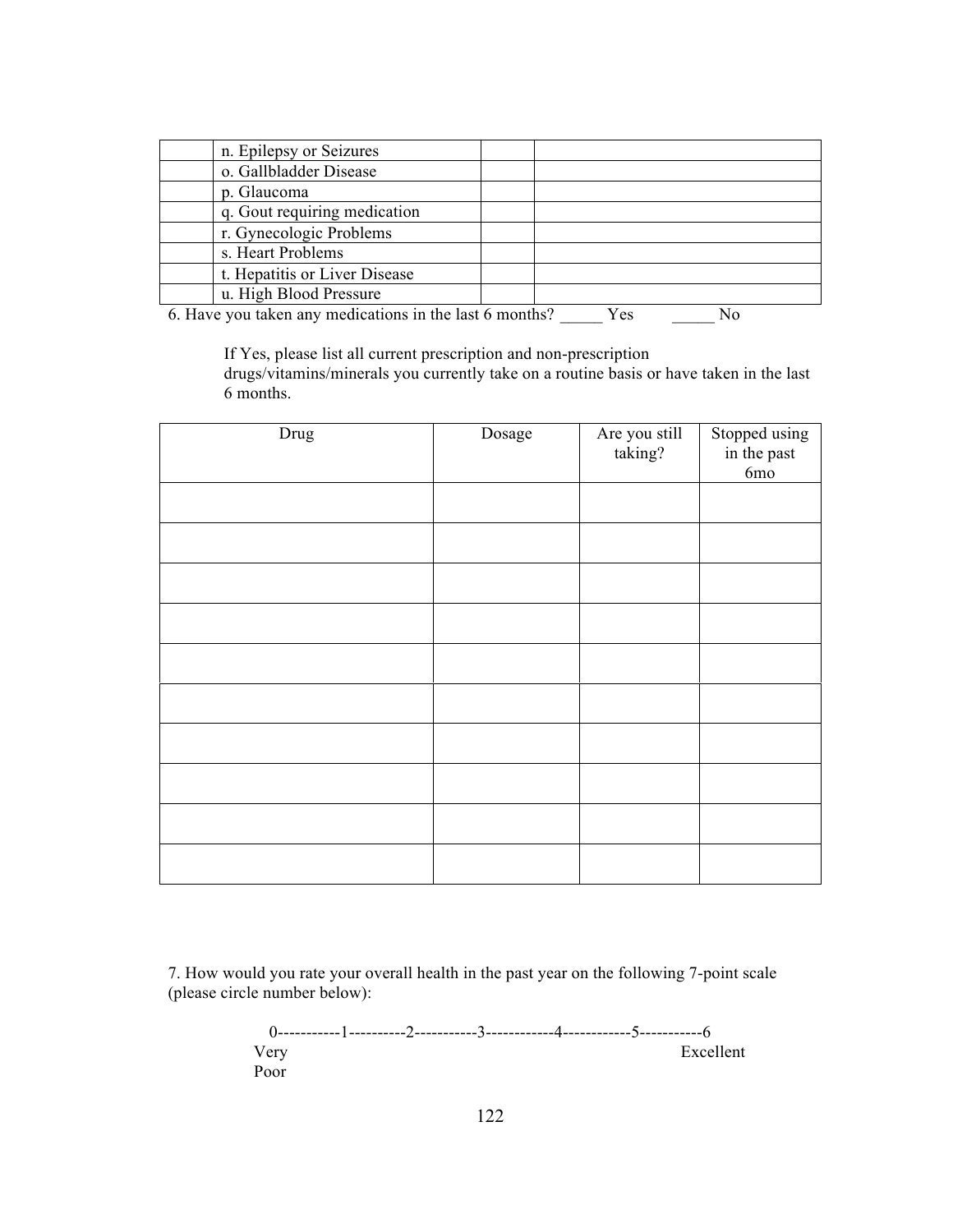### **QUESTIONS #8 & #9 APPLY TO FEMALES ONLY; MALES PROCEED TO QUESTION #10**

8. FEMALES ONLY: Are you taking or have you taken in the last 6 months:

- Yes No
- [ ] [ ] 8a. Birth Control Pills?
- [ ] [ ] 8b. Implanted or injected contraceptives?
- [ ] [ ] 8c. Hormone Replacement?

9. FEMALES ONLY: Please mark an "X" next to any of the following that apply to you:

- Yes No
- [ ] [ ] 9a. Have you been pregnant in the last year?
- [ ] [ ] 9b. Are you currently breast-feeding?
- [ ] [ ] 9c. Are you trying to become pregnant?
- [ ] [ ] 9d. Have you had a hysterectomy?
- [ ] [ ] 9e. Have you had fallopian tubal ligation?
- [ ] [ ] 9f. Are you post-menopausal?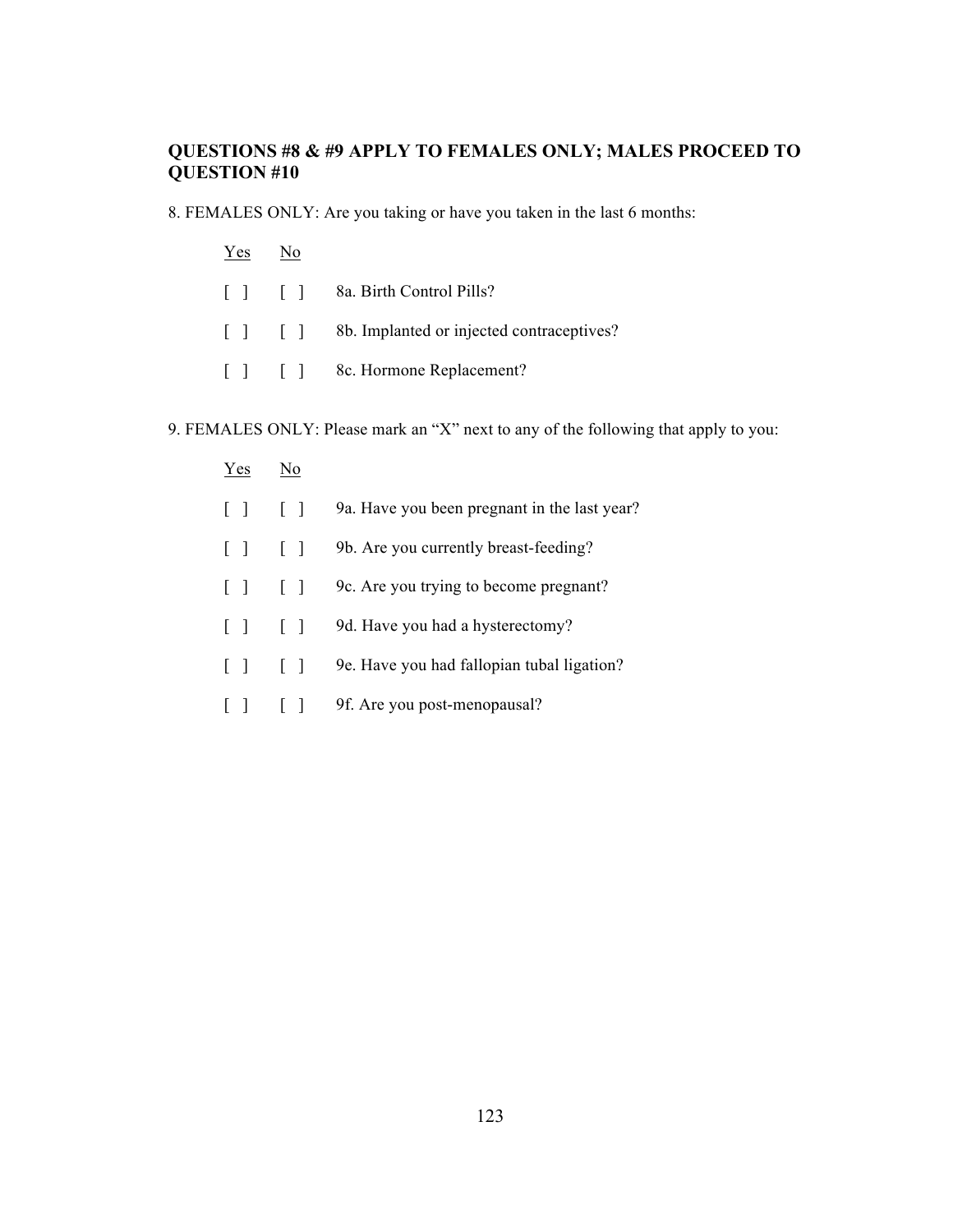# **Weight History**

| 10. What is your highest adult weight?                                                                                        |  |  |  |
|-------------------------------------------------------------------------------------------------------------------------------|--|--|--|
| 11. What is your lowest adult weight?<br>12. What is your ideal weight goal?                                                  |  |  |  |
|                                                                                                                               |  |  |  |
| 13a. If Yes, what factors make it difficult for you to control your weight?                                                   |  |  |  |
| 14. What weight loss program(s) have you been involved in during the past year?                                               |  |  |  |
| 15. Are you currently actively participating in a weight loss program?<br>$Yes$ No<br>15a. If Yes, What program?              |  |  |  |
| 15b. When did you begin this program?                                                                                         |  |  |  |
| 16. How much weight have you lost in the program(s) mentioned above?                                                          |  |  |  |
| 16a. Have you gained any of this weight back? ______ Yes _______ No                                                           |  |  |  |
| 16b. If Yes, how much weight have you gained back?                                                                            |  |  |  |
| 17. How much weight did you WANT to lose BEFORE YOU STARTED your weight loss<br>program(s)?                                   |  |  |  |
| 18. Please describe in detail your history of weight loss, weight gain, and weight loss<br>maintenance over the past 5 years. |  |  |  |
|                                                                                                                               |  |  |  |
|                                                                                                                               |  |  |  |
|                                                                                                                               |  |  |  |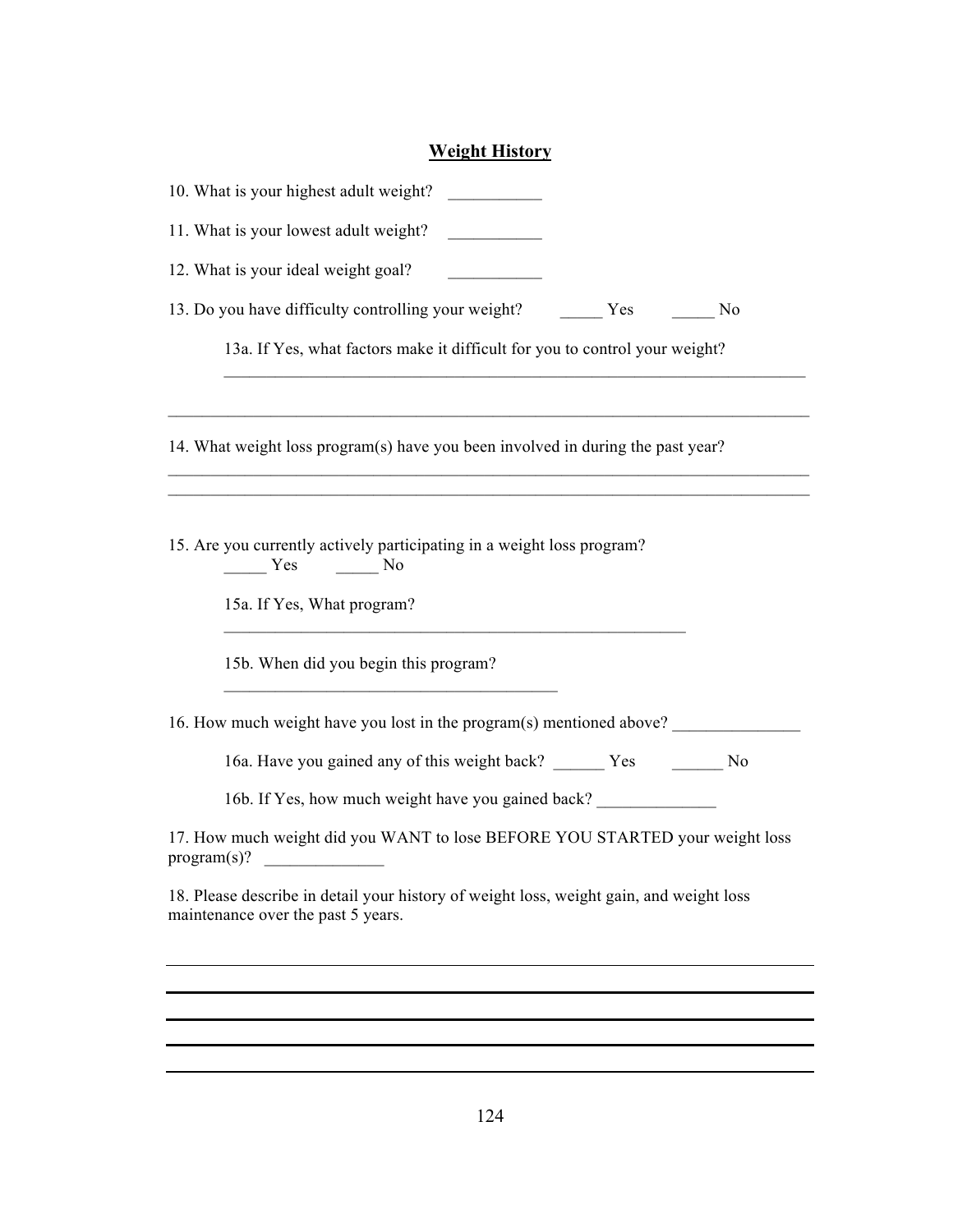# **Journal writing**

| 19. Do you do any journal writing in your personal life? Yes No                                                                                                                                              |                                     |                      |
|--------------------------------------------------------------------------------------------------------------------------------------------------------------------------------------------------------------|-------------------------------------|----------------------|
| 19a. If Yes, How often do you journal? _____ Daily _______ Weekly                                                                                                                                            |                                     |                      |
|                                                                                                                                                                                                              | Monthly $\_\_\_\$ <6 times per year |                      |
| <b>Demographic Information</b>                                                                                                                                                                               |                                     |                      |
| 20. Sex: Female Male                                                                                                                                                                                         |                                     |                      |
| 21. What do you consider your race to be?<br>Black<br>Native American<br>_White/Caucasian ____Pacific Islander/Alaskan Native<br>$A$ sian<br>Don't know<br><b>Hispanic</b><br>$\overline{\phantom{a}}$ Other |                                     |                      |
| 22. Date of Birth:<br>$-\overline{Day}$<br>$\overline{Y}$ ear<br>Month                                                                                                                                       |                                     |                      |
| 23. What is your current age?<br>24. What is your marital status?<br>____Single/Never Married __________Married or living with someone as if married<br>Separated<br>Divorced<br>Widowed                     |                                     |                      |
| 25. Do you have any children? Ves No                                                                                                                                                                         |                                     |                      |
| If Yes: 25a. How many?                                                                                                                                                                                       |                                     |                      |
| 25b. How many live with you?                                                                                                                                                                                 |                                     |                      |
| 26. What is the highest grade in school that you completed?<br>Less than $8th$ grade<br>Never attended school                                                                                                |                                     | Some<br>high school  |
| Completed high school<br>Some college                                                                                                                                                                        |                                     | Completed<br>college |
| Completed master's degree                                                                                                                                                                                    | Completed doctoral degree           |                      |